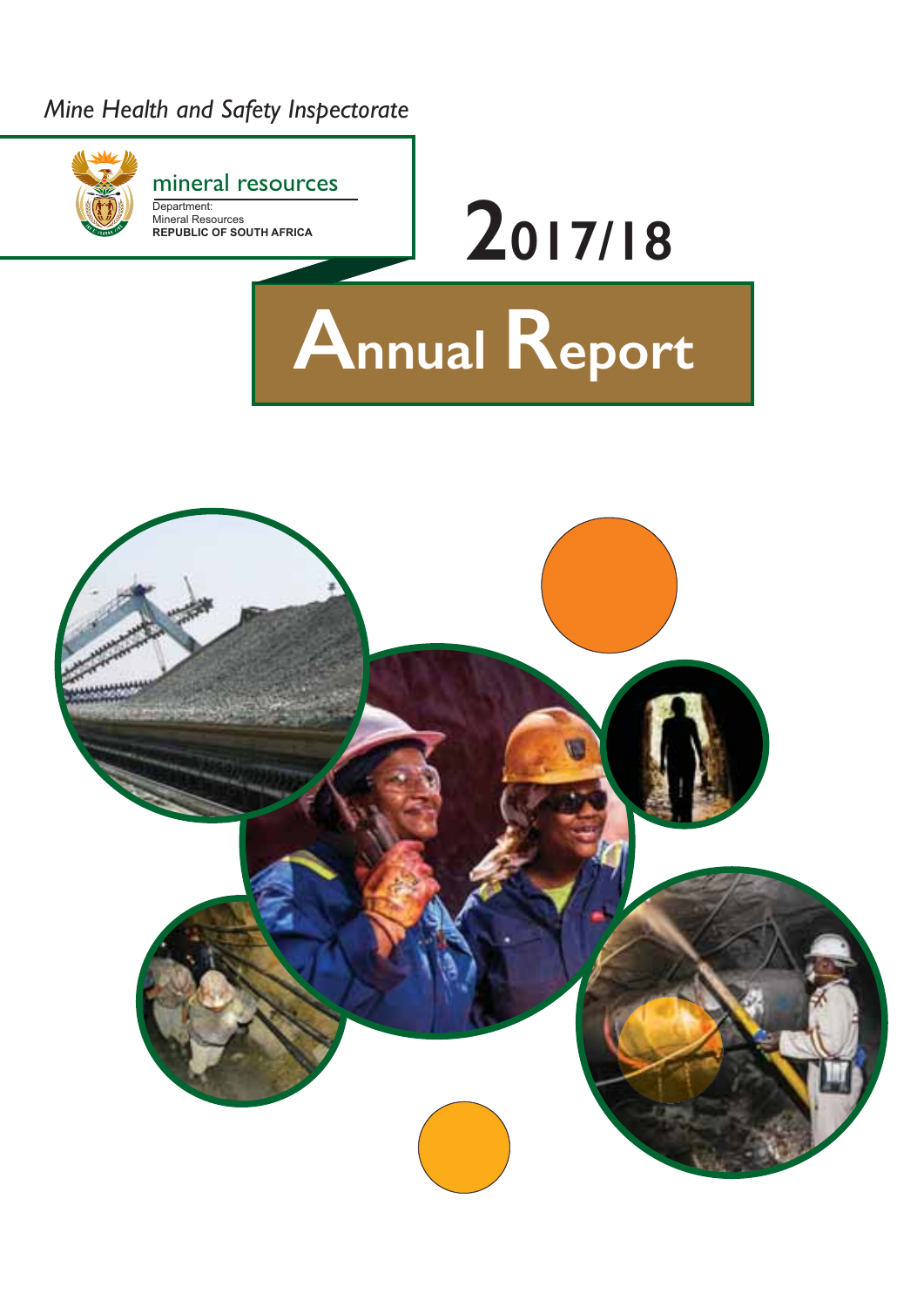# **ANNUALREPORT 2017/2018**

Mine Health and Safety Inspectorate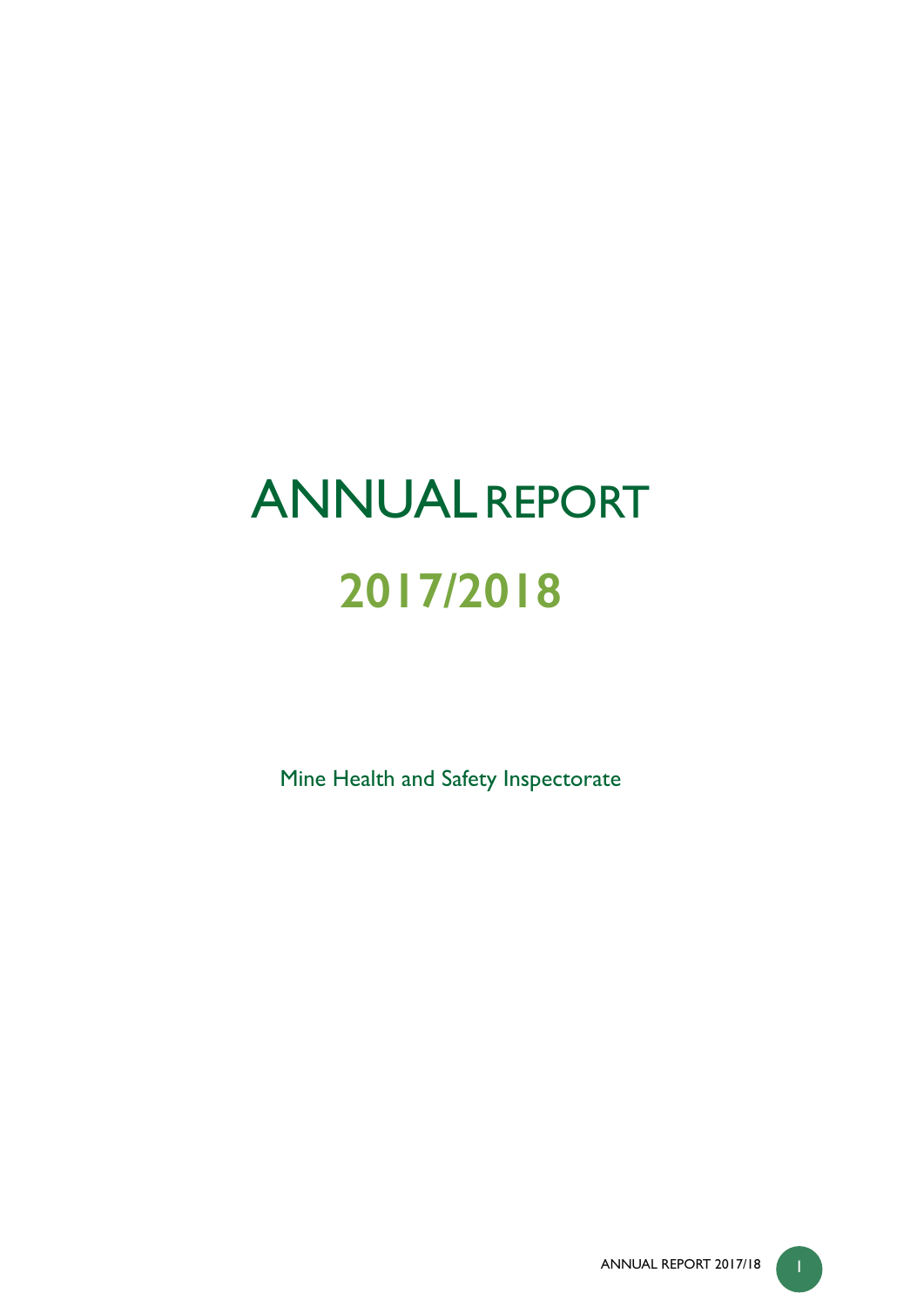# Contents

| Τ. |                                                          |       |                                                          |  |  |  |  |
|----|----------------------------------------------------------|-------|----------------------------------------------------------|--|--|--|--|
|    | $\mathsf{L} \mathsf{L}$<br>1.2<br>1.3<br>$\mathsf{I}$ .4 |       |                                                          |  |  |  |  |
| 2. |                                                          |       |                                                          |  |  |  |  |
|    | 2.1                                                      |       |                                                          |  |  |  |  |
|    | 2.2                                                      |       |                                                          |  |  |  |  |
|    | 2.3                                                      |       |                                                          |  |  |  |  |
|    | 2.4                                                      |       |                                                          |  |  |  |  |
| 3. |                                                          |       | STATE OF SAFETY IN THE SOUTH AFRICAN MINING INDUSTRY  16 |  |  |  |  |
|    | 3.1                                                      |       |                                                          |  |  |  |  |
|    |                                                          | 3.1.1 |                                                          |  |  |  |  |
|    |                                                          |       |                                                          |  |  |  |  |
|    |                                                          | 3.2.1 |                                                          |  |  |  |  |
|    |                                                          | 3.2.2 |                                                          |  |  |  |  |
|    |                                                          | 3.2.3 |                                                          |  |  |  |  |
|    |                                                          | 3.2.4 |                                                          |  |  |  |  |
|    |                                                          | 3.2.5 |                                                          |  |  |  |  |
|    |                                                          | 3.2.6 |                                                          |  |  |  |  |
|    |                                                          | 3.2.7 |                                                          |  |  |  |  |
|    |                                                          | 3.2.8 |                                                          |  |  |  |  |
|    |                                                          | 3.2.9 |                                                          |  |  |  |  |
|    |                                                          |       |                                                          |  |  |  |  |
|    |                                                          |       |                                                          |  |  |  |  |
|    | 3.3                                                      |       |                                                          |  |  |  |  |
|    |                                                          | 3.3.1 |                                                          |  |  |  |  |
|    |                                                          |       |                                                          |  |  |  |  |
|    |                                                          | 3.4.1 |                                                          |  |  |  |  |
|    |                                                          | 3.4.2 |                                                          |  |  |  |  |
|    |                                                          | 3.4.3 |                                                          |  |  |  |  |
|    |                                                          | 3.4.4 |                                                          |  |  |  |  |
|    |                                                          | 3.4.5 |                                                          |  |  |  |  |
|    | $3.5^{\circ}$                                            |       |                                                          |  |  |  |  |
|    |                                                          | 3.5.1 |                                                          |  |  |  |  |
|    |                                                          | 3.5.2 |                                                          |  |  |  |  |
|    |                                                          | 3.5.3 |                                                          |  |  |  |  |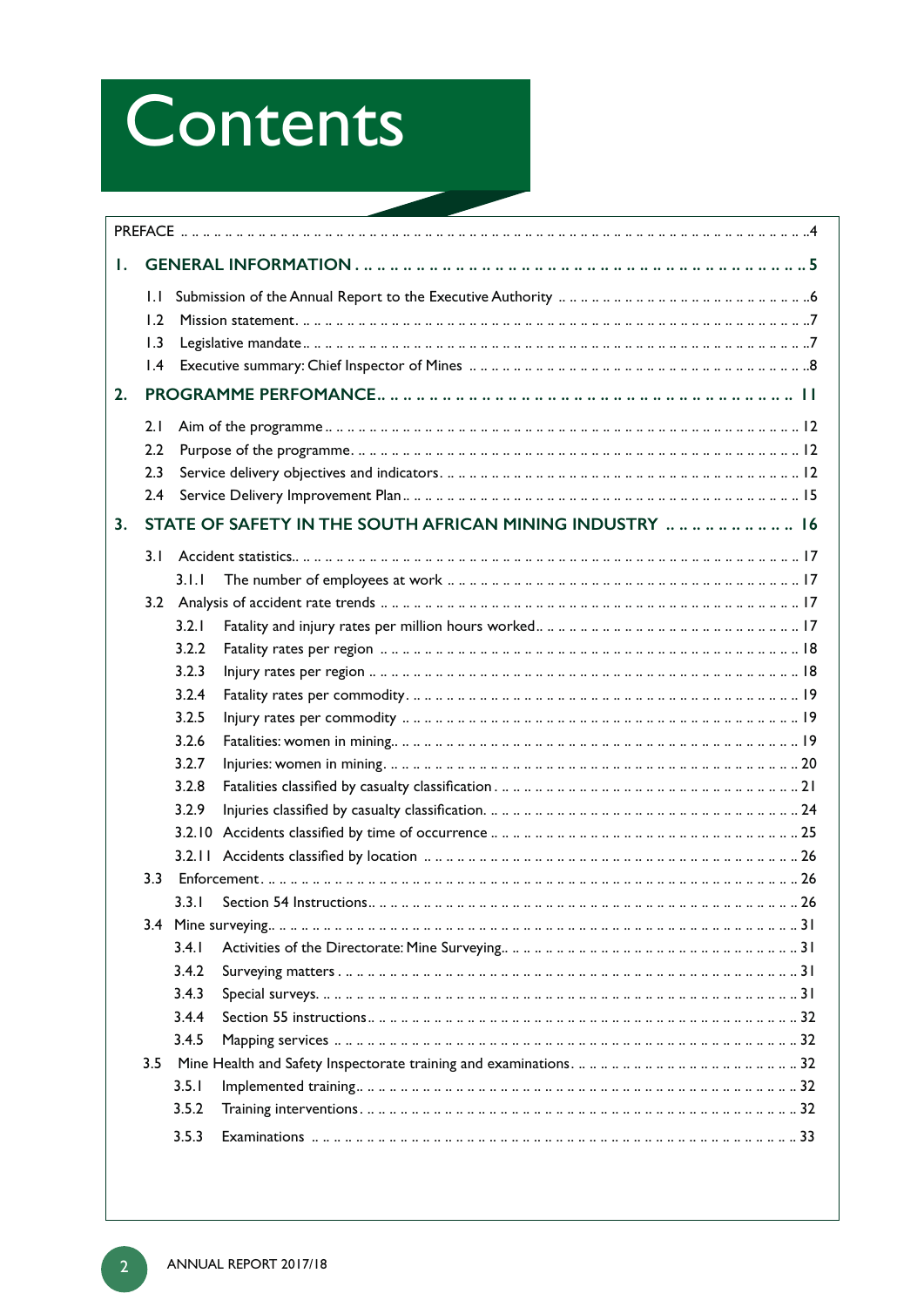| $\overline{4}$ . | STATE OF HEALTH IN THE SOUTH AFRICAN MINING INDUSTRY         34      |       |                                                       |  |  |  |  |
|------------------|----------------------------------------------------------------------|-------|-------------------------------------------------------|--|--|--|--|
|                  | 4.1                                                                  |       |                                                       |  |  |  |  |
|                  |                                                                      | 4.1.1 |                                                       |  |  |  |  |
|                  |                                                                      | 4.1.2 | Noise exposures ……………………………………………………………………………………37    |  |  |  |  |
|                  |                                                                      | 4.1.3 |                                                       |  |  |  |  |
|                  |                                                                      | 4.1.4 |                                                       |  |  |  |  |
|                  |                                                                      |       |                                                       |  |  |  |  |
|                  |                                                                      | 4 2 1 |                                                       |  |  |  |  |
|                  |                                                                      | 4.2.2 |                                                       |  |  |  |  |
|                  | 4.3                                                                  |       |                                                       |  |  |  |  |
|                  |                                                                      | 4.3.1 |                                                       |  |  |  |  |
|                  |                                                                      | 4.3.2 |                                                       |  |  |  |  |
|                  |                                                                      | 4.3.3 |                                                       |  |  |  |  |
|                  |                                                                      | 4.3.4 |                                                       |  |  |  |  |
|                  |                                                                      | 4.3.5 |                                                       |  |  |  |  |
|                  |                                                                      | 4.3.6 |                                                       |  |  |  |  |
|                  |                                                                      |       |                                                       |  |  |  |  |
|                  |                                                                      | 4.4.1 |                                                       |  |  |  |  |
|                  |                                                                      | 4.4.2 |                                                       |  |  |  |  |
|                  |                                                                      | 4.4.3 | TB programme and TB/HIV co-infection per commodity 64 |  |  |  |  |
|                  |                                                                      | 4.4.4 |                                                       |  |  |  |  |
|                  |                                                                      | 4.4.5 |                                                       |  |  |  |  |
| 5.               |                                                                      |       |                                                       |  |  |  |  |
|                  | 5.1                                                                  |       |                                                       |  |  |  |  |
|                  |                                                                      | 5.1.1 |                                                       |  |  |  |  |
|                  |                                                                      | 5.1.2 |                                                       |  |  |  |  |
|                  |                                                                      | 5.1.3 |                                                       |  |  |  |  |
|                  |                                                                      | 5.1.4 |                                                       |  |  |  |  |
|                  |                                                                      |       |                                                       |  |  |  |  |
|                  |                                                                      | 5.2.1 |                                                       |  |  |  |  |
|                  |                                                                      | 5.2.2 |                                                       |  |  |  |  |
|                  |                                                                      | 5.2.3 |                                                       |  |  |  |  |
|                  |                                                                      |       |                                                       |  |  |  |  |
|                  |                                                                      | 5.3.1 |                                                       |  |  |  |  |
|                  |                                                                      | 5.3.2 |                                                       |  |  |  |  |
|                  |                                                                      | 5.3.3 |                                                       |  |  |  |  |
| 6.               |                                                                      |       |                                                       |  |  |  |  |
|                  | ANNEXURE A: ORGANOGRAM OF THE MHSI FOR THE PERIOD OF I APRIL 2017 TO |       |                                                       |  |  |  |  |
|                  |                                                                      |       |                                                       |  |  |  |  |
|                  |                                                                      |       |                                                       |  |  |  |  |

I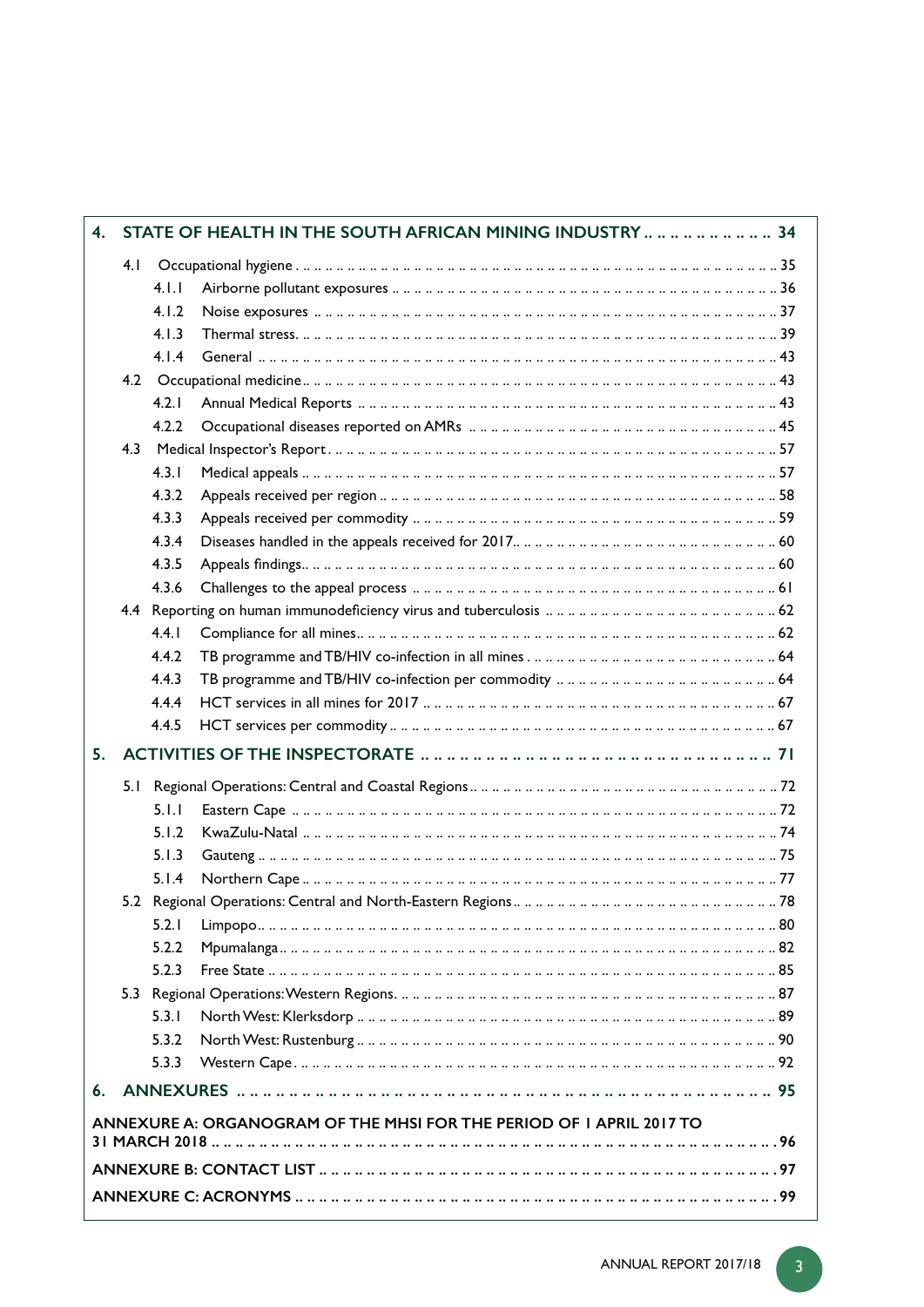# **PREFACE**

This document is a report by the Chief Inspector of Mines (CIOM) on health and safety at mines and the activities of the Mine Health and Safety Inspectorate (MHSI), compiled as required by section 49(1)(j) of the Mine Health and Safety Act, 1996 (Act 29 of 1996), as amended (MHSA).

The MHSI, established in terms of the MHSA, as amended, has the responsibility of protecting the health and safety of persons working at mines and those who are affected by mining activities.

The CIOM also has the responsibility of leading the tripartite structures formed in terms of the MHSI as Chairperson of the Mine Health and Safety Council (MHSC) and the Mining Qualifications Authority (MQA).

The MHSC consists of representatives of the state, organised labour, and employer organisations. The Council was established to advise the Minister of Mineral Resources on health and safety issues and to promote a health and safety culture in the mining industry.

The MQA is the Sector Education and Training Authority for the minerals and mining sector and is responsible for the education and training needs of the mining industry. The MQA was also established under the Skills Development Act No 97 of 1998.

The activities of the above-mentioned two bodies are intricately linked with those of the MHSI and their accounts are captured in their respective annual reports.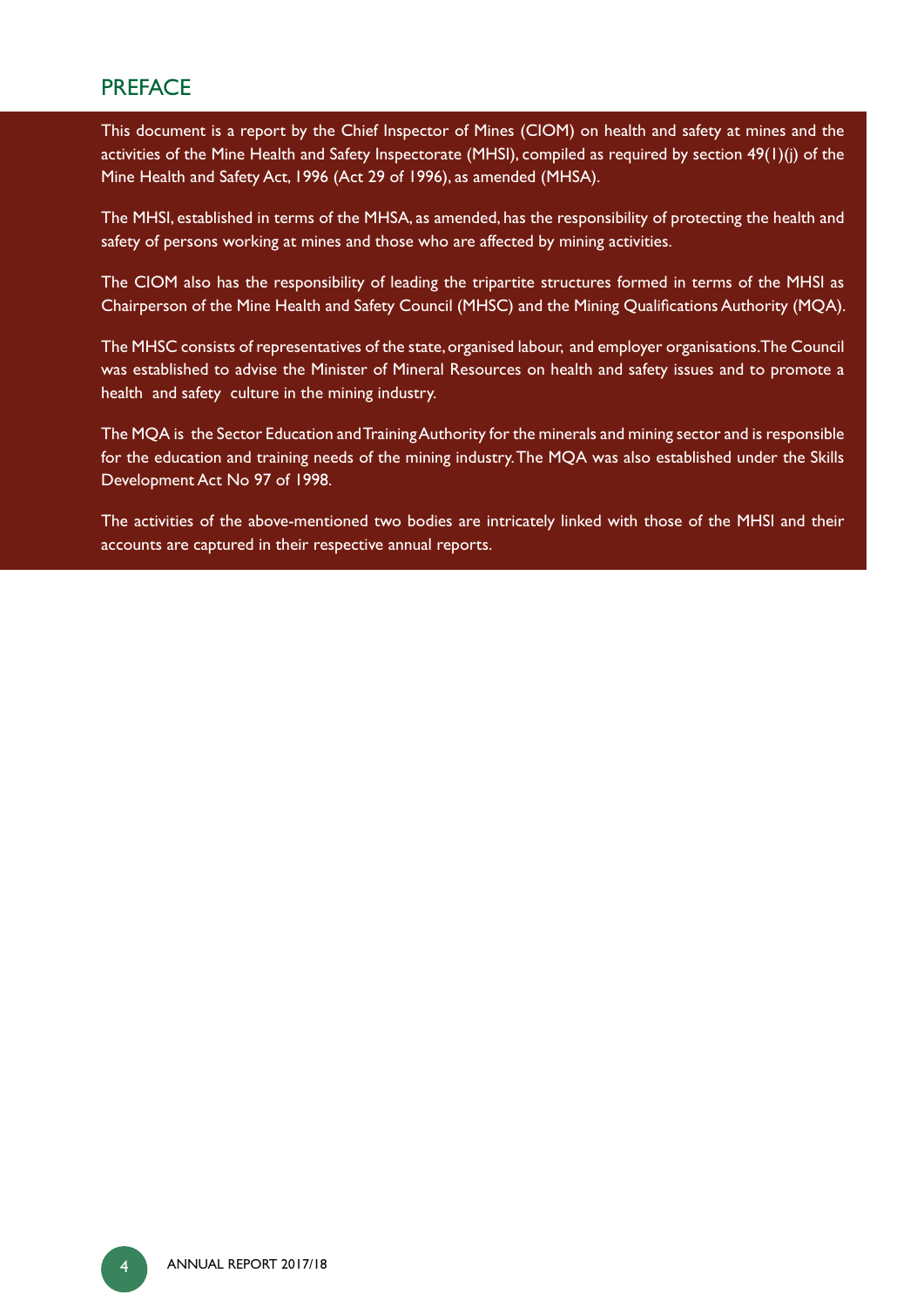# **GENERAL INFORMATION**

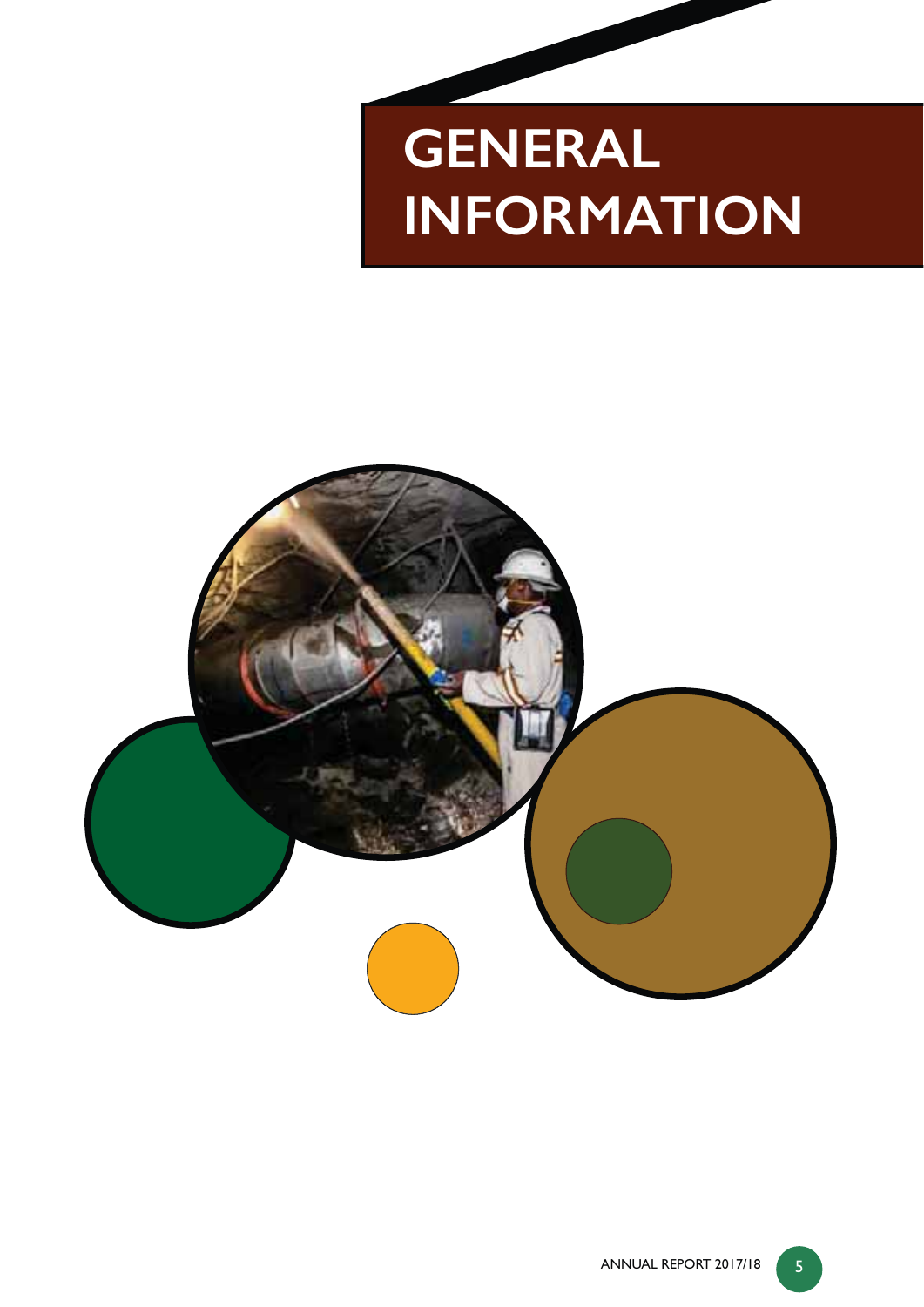# **1. GENERAL INFORMATION**

# **1.1 Submission of the Annual Report to the Executive Authority**

Mr. S.G. Mantashe

Minister of Mineral Resources

Republic of South Africa

Dear Minister

I am pleased to present to you the Annual Report of the Mine Health and Safety Inspectorate (MHSI) for the 2017/2018 period under review. This report is in accordance with the requirements of section 49(1)(j) of the MHSA, as amended.

Yours sincerely

y di

**MMA Zondi**

**Acting Chief Inspector of Mines** 

**Mine Health and Safety Inspectorate**

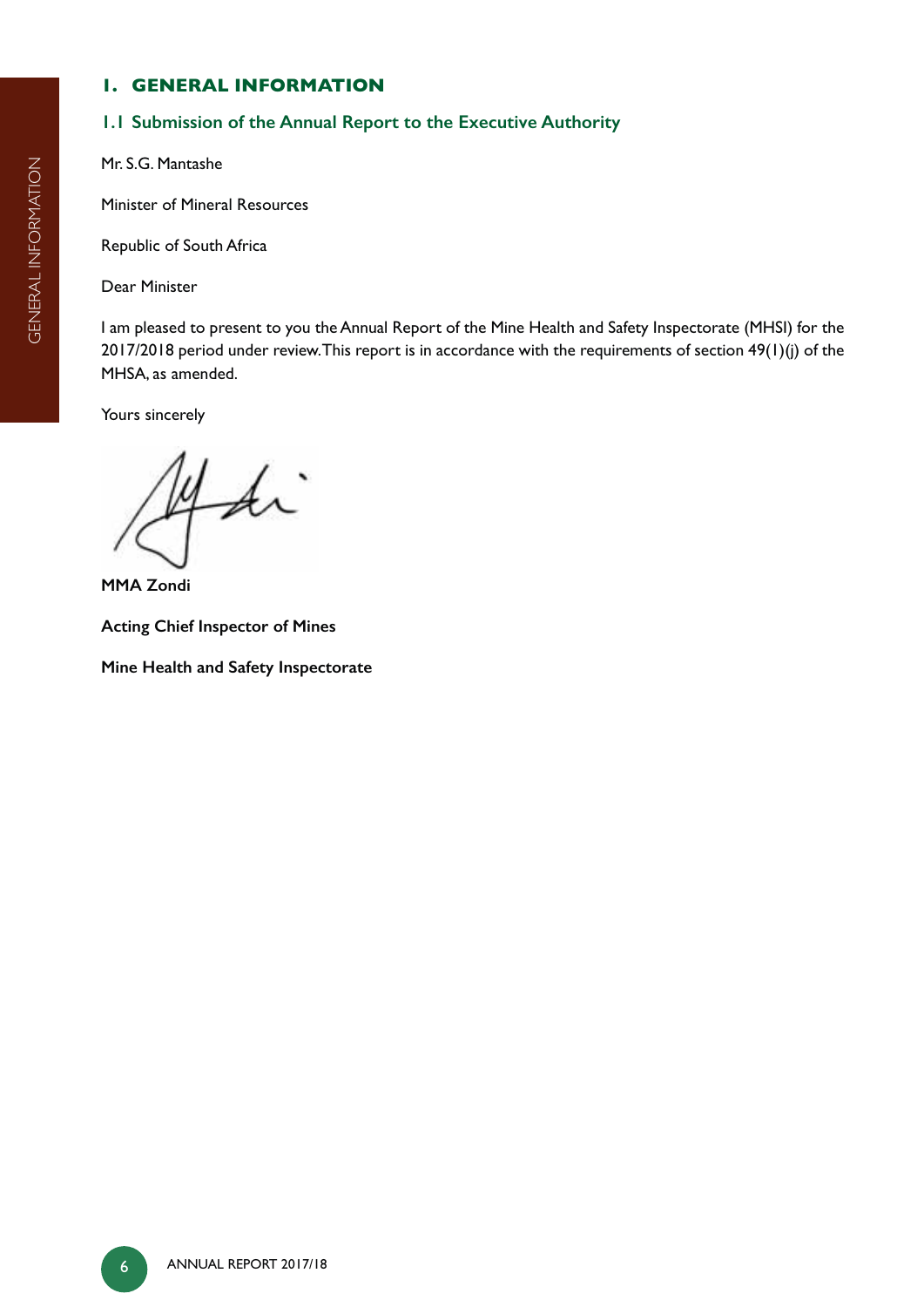# **1.2 Mission statement**

The MHSI strives towards a safe and health mining industry. This is to be achieved by reducing mining-related deaths, injuries and occupational diseases through the formulation of national policy and legislation, the provision of advice and the application of systems that monitor and enforce compliance with the law in the mining sector.

# **1.3 Legislative mandate**

The MHSI was established in terms of the MHSA, as amended, for the purpose of executing the statutory mandate of the MHSI in safeguarding the health and safety of mine employees and communities affected by mining operations.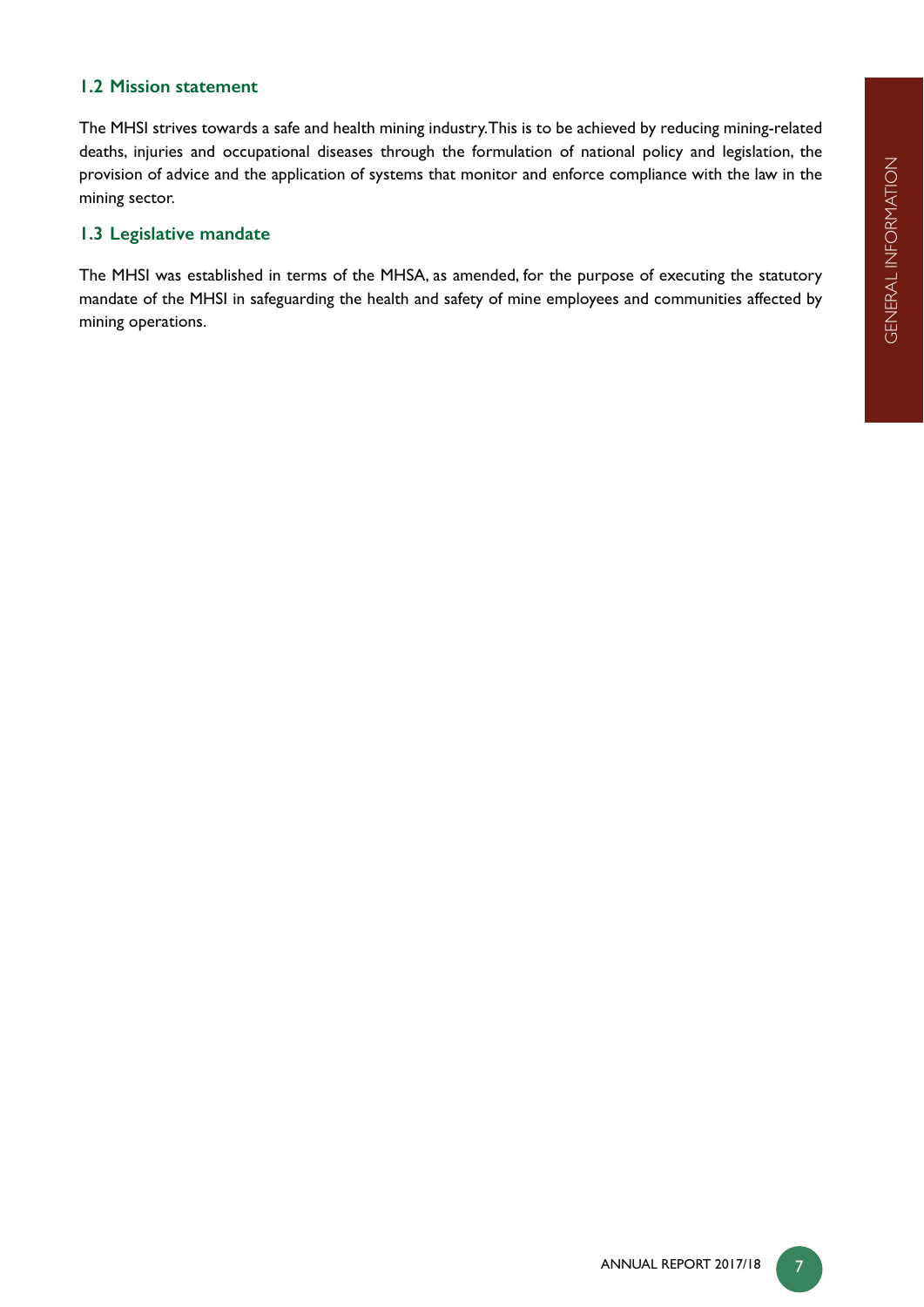# **1.4 Executive summary: Chief Inspector of Mines**

It is with great honour and pleasure that I present this report on the state of health and safety in the South African mining industry and the activities of the MHSI for the 2017/18 financial year.

# **Staffing**

The establishment of the Inspectorate provides for 303 posts of which 267 are currently filled and 36 posts are vacant. The demographics of the Inspectorate as on 31 March 2018 were as follows:

| <b>Gender</b> | African         | <b>White</b> | Asian | <b>Coloured</b> | Total |
|---------------|-----------------|--------------|-------|-----------------|-------|
| Male          | 77<br><b>LI</b> | 20           |       |                 | 147   |
| Female        | 107             |              |       |                 | 120   |

#### **Implemented training**

During the 2017/18 reporting period, the MHSI developed the skills and knowledge base of its staff as follows:

- A total of 84 officials attended technical and non-technical training courses, and conferences during the reporting period.
- Two managers attended the Advanced Management Development Programme (AMDP) and were found competent.

# **Training interventions**

# **Assistant Inspector Programme**

Two Assistant Inspectors with Electrical and Mechanical Engineering tertiary qualifications that were recruited during the previous financial year to undergo Inspector training at various regional offices and had not yet attained their Government Certificate of Competency (GCC) during the reporting period.

The Department of Mineral Resources (DMR), as at the end of financial 2017/18, had 40 Assistant Inspectors in various regional offices specialising in the fields of electrical engineering, mechanical engineering, mining engineering, mine survey and occupational hygiene.

During the year under review, 17 Assistant Inspectors obtained their respective GCC and seven obtained Bachelor of Technology (B Tech) degrees from the University of Johannesburg.

# **Bursary scheme**

The MHSI had, through its Human Resource Development (HRD) initiative, invested in two bursary holders who completed their qualifications during the year under review.

# **Current health and safety performance**

# **Occupational health**

There was an increase in the number of statutory reports submitted by mines to the Department between 2016 and 2017. The inspectorate analysed the reports and developed strategic measures aimed at ensuring compliance and remedial actions to minimise impacts associated with health hazards at our mines.

During the reporting period there was a slight reduction in all overexposures to occupational hygiene stressors was noted, with an exception of thermal heat, where there has been a sudden increase in overexposures as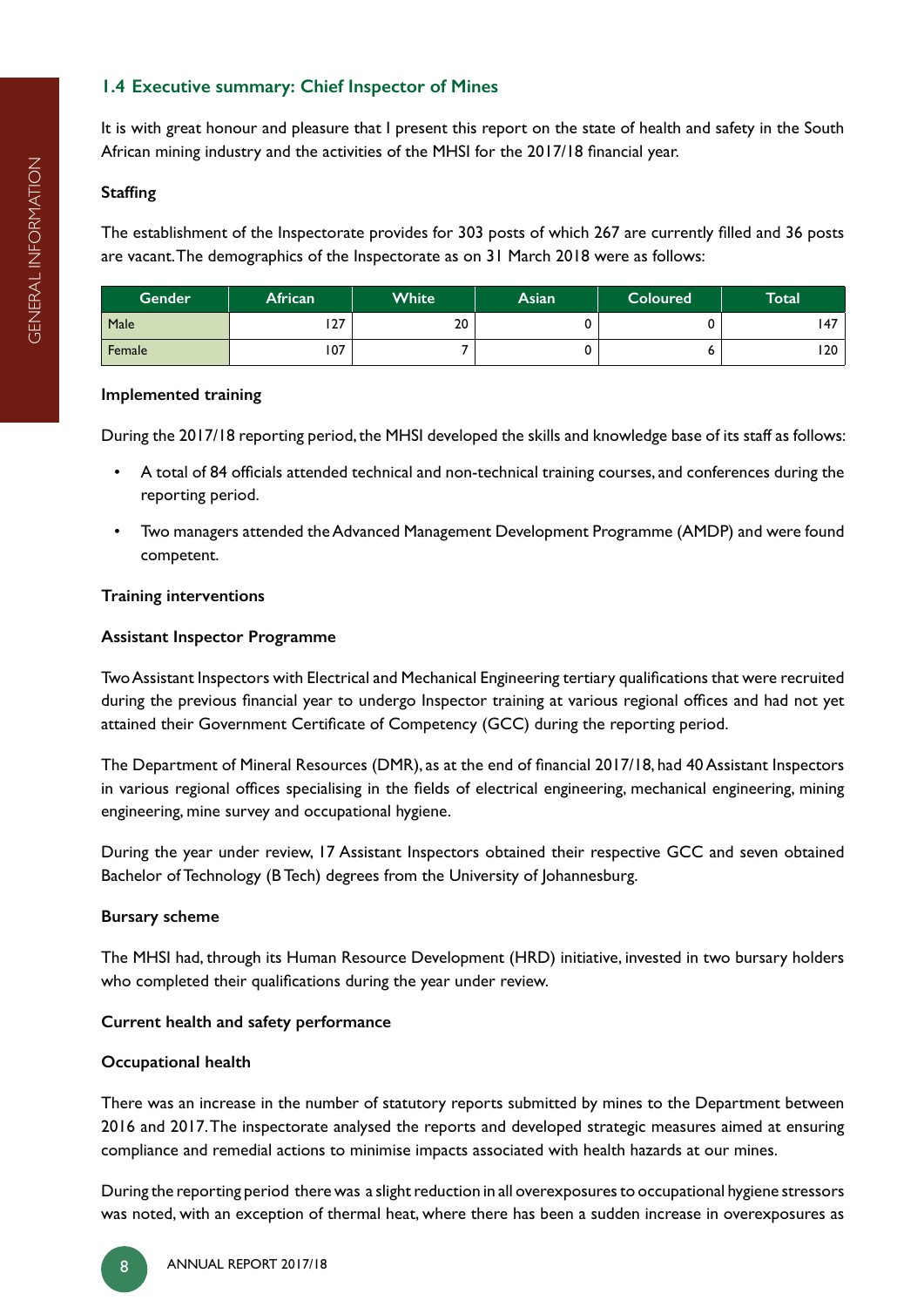compared to the previous year. There 68% of the employees that are over exposed to high noise levels and more effort must is needed to make sure that exposure levels are drastically reduced.

A continued improvement has also been noted with the submission of Annual Medical Reports (AMRs) by operating mines and this corresponds to a 9% increase. There was a 3% decrease in the number of occupational diseases from 4 483 in 2016 to 4 632 in 2017. The majority of diseases were due to pulmonary tuberculosis, noise induced hearing loss and silicosis. The most occupational diseases were reported by the gold, platinum and coal sectors.

# **HIV/Aids and TB**

The Department has aligned its work in the spheres of HIV and TB the strategies from the Department of Health. During the period under review, the majority of mines complied with the reporting requirements, as compared to 2016. The analysis of TB and HIV matters is based on data contained on DMR 164 form received from the mines.

In 2017, total compliance for the integrated HIV and TB policy was above at 90%, while compliance for integrated HIV and TB programme was below 80%. Although the overall HIV and TB programme budget at mines stood at 57.2%, the diamond sector contributed to the lowest compliance relating to the HIV and TB programme budget.

There is an overall increase in the number of mines that have submitted DMR 164 forms, which resulted in an overall improvement in compliance measures. However, both diamond and coal sectors reported a decline in numbers of employees due to downsizing.

The total number of employees diagnosed with TB was less in 2017 compared to 2016 figures. A very small percentage of employees who were screened for TB were diagnosed positively and this could be attributed to the impact of TB awareness campaigns that take place in the mining industry.

Mines that did not do well have been identified and will be consulted and visited accordingly. There are still mines that do not have integrated TB and HIV policies yet. Policies must have guidelines on key strategies and implementation plans. Mines must dedicate budgets for TB and HIV programmes irrespective of sector or size.

# **Occupational safety**

It is regrettably that there were 88 fatalities reported in 2017 compared to 73 in the previous year. It is important to note this was the first time that fatalities increased over a ten-year period since 2007. This translate to a 21% increase year-on-year. Fatalities per commodity in 2017 were as follows: gold (39), platinum (27), coal (10) and other mines (12). In the category of other mines, this includes diamond, chrome, copper and iron ore. This poor performance goes against the November 2016, Mine Health and Safety Summit stakeholders' commitment to eliminate fatalities by 2020.

The 2017 fatal statistics revealed that gold and platinum sectors remain the highest contributors to accidents and subsequently, to loss of lives in the mining industry. This is regrettable, as we believe that these mines should be at the forefront in terms of the development of expertise and appropriate systems to enhance health and safety. The gold sector had an unprecedented high number of seismic accidents that claimed the lives of 14 employees in 2017. Most fatalities in the sector are due to fall of ground accidents, followed by those caused by machinery and mobile equipment.

During the 2017 reporting period, the overall number of injuries decreased by 6% compared to 2016. The injuries reported in 2017 were 2 664 compared to 2 847 in 2016.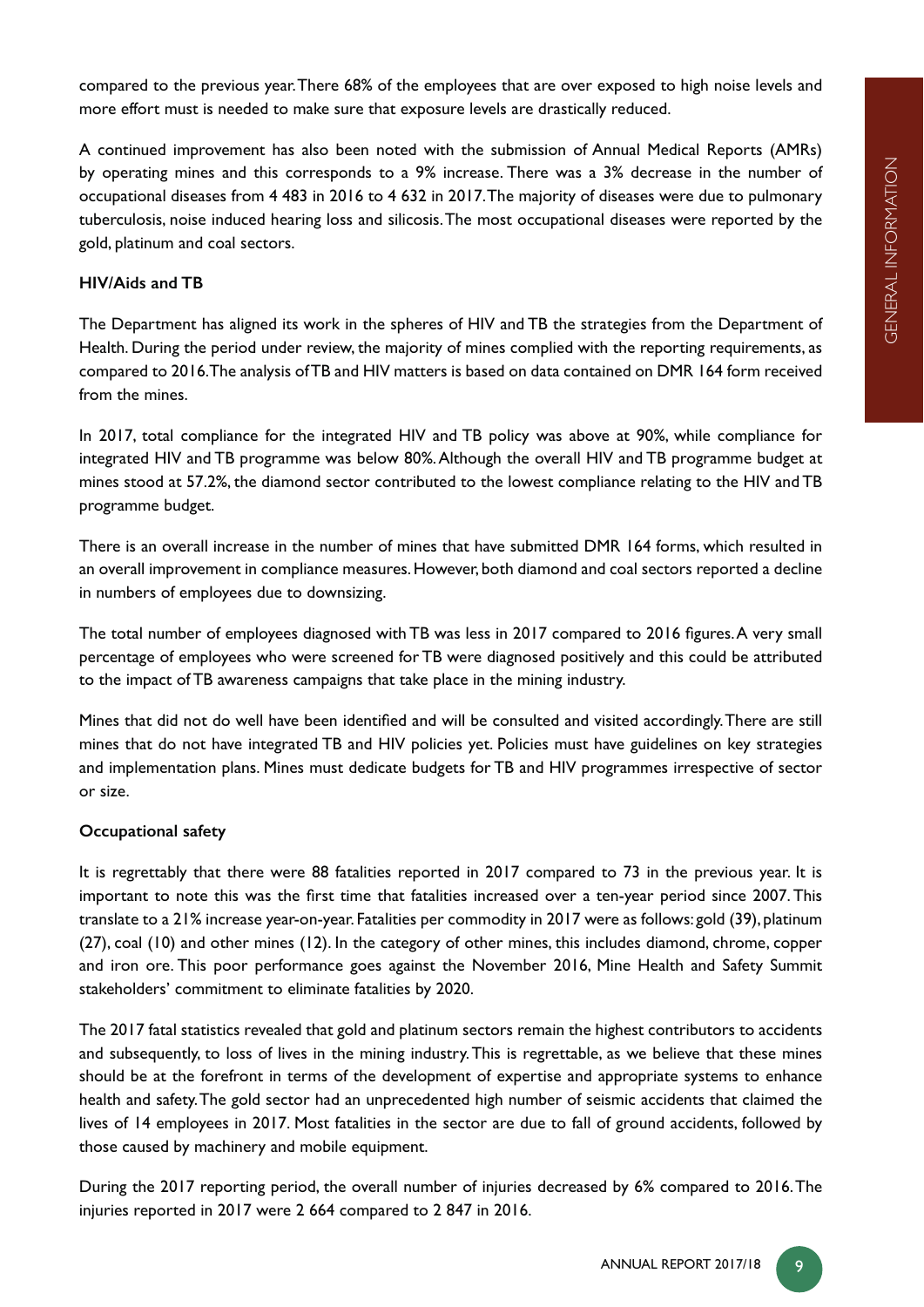#### **Disaster-type accidents**

There were two disasters reported in 2017 at the gold mines. Both involved fall of ground due to seismic events.

The first disaster at Tau Lekoa Mine, led to four employees being fatally injured in a seismic-induced fall of ground accident that resulted in a sudden closure of a winze where these four employees were working. They were recovered by Proto Teams.

In the second disaster at Kusasalethu Mine, five bodies of the now deceased employees were recovered from underground after a 1.2 magnitude seismic event had trapped seven employees underground. Two of the seven employees managed to escape to surface after the incident.

#### **Illegal mining**

Illegal mining activities, especially of gold and chrome, in South Africa continue to present health and safety challenges and has spread within most of the regions. These activities take place at abandoned mines and/or at operating mines with illegal miners often operating under dangerous conditions.

Our inspectors, responsible for regulating health and safety at mines, are therefore exposed to threats of violence from perpetrators. Mine employers are continuously encouraged to report illegal operations to their nearest South African Police (SAPS) station for further attention.

The Department, in conjunction with the land developers, affected municipalities and mining companies, have rehabilitated or cleaned up several areas that were previously infested by illegal mining activities.

The Department will continue to collaborate with law enforcement agencies and other stakeholders to ensure the implementation of strategies to combat illegal mining activities.

#### **Women in mining**

During the period under review, three women lost their lives when two of them were run over by trackless mobile equipment (TMM) and the other one was fatally injured by a fall of ground.

A fall of ground accident occurred in a gold mine in the Free State. The deceased was employed as a Miner's Assistant. There were four other employees that were involved in the accident. . They were caught up in a fall of ground accident in a decline working place. Three employees escaped with minor abrasions and one employee sustained multiple lacerations but was stable. The hanging wall conditions, where they were working, were identified as friable and the area was characterised by shale and faulting.

The second accident, occurred in a coal mine in Mpumalanga. > A f itter and was fatally injured when she was struck by a Load Haul Dumper (LHD). It would appear that the LHD struck her between the splits in transit to off-load roofbolts onto the section roofbolter. The employee was was run over by a drill rig underground in a platinum mine, in Limpopo.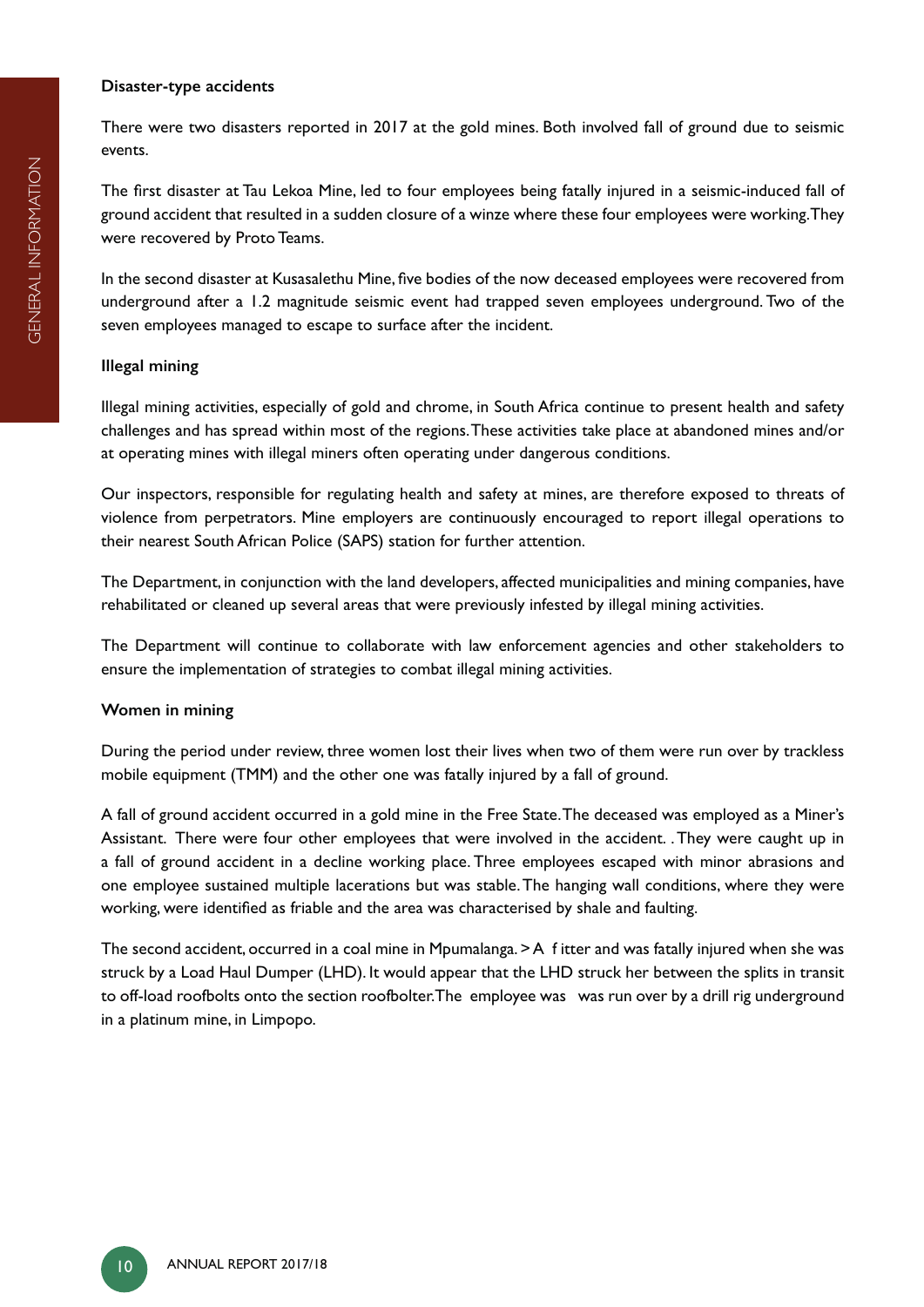# **PROGRAMME PERFORMANCE**

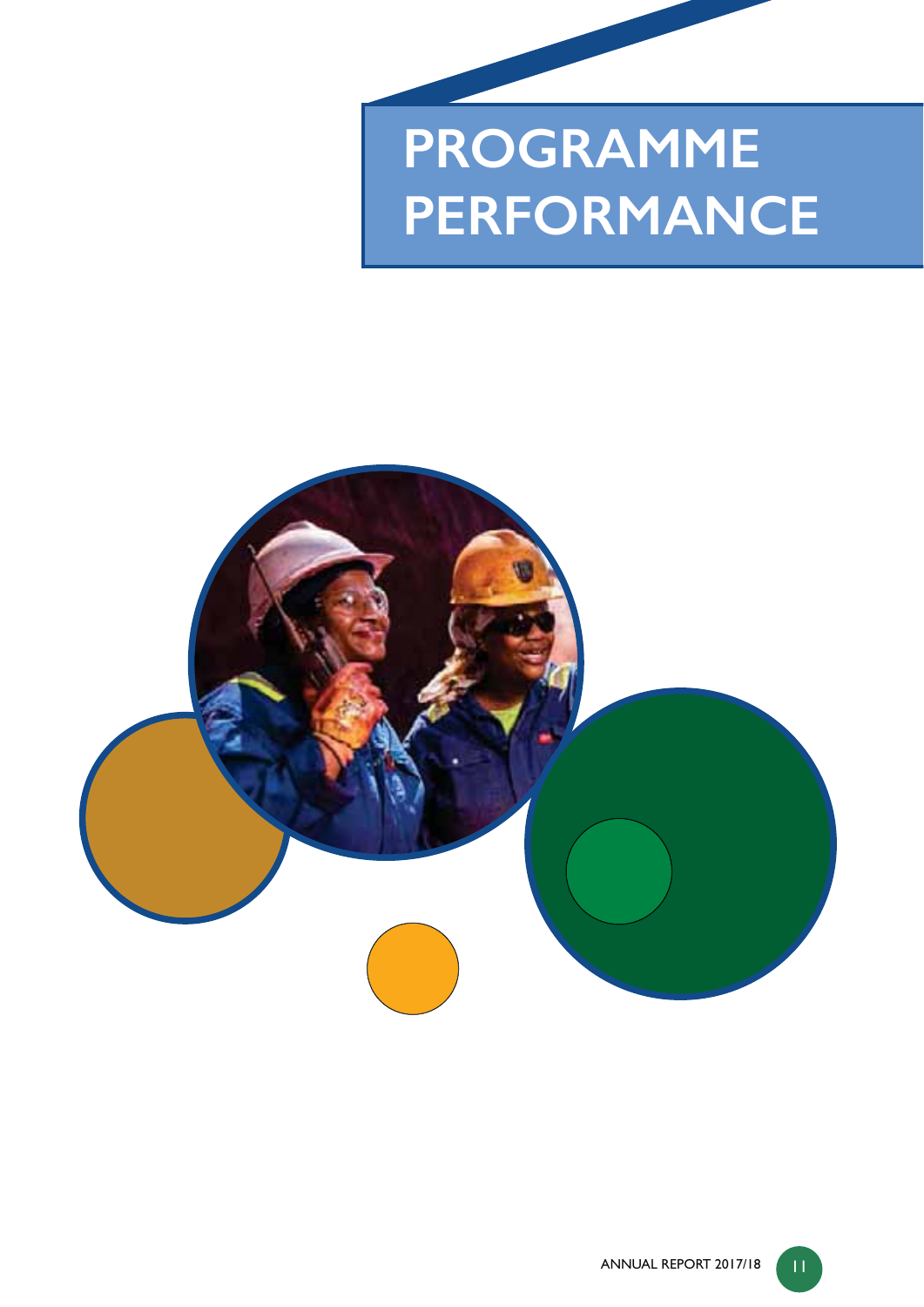# **2. PROGRAMME PERFORMANCE**

# **2.1 Aim of the programme**

The MHSI was established in terms of the MHSA, as amended. The aim of the programme is to carry out the constitutional mandate of the DMR to protect the health and safety of persons working at mines and people residing in nearby communities that are directly affected by mining activities. This is done by performing statutory inspections and audits, the enforcement of the MHSA and its regulations, as well as well as conducting investigations and inquiries at South African mines.

The programme also administers the GCC for the mining sector. It consists of two sub-programmes: Governance, Policy and Oversight, and Mine Health and Safety (regions).

# **2.2 Purpose of the programme**

To execute the statutory mandate of the DMR to protect the health and safety of mine employees and people affected by mining activities.

# **2.3 Service delivery objectives and indicators**

The MHSI's strategic plan and achievements during the period under review are outlined in Table 2.3. This is an account of progress achieved in the period under review against the annual targets set for achieving the strategic objectives of the MHSI.

| Measures/<br>initiatives                                                            | <b>Status</b> | <b>Performance Analysis</b>                                                                                                                                                                                                                                                            | <b>Corrective Action</b> | <b>Current</b><br><b>Target</b> | Current<br><b>Actual</b> |
|-------------------------------------------------------------------------------------|---------------|----------------------------------------------------------------------------------------------------------------------------------------------------------------------------------------------------------------------------------------------------------------------------------------|--------------------------|---------------------------------|--------------------------|
|                                                                                     |               | <b>Measures</b>                                                                                                                                                                                                                                                                        |                          |                                 |                          |
| Administration<br>of the GCC<br>exams policy.                                       | G.            | Achieved. All the five steps for the<br>Certificate of Competency Model have<br>been implemented. These consist of the<br>following steps: I. Set the papers. 2. Write<br>the exam. 3. Mark the exam. 4. Moderate<br>the results. 5. Release the results.<br>Calculation 5/5*100=100%  |                          | 100                             | 100                      |
| Mining and<br>Health Safety<br>Annual Report<br>submitted.                          | G             | Achieved. Annual Report has<br>been submitted and tabled in<br>Parliament, Calculation: 1/1*100=100%                                                                                                                                                                                   |                          | ı                               |                          |
| Number<br>of audits<br>conducted<br>(cumulative),<br>individual audits<br>included. | G             | Achieved The reason for over<br>achievement is that there were extra<br>audits carried out in an attempt to reduce<br>FOG accidents. Total fourth quarter is<br>527; cumulatively from the first, second<br>and third quarter audits. Verification<br>source: Summary of Audit Report. |                          | 396                             | 527                      |
| Number of<br>inspections<br>conducted<br>(cumulative).                              | G             | Achieved. The reason for the over<br>achievement is due to the extra-<br>inspections that were conducted<br>in an attempt to reduce accidents.<br>Calculation: Cumulative total of the<br>four quarters cumulative is 9425.<br>Verification source: Summary of<br>Inspection report.   |                          | 8 0 0 0                         | 9 4 2 5                  |

# **Table 2.3 Service delivery objectives and indicators**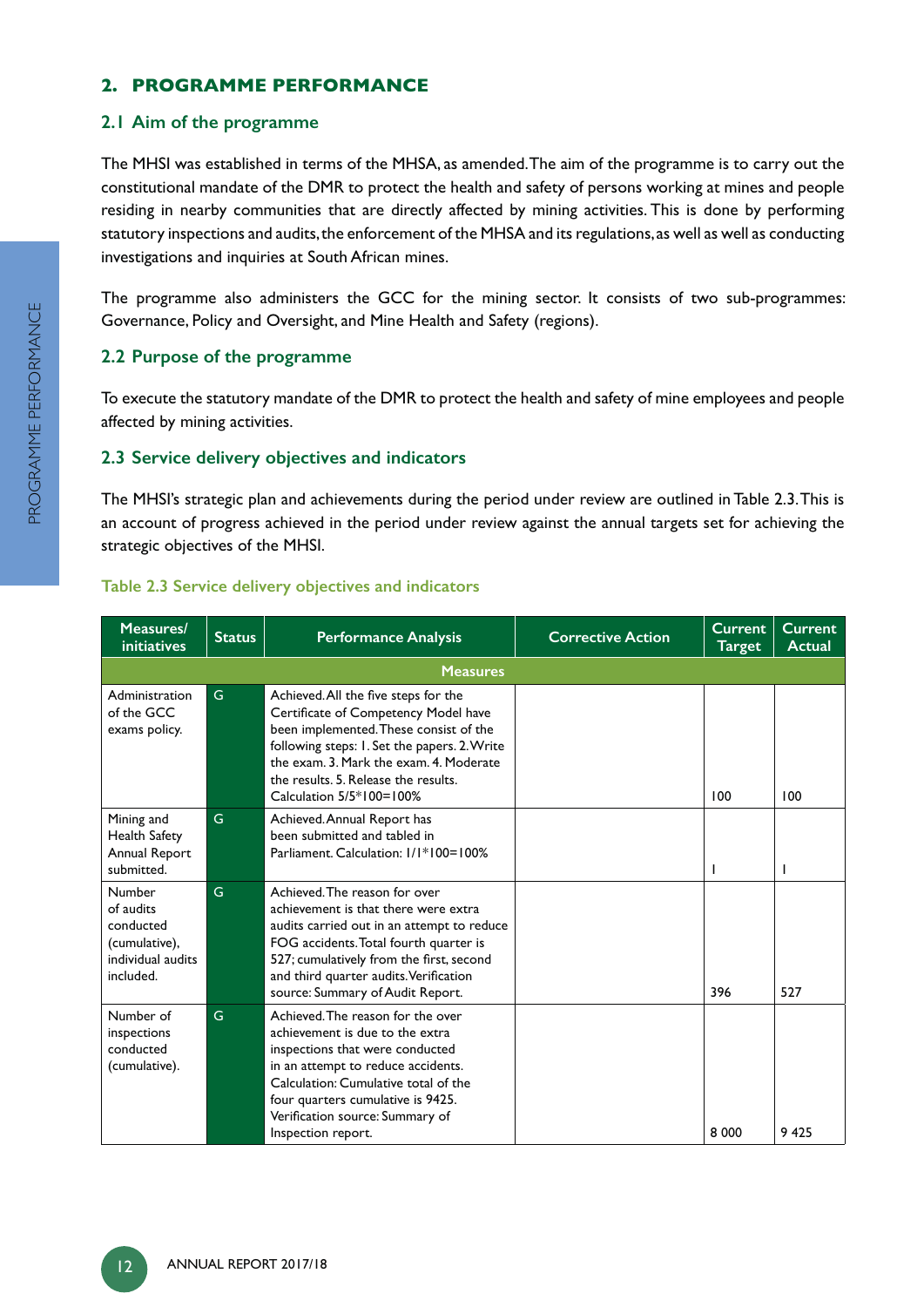| Measures/<br><b>initiatives</b>                                              | <b>Status</b> | <b>Performance Analysis</b>                                                                                                                                                                                                                                                                                                                                                                                                                                                                                                                                                                                                                                                                                                                                                                       | <b>Corrective Action</b>                                                                                                                                                                                                                                                                                                                                              | <b>Current</b><br><b>Target</b> | <b>Current</b><br>Actual |
|------------------------------------------------------------------------------|---------------|---------------------------------------------------------------------------------------------------------------------------------------------------------------------------------------------------------------------------------------------------------------------------------------------------------------------------------------------------------------------------------------------------------------------------------------------------------------------------------------------------------------------------------------------------------------------------------------------------------------------------------------------------------------------------------------------------------------------------------------------------------------------------------------------------|-----------------------------------------------------------------------------------------------------------------------------------------------------------------------------------------------------------------------------------------------------------------------------------------------------------------------------------------------------------------------|---------------------------------|--------------------------|
|                                                                              |               | <b>Measures</b>                                                                                                                                                                                                                                                                                                                                                                                                                                                                                                                                                                                                                                                                                                                                                                                   |                                                                                                                                                                                                                                                                                                                                                                       |                                 |                          |
| Number of<br>tripartite<br>workshops<br>conducted.                           | G             | Achieved: Total of first quarter is 18,<br>second quarter is 40, third quarter is<br>59 and cumulatively in the fourth quarter,<br>76 tripartite workshops were held. The<br>reason for over achievement under this<br>measure is due to the request from<br>stakeholders (unions and employers).<br>Verification source: Summary of tripartite<br>workshops conducted.                                                                                                                                                                                                                                                                                                                                                                                                                           |                                                                                                                                                                                                                                                                                                                                                                       | 40                              | 76                       |
| Percentage<br>of inquiries<br>completed<br>(initiated vs<br>completed).      | G             | Achieved: The number of inquiries<br>initiated is 50 and 42 were completed.<br>The reason for over achievement<br>is availability of witnesses. Average<br>percentage achieved is 100%. Calculation:<br>(42/50)*100= 84%. Verification source:<br>Summary of inquiries.                                                                                                                                                                                                                                                                                                                                                                                                                                                                                                                           |                                                                                                                                                                                                                                                                                                                                                                       | 80                              | 84                       |
| Percentage of<br>investigations<br>completed<br>(initiated vs<br>completed). | G             | Achieved. The reason for over<br>achievement was that the availability of<br>witnesses improved during this quarter.<br>The number of investigations initiated<br>is 377 and the number completed is<br>369. Calculation: (369/377)*100=98%.<br>Verification source: Summary of<br>investigation reports.                                                                                                                                                                                                                                                                                                                                                                                                                                                                                         |                                                                                                                                                                                                                                                                                                                                                                       | 80                              | 98                       |
| Percentage<br>reduction in<br>occupational<br>diseases<br>(including TB).    | G             | Achieved. Significant improvement in TB<br>and silicosis cases reported from April to<br>March 2017 which was 3 531 compared<br>with the same period in 2018 where 3<br>056 cases were reported. Calculation:<br>(3056-3531)/3531*100=-13%. Verification<br>source: Summary of reports April 2017<br>to March 2018.<br>Reasons for over achievement - not all<br>mines have been reporting accurately<br>and that has been corrected. During<br>occupational health workshops and other<br>forums, issues of reporting correctly have<br>been emphasised as well as highlighting<br>that double reporting by the mines must<br>be avoided.<br>There are occupational health awareness<br>campaigns held for employees to<br>promote health by the mines. Guidelines<br>are developed and revised. |                                                                                                                                                                                                                                                                                                                                                                       | $\overline{10}$                 | -13                      |
| Percentage<br>reduction in<br>occupational<br>fatalities.                    | $\mathsf{R}$  | Not achieved. The reason for not<br>achieving is due to the increase in fall<br>of grounds accidents. There were 81<br>recorded fatalities between April 2016<br>to March 2017 and 80 between April<br>2017 to March 2018 Calculation: (80-<br>81)/81*100 = +1%. Verification source:<br>Summary of fatalities.                                                                                                                                                                                                                                                                                                                                                                                                                                                                                   | The inspectorate will continue<br>to monitor compliance and<br>ensure that effective safety<br>management systems are<br>implemented. Engagements will<br>also be held with the Chief<br>Executive Officers (CEOs) of<br>mining companies to ensure<br>that appropriate measures are<br>implemented to prevent harm<br>to the mine workers in the<br>mining industry. | 20                              | ı                        |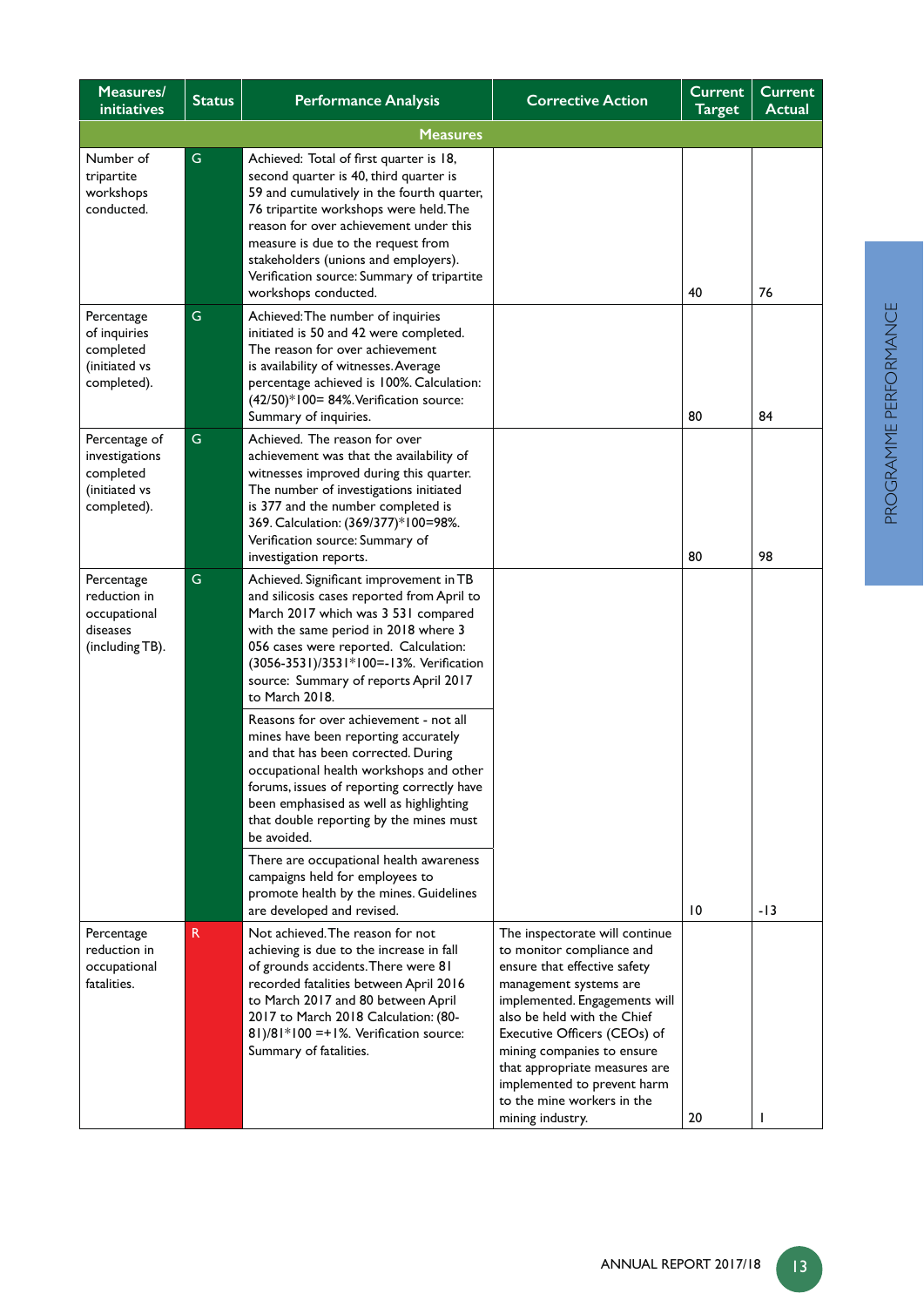| Measures/<br><b>initiatives</b>                                                          | <b>Status</b> | <b>Performance Analysis</b>                                                                                                                                                                                                                                                                                                                                                                                      | <b>Corrective Action</b>                                                                                                                                                                                                                                                                                                            | Current<br><b>Target</b> | <b>Current</b><br><b>Actual</b> |
|------------------------------------------------------------------------------------------|---------------|------------------------------------------------------------------------------------------------------------------------------------------------------------------------------------------------------------------------------------------------------------------------------------------------------------------------------------------------------------------------------------------------------------------|-------------------------------------------------------------------------------------------------------------------------------------------------------------------------------------------------------------------------------------------------------------------------------------------------------------------------------------|--------------------------|---------------------------------|
|                                                                                          |               |                                                                                                                                                                                                                                                                                                                                                                                                                  |                                                                                                                                                                                                                                                                                                                                     |                          |                                 |
| Percentage<br>reduction in<br>occupational<br>injuries.                                  | Y             | Partially achieved. The reason for partial<br>achievement is due to the increase of fall<br>of grounds accidents and transportation<br>in mining accidents. There were 2 874<br>injuries reported between April 2016<br>to March 2017 and 2 499 injuries<br>reported between April 2017 and March<br>2018. Calculation: (2499-2874)/2874*100<br>=-13%. Verification source: Summary of<br>occupational injuries. | The Inspectorate will continue<br>to monitor compliance and<br>ensure that effective safety<br>management systems are<br>implemented in the mining<br>industry. Engagements will<br>also be held with the CEOs of<br>mining companies to ensure<br>that appropriate measures<br>are implemented to prevent<br>harm to mine workers. | 20                       | -13                             |
| Percentage<br>of identified<br>Internal<br>processes<br>developed and/<br>or reviewed.   | G             | Achieved. There was one instruction<br>issued in the fourth quarter. Calculation:<br>$1/1*100=100%$                                                                                                                                                                                                                                                                                                              |                                                                                                                                                                                                                                                                                                                                     | 100                      | 100                             |
| Percentage<br>adherence<br>to existing<br>Service Level<br>Agreements<br>(SLAs).         | $\mathsf G$   | Achieved. SLA with Mine Rescue<br>was used and honoured. Calculation:<br>$(1/1)*100=100%$                                                                                                                                                                                                                                                                                                                        |                                                                                                                                                                                                                                                                                                                                     | 100                      | 100                             |
| Percentage<br>adherence to<br>prescribed<br>timeframes<br>administrative<br>for tasks.   | G             | Achieved: The average percentage<br>completed is 91% in quarter four.<br>There were 1 453 applications<br>completed and processed within<br>30 days and 1 319 received and<br>processed. Calculation: (1319/1453)*100<br>$= 91$ %.<br>Verification source: Summary of Admin<br>Register.                                                                                                                         |                                                                                                                                                                                                                                                                                                                                     | 80                       | 91                              |
| Percentage<br>adherence to<br>prescribed<br>timeframes for<br>CIOM appeals.              | G             | Achieved. There were 5 CIOM appeals<br>received and completed within the<br>prescribed timeframe. Calculation:<br>$(5/5)*100=100%$                                                                                                                                                                                                                                                                               |                                                                                                                                                                                                                                                                                                                                     | 100                      | 100                             |
| Percentage<br>adherence to<br>prescribed<br>timeframes<br>for medicals<br>appeals.       | ${\mathsf G}$ | Achieved. There were 47<br>appeals received and 38 appeals<br>completed. Calculation: (38/47)*100=80%.<br>Verification source: Summary of medical<br>appeals.                                                                                                                                                                                                                                                    |                                                                                                                                                                                                                                                                                                                                     | 80                       | 80                              |
| Percentage<br>adherence to<br>prescribed<br>timeframes<br>for MPRDA<br>applications      | ${\mathsf G}$ | Achieved. There were 2 231 applications<br>completed/processed within 30 days and<br>2 234 received/all processed. Calculation:<br>(2231/2234)*100=100%. Verification<br>source: Summary of admin register.                                                                                                                                                                                                      |                                                                                                                                                                                                                                                                                                                                     | 100                      | 100                             |
| Percentage<br>adherence to<br>compliance<br>framework.                                   | G             | Achieved. All identified items on the<br>compliance checklist have been achieved.<br>Calculation: (5/5)*100=100%                                                                                                                                                                                                                                                                                                 |                                                                                                                                                                                                                                                                                                                                     | 100                      | 100                             |
| Percentage<br>implementation<br>of Management<br><b>Action Plan</b><br>(External audit). | G             | Achieved. All findings identified were<br>implemented on time. Calculation:<br>$1/1*100=100%$                                                                                                                                                                                                                                                                                                                    |                                                                                                                                                                                                                                                                                                                                     | 100                      | 100                             |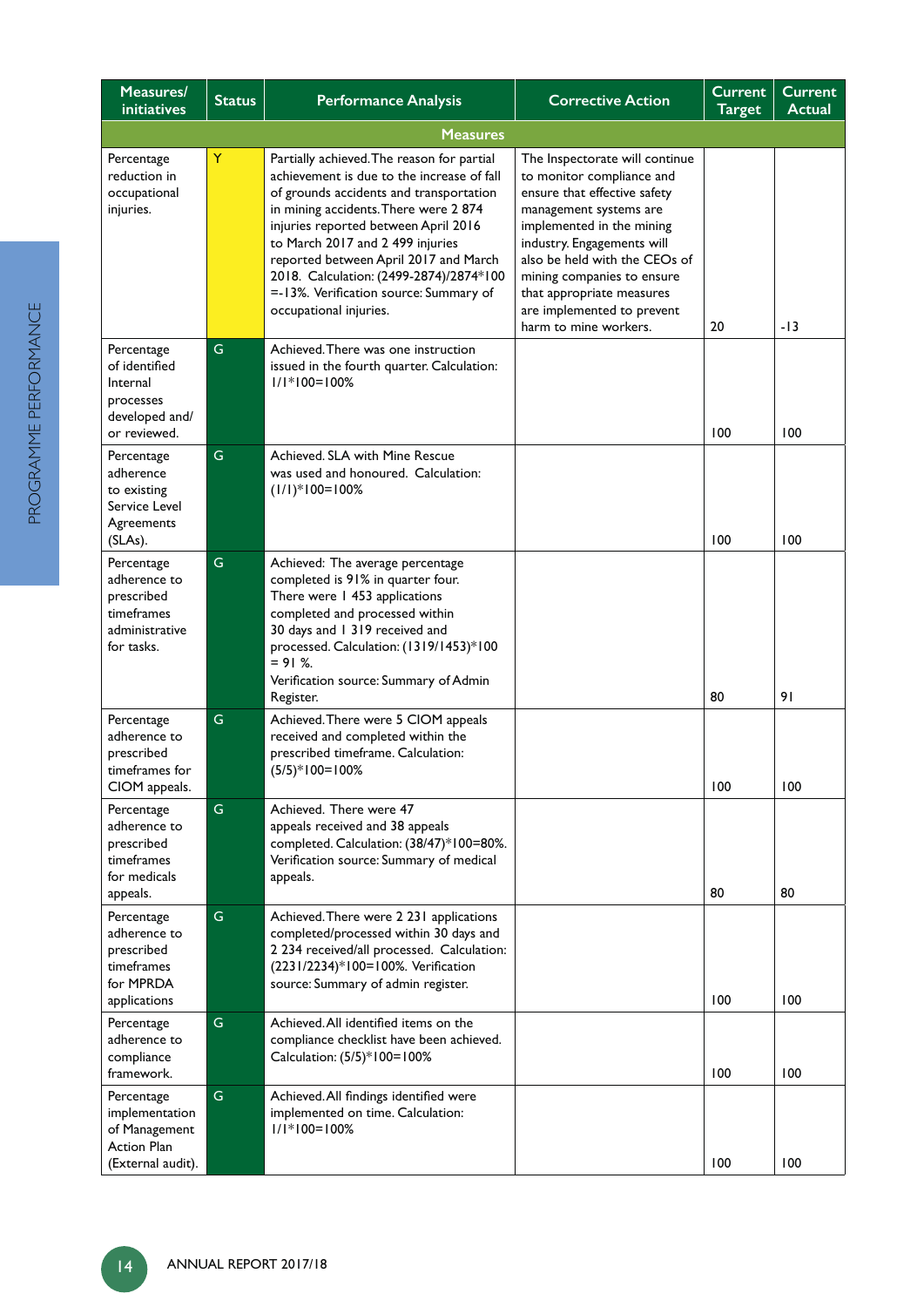| Measures/<br><i>initiatives</i>                                                  | <b>Status</b> | <b>Performance Analysis</b>                                                                        | <b>Corrective Action</b> | <b>Current</b><br>Target | Current<br><b>Actual</b> |
|----------------------------------------------------------------------------------|---------------|----------------------------------------------------------------------------------------------------|--------------------------|--------------------------|--------------------------|
|                                                                                  |               | <b>Measures</b>                                                                                    |                          |                          |                          |
| Percentage<br>implementation<br>of Management<br>Action Plan<br>(Internal audit) | G             | Achieved. All 15 management action<br>plans were implemented. Calculation:<br>$15/15*100=100%$ .   |                          | 100                      | 100                      |
| Percentage<br>Implementation<br>of Risk<br>Management<br>Plans                   | G             | Achieved. There were three risks<br>identified and implemented. Calculation:<br>$(3/3)*100=100%$ . |                          | 100                      | 100                      |

# **2.4 Service Delivery Improvement Plan**

| <b>KEY SERVICE</b><br><b>SERVICE</b><br><b>BENEFICIARY</b>                                                                                        |                   |                          | <b>DESIRED STANDARD</b><br>(2017/18)                                                                                                                                                             | Progress as at<br>31 March 2018                                                                                                                                                                    |
|---------------------------------------------------------------------------------------------------------------------------------------------------|-------------------|--------------------------|--------------------------------------------------------------------------------------------------------------------------------------------------------------------------------------------------|----------------------------------------------------------------------------------------------------------------------------------------------------------------------------------------------------|
| Address health and<br>safety risks in mining<br>through:<br>Number of audits<br>conducted.<br>Number of<br>inspections<br>conducted.<br>Number of | Mining operations | Quantity                 | 100% of planned audits as per<br>capacity.<br>100% of planned inspection as<br>per capacity<br>80% of planned investigations as<br>per capacity.<br>80% of planned inquiries as per<br>capacity. | 133% of planned audits as per<br>capacity.<br>117% of planned inspections as<br>per capacity.<br>98% of planned investigations as<br>per capacity.<br>84% of planned inquiries as per<br>capacity. |
| investigations<br>conducted.<br>Number of inquiries                                                                                               |                   | Quality                  | Implementation and compliance<br>to standardised policies and<br>procedures.                                                                                                                     | Achieved.                                                                                                                                                                                          |
| completed.                                                                                                                                        |                   | Consultation             | Quarterly consultations with<br>mining operations.                                                                                                                                               | Achieved.                                                                                                                                                                                          |
|                                                                                                                                                   |                   | Open and<br>transparency | Policies and procedures are<br>public documents.                                                                                                                                                 | Achieved.                                                                                                                                                                                          |
|                                                                                                                                                   |                   | <b>Information</b>       | Information is shared on a<br>monthly basis with mines.                                                                                                                                          | Achieved.                                                                                                                                                                                          |
|                                                                                                                                                   |                   | Value for<br>money       | Ensure the optimal utilisation of<br>voted funds.                                                                                                                                                | Achieved.                                                                                                                                                                                          |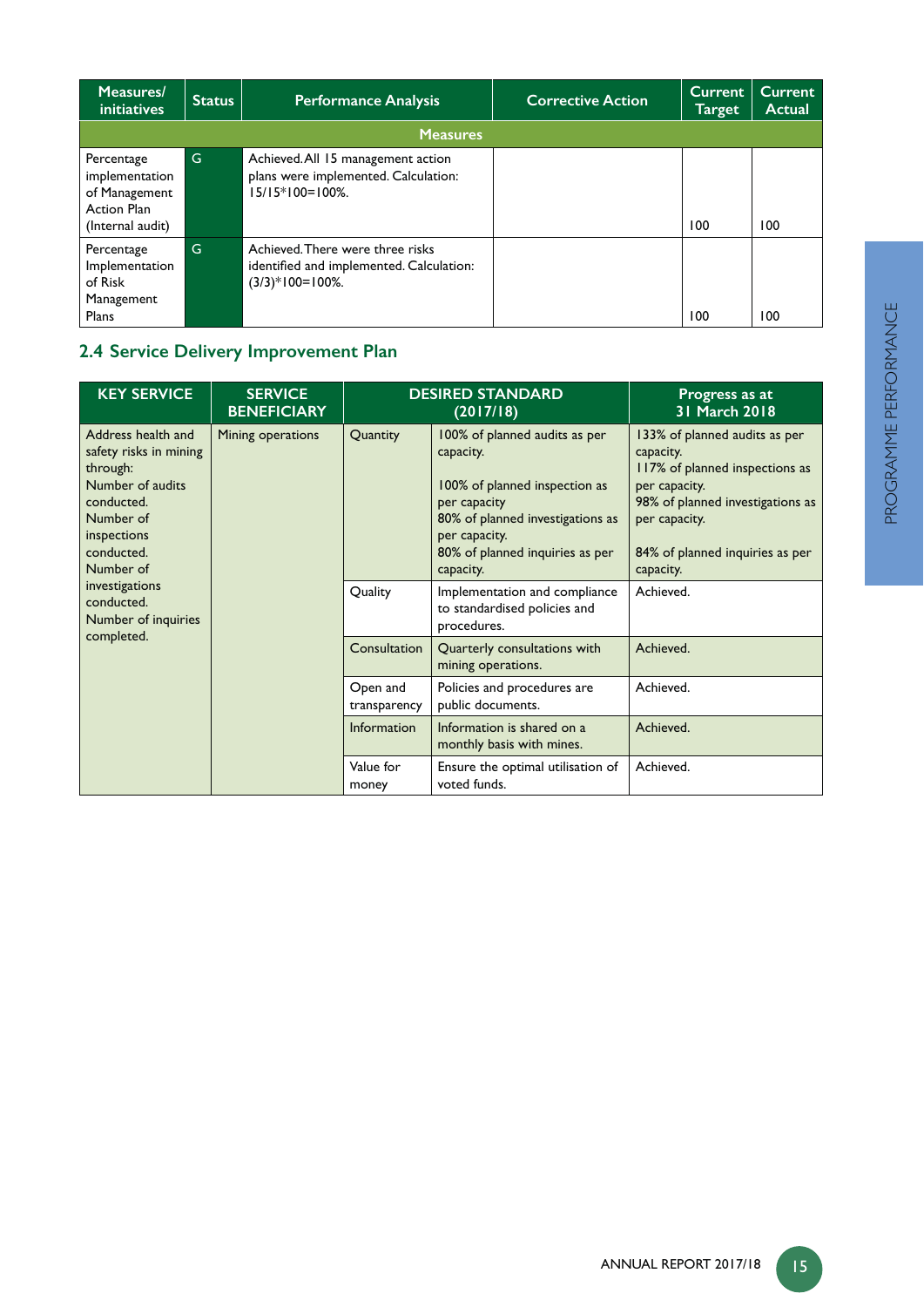# **STATE OF SAFETY IN THE SOUTH AFRICAN MINING INDUSTRY**

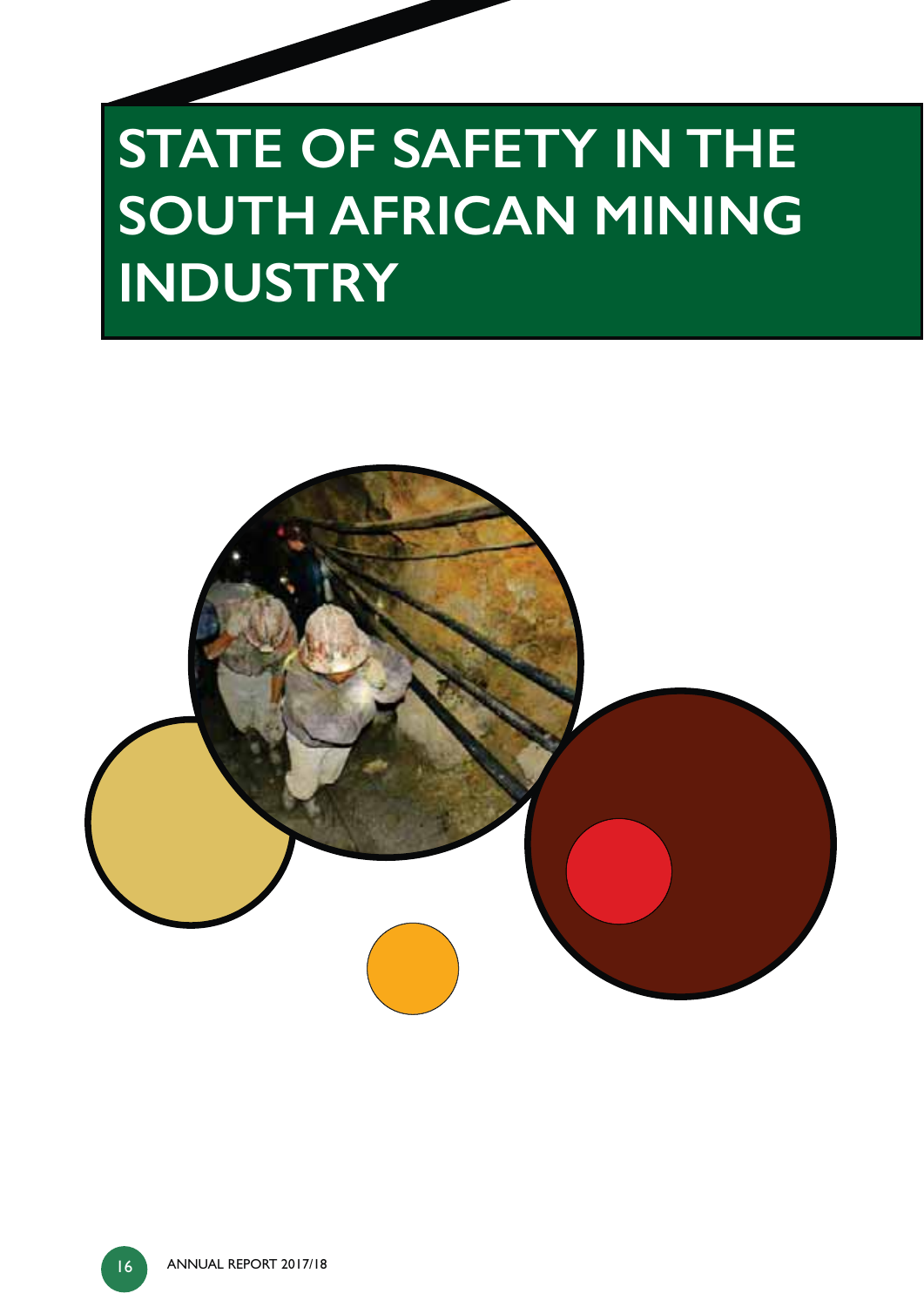# **3. STATE OF SAFETY IN THE SOUTH AFRICAN MINING INDUSTRY**

# **3.1 Accident statistics**

The accident statistics indicate that fatalities and injuries continue to pose a challenge for the South African mining industry. An increase of 21% in the number of fatalities reported is above the Mining Industry Summit milestone of a yearly 20% reduction. The Summit targets were agreed to by all the tripartite stakeholders. A total of 88 fatalities were reported in 2017 compared to 73 fatalities reported in 2016. The number of mine injuries reported in 2017 shows a slight improvement of 6% from 2 846 reported in 2016 to a provisional figure of  $2664$  reported in  $2017$ .

# **3.1.1 The number of employees at work in the South African mining industry**

There has been a slight increase of 1% in the number of employees at work in the South African mining industry from 433 980 in 2016 when compared to 439 929 in 2017. Table 3.1.1 shows a decrease in the gold and diamond sectors while the number of employees at work in the other commodities shows an increase.

|                 | 2016    | 2017    | Percentage change |
|-----------------|---------|---------|-------------------|
| <b>Total</b>    | 433 980 | 439 929 |                   |
| Gold            | 109 518 | 106 107 | $-3$              |
| Platinum        | 155 524 | 157 268 |                   |
| Coal            | 69 223  | 74 255  | $\overline{7}$    |
| <b>Diamonds</b> | 19 308  | 18 640  | $-3$              |
| Copper          | 3 0 8 7 | 3 102   | 0.5               |
| Chrome          | 15 277  | 16 947  | $\mathbf{H}$      |
| Iron ore        | 16 146  | 17 045  | $\boldsymbol{6}$  |
| Manganese       | 7 2 3 4 | 7671    | $6\overline{6}$   |
| Other mines     | 38 663  | 38 893  |                   |

#### **Table 3.1.1: Number of employees at work (2016 compared with 2017)**

# **3.2 Analysis of accident rate trends**

# **3.2.1 Fatality and injury rates per million hours worked**

The fatality and injury rates per million man hours worked is a number calculated using a rounded off figure conversion factor of 2 200, as the mines do not report the actual hours worked. The assumption is that each person works for an average of 48.9 weeks in a calendar year, when discounting weekends, public holidays and annual leave days. The Basic Conditions of Employment Act, 1997 (Act 75 of 1997), requires a person not to work in excess of 45 hours per week. Therefore, the conversion factor is rounded off to 2 200 hours per person per year. The rate is annualised; therefore, it must be for a full year:

Fatality/Injury rate = 
$$
\left\{\frac{\text{Number of facilities/injuries for calendar year}}{\text{(Number of persons at work x 2 200)}}\right\} \times 10^6 \text{ hours}
$$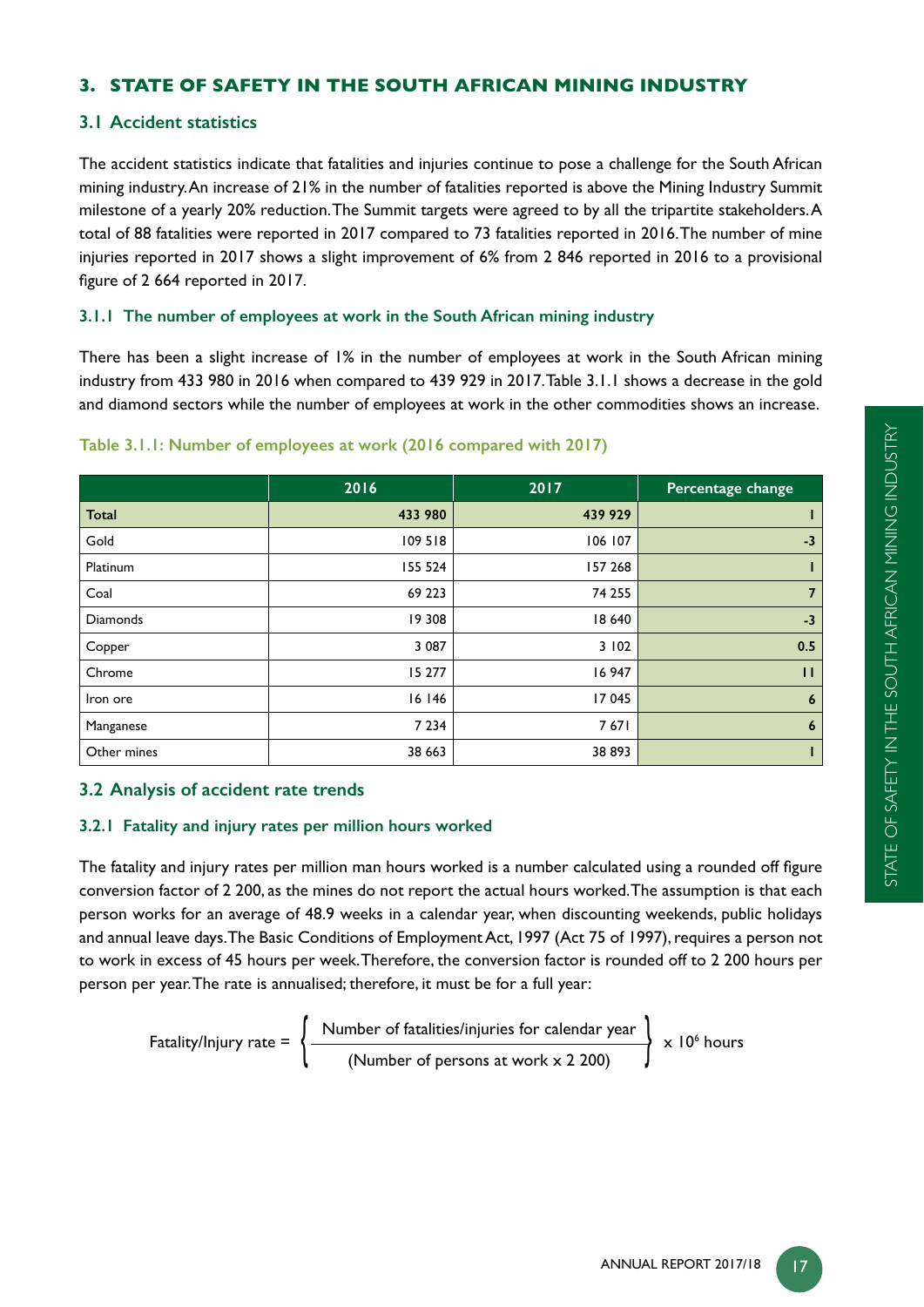# **3.2.2 Fatality rates per region**

In terms of Section 47(2) of the MHSA, the Minister has, by notice in the Government Gazette, established regions of the country for the purpose of administering this Act. Table 3.2.2 shows the number of fatalities reported in each of the regions of the Inspectorate, as well as the fatality frequency rates (FFR) during the calendar years 2016 and 2017. There was an increase in fatalities reported to the regions year-on-year and an increase in the number of employees at work. The fatality rate increased from 0.08 in 2016 to 0.09 in 2017.

|                           | 2016           | <b>Fatality rates</b> | 2017           | <b>Fatality rates</b> | Percentage<br>change in rates |
|---------------------------|----------------|-----------------------|----------------|-----------------------|-------------------------------|
| <b>All mines</b>          | 73             | 0.08                  | 88             | 0.09                  | 20                            |
| Eastern Cape              | $\mathbf{0}$   | 0.00                  |                | 0.27                  | 100                           |
| <b>Free State</b>         | 2              | 0.16                  | $ 0\rangle$    | 0.14                  | $-14$                         |
| Gauteng                   | $ 9\rangle$    | 0.13                  | 20             | 0.13                  | 5                             |
| KwaZulu-Natal             | $\mathbf 0$    | 0.00                  |                | 0.04                  | 100                           |
| Limpopo                   | $\overline{4}$ | 0.04                  | 6              | 0.06                  | 48                            |
| Mpumalanga                | $\overline{3}$ | 0.02                  | 3              | 0.08                  | 309                           |
| Northern Cape             | $\overline{7}$ | 0.09                  |                | 0.01                  | $-86$                         |
| North West:<br>Klerksdorp | $\overline{2}$ | 0.05                  | 8              | 0.20                  | 302                           |
| North West:<br>Rustenburg | 26             | 0.08                  | 26             | 0.08                  | 0.08                          |
| <b>Western Cape</b>       | $\mathbf 0$    | 0.00                  | $\overline{2}$ | 0.16                  | 200                           |

#### **Table 3.2.2: Fatality rates per region**

#### **3.2.3 Injury rates per region**

The overall injury rate decreased by 7% during 2017 when compared to 2016. The figure of injuries reported for 2017 was 2 664 as opposed to a figure of 2 846 injuries reported in 2016.Table 3.2.3 indicates the number of injuries reported in each region and the injury rate during 2016 and 2017.

#### **Table 3.2.3: Injury rates per region**

|                           | 2016 | <b>Injury rates</b> | 2017    | Injury rates | Percentage<br>change in rates |
|---------------------------|------|---------------------|---------|--------------|-------------------------------|
| <b>All mines</b>          | 2846 | 2.97                | 2 6 6 4 | 2.75         | $-7$                          |
| Eastern Cape              | 6    | 1.51                | 3       | 0.79         | $-48$                         |
| <b>Free State</b>         | 273  | 3.70                | 250     | 3.50         | $-5$                          |
| Gauteng                   | 680  | 4.49                | 587     | 3.87         | $-14$                         |
| KwaZulu-Natal             | 47   | 1.70                | 20      | 0.84         | $-51$                         |
| Limpopo                   | 135  | 1.32                | 206     | 1.99         | 51                            |
| Mpumalanga                | 193  | 1.20                | 205     | 1.20         | $\mathbf{0}$                  |
| Northern Cape             | 130  | 1.66                | 104     | 1.26         | $-24$                         |
| North West:<br>Klerksdorp | 252  | 6.34                | 193     | 4.88         | $-23$                         |
| North West:<br>Rustenburg | 1114 | 3.61                | 088     | 3.53         | $-2$                          |
| <b>Western Cape</b>       | 16   | 1.27                | 8       | 0.64         | $-49$                         |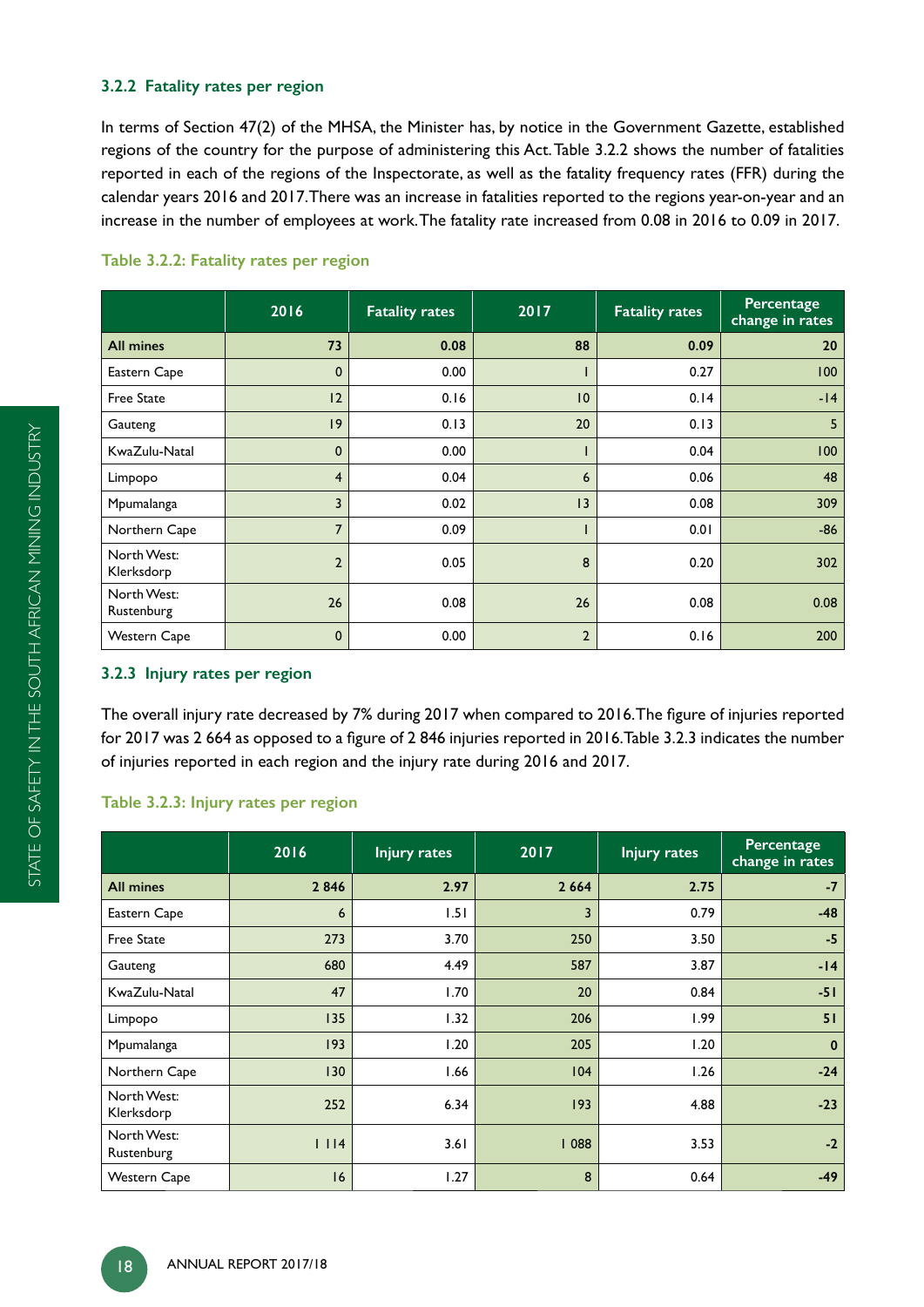# **3.2.4 Fatality rates per commodity**

The fatality rates for the mining industry increased by 13% from 0.08 in 2016 to 0.09 in 2017, although the number of employees at work shows a slight increase of 1% in 2017. Table 3.2.4 shows the fatality rates per commodity for 2016 and 2017. The fatality rates for the gold, diamond and platinum sectors show the highest increases of 0.17, 0.10 and 0.08% respectively.

|                  | 2016           | <b>Fatality rates</b> | 2017           | <b>Fatality rates</b> | <b>Percentage</b><br>change in rates |
|------------------|----------------|-----------------------|----------------|-----------------------|--------------------------------------|
| <b>All mines</b> | 73             | 0.08                  | 88             | 0.09                  | 13                                   |
| Gold             | 30             | 0.12                  | 39             | 0.17                  | 34                                   |
| Platinum         | 28             | 0.08                  | 28             | 0.08                  | $\bf{0}$                             |
| Coal             | $\overline{4}$ | 0.03                  | 10             | 0.06                  | 100                                  |
| <b>Diamonds</b>  | 3              | 0.07                  | $\overline{4}$ | 0.10                  | 43                                   |
| Copper           | $\mathbf 0$    | 0.00                  | $\mathbf{0}$   | 0.00                  | $\bf{0}$                             |
| Chrome           |                | 0.03                  |                | 0.03                  | $\mathbf 0$                          |
| Iron ore         | 3              | 0.08                  | $\mathbf{0}$   | 0.00                  | $-100$                               |
| Manganese        |                | 0.06                  | $\mathbf 0$    | 0.00                  | $-100$                               |
| Other mines      | 3              | 0.04                  | 6              | 0.07                  | 75                                   |

#### **Table 3.2.4: Fatality rates per commodity**

#### **3.2.5 Injuries rates per commodity**

The overall injury rates per commodity decreased by 8% from 2.98 in 2016 to 2.75 in 2017. Table 3.2.5 shows that the diamond, platinum and coal sectors increased by 1.6%, 1% and 1% respectively, while copper shows no change.

#### **Table 3.2.5: Injury rates per commodity**

|                  | 2016 | <b>Injury rates</b> | 2017    | <b>Injury rates</b> | Percentage<br>change in rates |
|------------------|------|---------------------|---------|---------------------|-------------------------------|
| <b>All mines</b> | 2846 | 2.98                | 2 6 6 4 | 2.75                | $-8$                          |
| Gold             | 1200 | 4.98                | 1018    | 4.36                | $-12$                         |
| Platinum         | 1140 | 3.33                | 1156    | 3.35                |                               |
| Coal             | 189  | 1.24                | 200     | 1.23                |                               |
| <b>Diamonds</b>  | 53   | 1.25                | 52      | 1.27                | 1.6                           |
| Copper           | 10   | 1.47                | 10      | 1.47                | $\mathbf{0}$                  |
| Chrome           | 58   | 1.73                | 30      | 0.80                | $-54$                         |
| Iron ore         | 41   | 1.15                | 28      | 0.75                | $-35$                         |
| Manganese        | 9    | 1.19                | 23      | 1.32                | $\mathbf{H}$                  |
| Other mines      | 136  | 1.60                | 147     | 1.71                | $\overline{7}$                |

# **3.2.6 Fatalities: Women in mining**

Three women were fatally injured in 2017 compared to one woman in 2016. This translates to an increase of 200% year-on-year. Although a fatality of a mine worker is regrettable, irrespective of gender, figure 3.2.6 shows that there has been a decline in women fatalities since 2012.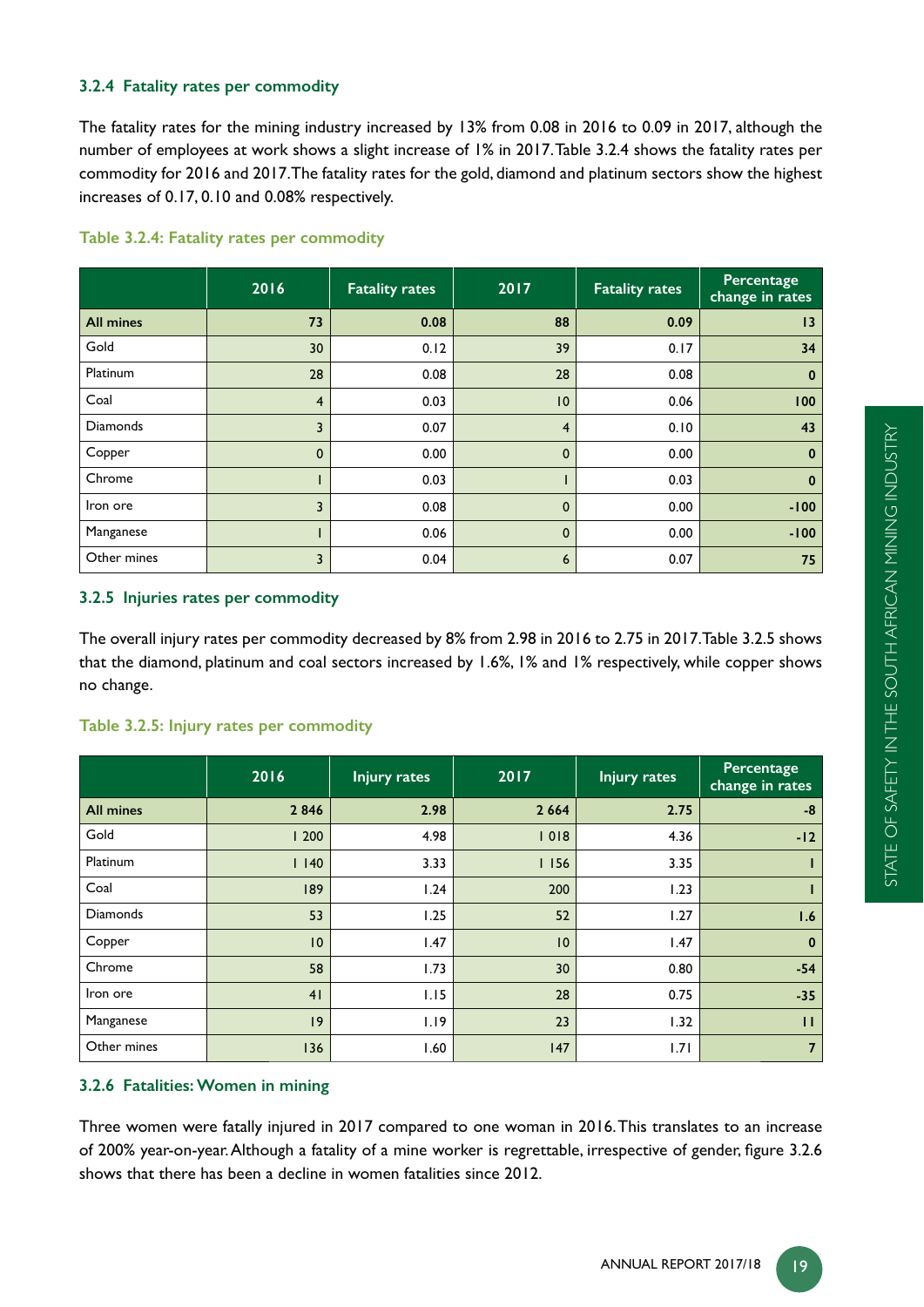#### **Figure 3.2.6: Actual fatalities – women in mining from 2000 to 2017**



# **3.2.7 Injuries: Women in mining**

There has been an increase in the number of injuries involving women in mining. The injuries that were reported involving women were mainly in the general classification (68%). These accidents were linked to slipping and falling, material handling and being struck by object.



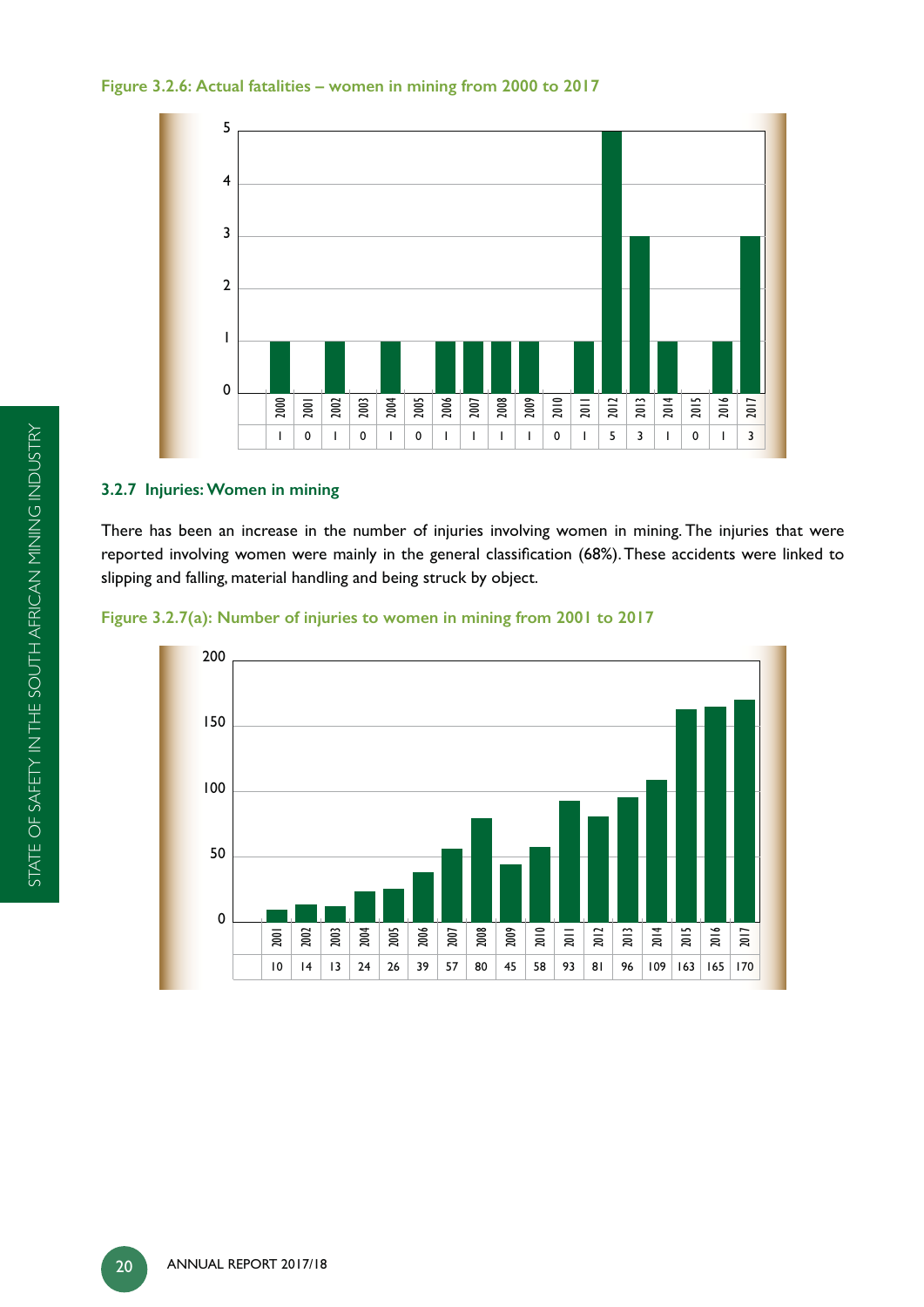Figure 3.2.7(b): Classification of injuries to women in mining from 2001 to 2017



# 3.2.8 Fatalities classified by casualty classification

The 88 fatalities that were reported in 2017, as indicated in Table 3.2.2 and Table 3.2.4, are further classified in Table 3.2.8. The highest ranking classification of fatalities during 2017 followed the same trend of the highest ranking classification of fatalities during 2016, which were caused as a result by fall of ground (FOG), transportation and mining (T&M), as well as general accidents at 37%, 33% and 22% respectively. These classifications were 33%, 32% and 22% respectively in 2016.

# Table 3.2.8: Fatalities classified by casualty classification

|                                 | I January to<br>31 December 2016 | I January to<br>31 December 2017 | Percentage change |
|---------------------------------|----------------------------------|----------------------------------|-------------------|
| <b>FOG</b>                      | 24                               | 33                               | 38                |
| Rockburst                       | 9                                | 12                               | 33                |
| Gravity                         | 15                               | 21                               | 40                |
| Machinery                       | $\overline{4}$                   | 4                                | $\mathbf 0$       |
| Conveyor belts                  | 4                                | 4                                | 0                 |
| Drives, belts, chains           | $\mathbf 0$                      | 0                                | $\mathbf 0$       |
| Other                           | $\mathbf 0$                      | 0                                | 0                 |
| <b>Track-bound transport</b>    | 9                                | 12                               | 33                |
| Locomotive                      | $\overline{2}$                   | 4                                | 100               |
| Locomotive-drawn vehicle        | 4                                | 6                                | 50                |
| Rerailing                       | T                                |                                  | $\mathbf 0$       |
| Coupling/uncoupling             | $\overline{2}$                   |                                  | $-50$             |
| <b>Winches</b>                  | 6                                | 5                                | $-17$             |
| Scraper winch installation      | 4                                | 5                                | 25                |
| Winch installation              | п                                | 0                                | $-100$            |
| Double drum winch               | ı                                | 0                                | $-100$            |
| Trackless mobile machines (TMM) | 8                                | 4                                | 75                |
| Tractor/trailer                 | 0                                | 5                                | 500               |
| Mechanical loaders              | п                                | $\mathbf{2}$                     | 100               |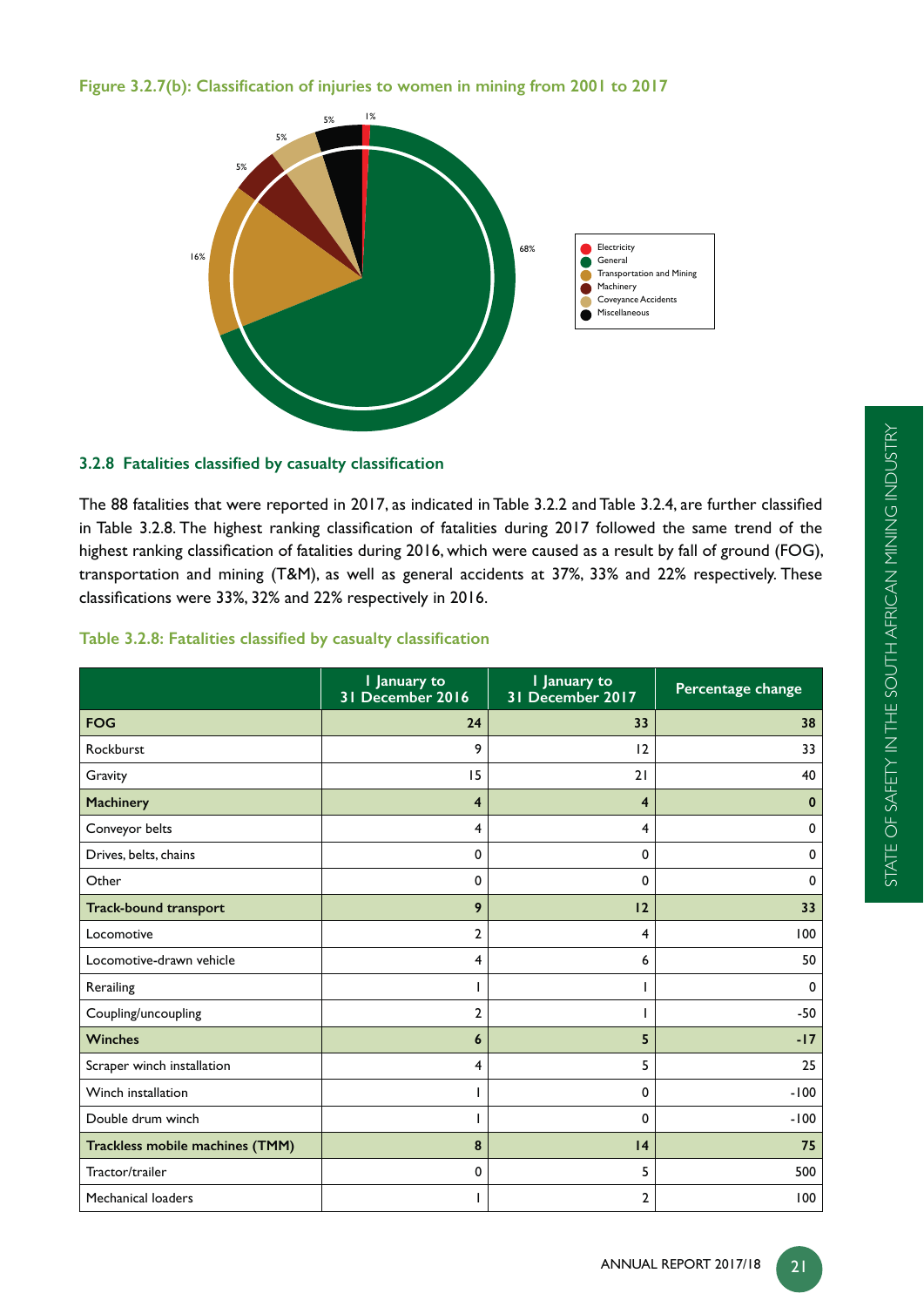|                                        | I January to<br>31 December 2016 | I January to<br>31 December 2017 | Percentage change |
|----------------------------------------|----------------------------------|----------------------------------|-------------------|
| Coal-mining machines                   | $\overline{2}$                   | 0                                | 200               |
| Transporters                           | 5                                | 5                                | 0                 |
| Motor vehicles                         | 0                                |                                  | 100               |
| T&M lifting machines                   | 0                                |                                  | 100               |
| <b>General</b>                         | 16                               | 8                                | 13                |
| Fall of material/rolling rock          | 4                                | 3                                | $-25$             |
| Manual handling of material            |                                  | 0                                | $-100$            |
| Manual handling of mineral             | $\mathbf 0$                      | 0                                | $\mathbf 0$       |
| Falling in/from                        |                                  | 4                                | 300               |
| Slipping and falling                   |                                  | 3                                | 200               |
| Burning and scalding                   | L                                | 0                                | $-100$            |
| Dust, gas and fumes                    | 5                                | 6                                | 20                |
| Inundation/drowning                    | 3                                |                                  | $-67$             |
| Struck by - manual handling            | 0                                |                                  | 100               |
| Conveyance accidents (s/w)             | $\overline{2}$                   | 0                                | $-200$            |
| <b>Electricity (not causing fires)</b> | ı                                | $\mathbf 0$                      | $-100$            |
| <b>Fires</b>                           | ı                                | $\mathbf{0}$                     | $-100$            |
| <b>Explosives</b>                      | 0                                | $\mathbf{z}$                     | 200               |
| <b>Diving sickness</b>                 |                                  | $\mathbf{0}$                     | $-100$            |
| <b>Miscellaneous</b>                   |                                  | $\bf{0}$                         | $-100$            |
| Total                                  | 73                               | 88                               | 21                |

# Figure 3.2.8: Fatalities classified by casualty classification

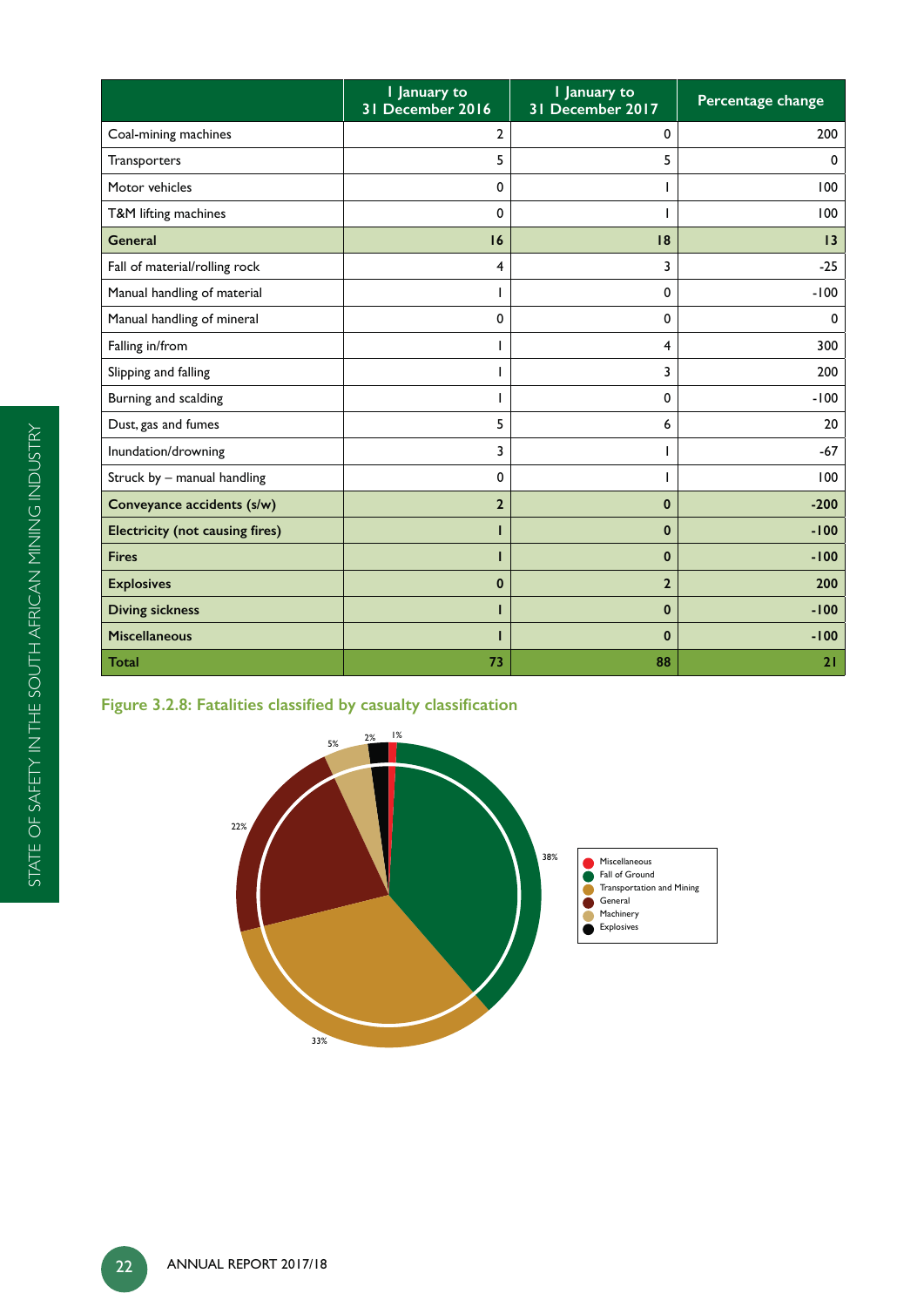The classification of general accidents (22%) shows no percentage change from 2016.These are accidents that result in fatalities related to fall of material/rolling rock, manual handling of material, falling in/from, slipping and falling, contact with, splinters, exposure to dust/gas/fumes inhalation (gassing), inundation/drowning and struck by. This classification is further broken down in figure 3.2.8.1.







There were 33 fatalities classified under fall of ground in 2017 compared to 24 fatalities reported in 2016. This translates to an increase of 38% year on year. Twelve of the fall of ground FOG fatalities reported in 2017 were seismic-related, compared to nine reported in 2016, while 21 fall of ground fatalities reported in 2017 were gravity related, compared to 15 reported in 2016.

# 3.2.8.3 Breakdown of fatalities classified as transportation and mining-type accidents

There were 30 fatalities reported in this category in 2017 compared to 23 reported in 2016. This translates to an increase of 30% year-on-year. Fatalities reported in this classification in 2017 included four that were related to locomotives, six that were related to locomotive drawn vehicles, four that were related to tractors/ trailers, two that were related to mechanical loaders, five that were related to transporters, five that were related to scraper winch installations and one each related to rerailing, coupling/uncoupling, motor vehicles and lifting machines.

# 3.2.8.4 Breakdown of fatalities classified as machinery-type accidents

There were four fatalities reported in this classification in 2017 compared to 4 reported in 2016. All the fatalities reported in 2017 in this classification were related to conveyor belts.

# 3.2.8.5 Breakdown of fatalities classified as miscellaneous-type accidents

There were no fatalities reported in 2017 in this classification compared to one that was reported in 2016.

# 3.2.8.6 Breakdown of fatalities classified as electricity-type accidents

There were no fatalities reported in 2017 in this classification compared to one that was reported in 2016.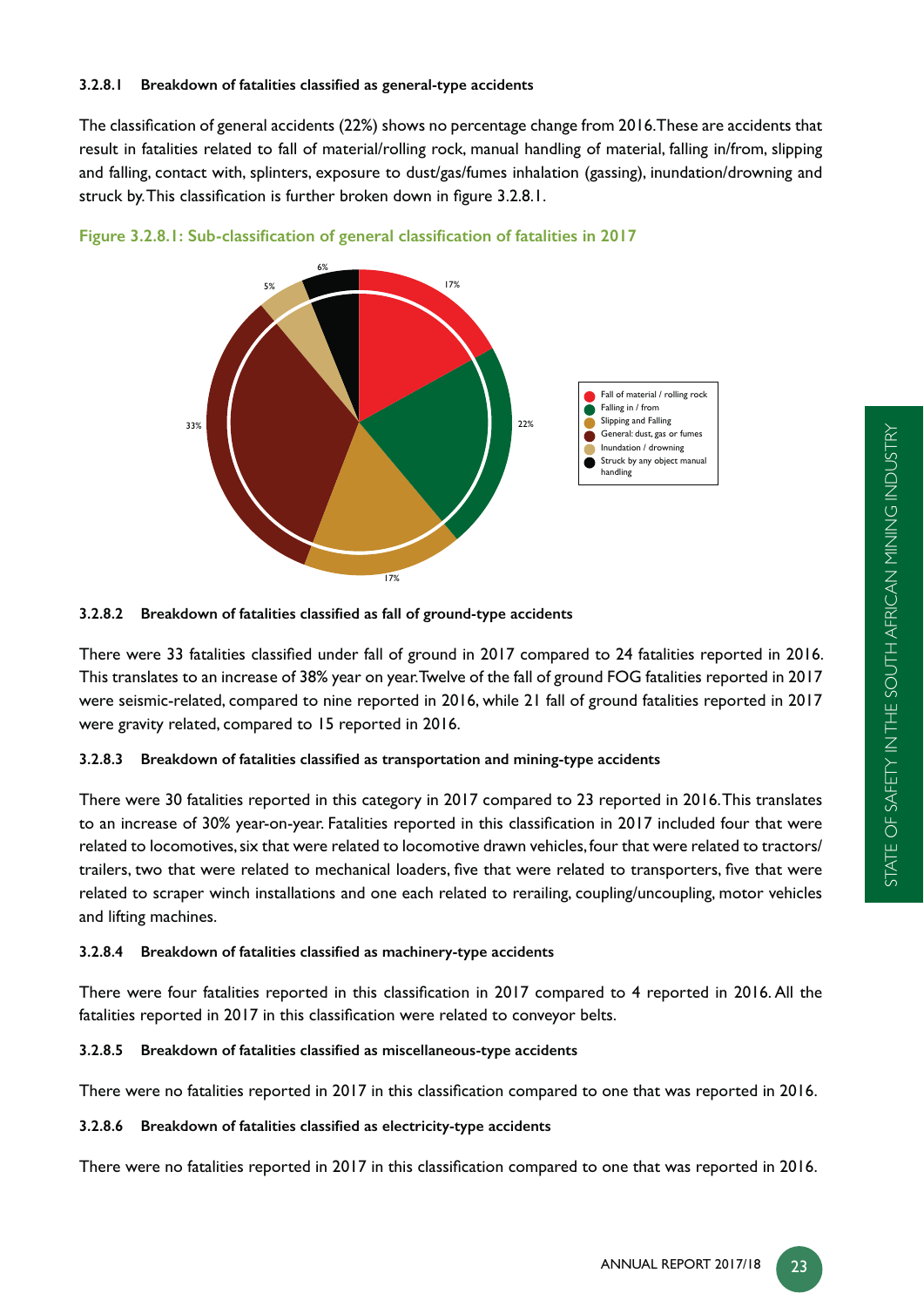#### 3.2.8.7 Breakdown of fatalities classified as explosives-type accidents

There were two fatalities reported in 2017 in this classification compared to one that was reported in 2016.

# 3.2.9 Injuries classified by casualty classification

# Table 3.2.9: Injuries classified by casualty classification

|                                  | I January to<br>31 December 2016 | I January to<br>31 December 2017 | Percentage change |
|----------------------------------|----------------------------------|----------------------------------|-------------------|
| <b>FOG</b>                       | 471                              | 443                              | -6                |
| Rockburst                        | 88                               | 81                               | -8                |
| Strainburst                      | 49                               | 45                               | -8                |
| Gravity                          | 334                              | 317                              | $-5$              |
| Machinery                        | 211                              | 195                              | $-8$              |
| Conveyor belts                   | 53                               | 47                               | -11               |
| Drives, belts, chains            | 28                               | 16                               | $-43$             |
| Portable power tools             | 100                              | 100                              | 0                 |
| Other                            | 30                               | 32                               | $\overline{7}$    |
| <b>Transportation and mining</b> |                                  |                                  |                   |
| <b>Track-bound transport</b>     | 147                              | 165                              | 12                |
| Locomotive                       | 47                               | 40                               | $-15$             |
| Locomotive-drawn vehicle         | 54                               | 63                               | 17                |
| Re-railing                       | 9                                | 23                               | 156               |
| Coupling/uncoupling              | 37                               | 39                               | 5                 |
| Rocker arm shovel                | 9                                | 13                               | $-32$             |
| Personnel transport              | 9                                | П                                | $-42$             |
| Hand trammed                     | 13                               | 15                               | 15                |
| Other (transport)                | 8                                | 6                                | $-25$             |
| <b>Winches</b>                   | 102                              | 124                              | 22                |
| Scraper winch installation       | 90                               | 97                               | 8                 |
| Single drum winch                | Т                                | 10                               | 900               |
| Double drum winch                | $\mathbf{H}$                     | 17                               | 55                |
| Mono rope/rail                   | $\overline{10}$                  | 9                                | $-10$             |
| <b>TMM</b>                       | 101                              | 113                              | 12                |
| Mechanical loaders               | 4                                | 23                               | 64                |
| Tractor/trailer                  | 3                                | 6                                | 100               |
| Coal-mining machines             | 6                                | 4                                | $-33$             |
| Transporters                     | 44                               | 44                               | 0                 |
| Motor vehicles                   | П                                | 15                               | 36                |
| T&M lifting machines             | 26                               | 21                               | $-19$             |
| T&M mobile drilling machines     | 41                               | 21                               | $-49$             |
| Other TMM                        | 8                                | $\overline{7}$                   | $-13$             |
| General                          | 1529                             | 1393                             | $-9$              |
| Fall of material/rolling rock    | 238                              | 229                              | $-4$              |
| Manual handling of material      | 445                              | 377                              | $-15$             |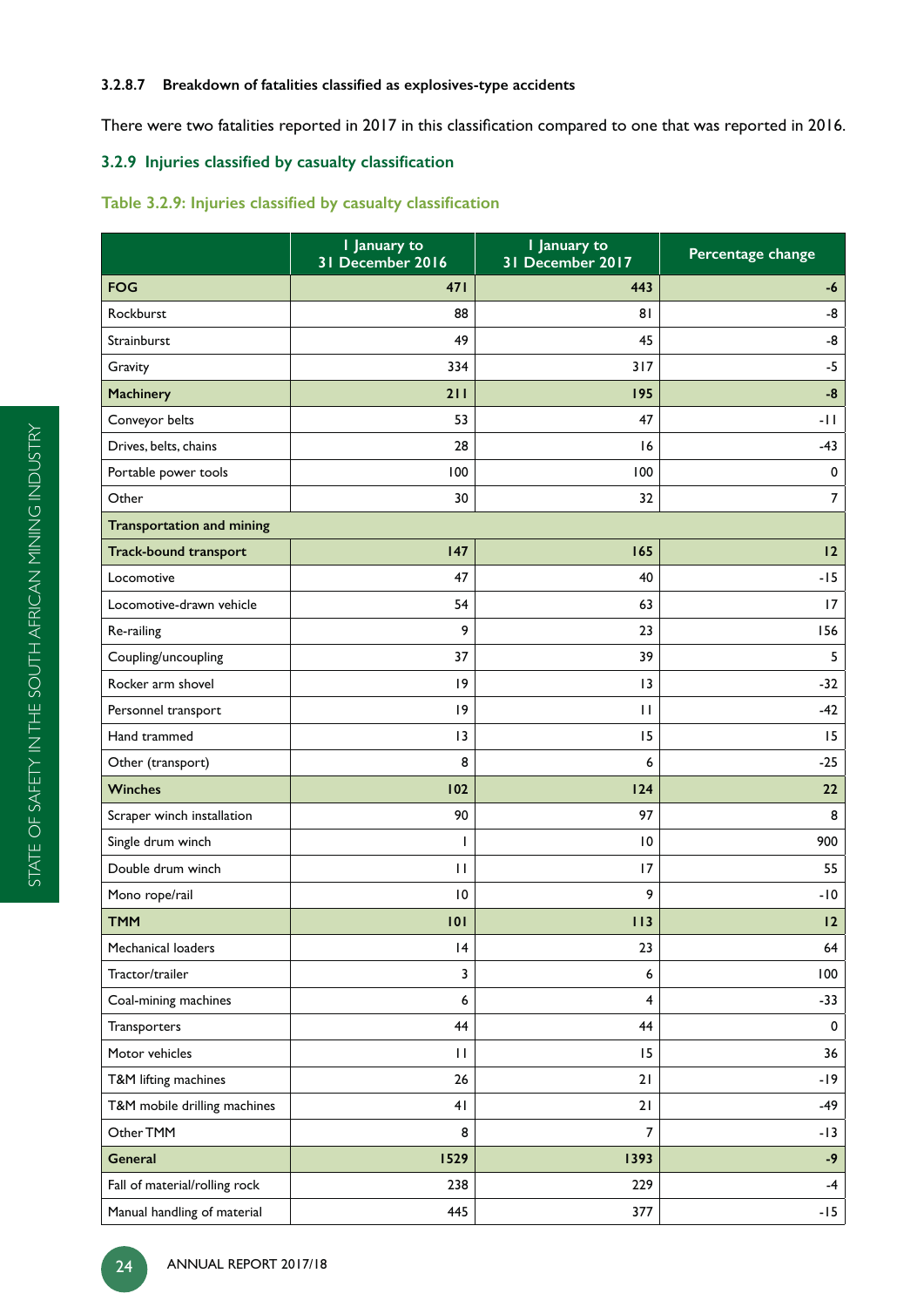|                                        | I January to<br>31 December 2016 | I January to<br>31 December 2017 | Percentage change |
|----------------------------------------|----------------------------------|----------------------------------|-------------------|
| Manual handling of mineral             | 76                               | 66                               | $-13$             |
| Falling in/from                        | 48                               | 48                               | 0                 |
| Slipping and falling                   | 465                              | 409                              | $-12$             |
| Burning and scalding                   | 31                               | 27                               | $-13$             |
| Splinters                              | 34                               | 37                               | 9                 |
| Dust, gas and fumes                    | 17                               | 26                               | 53                |
| Inundation/drowning                    | 4                                | $\overline{2}$                   | $-50$             |
| Struck by ventilation door             | 16                               | 17                               | 6                 |
| Struck by - manual handling            | 155                              | 155                              | $\mathbf 0$       |
| Conveyance accidents (s/w)             | 40                               | 27                               | $-33$             |
| <b>Electricity (not causing fires)</b> | 15                               | 12                               | $-20$             |
| <b>Fires</b>                           | 6                                | 8                                | 33                |
| <b>Explosives</b>                      | $\overline{7}$                   | $\overline{\mathbf{4}}$          | $-43$             |
| Subsidence/caving                      | п                                | ı                                | $\mathbf{0}$      |
| <b>Occupational diseases</b>           | ı                                | $\mathbf{0}$                     | $-100$            |
| <b>Heat sickness</b>                   | $\overline{2}$                   |                                  | $-50$             |
| <b>Miscellaneous</b>                   | 93                               | 68                               | $-27$             |
| <b>Total</b>                           | 2726                             | 2 4 8 4                          | $-9$              |

# 3.2.10 Accidents classified by time of occurrence

Statistics show that accidents that occurred in 2017, when classified by time of occurrence, mainly took place between 07:00 and 14:00. This period is during day shift when there are more people at work. Most underground workers start the morning shift at 06:00 and the peak of accidents occur at mid-shift.



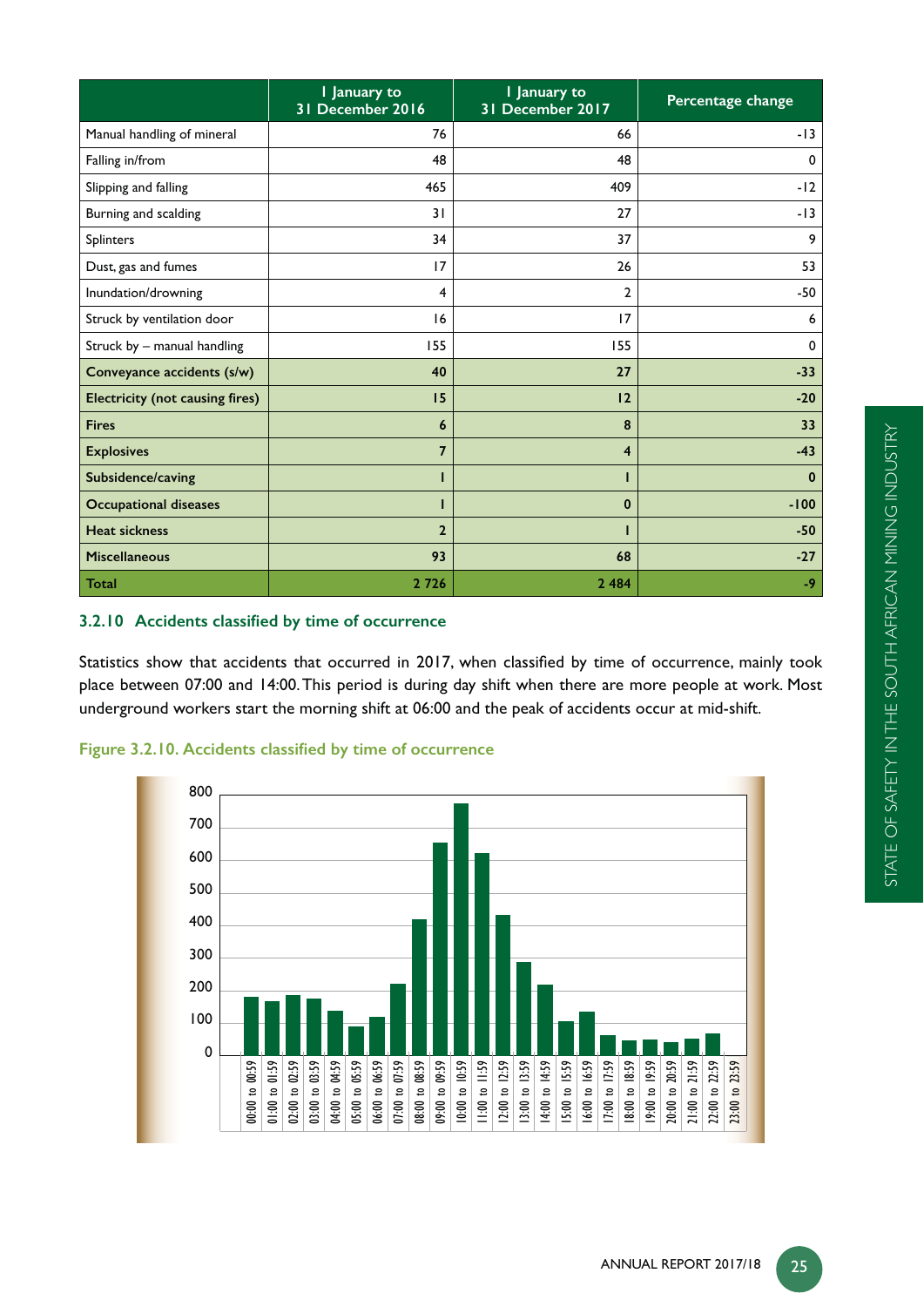#### **3.2.11 Accidents classified by location**

The majority of accidents occurred at the stope working face, crosscut or drawing point crosscut and haulage. These are areas with considerable concentration working towards the set production targets.





# **3.3 Enforcement**

#### **3.3.1 Section 54 instructions**

Section 54 instructions of the MHSA are issued if an Inspector of Mines (IOM) has a reason to believe that any occurrence, practice or condition at a mine endangers, or may endanger, the health and safety of any person at a mine. The IOM may give any instruction necessary to protect the health and safety of persons at that mine. An IOM's instruction may result in the following scenarios:

- Halt the operations at the mine or part of a mine.
- Halt any act or practice at the mine or part of a mine.

The employer must then take steps, as set out in the instruction, or rectify the occurrence, practice or condition. Figure 3.3.1(a) depicts the percentage of section 54 instructions resulting in partial closure or total closure during the period January to December 2017.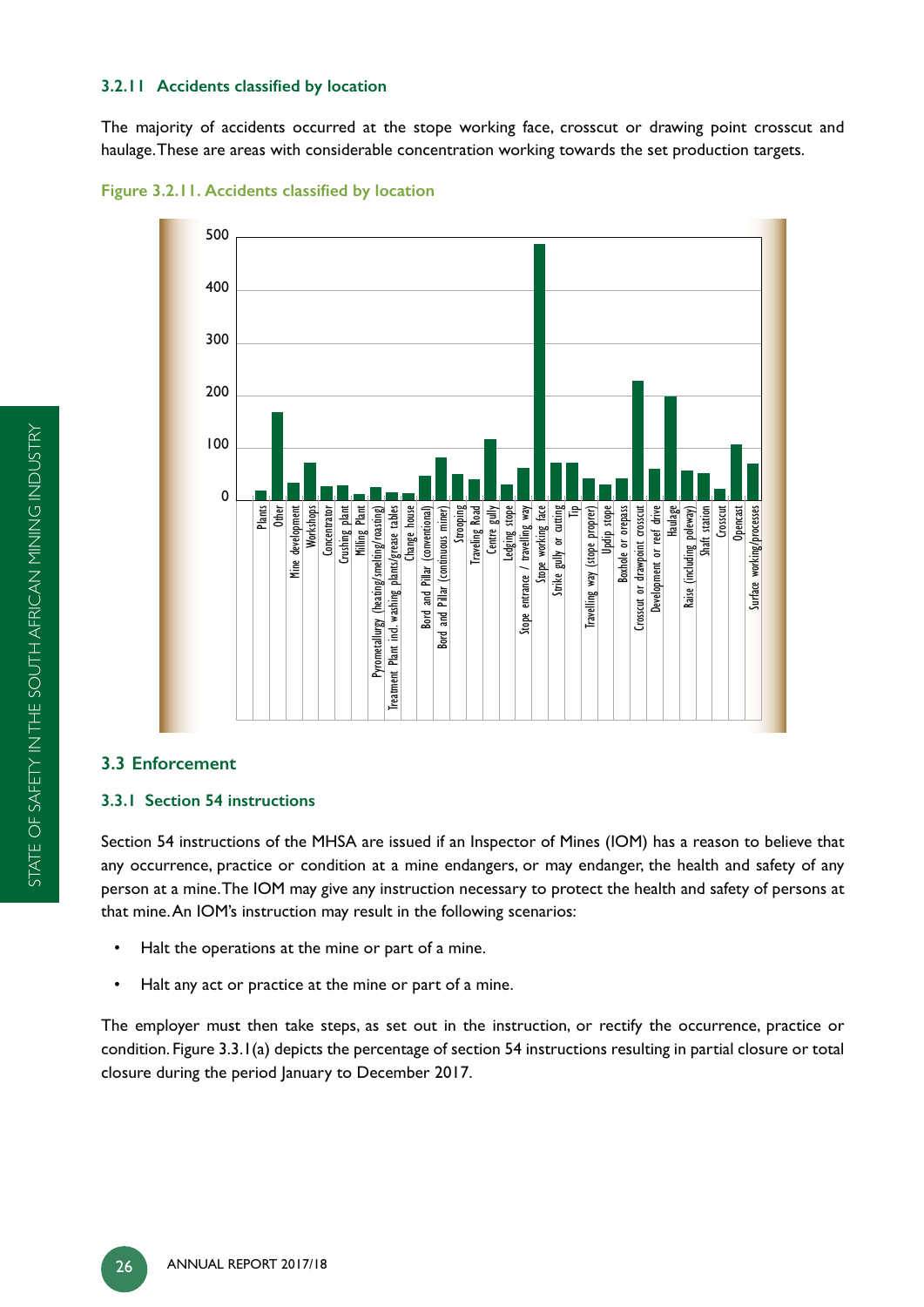# **Figure 3.3.1(a): Section 54 instructions issued**



Figure 3.3.1(a) shows that 99% of the section 54 instructions issued during 2017 were partial closures while 1% were total closures. Partial closures were conducted to halt specific parts of working places, practices or conditions at a mine or part of a mine. Most of the total closures were for small, privately run mines where transgressions included no occupational hygiene legal documents in place, employees without medical certificates, no personal protective equipment provided to employees, no mandatory Codes of Practice compiled and/or no legal appointments in place.

The main areas that were covered by the instructions issued are shown in Figure 3.3.1(b). For 2017, general (17%) and poor supervision (17%) accounted for most of the instructions issued, followed by TMM (12%), support (8%), winches  $(7%)$  and explosives  $(6%)$  in the top five.



**Figure 3.3.1(b): Section 54 instructions issued**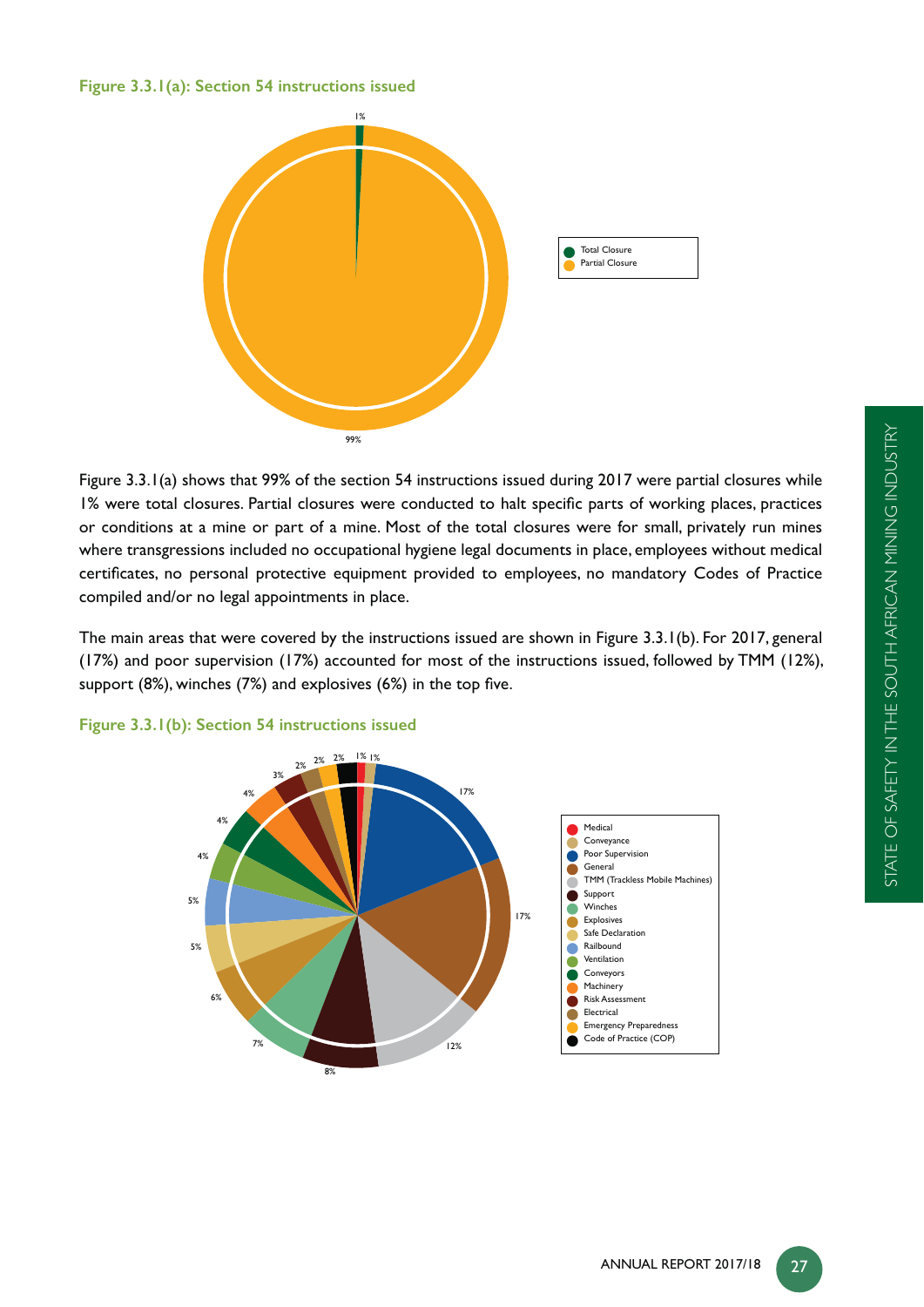# **3.3.1.1 General (17%)**

This category of transgressions is the second of the two categories that accounted for most of the section 54 instructions issued in 2017. Some of the areas covered were as follows:

- Poor illumination was observed at the crosscut.
- The old tip was found not properly closed leaving apertures of the tip grizzly open and thereby exposing employees to the risk of falling into the ore pass.
- Back area was not demarcated.
- Poor barring was observed.
- Poor start-up at the working place was observed.
- Employees were barring from the down-dip position, watering down was not conducted during barring operation, buddy-buddy system was applied during barring operation and barring was not done solidly in all access ways of the working place.
- The intake airway along the travelling way was barricaded with a wire mesh but it seemed like people were entering the area through a hole on the side.
- Unsafe working practices were observed.
- Lifting equipment storage was found mixed, not safe for use and discarded equipment was found inside.
- There was no water management control system in place.

# **3.3.1.2 Poor supervision (17%)**

This category of transgressions is the first of the two categories that accounted for most of the section 54 instructions issued in 2017. Some of the areas covered were as follows:

- The Mine Overseer and Shiftboss had disturbed the scene of accident with the intent of hiding evidence
- Poor supervision and management were observed.
- The miner was found with a malfunctioning Gas Detection Instrument (GDI) which was not sent for repairs as per mine procedure.
- No miner had been appointed to take charge of tramming personnel.
- No working place orientation was done for tramming personnel and no pre-start audits and inspection were done by engineering personnel to ensure safety of Railbound Equipment (RBE) during the mine start-up.
- Poor supervision and management were observed.
- Poor start-up was observed.
- The team leader did not acknowledge the instruction from the miner on the safe declaration document and the team leader did not go in together with the crew during safe declaration.
- The mine was not registered on the South African Mines Reportable Accidents Statistics System (SAMRASS), there were no legal appointments available, there were no Codes of Practice available, there were no Standard Operating Procedures available, there were no reports submitted in terms of the Act and there were no surface survey plans available.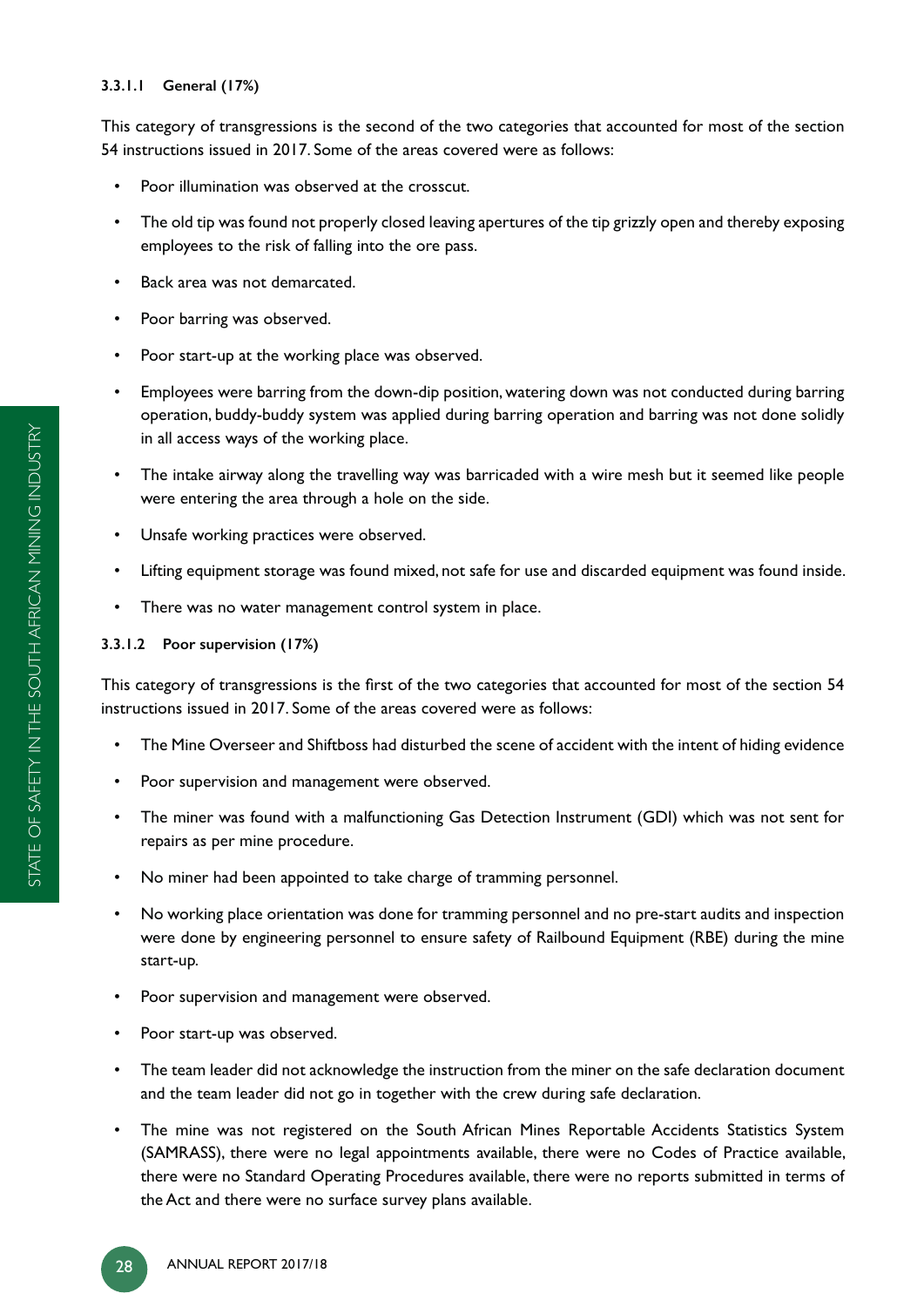• Persons working (cleaning, maintaining and operating) around conveyor belt were not authorised and the mine was advised from the previous inspection.

# **3.3.1.3 Trackless Mobile Machines (TMM) (12%)**

Some of the areas covered were as follows:

- The Light Delivery Vehicle (LDV) was operated with a dysfunctional safety belt interlock.
- Vehicles at the mine were not fitted with Proximity Detection System (PDS) and were working at high risk areas interacting with pedestrians.
- Haul trucks were observed in operation with worn tyres, against the mine procedures.
- Several dump trucks were found with damaged air conditioning systems, brake testing was not conducted as required, pre-use checklist was not marked on brakes items and the operator did not have his operating license in his possession whilst operating.
- Substandard TMMs were observed, where the air conditioner was not in operation, speedometer was not in operation, PDS was not in operation, tyres were worn and engine was leaking oil.
- An articulated dump truck was found working with one light in order, illumination of TMMs was not verified and the mine had a night shift.
- The pre-use checklist for the dozer was marked showing all items were in order but the reverse hooter was found not functional.
- The LDV had failed the brake test, in that the operator tested the park brakes on the test ramp and the vehicle rolled down. The maintenance records for the LDV were requested and were not available.
- A Manitou was being used even though three of its tyres were worn out and damaged.
- Travelling/reverse alarms for the LDV were not functioning.

# **3.3.1.4 Support (8%)**

Some of the areas covered were as follows:

- Support on the second line was measured to be 4.7m and 2.8m along the dip instead of the 1.5m mine standard.
- Scaling on the sidewall of the centre gully was observed and support bolts were protruding 0.8m.
- Drilling of roofbolts holes was done without installation of temporary net, temporary net installation was not covering the entire panel, holes at the toe of the panel were drilled under unsupported hanging wall and temporary net installation measured 1.2m from the face against a standard of 0.5m.
- The panel was found not supported and there was no support at the holing.
- Numerous roofbolts adjacent to each other were found to be damaged.
- Two sticks in the back area were 10.2m from the face and were spaced 1.8m apart instead of 1m.
- A support jack with a stone placed underneath as a wedge was observed.
- The nets were observed being supported at weak points with the jacks, at one corner it was observed that the net gave way at the weak point where the jack was supporting it.
- Last line of roofbolts measured 1.6m and 1.3m to the face against a standard of 0.5m before a blast.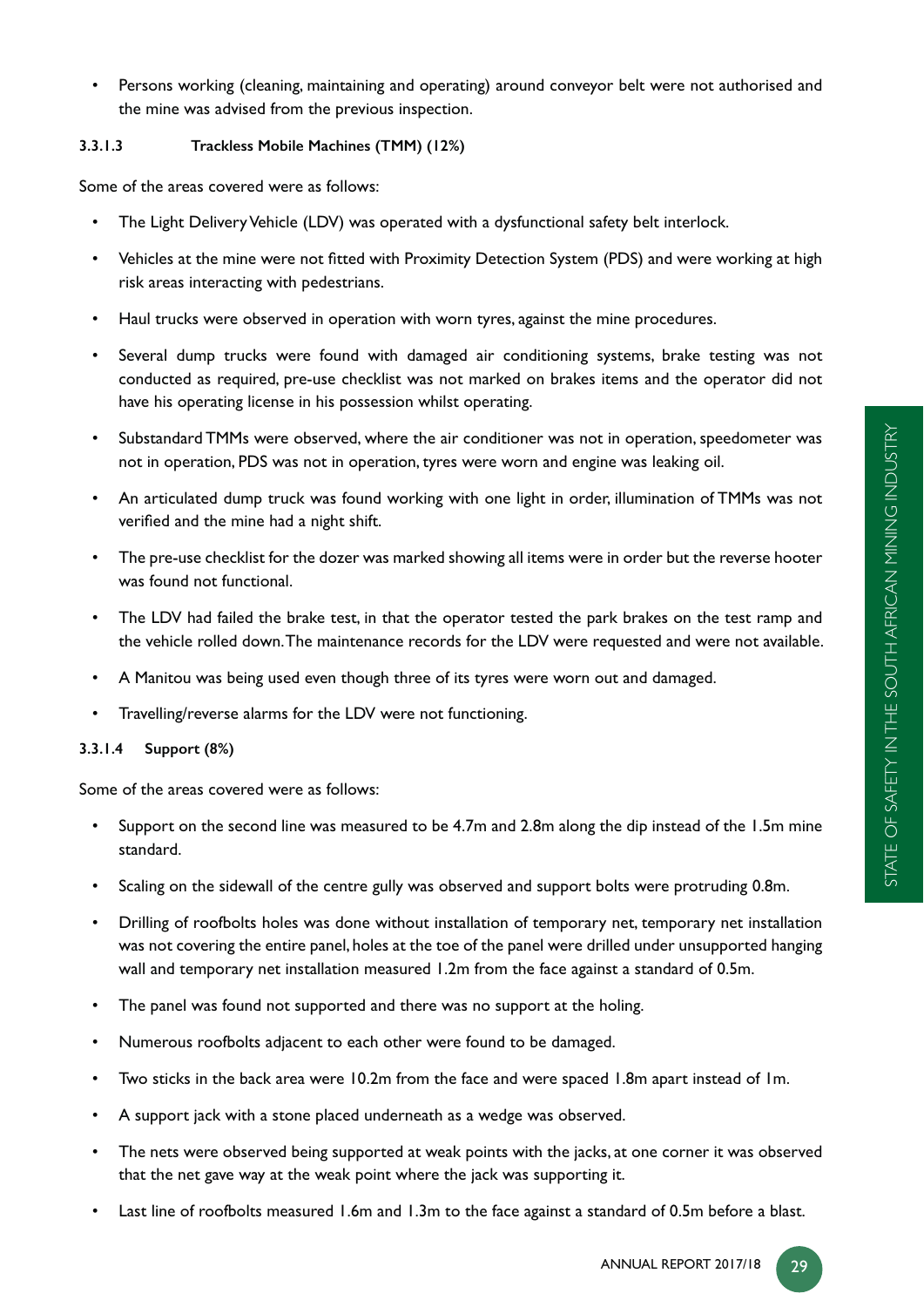• Back area was observed not barricaded off at raise 2 and panel 2 and in the back area there were missing support sticks.

# **3.3.1.5 Winches (7%)**

Some of the areas covered were as follows:

- Winch tip barricade was secured with wires; compressed air hoses were removed thereby disabling the operation of bell wires and bell wires were not installed on the other side of the scraper rope path.
- Gully box connecting the winch was left open exposing electrical wires while the artisan was busy at the winch and the serviceman did not have a lock-out key.
- Unsafe winches and rigging were observed.
- The centre line winch had no operating pull wire, the tip area was found with big rocks and the grizzly was damaged, the electrical terminal box was found not secured, the holding down bolt was not tightened, there was no safety snatch block installed on the Rolled Steel Joist (RSJ) return rig, the dead man triangle was not visible and accumulation of ore was observed in the centre gully.
- The face winch had no code of signals displayed, the winch rope was worn out with loose wires and a loose nut was observed on the holding down bolts. The electrical terminal box was not secured and the dead man triangle was not visible.
- A winch was not locked and bell wires were not installed along the entire length of the scraper paths and not installed on both sides of the gullies.
- A winch was not locked and leaking grease; the signaling wire did not cover the entire length of the rope and the cable joint was close to the motor.
- No illumination and poor housekeeping around the winches were observed.
- A winch was found not locked out, drum guards were not sufficiently bolted on the winch, loose strands were observed on the winch rope and wires were used on winch handles instead of mine approved clips.
- There was no code of signals posted up at the winch cubby, the bulb to illuminate the winch was not working and had been reported by the winch operator for the past five days, loose strands on the winch rope were observed and wires were used on the winch handles instead of approved clips.

# **3.3.1.6 Explosives (6%)**

Some of the areas covered were as follows:

- The sinker had prepared primers at shaft bottom while drilling was not complete, against the mine charging procedure.
- 28 primers were already inserted into the shot holes and 29 primers were hung on the mesh wire around the shaft and not placed in an approved explosives lockable container or properly secured.
- The cortex was suspended with a piece of wire against the wire mesh; not placed in an approved explosives lockable container or properly secured.
- Loose boosters were found in a transparent plastic bag, suspended on a wire mesh, and not placed in an approved explosives lockable container or properly secured.
- Explosives control document was not corresponding to the items.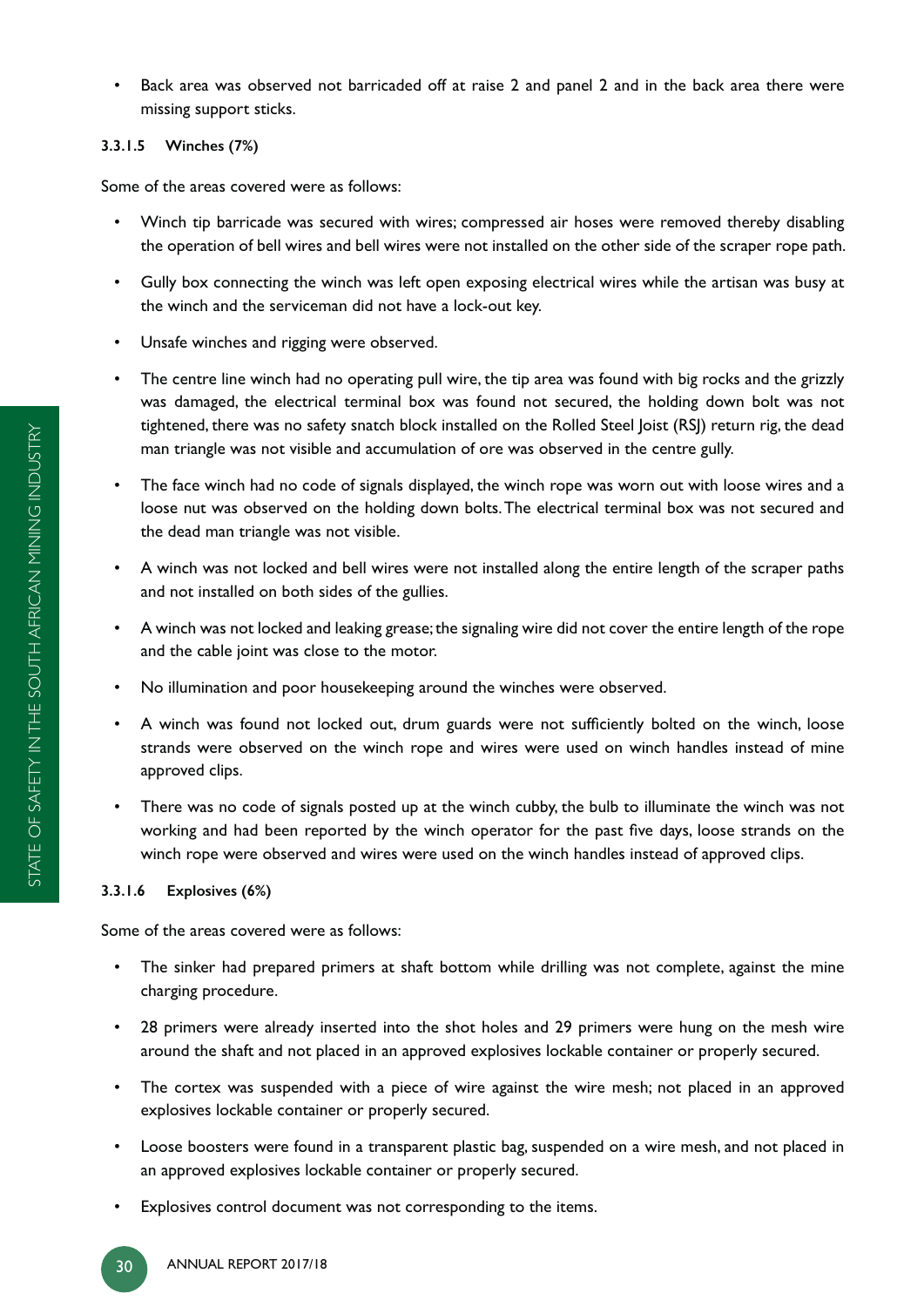- 16 bags of 25kg each of explosives were found hidden/abandoned behind the ventilation curtain at the centre gully.
- An explosives charging unit was observed underground without a pre-use checklist which is part of the controls in the risk assessment.

# **3.4 Mine surveying**

#### **3.4.1 Activities of the Directorate: Mine Surveying**

The Directorate continues to monitor mine surveying standards and practices in order to promote a culture of safety and health at mines, gives guidance on the safe utilisation of undermined land for surface development purposes and renders mapping and draughting services. The Directorate also promotes the mine surveying profession by giving talks aimed at meeting of the Institute of Mine Surveyors of South Africa.

**Activities Planned Completed Performance analysis** Mine surveying inspections (underground and surface mines) 214  $\vert$  335 The planned target was exceeded to improve on the health and safety at mines. Underground inspections (control measurements) 184 211 The Learner Inspectors who were working under the supervision of a Senior Inspector started conducting inspections on their own thereby increasing the number of inspections completed. Received. Completed. Permission and exemptions  $\vert$  125 | All applications for permissions and exemptions for the financial year were completed. Surface utilisation applications Received. | Completed. | Performance analysis.  $222$  222 All surface utilisation applications received during the financial year were completed. Mine Surveyor's Certificate of Competency Examination (MSCC) Number of MSCCs issued. 14

# Table 3.4.1: Completed tasks for the financial year as compared with the previous financial year

#### **3.4.2 Surveying matters**

The Directorate works closely with the regional office to maintain surveying and mapping standards, monitoring compliance by mines to the relevant Mine Health and Safety Regulations and administration of departmental copies of the statutory mine plans that the mines deposit at the regional offices. The Directorate regularly comments and makes recommendations regarding the safe utilisation of land for township development and processing applications for permissions and exemptions for the provision of the MHSA.

This Directorate also performs underground check measurements in restricted mining areas where surface structures require protection and checks measurements of underground workings to determine the accurate representation of plans of such workings. During underground visits, refuge bays are inspected to determine whether they comply with safely standards as set by the mine.

#### **3.4.3 Special surveys**

The Directorate: Mine Surveying was involved in the following practical surveying projects:

- Assisting in boundary disputes.
- Verifying the accuracy of survey data and plans submitted by candidates undertaking the trial survey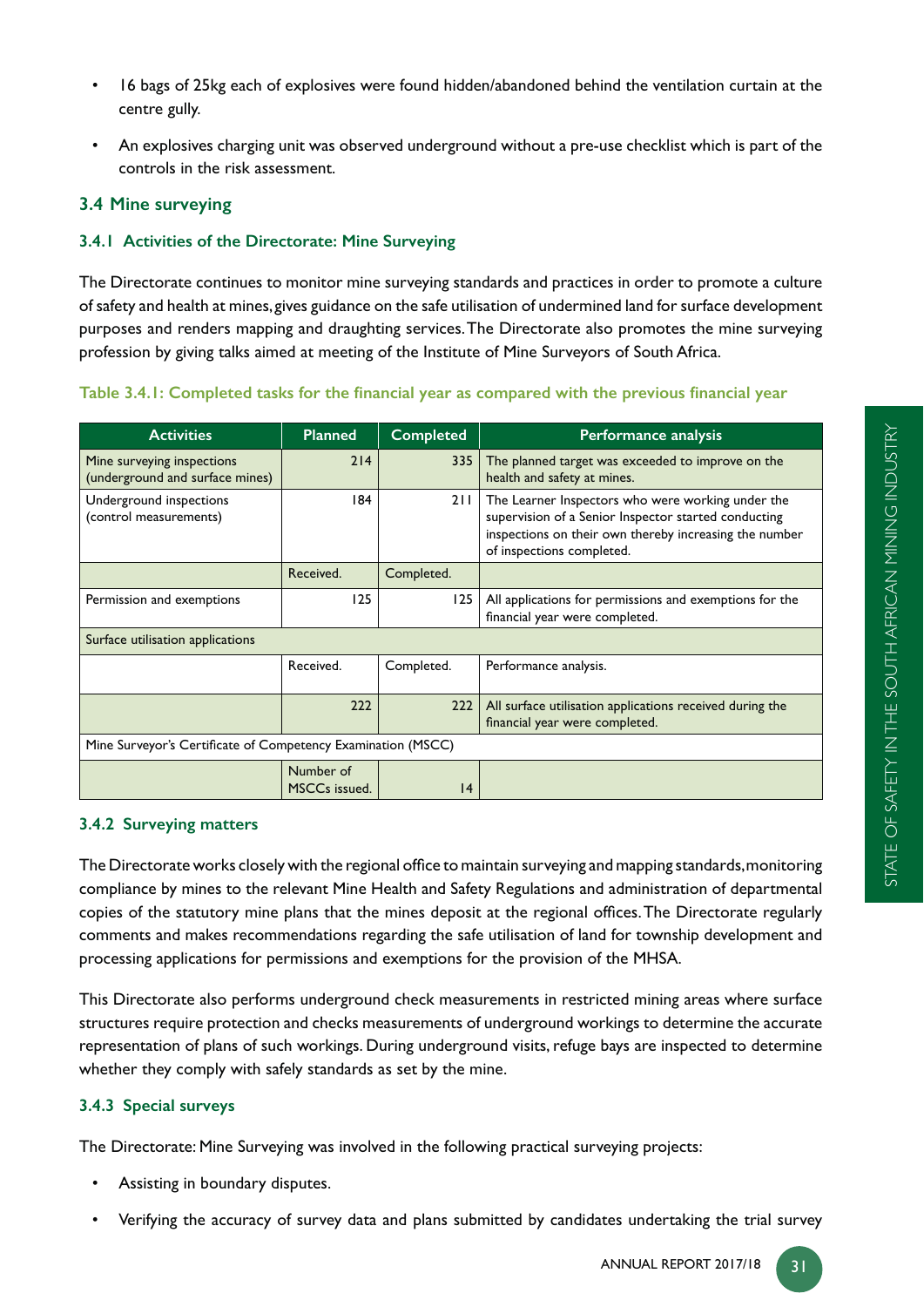projects as part of their MSCC examination.

• Assisting Principal Inspectors in ensuring that no mining operations are conducted within a horizontal distance of 100m from buildings/structures that require protection, unless a lesser distance has been determined safe by risk assessment.

# **3.4.4 Section 55 instructions were issued on issues relating to the following:**

- No appointed competent person for the mine.
- Mining within 100m from structures without permission.
- Inaccurate plans.
- No existing plans at the mine.
- Annual submission of plans not adhered to.

# **3.4.5 Mapping services**

The Sub-directorate: GIS and Mapping Service administers the archiving, retrieval and safekeeping of prescribed mine plans, departmental copies and survey records of mines that have closed down. It also serves clients who require information on the undermining status of land for township development and other purposes, as well as making available the mine plans of closed-down mines to mine owners or their representatives. The Sub-directorate is in the process of replacing hard copy topographical plans with electronic topographical plans, which will reduce the turnaround time for comments and recommendation on proposed township developments.

# **3.5 Training and examinations**

# **3.5.1 Implemented training**

During the reporting period, the MHSI developed the skills and knowledge base of its staff as follows:

- A total of 84 MHSI officials attended technical and non-technical training courses plus conferences during the reporting period.
- Two managers attended and were found competent in the Advanced Management Development Programme (AMDP).

# **3.5.2 Training interventions**

# **3.5.2.1 Assistant Inspector Programme**

A total number of two; one male and one female, Assistant Inspectors recruited with Electrical/Mechanical Engineering tertiary qualifications were busy undergoing Inspector training at various regional offices of the Department at the commencement of the financial year. Both had not yet attained their GCC during the reporting period.

There were seven Assistant Inspectors who were added to the 35 from the initial 45 placed within regional offices during 2016/2017. This totalled 42 after three resignations during the 2016/2017 financial year.

Seven obtained their Bachelor of Technology qualifications which they had been pursuing at the University of Johannesburg.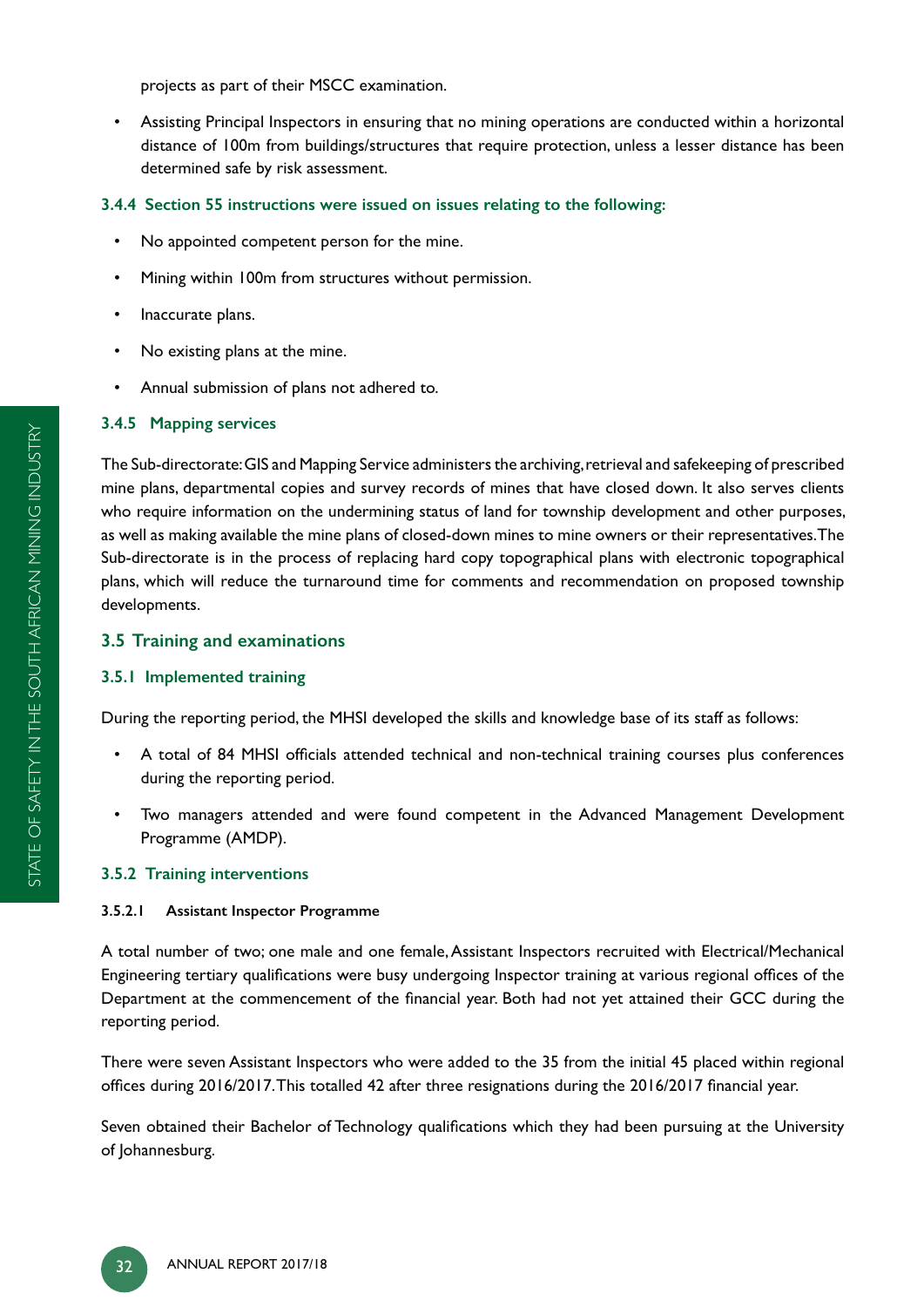Two Assistant Inspectors resigned during the course of the reporting period to pursue better financial prospects within the industry, reducing the number to 40.

All 40 were expected to register, attempt and pass the GCC in their respective disciplines during the course of Inspector training.

There were five of the 40 who had passed their respective GCC during the course of the financial year. This makes the total number in possession of GCC to be 17 and permanently employed by the Department. The Department is currently left with 23 Assistant Inspectors.

The only Assistant Inspector from the 45 who had been attempting Bachelor of Technology Degree obtained his qualification during the reporting period from the University of Johannesburg. He was, during the reporting period, placed within office of the Department to commence his Inspector training.

# **3.5.2.2 Bursary scheme**

There were two bursary holders who pursued their academic studies at the beginning of the reporting period. One of them completed the qualification and the other is still finalising their qualification.

# **3.5.3 Examinations**

#### Table 3.5.3: Number of candidates and certificates issued per examination category

| <b>TYPE OF CERTIFICATE</b>                              | <b>NUMBER OF</b><br><b>CANDIDATES</b> | <b>CERTIFICATES</b><br><b>ISSUED</b> |
|---------------------------------------------------------|---------------------------------------|--------------------------------------|
| Mine Engineer's (Electrical and Mechanical) Certificate | 370                                   | 47                                   |
| Mine Manager's Certificate                              | 868                                   | 27                                   |
| Mine Overseer's Certificate                             | 069                                   | 76                                   |
| Mine Surveyor's Certificate                             | 559                                   | 12                                   |
| Winding Engine Driver's Certificate                     | 52                                    | 20                                   |
| <b>Total</b>                                            | 2918                                  | 182                                  |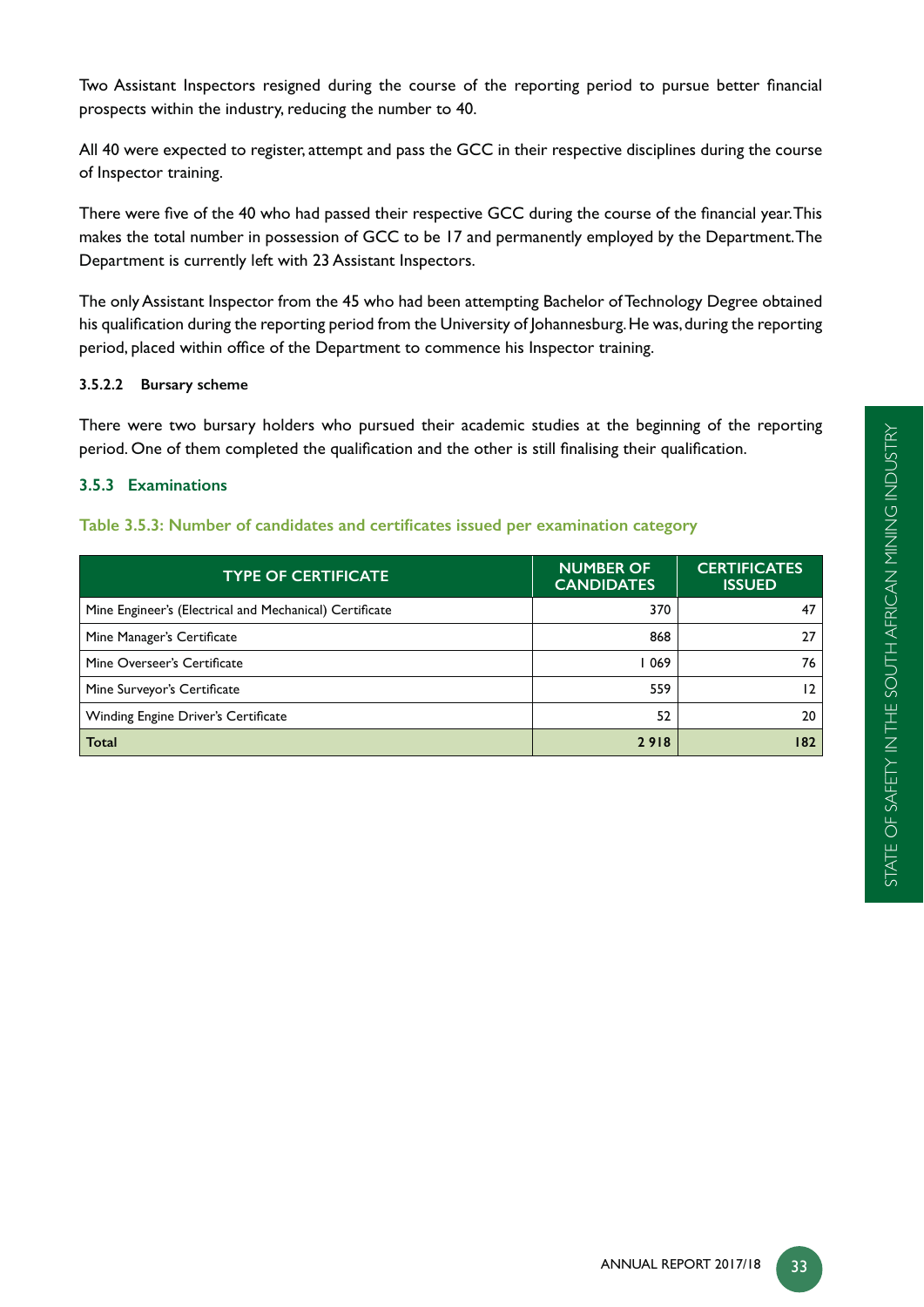# **STATE OF HEALTH IN THE SOUTH AFRICAN MINING INDUSTRY**

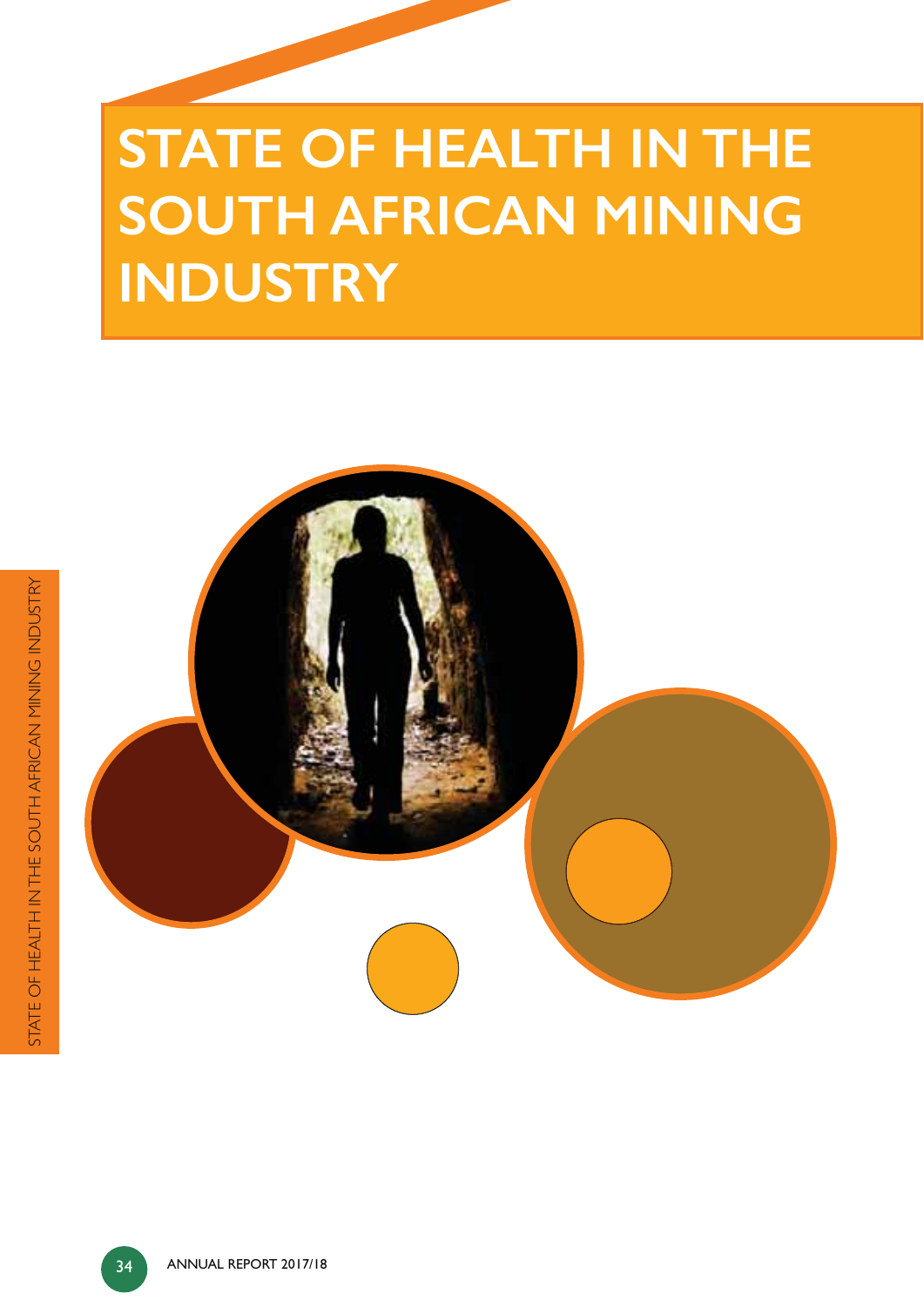# **4. STATE OF HEALTH IN THE SOUTH AFRICAN MINING INDUSTRY**

There is a steady increase in statutory reporting by the mines in both the year under review (2017) and the previous year (2016).

A slight reduction in all overexposures to occupational hygiene stressors was noted, with an exception of thermal heat, where there has been a sudden increase in overexposures as compared to the previous year. Airborne pollutant overexposure has reduced from 3.66% of the total 323 365 employees at risk in 2016 to 3.52% of the total of 345 465 employees at risk in 2017. Noise overexposures reduced from 0.87% of the total 333 430 employees at risk in 2016 to 0.22% of the total 348 420 employees at risk in 2017. Thermal heat overexposures increased by 2.81% of the total of 139 209 employees at risk in 2017 compared to 2.47% of the total of 270 278 employees at risk in 2016. An overall reduction in overexposures to occupational hygiene stressors has been noted. Cold continues to maintain zero overexposure year on year since 2013.

A continued improvement has been noted with the submission of Annual Medical Reports (AMRs) by operating mines. During 2017, 975 AMRs were submitted, which is an increase of 8% when compared to 902 reports submitted during the previous reporting year.

The total number of employees covered in AMRs has shown a slight decrease of 4%, from a total of 541 519 in 2016 to 521 358 in 2017. The initial medical examinations decreased by 4%, whilst periodic and exit medical examinations have increased by 7% and 8% respectively when compared to the previous year.

There has been a 3% decrease on the total number of occupational diseases reported nationally when compared to the previous year. The occupational diseases reported from gold mines have decreased by 8%, coal decreased by 11%, diamond decreased by 58%, copper decreased by 57%, chrome decreased by 23%, manganese decreased by 39% and iron ore decreased by 94%.

The occupational diseases reported from platinum and all other mines have increased by 18% and 8% respectively when compared to the previous year

# **4.1 Occupational hygiene**

Section 9.2.7 of the MHSA requires mines to submit statutory reports on personal exposure monitoring to occupational hygiene stressors. Compliance in occupational hygiene statutory returns has improved. The overall number of reports submitted increased as follows: airborne pollutants by 3%; noise by 9%; thermal stress heat by 5% and thermal stress cold by 15%. The analysis of occupational hygiene measurements is based on the reports submitted to the MHSI as indicated in table 4.1(a) below:

| <b>REGION</b>        |      | <b>AIRBORNE</b> |      | <b>NOISE</b> | <b>HEAT</b> |      |      | <b>COLD STRESS</b> |
|----------------------|------|-----------------|------|--------------|-------------|------|------|--------------------|
|                      | 2016 | 2017            | 2016 | 2017         | 2016        | 2017 | 2016 | 2017               |
| <b>Western Cape</b>  | 83   | 82              | 67   | 69           | 29          | 76   | 29   | 33                 |
| <b>Northern Cape</b> | 89   | 99              | 85   | 100          | 51          | 84   | 51   | 79                 |
| <b>Free State</b>    | 61   | 48              | 49   | 46           | 23          | 33   | 23   | 21                 |
| <b>Eastern Cape</b>  | 32   | 32              | 32   | 32           | 21          | 27   | 21   | 27                 |
| KwaZulu-Natal        | 71   | 61              | 69   | 60           | 39          | 50   | 39   | 50                 |
| Mpumalanga           | l 16 | 133             | 110  | 123          | 64          | 86   | 64   | 80                 |
| Limpopo              | 57   | 60              | 54   | 59           | 31          | 46   | 31   | 34                 |
| Gauteng              | l 14 | 119             | 97   | 120          | 73          | 99   | 73   | 61                 |

# **TABLE 4.1(a): Compliance reporting**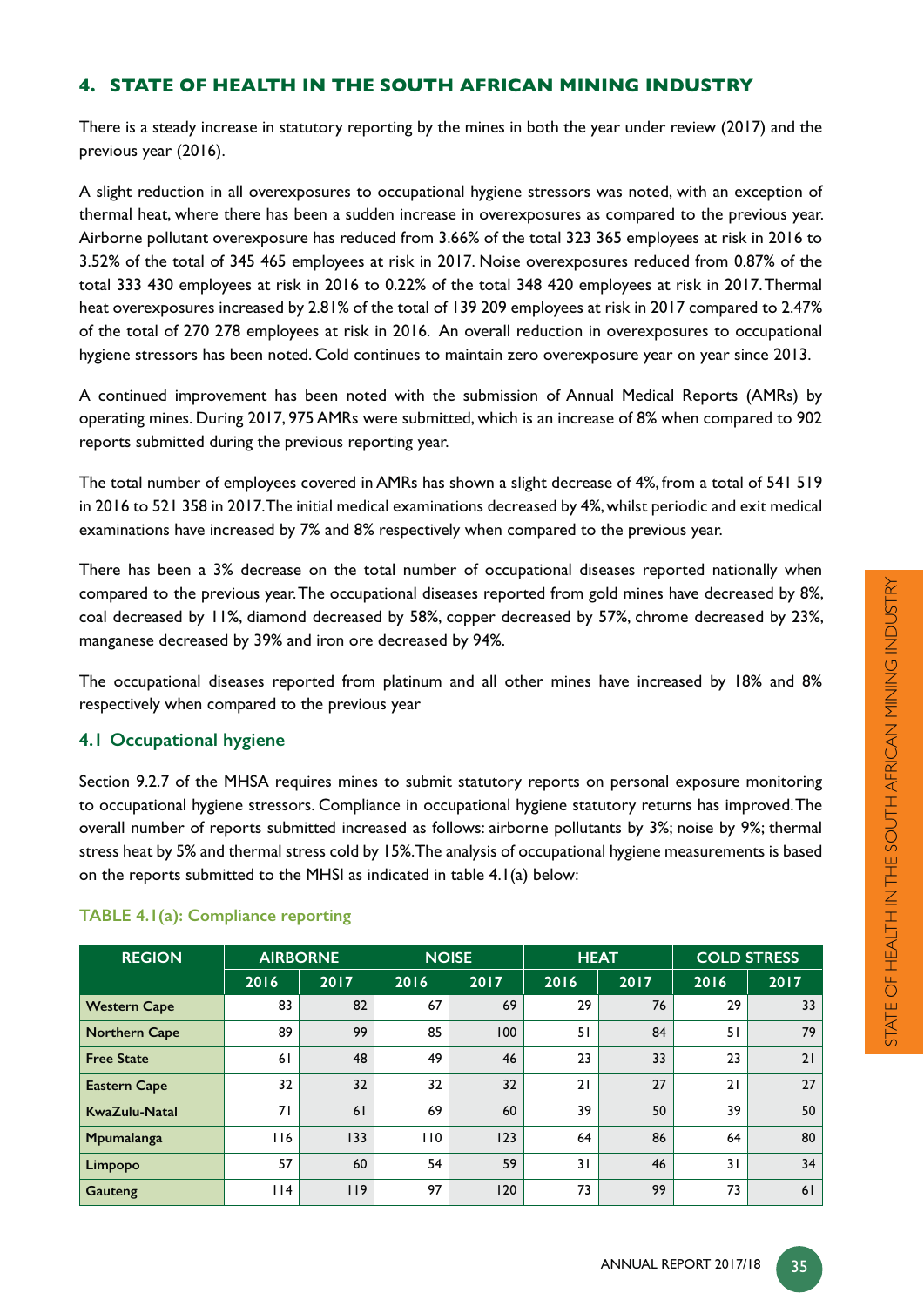| <b>REGION</b>                           |      | <b>AIRBORNE</b> |                 | <b>NOISE</b> | <b>HEAT</b> |      | <b>COLD STRESS</b> |      |  |
|-----------------------------------------|------|-----------------|-----------------|--------------|-------------|------|--------------------|------|--|
|                                         | 2016 | 2017            | 2016            | 2017         | 2016        | 2017 | 2016               | 2017 |  |
| <b>North West:</b><br>Klerksdorp        | 126  | 127             | 88              | 87           | 78          | 80   | 78                 | 82   |  |
| <b>North West:</b><br><b>Rustenburg</b> | l 14 | 132             | $\overline{14}$ | 4            | 63          | 102  | 63                 | 89   |  |
| <b>TOTAL</b>                            | 863  | 893             | 757             | 837          | 472         | 683  | 472                | 556  |  |

#### **4.1.1 Airborne pollutant exposures**

#### **Note:**

The exposure classifications are based on the air quality index (AQI) due to exposure to multiple pollutants in the mining environment.

The AQI of multiple pollutants is determined by dividing the dust concentration of each pollutant in the mixture by its Occupational Exposure Limit (OEL) and adding the results. The sum should not be greater than a unit.

The percentage of exposures depicted in the graph below represents the percentage of exposures within a homogeneous group from which samples were collected and does not reflect the total percentage of exposed employees in the mining industry.

FIGURE 4.1.1(a): Percentage exposure to airborne pollutants per classification band per commodity **in 2017** 



Exposure classification bands

 $A =$  Exposures  $\ge$  the OEL or mixture of exposures  $\ge 1$ 

 $B = 50\%$  of the OEL  $\leq$  exposures  $\leq$  OEL or 0.5  $\leq$  mixtures of exposures  $\leq$  1

C = 10% of the OEL  $\leq$  exposures < 50% of the OEL or 0.1  $\leq$  mixtures of exposures < 0.5

An overall slight decrease is noted in exposures above the OEL from 3.66 % in 2016 to 3.52 % in 2017 and 17.79% in 2016 to 17.41% in 2017 in the B classification band. This is due to contributions from the following commodities: gold (4 % in 2016 to 3.84 % in 2017); chrome (0.88% in 2016 to 0.21% in 2017); coal (6.99% in 2016 to 6.28% in 2017); copper (4.05% in 2016 and 2.88% in 2017); diamonds (9.36% in 2016 to 6.22% in 2017) and other mines (8.82% in 2016 to 7.63% in 2017). There has been an increase in overexposure in the following commodities: manganese (5.79 % in 2016 to 11.05 % in 2017); iron ore (3.76 % in 2016 to 4.88%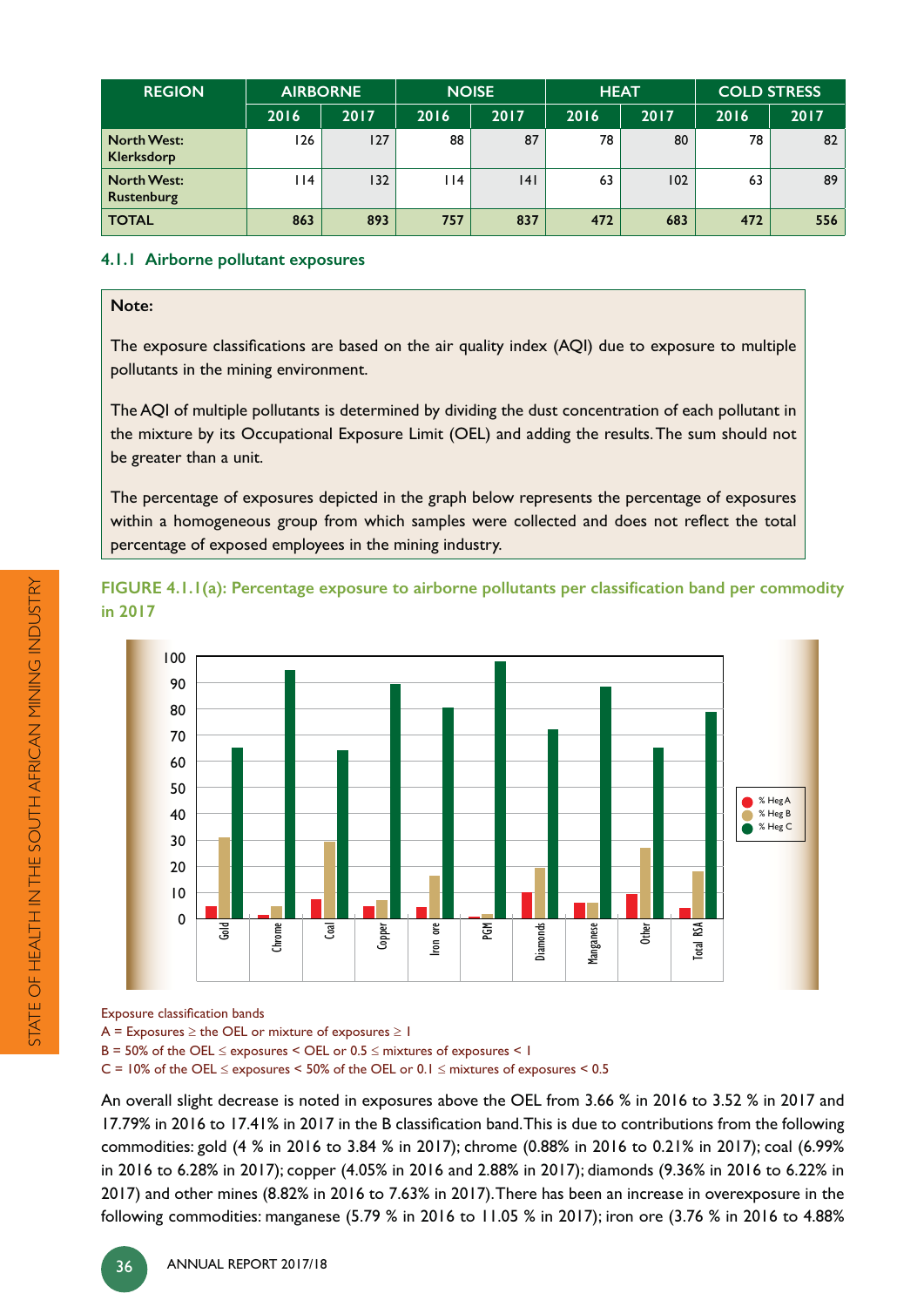in 2017); PGM (0.17 % in 2016 to 0.68% in 2017). The increase in overexposures, among others, is mainly due to deterioration and poor maintenance of control measures that are put in place. More joint effort is continuosly required to ensure achievement and maitainance of zero exposures above the OEL, with special focus to iron ore, PGM and manganesse mines.





Exposure classification bands

 $A =$  Exposures  $\ge$  the OEL or mixture of exposures  $\ge$  1

 $B = 50\%$  of the OEL  $\leq$  exposures  $\leq$  OEL or 0.5  $\leq$  mixtures of exposures  $\leq$  1

C = 10% of the OEL  $\leq$  exposures < 50% of the OEL or 0.1  $\leq$  mixtures of exposures < 0.5

A significant improvement was noted in Gauteng (7.22% in 2016 to 2.06% in 2017) and Mpumalanga (8.43% in 2016 to 5.89% in 2017). Regrettably, there was an increase in the Western Cape, Limpopo, Free State, Eastern Cape, North West: Rustenburg, North West: Klerksdorp and KwaZulu-Natal regions; this could be attributed to failure of controls being put in place, inadequate monitoring and supervision.

#### **4.1.2 Noise exposure**

# **Note:**

The OEL for noise is 85 dB (A) based on an eight-hour exposure shift.

No special precautions except monitoring are required for the C-band.

The implementation of the hearing conservation programme is required for the A- and B-bands.

Persons in the A- and B-bands are overexposed.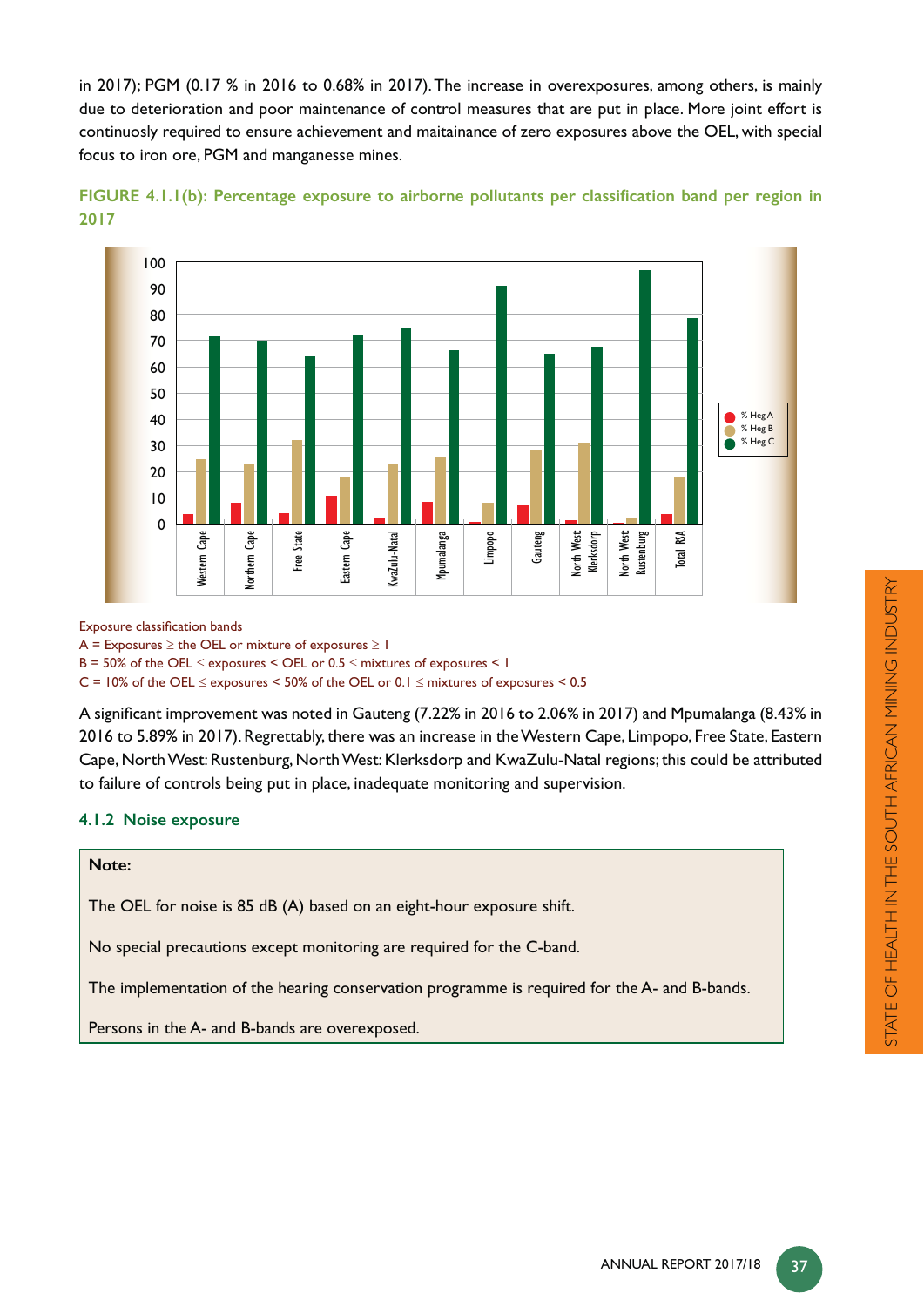FIGURE 4.1.2(a): Percentage exposure to noise per exposure classification band per commodity in **2017**



Exposure classification band:

 $A =$  Exposures  $\ge$  105 dB LAeq, 8h

 $B = 85$  dB LAeq,  $8h \le$  exposures  $\le$  105 dB LAeq,  $8h$  $C = 82$  dB LAeq,  $8h \le$  exposures  $\le$  85 dB LAeq,  $8h$ 

Overexposure to noise has decreased from 0.87 % in 2016 to 0.22 % in 2017 in the Homogeneous Exposure Group (HEG) A-classification band; and from 67.49 % in 2016 to 64.95 % in 2017 in HEG B-classification band. A slight increase, which could be due to a deterioration of control measures from 67.51 % in 2016 to 67.62  $\%$  in 2017 in HEG B-classification band, is noted.

The gold, chrome, PGM, manganese and other mines commodities have reduced their overexposures; with copper and iron ore continuing with zero exposures in the past three years. A slight increase has been noted in coal from 0.28% in 2016 to 0.35% in 2017 and diamonds from 0% in 2016 to 0.84% in 2017 in the A-classification band.There is a need to reduce exposures above occupational exposure limit (B-classification) 85 d(B) with more focus on attenuating noise at source and more emphasis on the "buy quiet and maintain" policy by mining houses.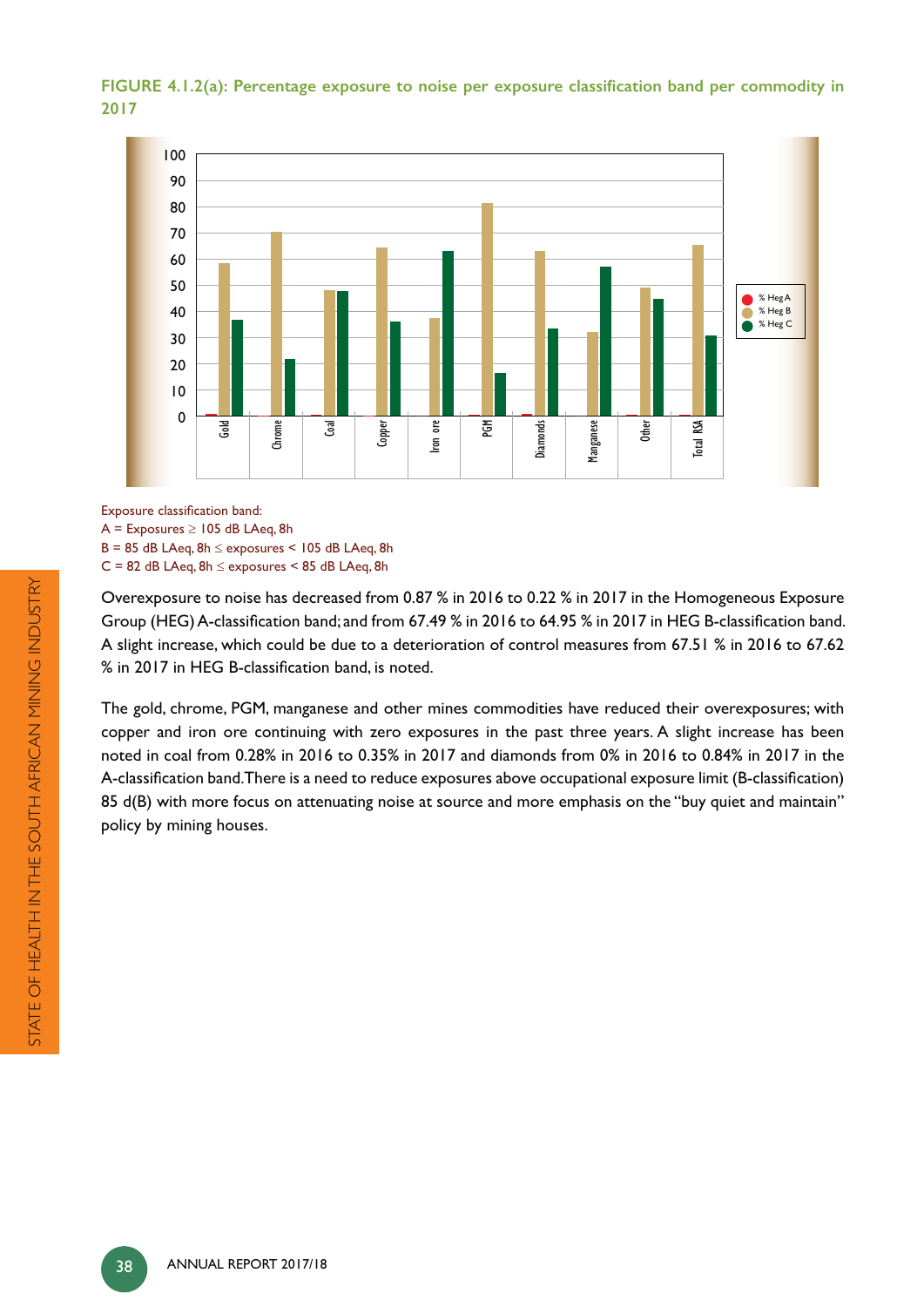

# FIGURE: 4.1.2(b): Percentage exposure to noise per exposure classification band per region in 2017

Exposure classification band:

 $A =$  Exposures  $\ge$  105 dB LAeq, 8h

 $B = 85$  dB LAeq,  $8h \le$  exposures  $\le$  105 dB LAeq,  $8h$ 

 $C = 82$  dB LAeq,  $8h \le$  exposures  $\le$  85 dB LAeq,  $8h$ 

The following regions have reduced exposures in the A-classification band: KwaZulu-Natal, North West: Rustenburg, Mpumalanga and Eastern Cape. North West: Klerksdorp and Free State have maintained zero exposures in the A-band year-on-year. Despite an overall reduction, the Northern Cape region has increased overexposures in A-band from 0.05% in 2016 0.39% in 2017.

#### **4.1.3 Thermal stress**

Monitoring is conducted on an annual cycle period in compliance with Regulation 9.2 (7) of the MHSA, as amended. Accurate and meaningful results are to be representative of all full working shifts for that thermal environment, as obtained from this monitoring.

The employer must ensure that, in defining any particular thermal environment, the precautions listed below are heeded:

- Care should be exercised to detect trends where the thermal environment changes, especially from 'cool' to 'hot', or from 'hot' to 'abnormally hot'. This is clearly indicated by regular monitoring, even if only on a random basis and 'cool' environments should not be excluded especially when marginal. The specific protocol would be dictated by prevailing circumstances, and, therefore, cannot be stipulated or prescribed.
- Seasonal drifts could be crucial and relying on winter temperatures may lead to an underestimation of the risk and vice versa. Environmental monitoring should take this into account.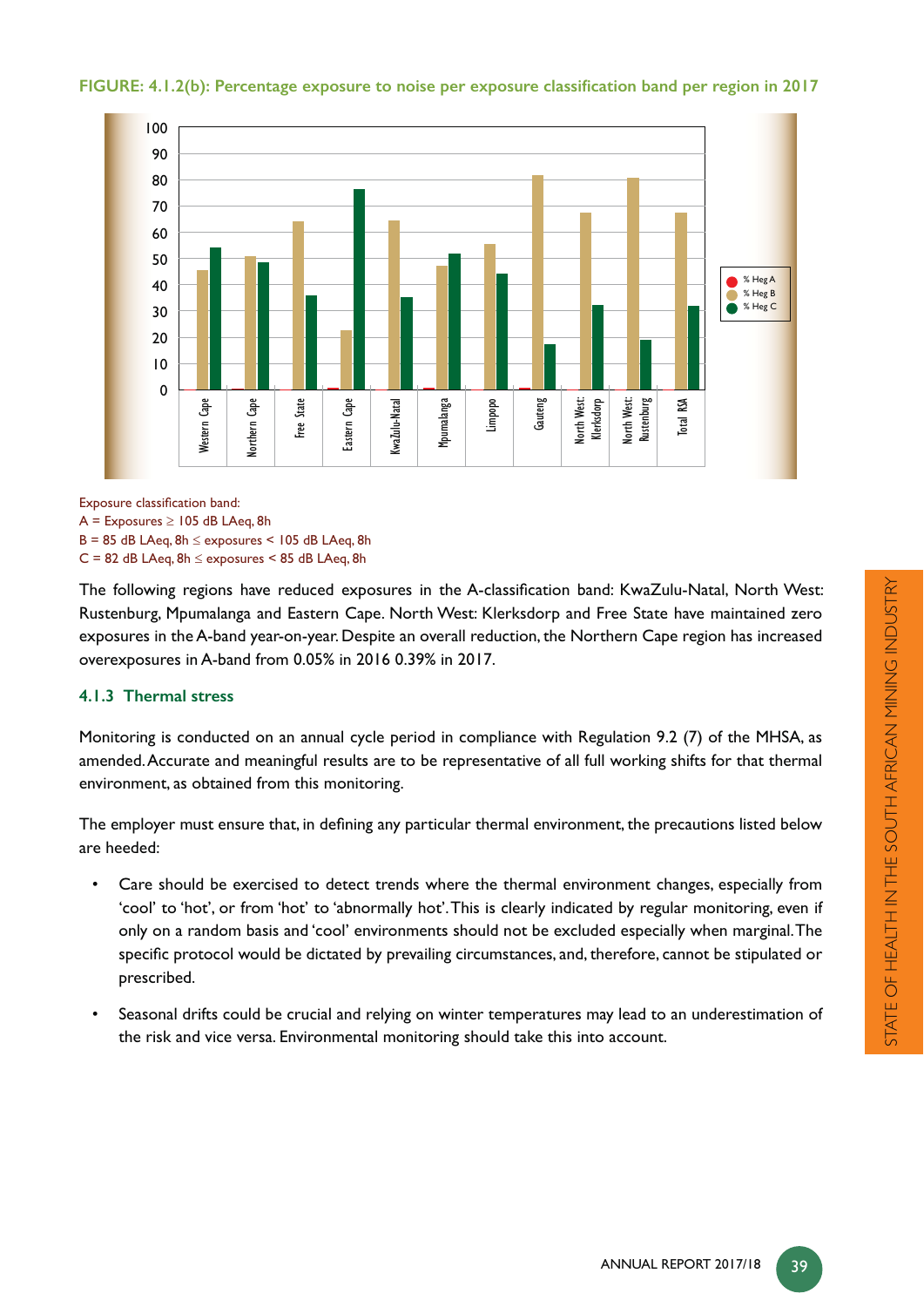#### **4.1.3.1 Heat stress**

#### **Note:**

For the purpose of defining the thermal environment, from a heat stress management point of view, dry- and wet-bulb, globe temperatures, whirling hygrometers or any other suitable instrumentation may be used. This information may be extracted from existing databases that are continually updated. Regular monitoring, even on daily basis, is recommended under certain circumstances.





Heat stress exposure classification band:

A = WB > 32.5 °C or DB > 37 °C or globe temperature > 37 °C

B = 29.0  $\degree$ C < WB  $\leq$  32.5  $\degree$ C and DB  $\leq$  37  $\degree$ C globe temperature as for dry bulb

C = 27.5  $\textdegree$ C < WB  $\leq$  29.0  $\textdegree$ C and DB  $\leq$  37  $\textdegree$ C globe temperature as for dry bulb

D = WB  $\leq$  27.5 °C and DB  $\leq$  32.5 °C globe temperature: as for dry bulb

An overall slight increase in exposures above the OEL is noted in the A-classification band from 2.47% in 2016 to 2.81% in 2017. This is as a result of an increase of exposure in iron ore from 6.02% in 2016 to 19.77% in 2017; and gold mines from 0.01% in 2016 to 3.11% in 2017. Besides the overall increase seen above, the coal, copper, PGM, diamond and manganese commodities reduced overexposure to heat; with chrome maintaining zero exposures in the last two years. These increases are due to climate change affecting environmental condition on surface operations; and in deep underground mines these are due to inadequate air cooling strategies, poor maintenance and failure of controls being put in place to reduce heat in the working places.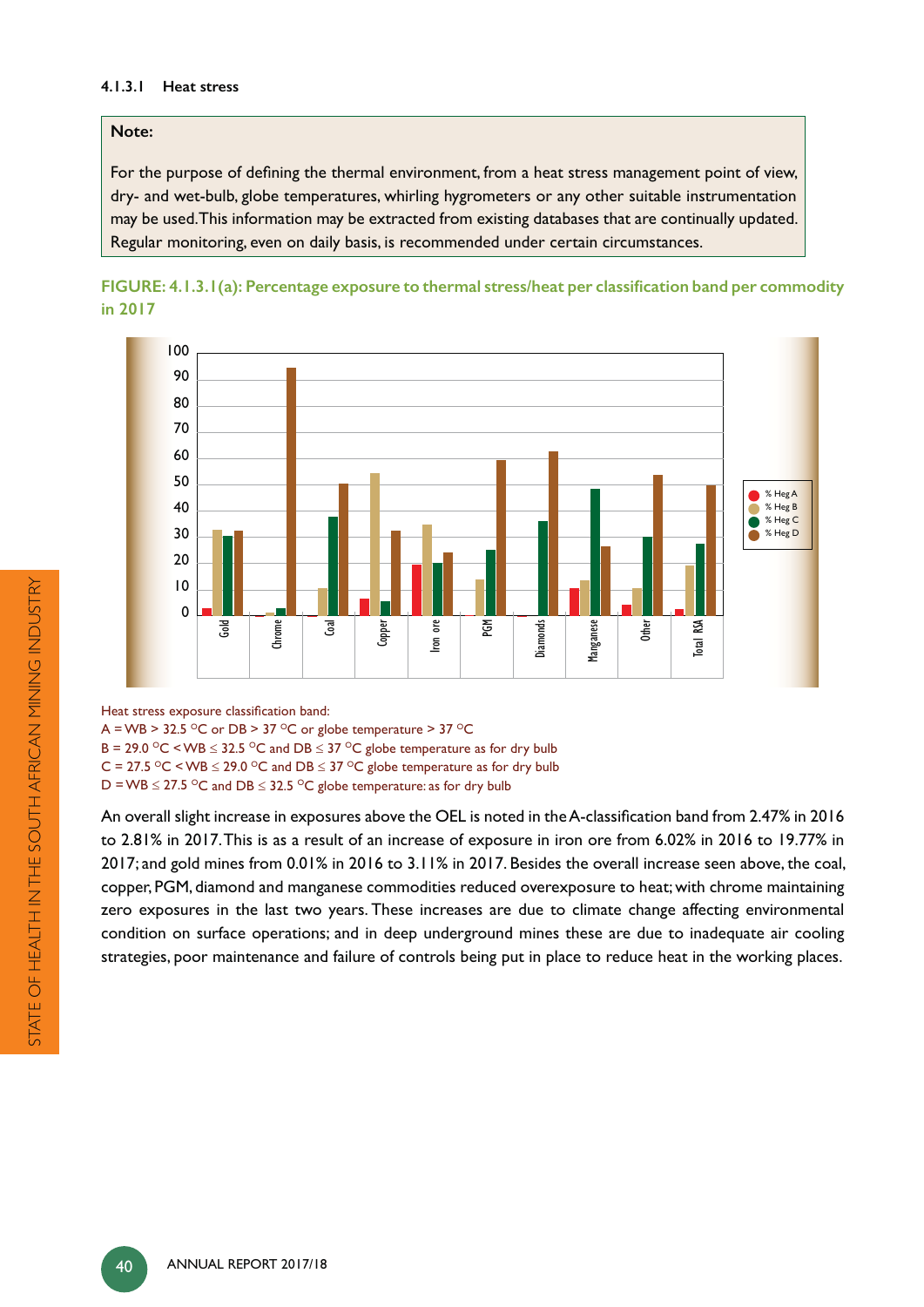# FIGURE: 4.1.3.1(b): Percentage exposure to thermal stress/heat per classification band per region in **2017**



Heat stress exposure classification band:

A = WB > 32.5  $\degree$ C or DB > 37  $\degree$ C or globe temperature > 37  $\degree$ C

B = 29.0  $\degree$ C < WB  $\leq$  32.5  $\degree$ C and DB  $\leq$  37  $\degree$ C globe temperature as for dry bulb

C = 27.5  $\textdegree$ C < WB  $\leq$  29.0  $\textdegree$ C and DB  $\leq$  37  $\textdegree$ C globe temperature as for dry bulb

D = WB  $\leq$  27.5 °C and DB  $\leq$  32.5 °C globe temperatures: as for dry bulb

Some Regions have a noticeable increase in overexposures above the OEL in the A classification– band with Northern Cape increasing from 7.16 % in 2016 to 14.02% in 2017; Free State from 0.92% in 2016 to 10.49% in 2017; Mpumalanga moved from zero exposures to 0.08% 2017; Limpopo from 0.01% in 2016 to 3.41% in 2017. Whereas Western Cape, Eastern Cape, KwaZulu-Natal, Gauteng, North West (Rustenburg) reduced heat overexposures with North West (Klerksdorp) maintaining zero exposures for three successive years.

#### **4.1.3.2 Cold stress**

# **Note:**

- Temperature ranges are given in terms of equivalent chill temperature.
- Cold stress management (CSM).
- Thermal monitoring for cold stress should be conducted during the coldest quarter (June to August), as determined by risk assessment.
- For defining the thermal environment from a CSM point of view, dry-bulb temperatures and velocity, using any suitable instrumentation, may be used. This information may be extracted from existing databases that are continually updated. Regular monitoring, even on a daily basis, is recommended under certain circumstances.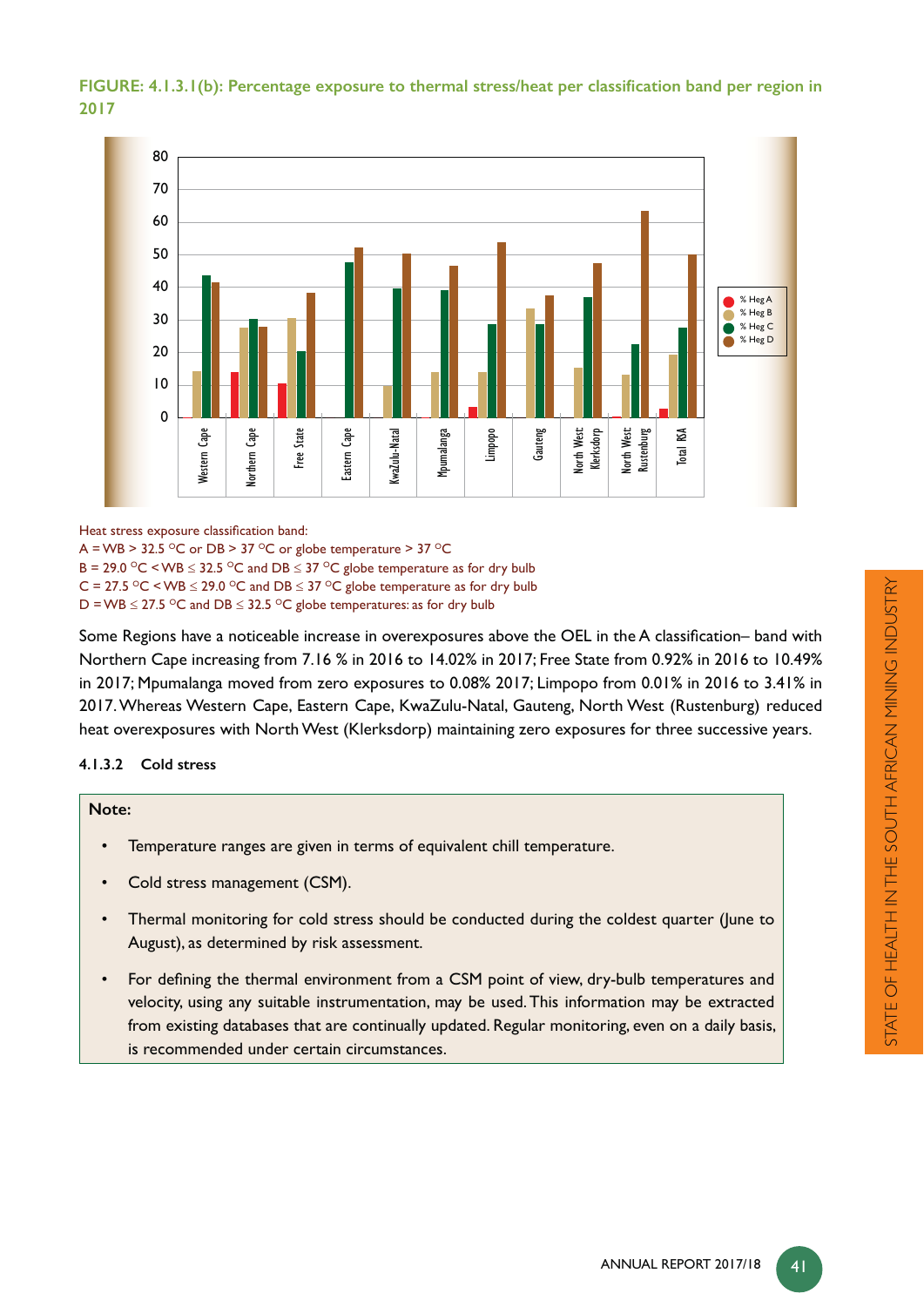FIGURE: 4.1.3.2(a): Percentage exposure to thermal stress/cold per exposure classification band per **commodity in 2017**



Cold stress exposure classification band:  $A =$  Temperature  $\geq$  -30.0 <sup>o</sup>C  $B = 5.0$  °C  $\leq$  Temperature < -30.0 °C C = Temperature >  $5.0 °C$ 

There is an overall zero exposures above the OEL which has been maintained year-on-year since 2013. The industry has continuously managed to curb cold exposures above the OEL. Strategies and more effort should be put in place to reduce further exposure in the B-classification band.

FIGURE: 4.1.3.2(b): Percentage exposure to thermal stress/cold per exposure classification band per **region in 2017**



Cold stress exposure classification band:  $A =$  Temperature  $\geq$  -30.0 <sup>o</sup>C  $B = 5.0 °C \leq$  Temperature < -30.0 °C

C = Temperature >  $5.0 °C$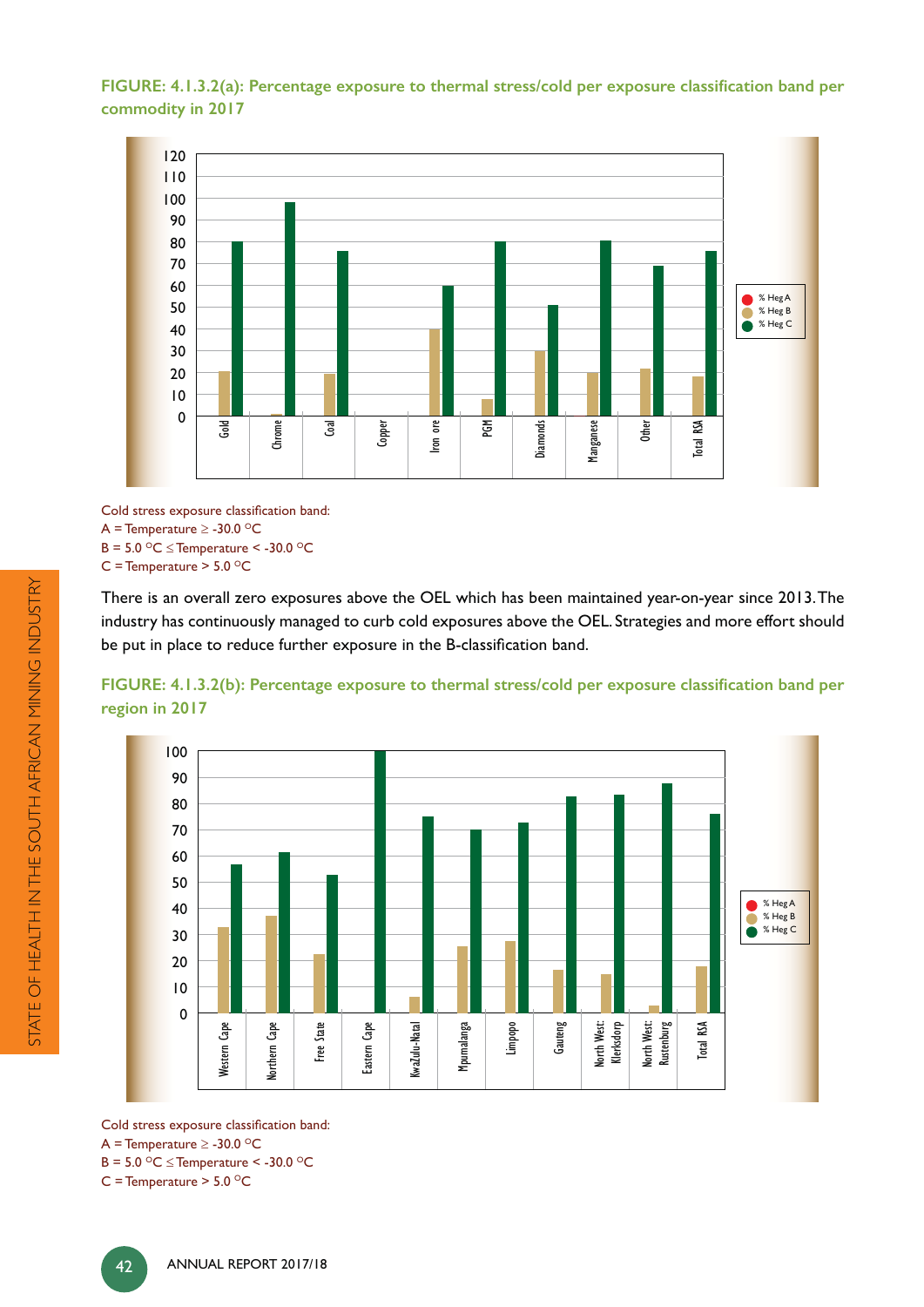Cold stress in all regions has been maintained below the OEL. The workers' exposure to cold have decreased by 67.83% in the year under review as compared to the previous year. The significant decreases were 45.2%, 28.1% and 9.9% in Free State, North West: Klerksdorp and North West: Rustenburg respectively.

#### **4.1.4 General**

There has been a steady increase in statutory reporting by the mines in both the year under review and the previous year.

A slight reduction in all overexposures to occupational hygiene stressors has been noted, with an exception of thermal heat where there has been a sudden increase in overexposures compared to the two previous years' reviews. Adherence to heat stress management is critical.

Regions that have mines which have reduced worker exposures are commended. This improvement is attributed to ongoing engagements with the mines, as well as focussed inspections and audits of prioritised mines, workshops through regional tripartite forums. Occupational health-focused working groups where challenges are addressed, including the sharing of best practices at forums such as the Occupational Health Dialogue.

The efforts at tripartite engagements and working together as a collective have also contributed to the reduction of overexposure over the years. Challenges remain where workers are still overexposed to hazards. Airborne pollutants hazards remain one of the major threats, as it was evident during inspections and audits with regards to the implementation of the CIOM guideline on airborne pollutants. As a result, the guideline has been reviewed and promulgated. Workshops have been held in some regions and will continue to cover all regions to assist the industry to have a common understanding, of a health programme that will assist in ensuring that proper controls are put in place to reduce and eventually eliminate exposures above the OEL.

With regards to noise, hand held drills are still the major contributors to overexposures and multi-stakeholder efforts, including ongoing consultation with original equipment manufacturers, is crucial to ensure attenuation of these equipment to reduce worker exposures. More emphasis should be on the buy quiet policy to be implemented by the employers and sharing of best practices.

# **4.2 Occupational Medicine**

Section 16 of the MHSA, as amended requires every occupational medical practitioner (OMP) at a mine to compile an Annual Medical Report (AMR) and to give an analysis of occupational health based on the employees' results of medical surveillance conducted during the calendar year.

#### **4.2.1 Annual Medical Reports (AMRs)**

#### **4.2.1.1 AMRs received per region**

The MHSA requires the employer to deliver to the Medical Inspector a copy of the AMR before the end of February each year as per the Chief Inspector of Mine's Instruction. The AMRs submitted by operating mines have shown an increase of 8%, from a total of 902 in 2016 to 975 in 2017. The total of AMRs submitted from KwaZulu-Natal and Western Cape regions have remained unchanged whilst AMRs from the other eight regions have increased when compared to the previous year (2016).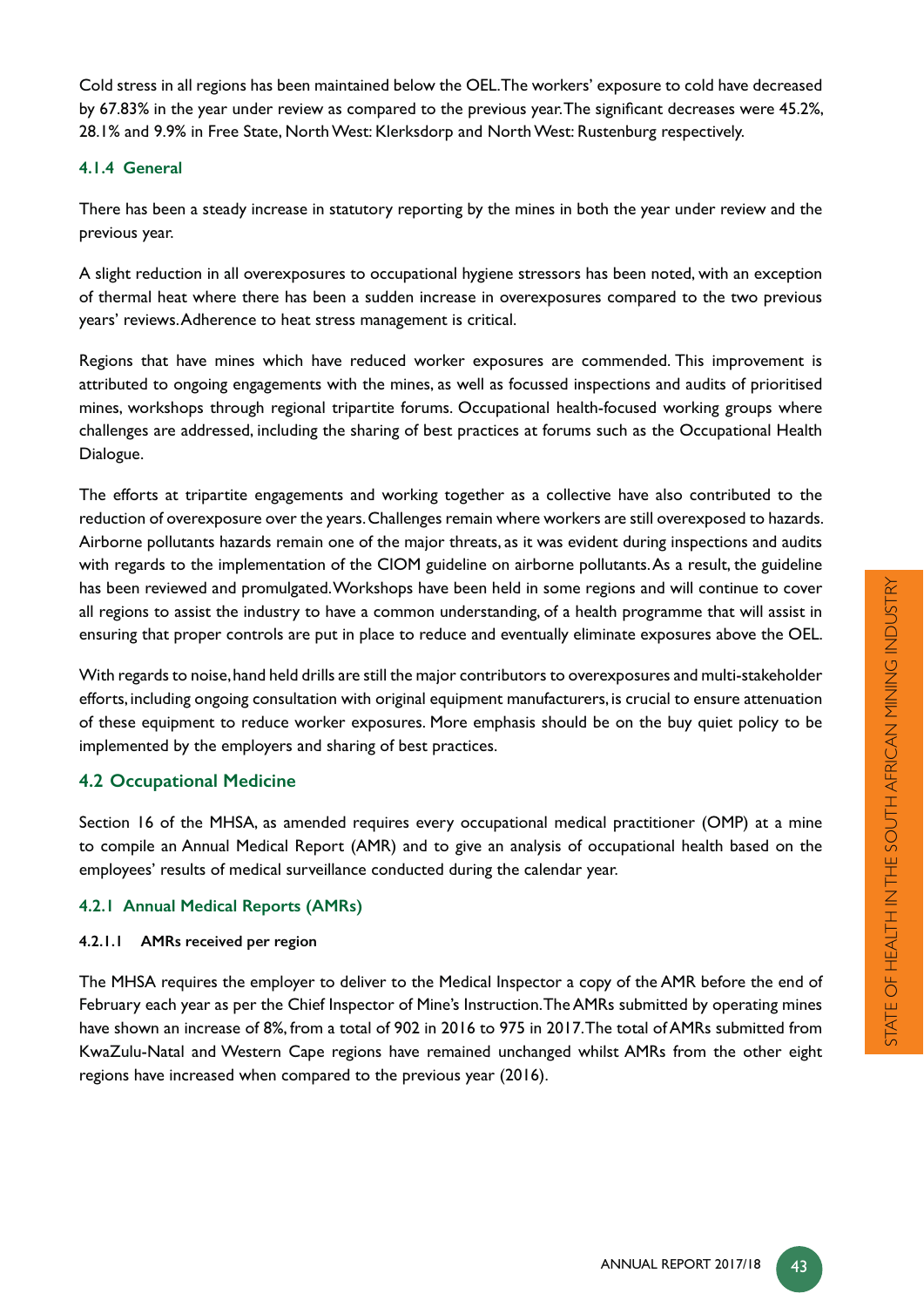|                 |             | <b>Chrome</b>    | Copper   |          | Coal     |                | <b>Diamond</b> |             | Gold        |             | <b>Iron</b> | Ore            |              | Manganese | Platinum       |                  |      | All<br><b>Other</b> |              | <b>TOTAL</b>      |                      |
|-----------------|-------------|------------------|----------|----------|----------|----------------|----------------|-------------|-------------|-------------|-------------|----------------|--------------|-----------|----------------|------------------|------|---------------------|--------------|-------------------|----------------------|
|                 | 2016        | $\overline{201}$ | 2016     | 2017     | 2016     | <b>2017</b>    | 2016           | <b>Z017</b> | 2016        | 2017        | 2016        | <b>Z017</b>    | 2016         | 2017      | 2016           | $\overline{201}$ | 2016 | 2017                | 2016         | $\overline{2017}$ | Percentage<br>change |
| EC              | $\mathbf 0$ | $\mathbf 0$      | 0        | 0        | 0        | 0              | 0              | 0           | $\mathbf 0$ | $\mathbf 0$ | $\mathbf 0$ | $\mathbf 0$    | 0            | 0         | $\mathbf 0$    | 0                | 64   | 67                  | 64           | 67                | 5%                   |
| <b>FS</b>       | $\mathbf 0$ | 0                | 0        | $\Omega$ | 2        | $\overline{2}$ | 4              | 5           | 20          | 20          | 0           | 0              | 0            | 0         | 0              | $\Omega$         | 22   | 23                  | 48           | 50                | 4%                   |
| <b>GR</b>       | $\mathbf 0$ | $\Omega$         | $\Omega$ | $\Omega$ | 0        | 0              |                |             | 21          | 21          | $\mathbf 0$ | $\mathbf 0$    | 0            | 0         | 0              | $\mathbf 0$      | 73   | 81                  | 95           | 103               | 8%                   |
| <b>KZN</b>      | $\Omega$    | $\Omega$         | $\Omega$ | $\Omega$ | 12       | $\mathbf{H}$   | $\Omega$       | 0           | $\Omega$    | $\Omega$    | $\Omega$    | $\Omega$       | 0            | 0         | 0              | $\Omega$         | 48   | 49                  | 60           | 60                | 0%                   |
| LP              | 4           | 17               |          |          | 4        | 4              | $\overline{2}$ | 3           |             |             |             |                | 0            | 0         | 12             | 13               | 45   | 48                  | 80           | 88                | 10%                  |
| <b>MPU</b>      | 0           | $\Omega$         | $\Omega$ | 0        | 109      | 115            | $\mathbf 0$    | 0           | 6           | 4           | 0           | 0              |              |           | $\overline{2}$ | $\overline{2}$   | 27   | 27                  | 145          | $ 49\rangle$      | 3%                   |
| <b>NC</b>       | 0           | 0                | 0        | 0        | 0        | 0              | 51             | 65          | 0           | 0           | 6           | 7              | 4            | 16        | 0              | 0                | 18   | 24                  | 89           | 112               | 26%                  |
| <b>NW</b><br>K  | 0           | $\mathbf 0$      | 0        | 0        | 0        | 0              | 79             | 101         | 10          | 9           | 0           | 0              | $\mathbf{2}$ |           | 0              | 0                | 29   | 30                  | 120          | 4                 | 18%                  |
| <b>NW</b><br>R. | 21          | 24               | 0        | 0        | $\Omega$ | $\Omega$       |                |             | 0           | 0           |             | $\overline{2}$ | 0            | 0         | 65             | 66               | 23   | 22                  | $\mathbf{H}$ | 115               | 4%                   |
| WC              | $\Omega$    | $\Omega$         | $\Omega$ | 0        | $\Omega$ | $\Omega$       |                |             | $\Omega$    | 0           | 0           | $\mathbf 0$    | 0            | 0         | 0              | $\Omega$         | 89   | 89                  | 90           | 90                | 0%                   |
|                 | 35          | 41               |          |          | 127      | 132            | 139            | 177         | 58          | 55          | 8           | 10             | 17           | 8         | 79             | 81               | 438  | 460                 | 902          | 975               | 8%                   |

# **Table 4.2.1 (a): AMRs per region and by commodity: 2016 and 2017**

#### **4.2.1.2 Total employees covered in AMRs**

The total employees covered in AMRs have decreased by 4%, from a total of 541 519 in 2016 to 521 358 in 2017. There has been a notable increase in the Northern Cape, followed by a slight increase in the Eastern Cape and Limpopo regions. The other seven regions have shown a decrease on the total employees reported when compared to the previous year.





#### **4.2.1.3 Medical surveillance conducted**

The employer is obligated to establish and maintain a system of medical surveillance of employees exposed to health hazards (Section 13, MHSA). The medical surveillance system must consist of initial medical examinations and periodic and exit medical examinations at appropriate intervals. The initial examinations reported on AMRs during 2017 have increased by 4%, periodic medical examinations decreased by 7% and exit medical examinations increased by 8% when compared to the previous year.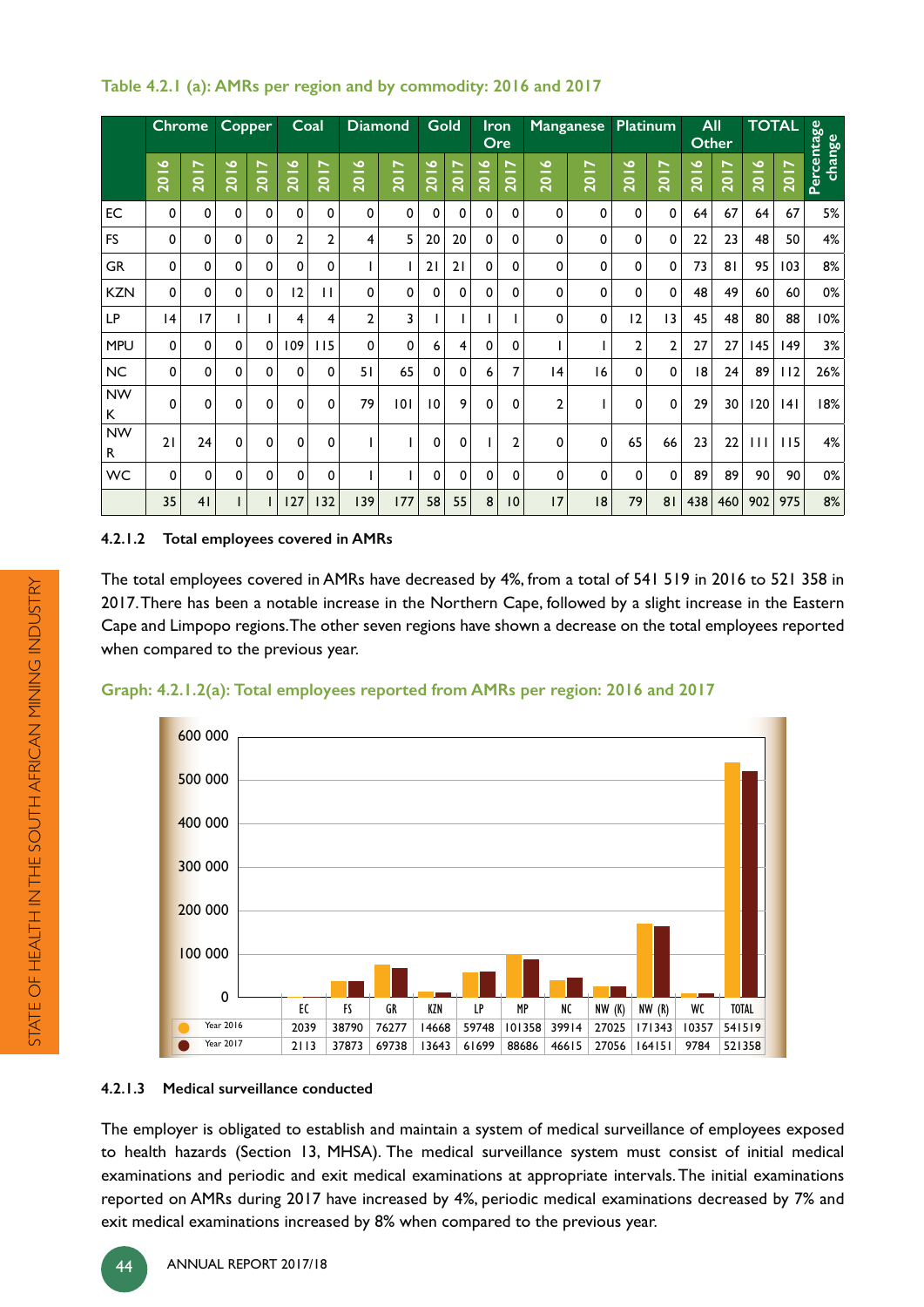



# **4.2.2 Occupational diseases reported on the AMRs**

There has been a decrease of 3% on the total number of occupational diseases reported, from a total of 4 632 cases reported in 2016 to 4 483 cases reported in 2017, despite an increase in the number of AMRs submitted.

- **4.2.2.1 Analysis of medical surveillance trends**
- **4.2.2.1.1 Occupational disease trends by region**

An increase has been noted in occupational diseases reported from North West: Rustenburg followed by Limpopo and KwaZulu-Natal. There has been a decrease on occupational diseases reported from the other six regions and the Eastern Cape region reported one case, whilst no cases were reported during the previous year (2016).

| Table: 4.2.2.1.1: Occupational diseases reported from AMRs per region: 2016 and 2017 |  |  |
|--------------------------------------------------------------------------------------|--|--|
|                                                                                      |  |  |

| Region       | 2016           | $\overline{\phantom{0}}$<br>201 | $\bullet$<br>$\frac{1}{2}$ | 2017 | $\bullet$<br>$\overline{201}$ | 2017 | 2016        | $\overline{\phantom{a}}$<br>201 | 2016 | $\overline{\phantom{0}}$<br>$\frac{1}{2}$ | 2016           | $\overline{\phantom{0}}$<br>$\frac{1}{2}$ | $\bullet$<br>$\frac{1}{2}$ | $\overline{\phantom{0}}$<br>$\frac{1}{2}$ | $\bullet$<br>$\frac{1}{2}$ | $\overline{\phantom{0}}$<br>201 | Percentage<br>change |
|--------------|----------------|---------------------------------|----------------------------|------|-------------------------------|------|-------------|---------------------------------|------|-------------------------------------------|----------------|-------------------------------------------|----------------------------|-------------------------------------------|----------------------------|---------------------------------|----------------------|
|              |                | <b>Sil</b>                      | <b>PTB</b>                 |      | $SiI + TB$                    |      | <b>NIHL</b> |                                 |      | <b>CWP</b>                                |                | Asb                                       |                            | Other occ<br>diseases                     | <b>Total</b>               |                                 |                      |
| EC           | $\mathbf 0$    |                                 | 0                          | 0    | 0                             | 0    | 0           | 0                               | 0    | 0                                         | 0              | 0                                         | 0                          | 0                                         | 0                          |                                 | 100%                 |
| <b>FS</b>    | 311            | 292                             | 502                        | 383  | 9                             | 19   | $ $ $ $ 8   | 3                               | 0    |                                           | 0              |                                           | 71                         | 38                                        | 1021                       | 865                             | $-15%$               |
| GR           | 112            | $\mathbf{H}$                    | 735                        | 662  | $\overline{2}$                | 7    | 184         | 215                             | 0    | 0                                         | 0              |                                           | 54                         | 57                                        | 1087                       | 1053                            | $-3%$                |
| <b>KZN</b>   | $\overline{2}$ | $\overline{2}$                  | 21                         | 16   | 0                             | 0    | 5           | 5                               | 0    |                                           | $\Omega$       | $\Omega$                                  | 0                          | 15                                        | 28                         | 39                              | 39%                  |
| LP           |                | 48                              | 75                         | 45   | 0                             | 9    | 87          | 126                             |      | 3                                         | 8              | 8                                         | 7                          | 8                                         | 179                        | 247                             | 38%                  |
| <b>MP</b>    | 30             | 43                              | 254                        | 227  | 5                             | 5    | 139         | 86                              | 57   | 61                                        | $\overline{2}$ | $\overline{2}$                            | 53                         | 38                                        | 540                        | 462                             | $-14%$               |
| <b>NC</b>    | 0              | $\Omega$                        | 56                         | 30   | 4                             | 0    | 29          | 5                               | 0    | 0                                         | 5              | 0                                         | 4                          | $\mathbf 0$                               | 108                        | 35                              | $-68%$               |
| NW(K)        | 103            | 73                              | 156                        | 3    | 8                             | 12   | 37          | 65                              | 0    | 0                                         | 0              | 0                                         | 113                        | 133                                       | 417                        | 414                             | -1%                  |
| NW(R)        | 73             | 82                              | 769                        | 752  | 0                             | 0    | 355         | 503                             | 0    | 0                                         | $\overline{2}$ | 0                                         | 25                         | 24                                        | 1224                       | 1361                            | 11%                  |
| WC           | 3              | 0                               | 12                         |      | 0                             | 0    | 12          | 5                               | 0    | 0                                         | 0              | 0                                         |                            | 0                                         | 28                         | 6                               | $-79%$               |
| <b>TOTAL</b> | 635            | 652                             | 2580                       | 2247 | 38                            | 52   | 966         | 14                              | 58   | 66                                        | 17             | 2                                         | 338                        | 313                                       | 4632                       | 4483                            | $-3%$                |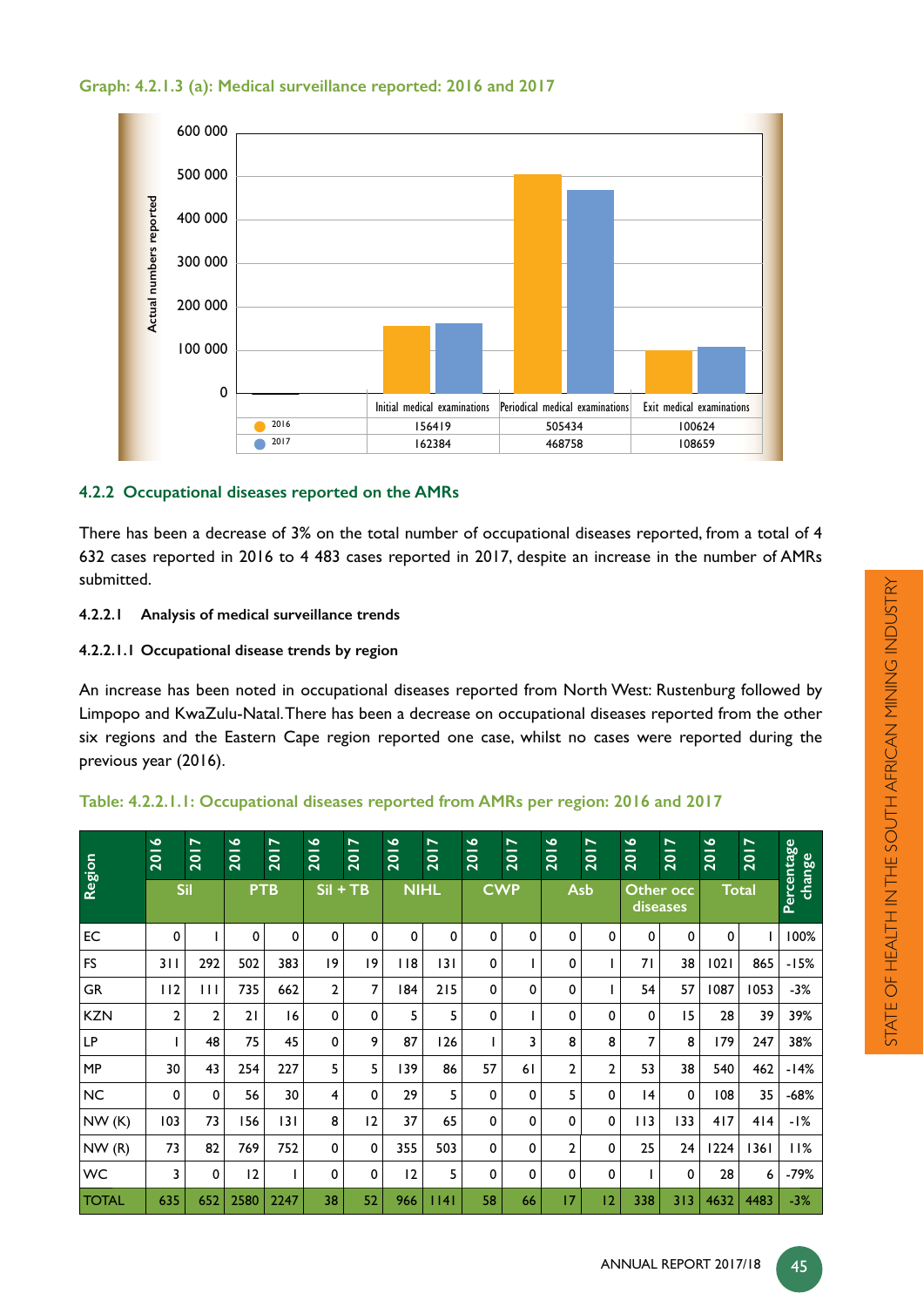#### **Occupational diseases per commodity**

An overall decrease of 3% on the total number of occupational diseases reported is significant, considering an 8% increase on submitted AMRs. The gold mines reported more occupational diseases followed by platinum, coal, all other mines, chrome, diamond, manganese, copper and iron ore mines.

|              |                            | <b>Sil</b>                      |                            | <b>PTB</b>        |             | Sil +TB          |      | <b>NIHL</b>    |             | <b>CWP</b> |                | Asb            |                            | Other occ<br>diseases           |                            | <b>Total</b>   |                      |
|--------------|----------------------------|---------------------------------|----------------------------|-------------------|-------------|------------------|------|----------------|-------------|------------|----------------|----------------|----------------------------|---------------------------------|----------------------------|----------------|----------------------|
|              | $\bullet$<br>$\frac{1}{2}$ | $\blacksquare$<br>$\frac{1}{2}$ | $\bullet$<br>$\frac{1}{2}$ | $\overline{2017}$ | 2016        | $\overline{201}$ | 2016 | 2017           | 2016        | 2017       | 2016           | <b>2017</b>    | $\bullet$<br>$\frac{1}{2}$ | $\overline{\phantom{0}}$<br>201 | $\bullet$<br>$\frac{1}{2}$ | <b>2017</b>    | Percentage<br>change |
| Gold         | 543                        | 506                             | 1436                       | 1190              | 30          | 43               | 332  | 390            | $\mathbf 0$ | 0          | 0              | $\overline{2}$ | 231                        | 229                             | 2572                       | 2360           | $-8%$                |
| Platinum     | 68                         | 2                               | 778                        | 74 I              | 0           | 9                | 347  | 535            | 0           | 0          |                | 8              | 24                         | 26                              | 1218                       | 1440           | 18%                  |
| Coal         | 3                          | 2                               | 182                        | 186               | 4           | 0                | 119  | 85             | 58          | 66         |                | $\overline{2}$ | 53                         | 34                              | 420                        | 375            | $-11%$               |
| Diamond      | 3                          | 0                               | 34                         | 18                | 0           | 0                | 30   | 3              | $\mathbf 0$ | 0          | 0              | 0              | 7                          | 0                               | 74                         | 31             | $-58%$               |
| Copper       | $\mathbf 0$                | 0                               | 2                          | 0                 | $\mathbf 0$ | 0                | 5    | 3              | 0           | 0          | 0              | 0              | 0                          | $\mathbf 0$                     | $\overline{7}$             | 3              | $-57%$               |
| Chrome       | 3                          | 3                               | 60                         | 46                | 0           | $\mathbf 0$      | 72   | 61             | $\mathbf 0$ | 0          | 8              | 0              | 6                          | 5                               | 149                        | 115            | $-23%$               |
| Manganese    | 0                          | 0                               | 20                         | 17                | 0           | $\mathbf 0$      | 7    | $\overline{2}$ | $\mathbf 0$ | 0          |                | 0              | 3                          | $\mathbf 0$                     | 31                         | 9              | $-39%$               |
| Iron Ore     | 0                          | 0                               | 8                          | $\overline{2}$    | 4           | 0                | 9    | $\mathbf 0$    | 0           | 0          | 4              | 0              | 8                          | 0                               | 33                         | $\overline{2}$ | $-94%$               |
| All Other    | 15                         | 20                              | 60                         | 47                | 0           | 0                | 45   | 52             | $\mathbf 0$ | 0          | $\overline{2}$ | 0              | 6                          | 19                              | 128                        | 138            | 8%                   |
| <b>TOTAL</b> | 635                        | 652                             | 2580                       | 2247              | 38          | 52               | 966  | 1141           | 58          | 66         | 17             | 12             | 338                        | 313                             | 4632                       | 4483           | $-3%$                |

#### **Gold mines**

Occupational diseases reported have decreased by 8%. Silicosis cases showed a decrease of 7%, pulmonary tuberculosis (PTB) has decreased by 17%, whilst silico-tuberculosis (Sil+TB) cases have increased by 43% and noise-induced hearing loss (NIHL) increased by 17% when compared to the previous year.

A reported increase in NIHL and silicosis is attributed to the ageing workforce and a long lag period before an exposed worker develops an occupational disease. The incidence of PTB cases has shown a slight decrease due to the efficient vigilance on TB surveillance and management programmes, coupled with promotion of prevention initiatives like proactive contact tracing of all identified groups, continuous campaigns and health education at all points of contact for employees with health care workers, as well as the TB prophylactic treatment provided to all susceptible individuals such as those who are immune-compromised and those with diagnosed silicosis. The development and implementation of Guidance Notes on management of TB and people living with HIV have greatly contributed to the reduction achieved. Previous TB infection has been reported as a contributing factor to workers developing secondary chronic obstructive airways disease (COAD); however, with improved dust control measures, the PTB incidence is likely to reduce at mines. Cigarette smoking is reportedly a confounding factor in the slight increase noted on the COAD incidence and another factor in high incidence could be due to high PTB incidence in 2016.

A slight decrease has been noted on active PTB cases and more work such as education campaigns, maintaining good compliance with contact tracing efforts and reducing HIV incidence will further reduce TB incidence.

Exposure to noise over a long period has contributed to the current increase. Hearing conservation programmes are to be carried out by the mines' multi-disciplinary teams, to improve hygiene measures as well as engineering and administration controls. Employees are using customiszed hearing protection devices (HPDs) and they receive continued intensive education and coaching which is expected to reduce the incidence of NIHL in the future.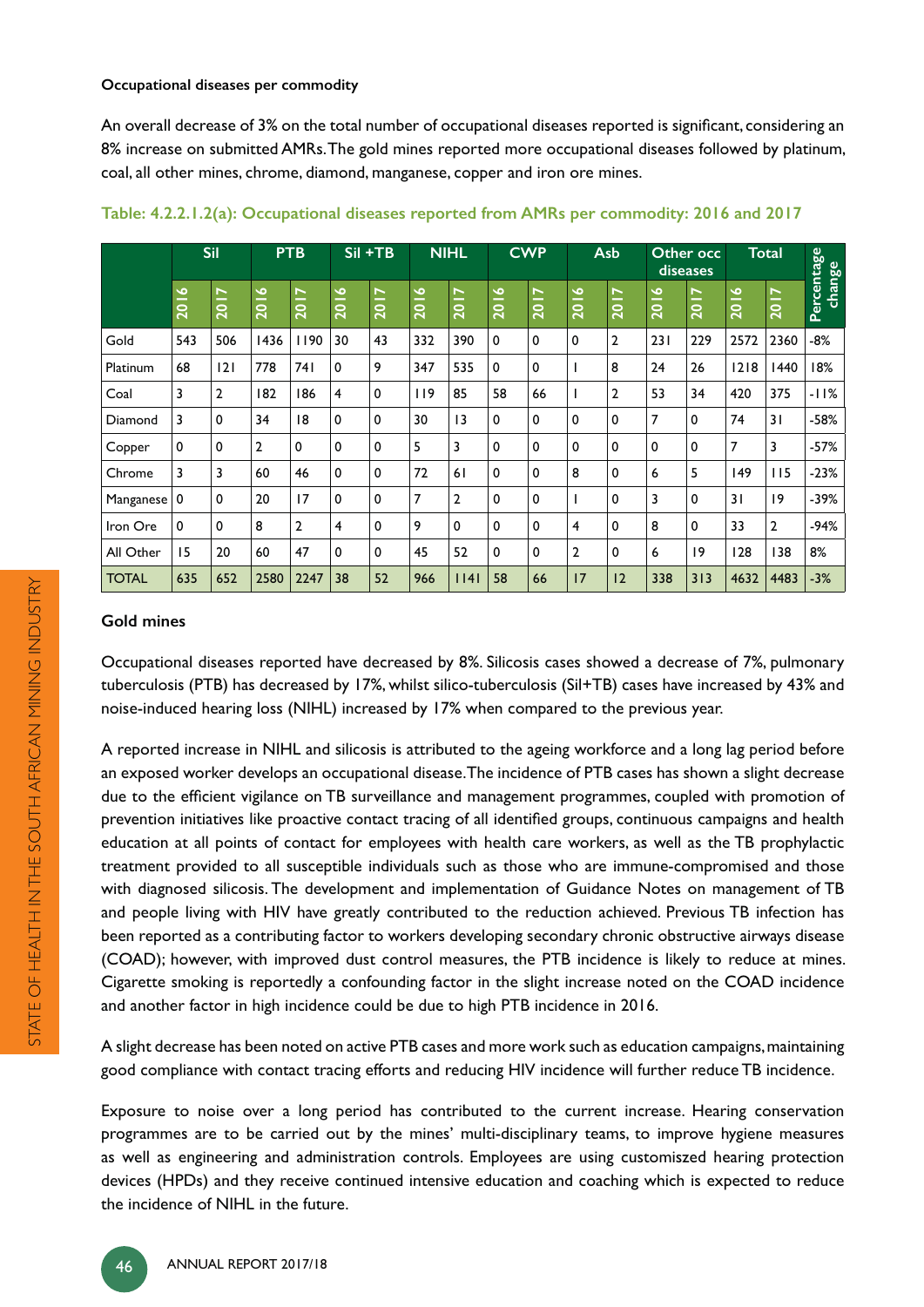



# **Graph: 4.2.2.1.2(c): Other occupational diseases reported from gold mines' AMRs: 2016 and 2017**



Other occupational diseases reported have decreased by 1% when compared to the previous year.

# **Platinum mines**

There has been an increase of 18% on the occupational diseases reported. Silicosis cases have increased by 78%, NIHL increased by 54%, whilst the PTB cases have decreased by 5% when compared to the previous year.

Exposure to noise remains an occupational risk at mining operations and NIHL incidence has increased due to the ageing workforce. Mines continue to ensure implementation of effective hearing conversation programmes.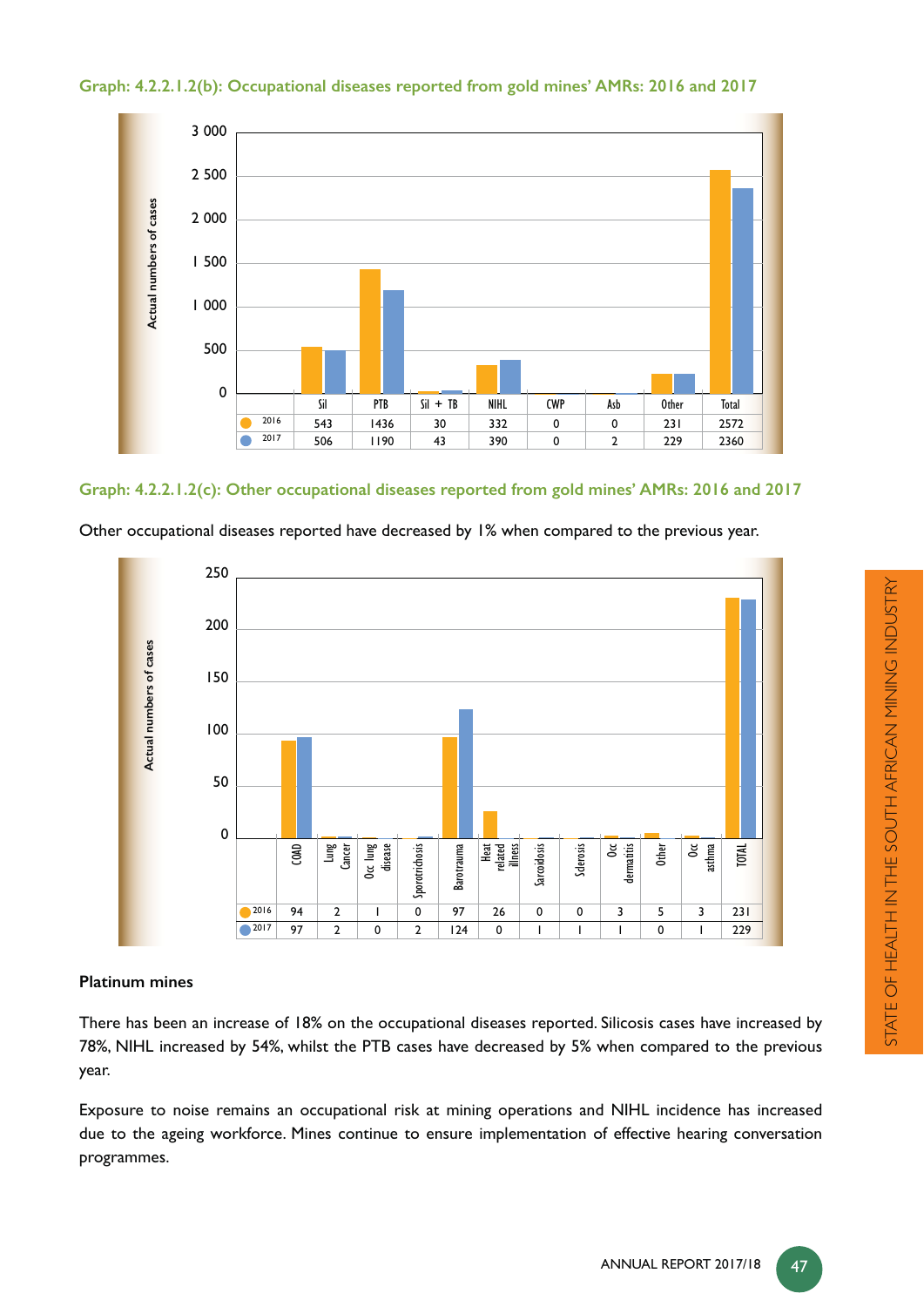An increase in silicosis incidence is attributed to employees' history of working on gold mines. PTB has decreased slightly due to increased awareness, implementation of Isoniazid (INH) prophylaxis, robust TB contact tracing and counselling programmes to assist employees and families. TB is an opportunistic infection that also develops amongst immuno-compromised employees.

There has been a decrease in occupational dermatitis incidence which can be attributed to occupational health risk management and awareness campaigns.



**Graph: 4.2.2.1.2(d): Occupational diseases reported from platinum mines' AMRs: 2016 and 2017**

# **Graph: 4.2.2.1.2(e): Other occupational diseases reported from platinum mines' AMRs: 2016 and 2017**

The other occupational diseases showed an increase of 8% when compared to the previous year.

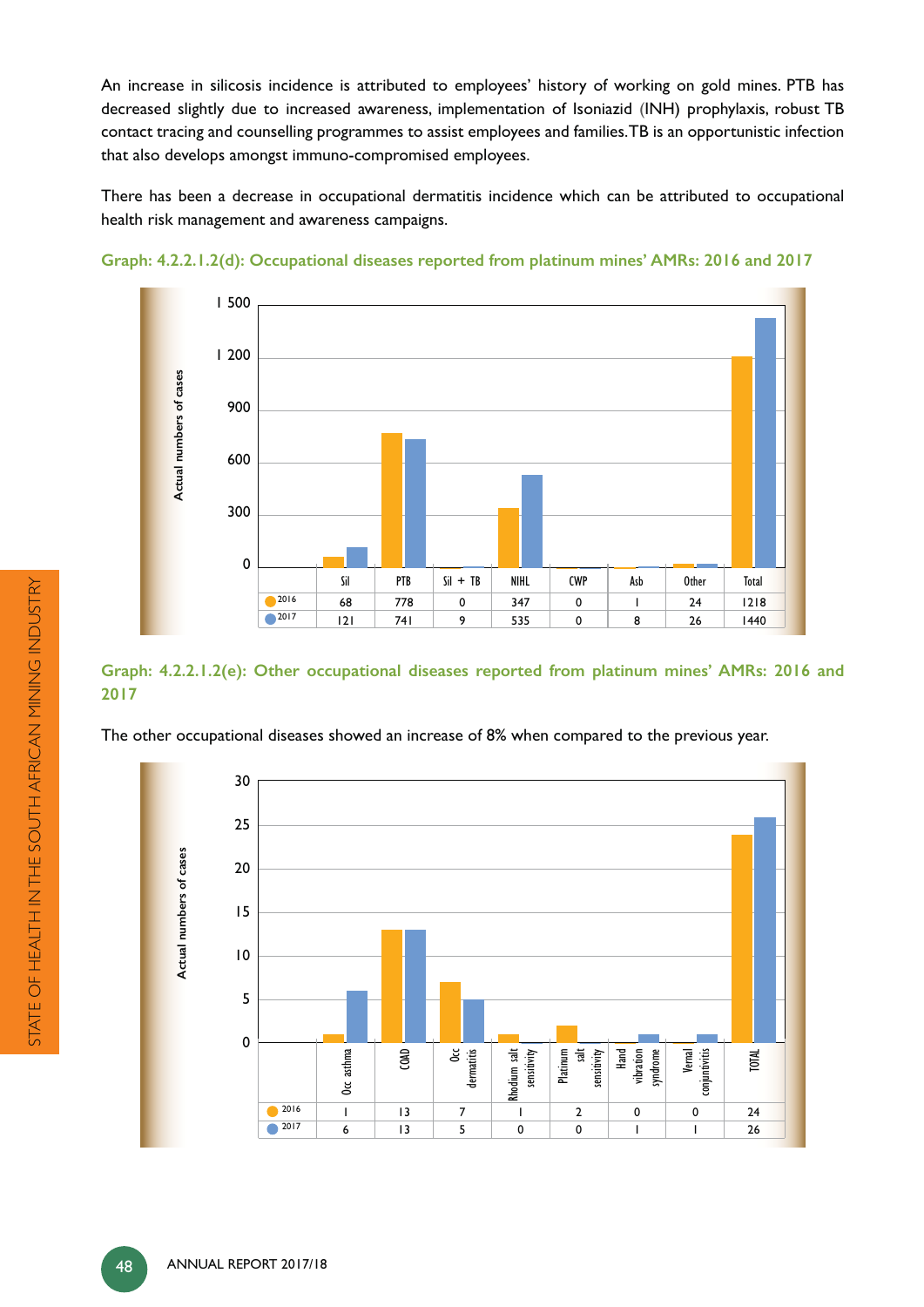# **Coal mines**

The occupational diseases reported have shown a decrease of 11% when compared to the previous year. Silicosis has decreased by 3%, PTB has increased 2%, NIHL has decreased by 29%, whilst Coal Workers Pneumoconiosis (CWP) has increased by 14%. Two asbestosis cases were reported compared to one case reported in 2016, and no Sil+TB was reported whilst four cases were reported in 2016.

Intensive educational and screening programmes have been implemented to ensure early detection of occupational diseases. The reduction in the number of PTB incidence is attributed to a robust implementation of TB prevention strategies.

There has been no significant increase in the number of NIHL cases due to early referral and employees working in noise zones are fitted with customised hearing protection devices (HPDs) to provide further attenuation of noise exposure levels.



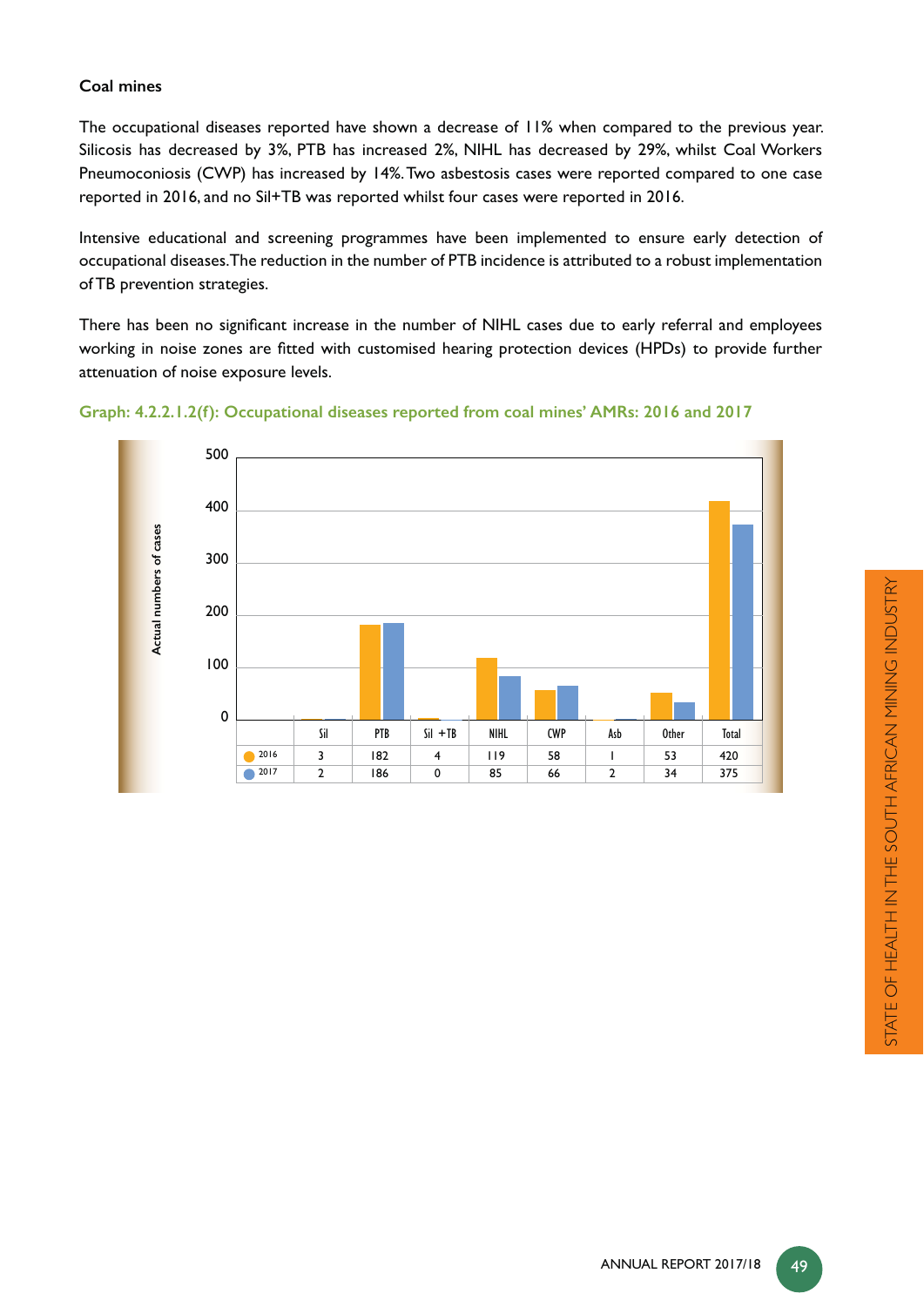#### **Graph: 4.2.2.1.2(g): Other occupational diseases reported from coal mines' AMRs: 2016 and 2017**

60 50 Actual numbers of cases **Actual numbers of cases** 40 30 20 10 0 Occ asthma | COAD | Miliary TB | Sarcoidosis | TOTAL 2016 5 48 0 0 53 2017 3 29 1 1 34

Other occupational diseases reported showed a decrease of 36% when compared to the previous year.

#### **Diamond mines**

A decrease of 58% has been noted on the reported occupational diseases when compared to the previous year. PTB has decreased by 47% and NIHL has decreased by 57%. No silicosis and other occupational diseases have been reported whereas three and seven cases were reported in 2016 respectively. No Sil+TB, CWP and asbestosis cases were reported in both 2016 and 2017.

Employees are monitored on a frequent basis according to individual occupational risk exposure profile (OREP). Mines have created awareness on fatigue and lifestyle diseases management. Hearing conservation programmes in place at mines ensure that employees identified with a 10% percentage loss of hearing (PLH) and NIHL are closely monitored.

#### **Graph: 4.2.2.1.2(h): Occupational diseases reported from diamond mines' AMRs: 2016 and 2017**

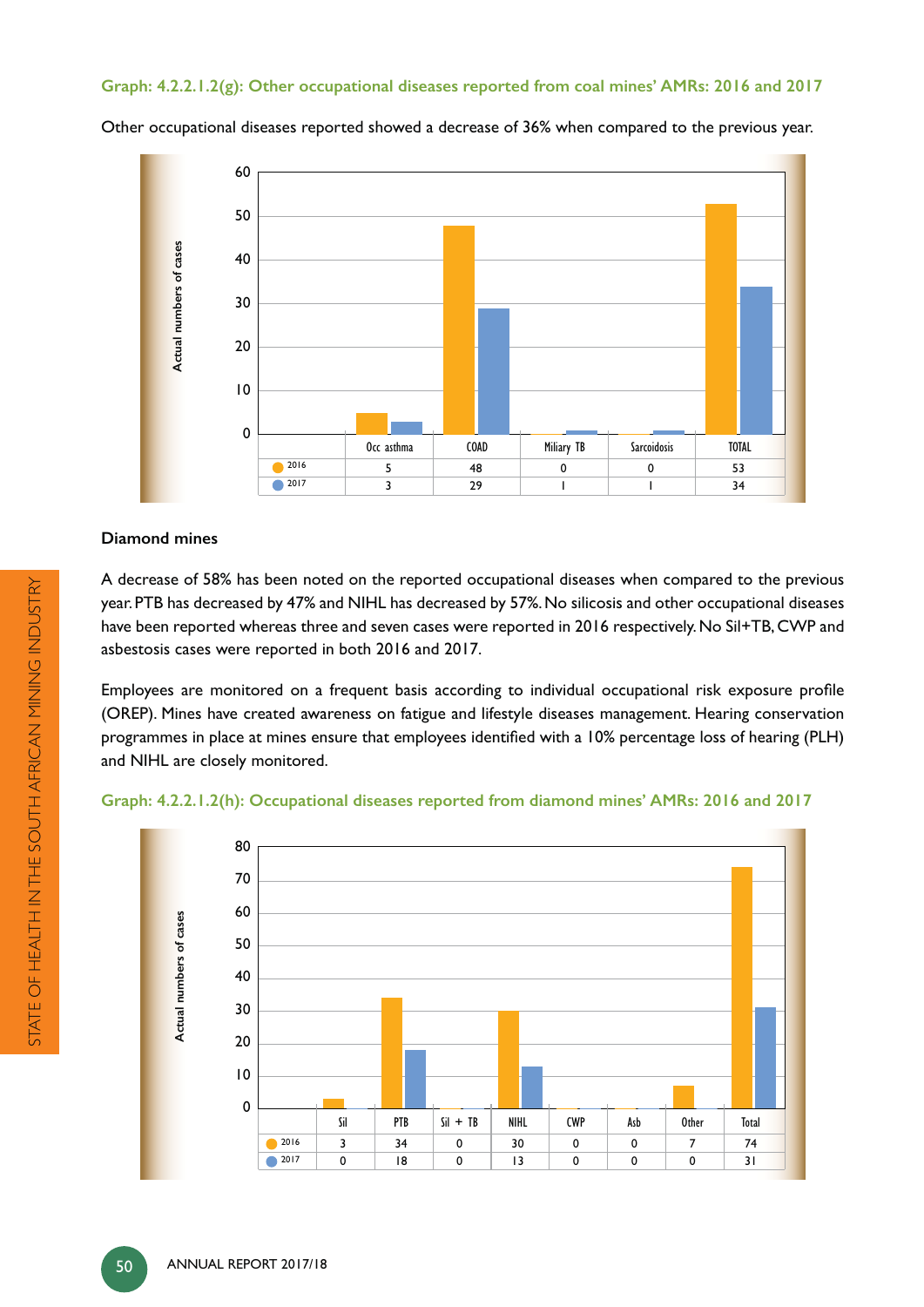#### **Graph: 4.2.2.1.2(i): Other occupational diseases reported from diamond mines' AMRs: 2016 and 2017**

No other occupational diseases were reported in the current year, whilst seven cases were reported during the previous year.



#### **Chrome mines**

There has been a decrease of 23% on occupational diseases reported when compared to the previous year. PTB has decreased by 23% and NIHL has decreased by 15%. Silicosis has remained unchanged at three cases reported in 2016 and 2017. No asbestosis cases have been reported whilst eight cases were reported during the previous year.

There has been a decrease in the incidence of TB cases diagnosed, but the incidence of NIHL cases that has been reported remains high despite a slight decrease noted.



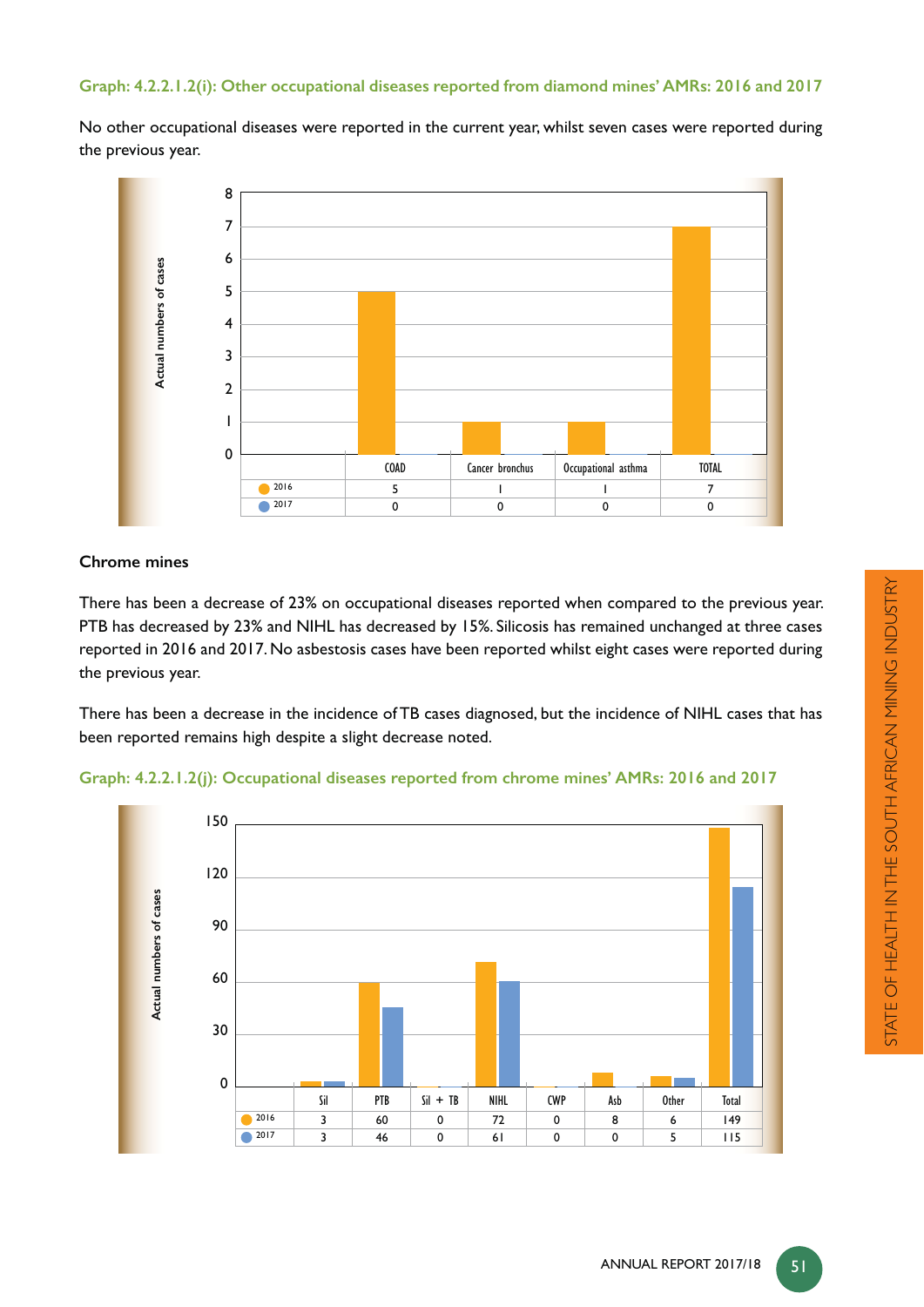#### **Graph: 4.2.2.1.2(k): Other occupational diseases reported from chrome mines' AMRs: 2016 and 2017**

A decrease of 17% has been noted on other occupational diseases reported when compared to the previous year.



#### **Copper mines**

The occupational diseases have decreased by 57% when compared to the previous year. NIHL has decreased by 40% and no PTB cases have been reported whilst two cases were reported in 2016. Silicosis, Sil+TB, CWP, asbestosis and other occupational diseases have not been reported for both reporting years.





#### **Iron ore mines**

A decrease of 94% has been noted on the total number of occupational diseases reported when compared to the previous year. PTB has decreased by 75%, whilst no Sil+TB, NIHL, asbestosis and other occupational diseases cases have been reported; four, nine, four and eight cases were reported in 2016 respectively. No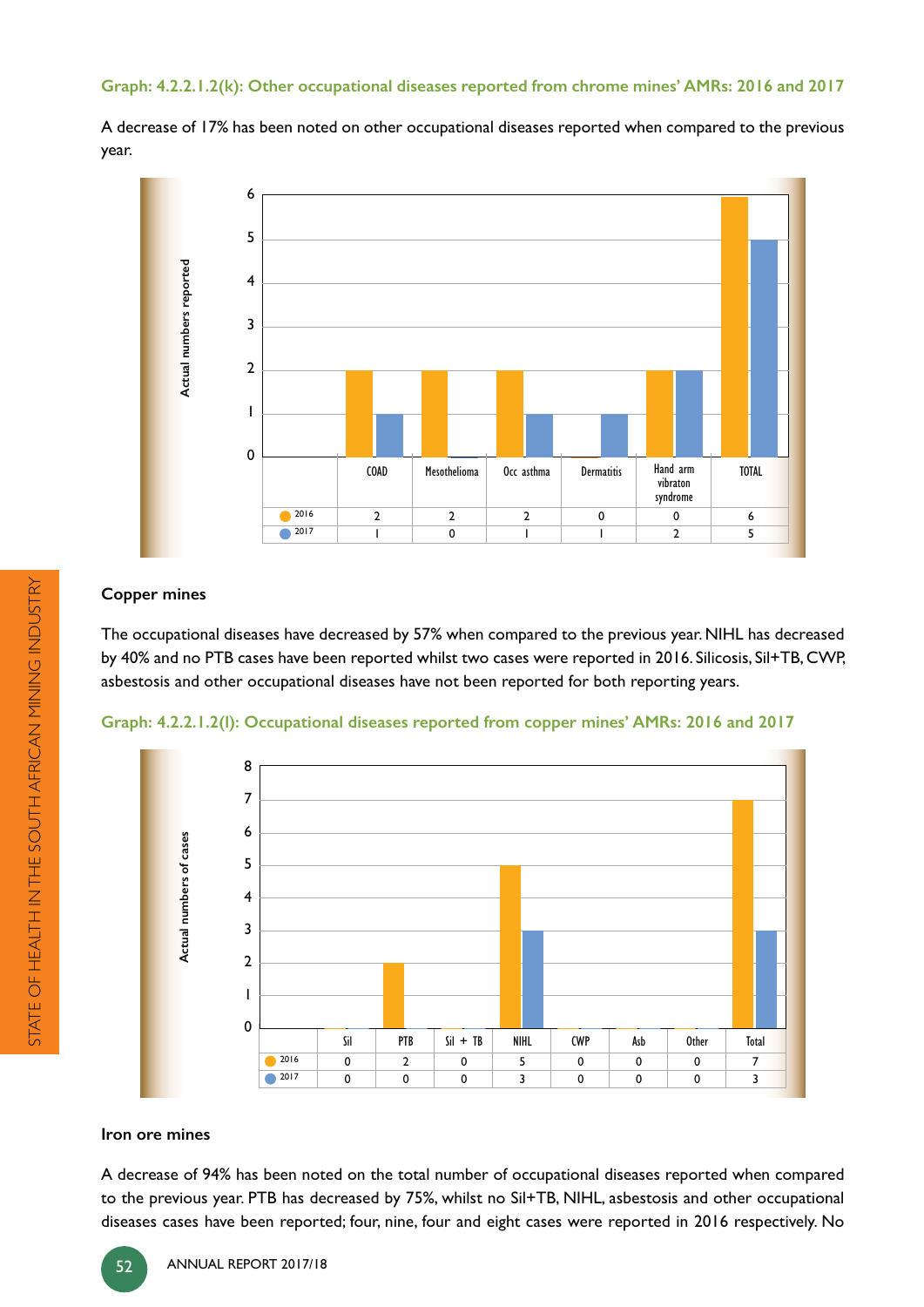silicosis and CWP cases have been reported in both reporting years.





**Graph: 4.2.2.1.2 (n): Other occupational diseases reported from iron ore mines' AMRs: 2016 and 2017**



# **Manganese mines**

There has been a decrease of 39% on occupational diseases reported when compared to the previous year. PTB has shown a decrease of 15% and NIHL has decreased by 71%. No asbestosis and other occupational diseases have been reported whereas one and three cases were reported in 2016 respectively. No silicosis, Sil+TB and CWP cases were reported in both 2016 and 2017.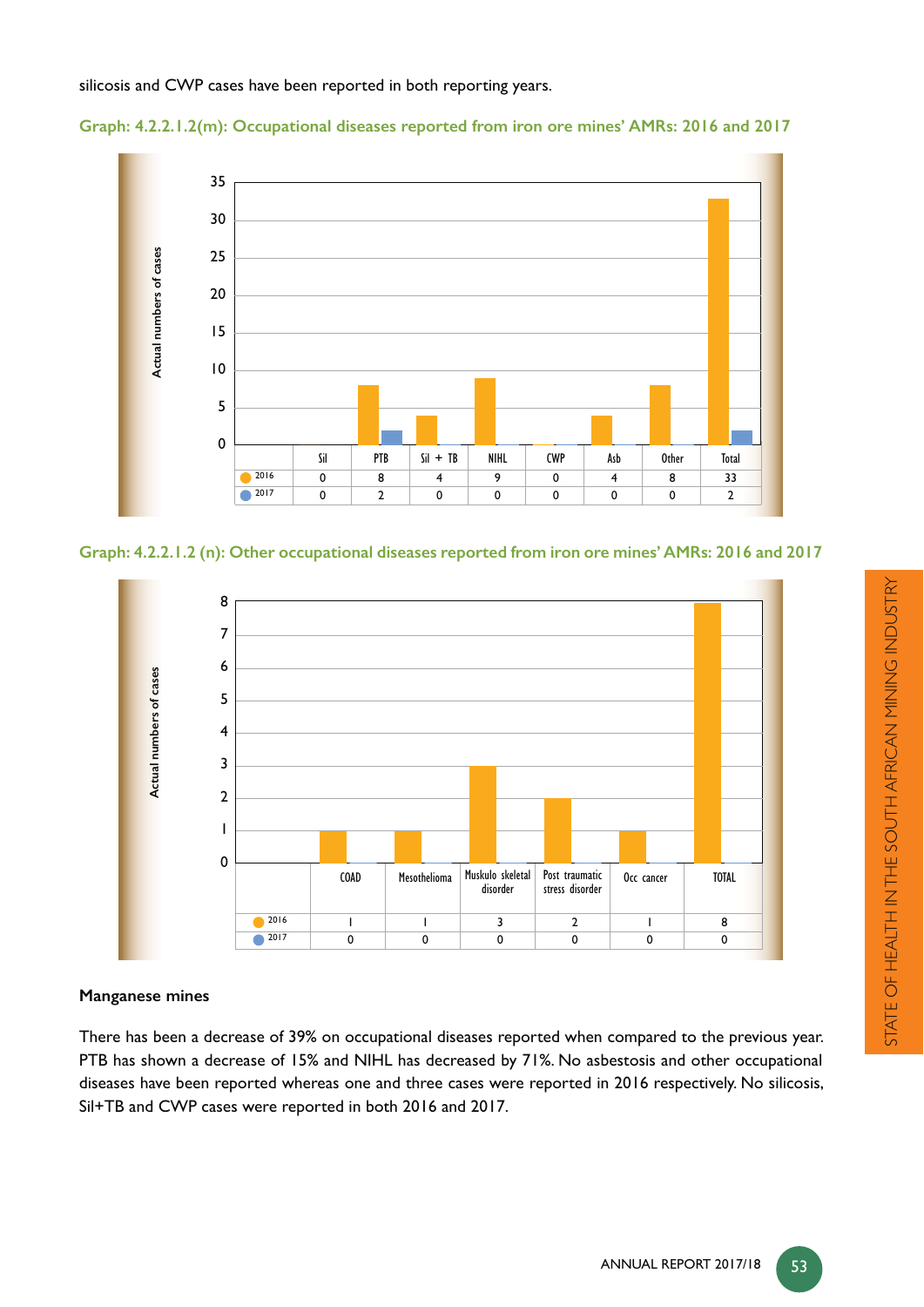**Graph: 4.2.2.1.2(o): Occupational diseases reported from manganese mines' AMRs: 2016 and 2017**



**Graph: 4.2.2.1.2(p): Other occupational diseases reported from manganese mines' AMRs: 2016 and 2017**



#### **All other mines**

The occupational diseases reported have shown an increase of 8% when compared to the previous year. Silicosis has increased by 33%, NIHL has increased by 16% whilst PTB has decreased by 22%.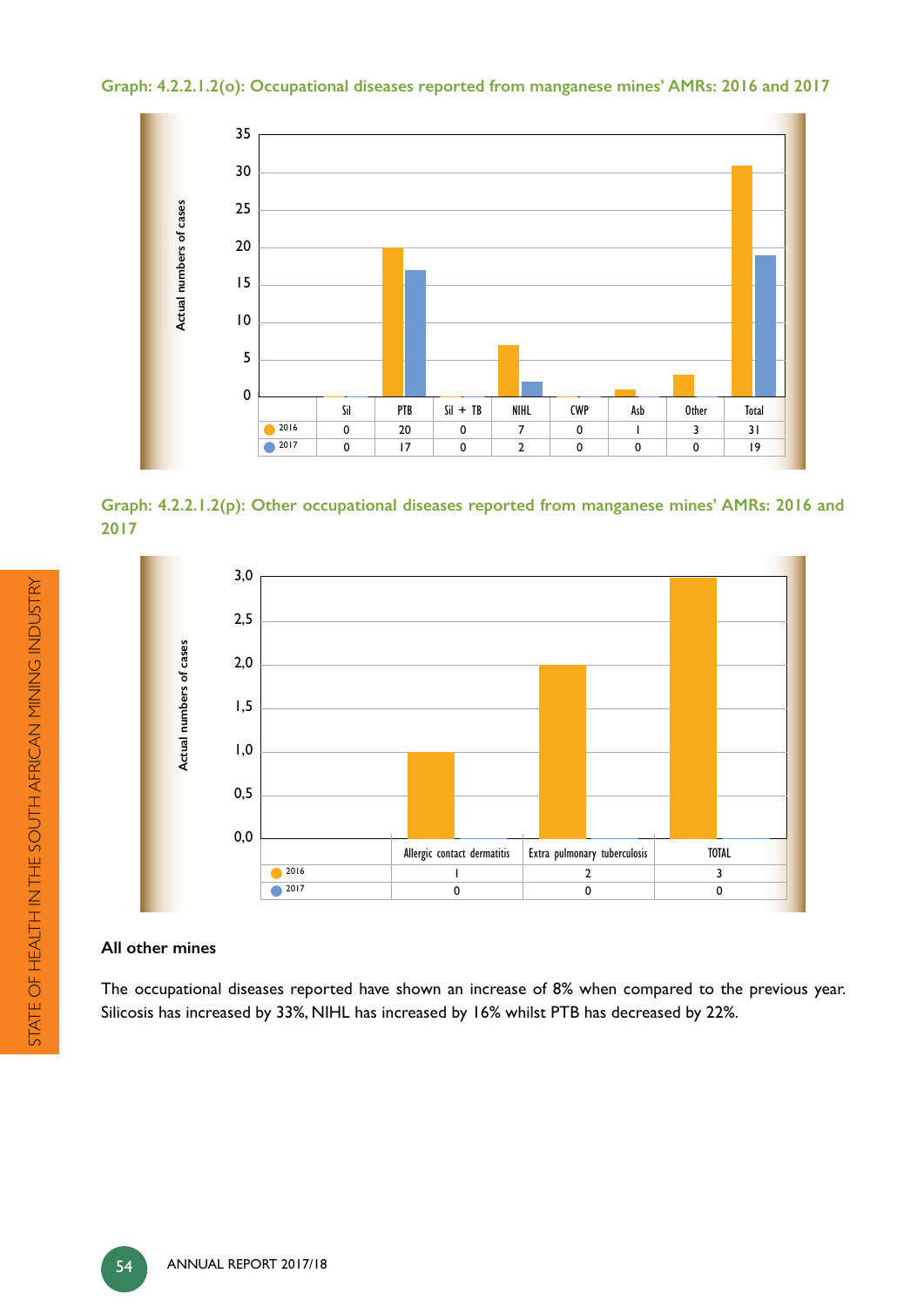**Graph: 4.2.2.1.2(q): Occupational diseases reported from all other mines' AMRs: 2016 and 2017**



**Graph: 4.2.2.1.2(r): Other occupational diseases reported from all other mines' AMRs: 2016 and 2017**

A total of 19 other occupational diseases have been reported compared to six cases reported during the previous year.



# **Medical incapacity due to occupational diseases**

There has been a 3% increase on medical incapacity cases reported due to occupational diseases. Cases reported from platinum mines have increased by 55%, followed by a 29% increase from all other mines, a 25% increase from coal mines and a 4% increase from gold mines. A decrease of 78% and 75% has been noted on cases reported from chrome and iron ore mines respectively when compared to the previous year. Cases from manganese mines have remained unchanged with one reported for both years.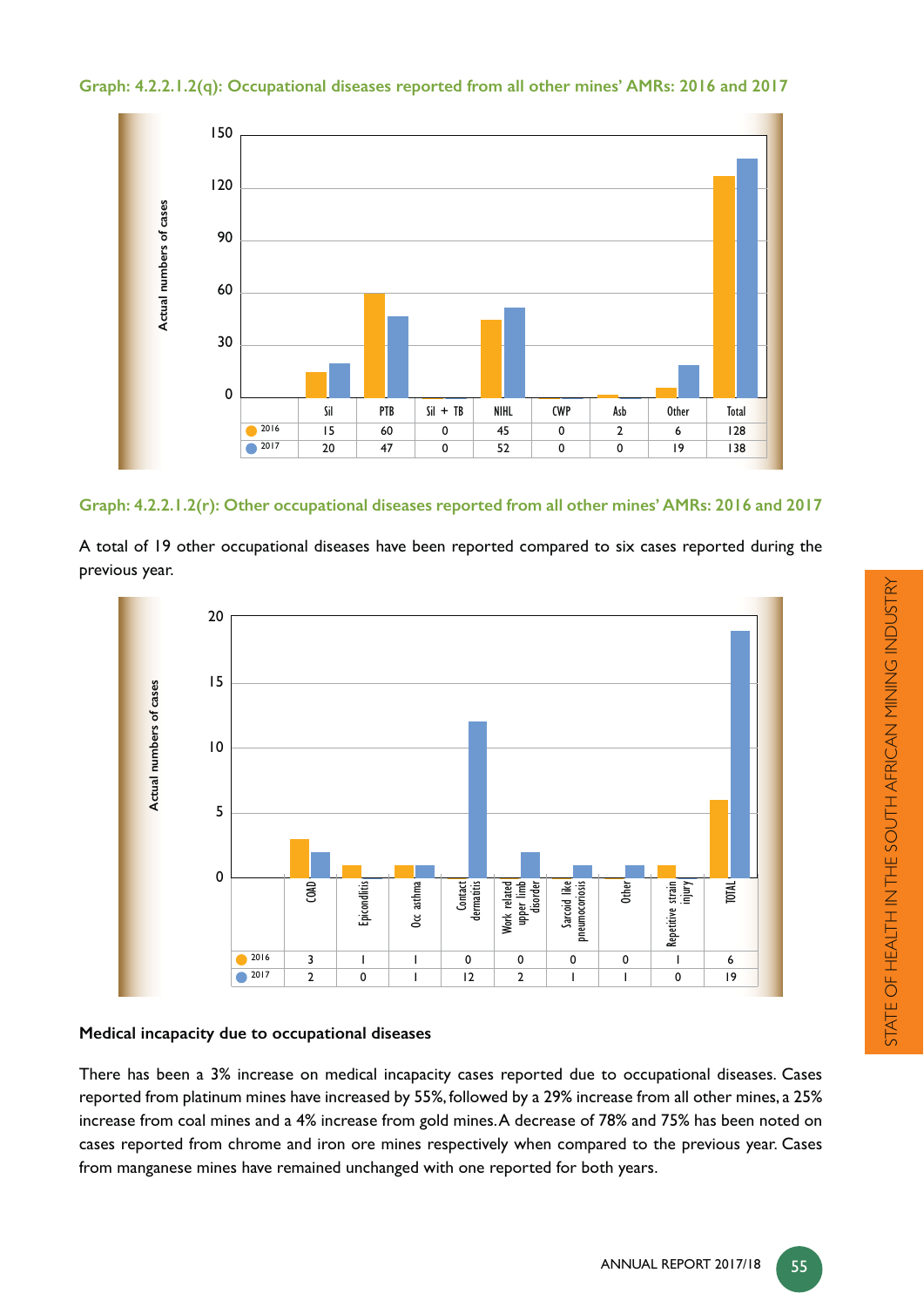**Graph: 4.2.2.1.2(s): Medical incapacity cases due to occupational diseases by commodity: 2016 and 2017**



#### **Medical incapacity due to non-occupational diseases**

The total medical incapacity cases reported due to non-occupational diseases have shown an increase of 6% when compared to the previous year. Medical incapacity cases reported from gold mines have increased by 5%, platinum mines increased by 21%, diamond mines increased by 6%, chrome mines increased by 15% and all other mines increased by 143%. Cases reported from coal mines have decreased by 53%, copper mines decreased by 40% and manganese mines decreased 85% when compared to the previous year.





#### **Fatalities due to occupational diseases**

The total number of fatalities due to occupational diseases has shown a decrease of 22% when compared to the previous year. Fatalities reported from gold have shown a decrease of 37%, cases from coal mines have decreased by 50% and cases from diamond mines have decreased by 100%. Fatalities reported from platinum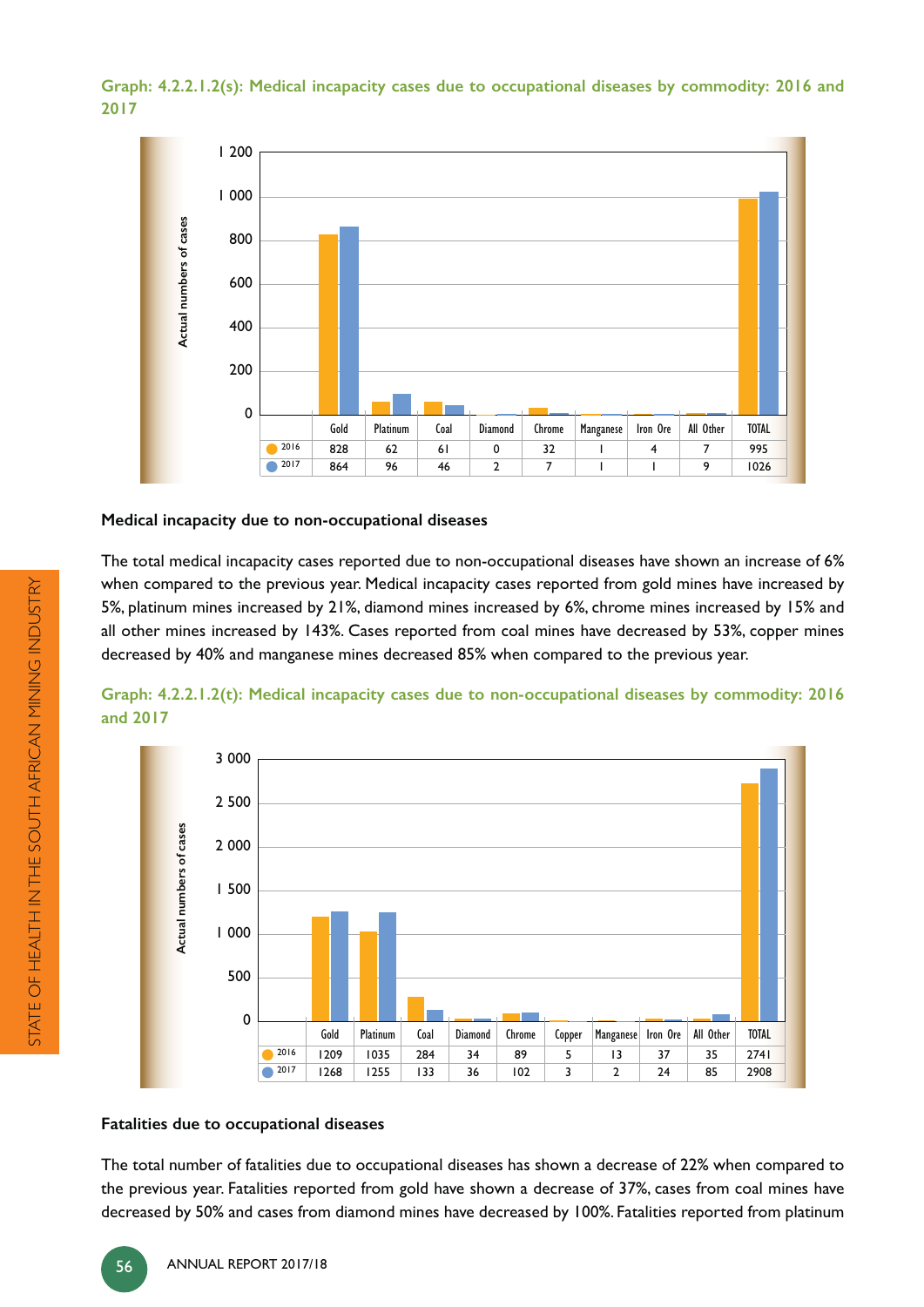mines have increased by 40%. No cases have been reported from iron ore and all other mines whilst one case was reported from each commodity respectively. Fatalities from chrome mines have remained unchanged with one case reported in 2016 and 2017.





# **4.3 Medical Inspector's report**

The Medical Inspector is responsible for adjudicating on section 20 of the MHSA, as amended. This section allows for an employee to lodge an appeal to the Medical Inspector, based on two conditions only, which are related to disputing the decision of the OMP that the employee is unfit; or any finding contained in an exit medical certificate. It should be noted that findings in an exit medical certificate are separate from the issues of unfitness.

# **4.3.1 Medical appeals**

For the 2017 reporting period, there were 162 appeals received and 126 were completed. Appeals are processed to finality only if they meet one of the two conditions mentioned above and all relevant supporting documents are received.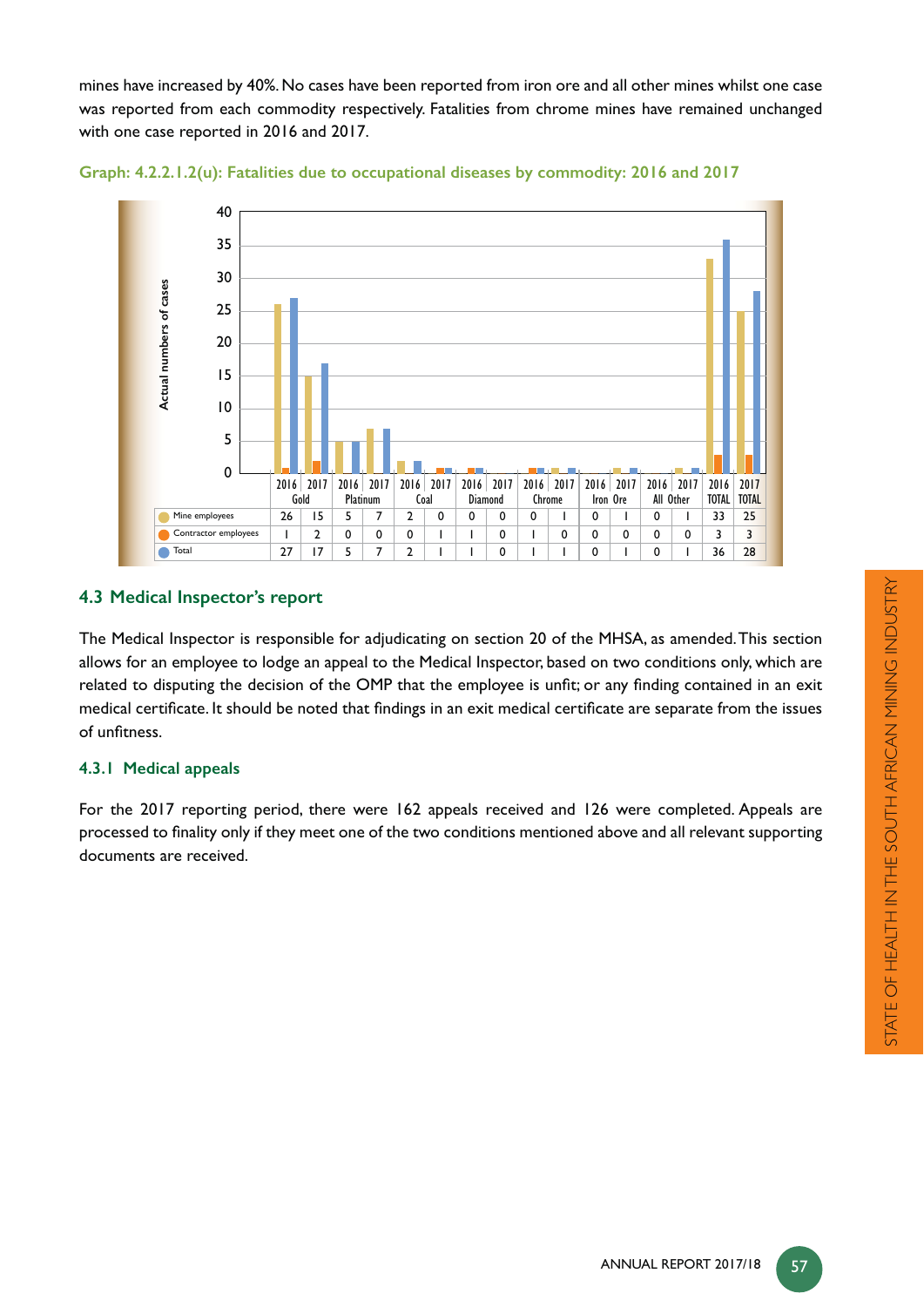



According to the graph above, there were lots of appeals received and completed in the months of October and November. These months correspond with the retrenchments that occurred in the mining industry, especially in the platinum and gold sectors.

# **4.3.2 Appeals received per region**





North West and Free State remain the regions contributing high numbers of medical appeals. Appeals from Gauteng have reduced as compared to 2016. Once again, no appeals were received from the Western Cape, KwaZulu-Natal and Eastern Cape regions for the reporting period of 2017.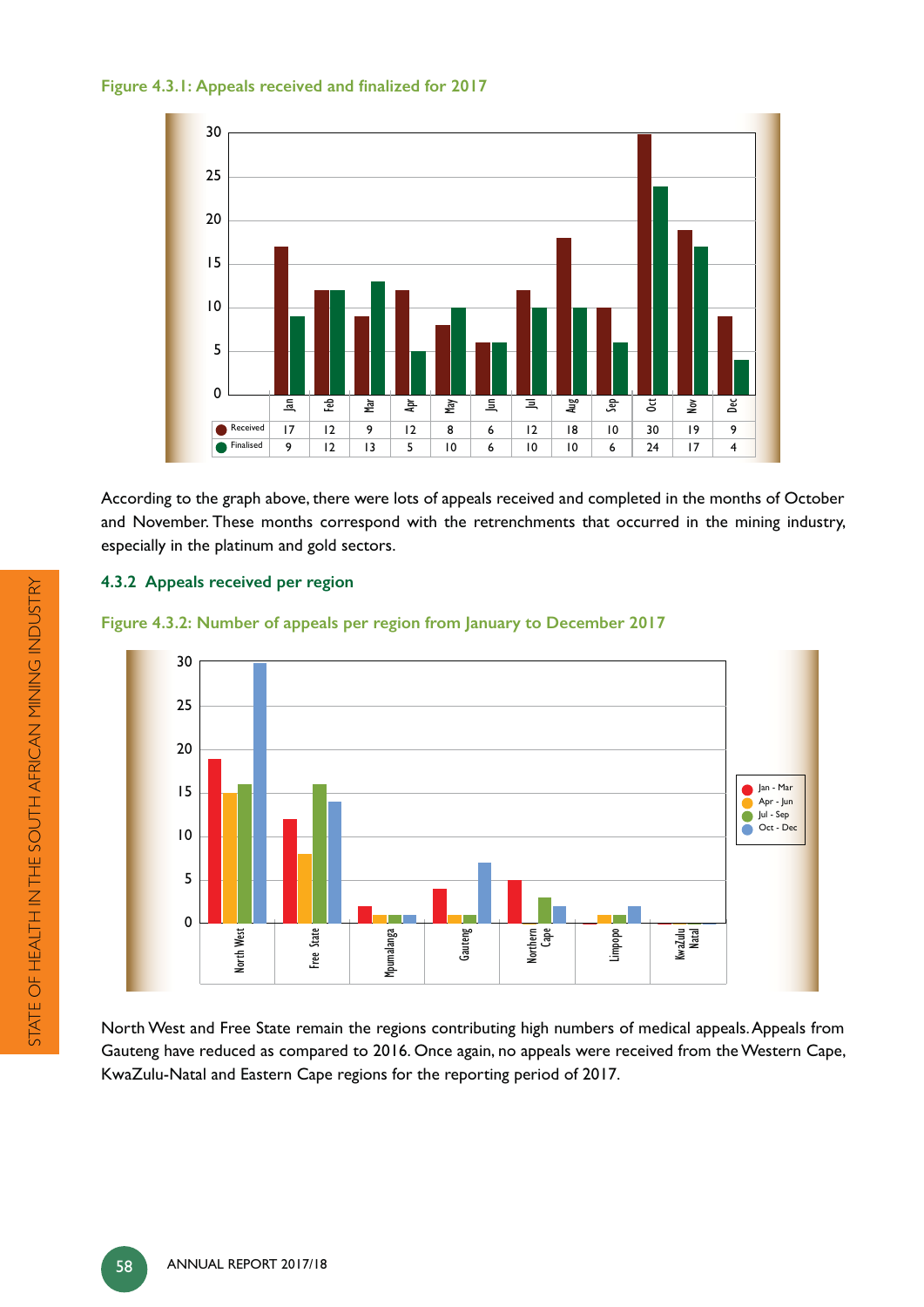# **4.3.3 Appeals received per commodity**

|                                                           | Gold | <b>Platinum</b> | <b>Chrome</b> | Coal | <b>Diamond</b> | <b>Others</b> | <b>TOTAL</b> |
|-----------------------------------------------------------|------|-----------------|---------------|------|----------------|---------------|--------------|
|                                                           |      |                 |               |      |                |               |              |
| Jan - Mar                                                 | 15   | 9               | 0             |      |                | 4             | 42           |
| Apr - Jun                                                 | 8    | 16              | 0             |      |                |               | 25           |
| $\ensuremath{\mathsf{Jul}}$ - $\ensuremath{\mathsf{Sep}}$ | 17   | 16              |               |      | 0              | 6             | 41           |
| Oct - Dec                                                 | 8    | 30              | $\mathbf 0$   |      | 0              | 4             | 54           |
| <b>TOTAL</b>                                              | 58   | 81              |               | 6    |                | 4             | 162          |

#### **Table 4.3.3:Appeals received per commodity**





A number of medical appeals were received from the platinum mines, especially during October to December. This is the period when the mines changed ownership and some employees were medically incapacitated, resulting in employment terminated. The commodities correspond to the regions that contributed to appeals as shown in the graph representing number of appeals per region. These involved North West: Rustenburg; where platinum is found and Free State and Gauteng; where gold is found.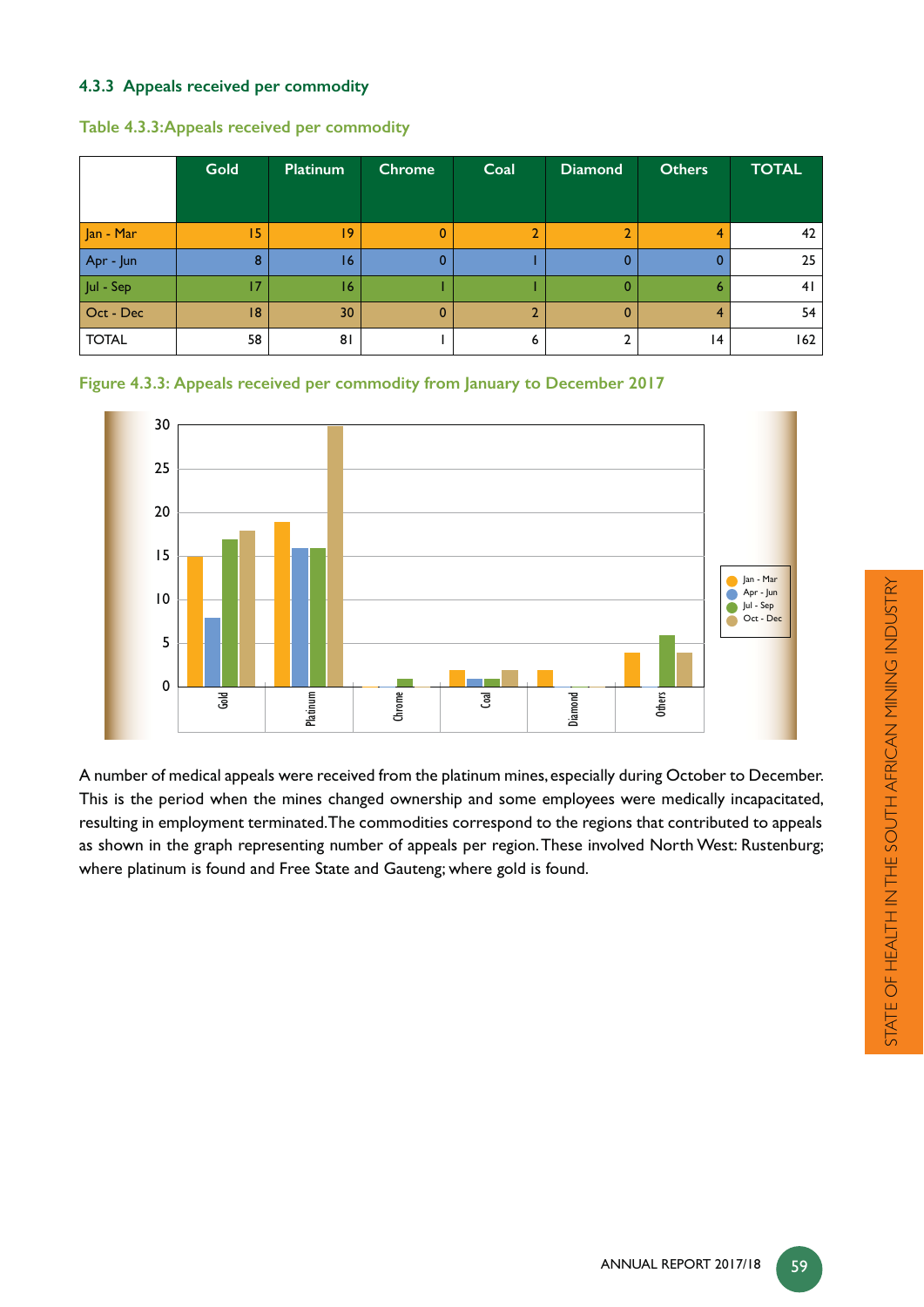#### **4.3.4 Diseases associated with appeals received for 2017**





The number of silicosis cases increased from seven in 2016 to 15 for the reporting period. Most cases of first degree silicosis were declared unfit. The less common diseases were all grouped together and comprised, amongst others bipolar mood disorder; obesity; different carcinomas, renal failure; cardiac problems and other lung diseases.

# **4.3.5 Appeal findings**

It should be born in mind that the MHSA (1996, as amended) gives the Medical Inspector the right to vary, confirm or set aside the decision of the OMP. Suffice to say that any of the decisions may apply after an appeal has been finalised. The Medical Inspector embarks on a holistic approach to gather all necessary facts to conclude on all the appeals. Approximately 21% of appellants were found to be fit, thus the decisions of the OMP were set aside. 31% were found to be unfit and the decisions of the OMP were confirmed. The rest of the cases, at 48 %, were varied since they did not require a decision on fitness.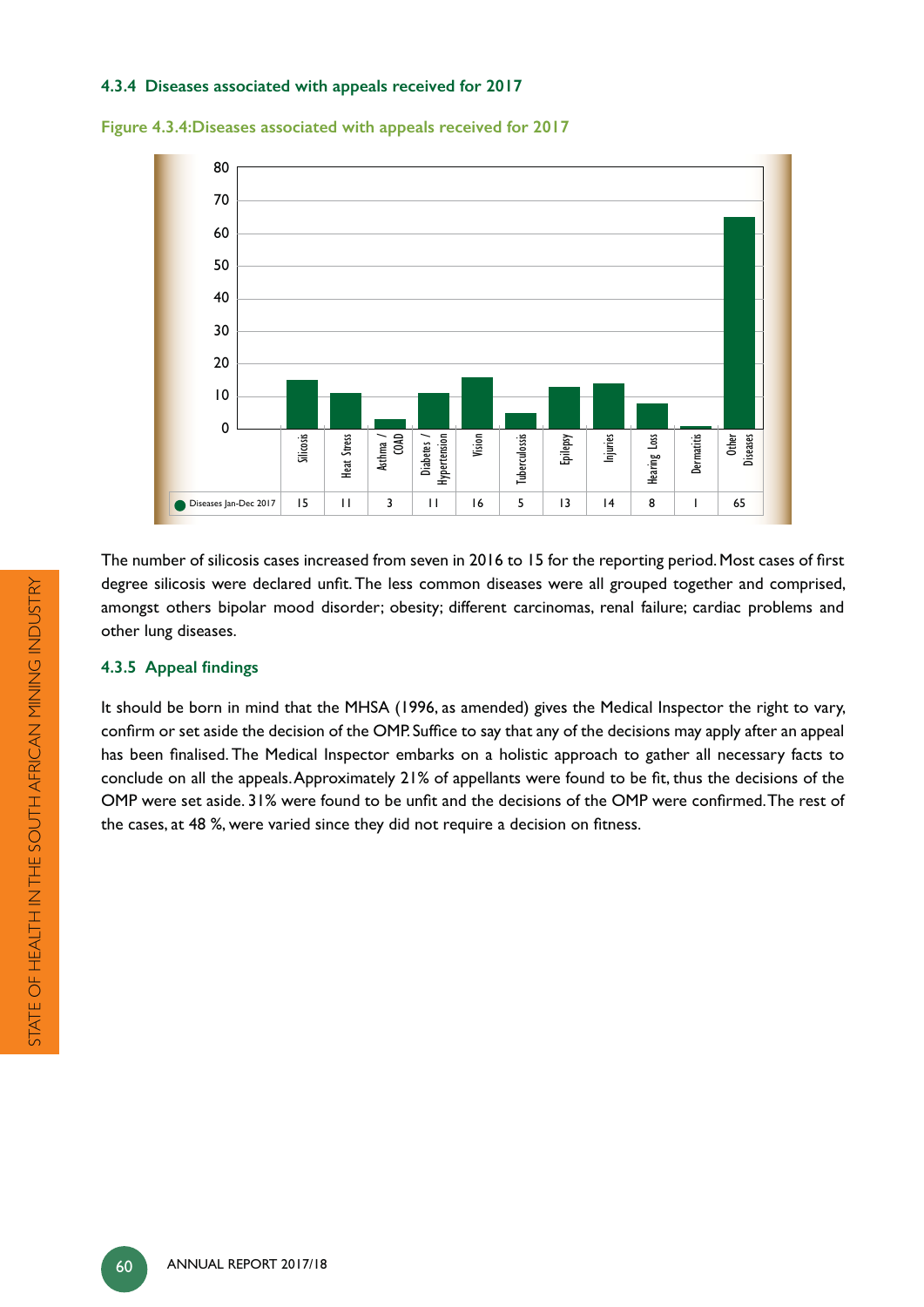



# **4.3.6 Challenges to the Appeal Process**

The appeal process involves many stakeholders thus challenges occur when stakeholders are not in agreement. There are different expectations from these stakeholders, i.e. employees expect the Medical Inspector to set aside all the OMP decisions and OMPs also expect the Medical Inspector to confirm their decisions. The following remain the main challenges:

#### **Employees:**

- 1. Appealing against unfair labour processes, which should be referred to the Commission for Conciliation, Mediation and Arbitration (CCMA):
- 2. Appealing through a private practitioner, causing undue delays.
- 3. Raising compensation problems through the appeals system.
- 4. Expecting an outcome in their favour all the time, even when the facts do not support their case.

# **Employers (Occupational Medical Practitioner):**

- Fear of making decisions pertaining to fitness of employees.
- Using a blanket approach to make decisions on fitness of employees.
- Failure to provide adequate reasons for declaring employees unfit.
- Delay in providing a report on reasons for decisions for unfitness.
- Pressure to make unethical decisions because of dual loyalty

#### **Second opinion doctors sourced by employees:**

- 1. Not providing reports to the Medical Inspector after assessing employees.
- 2. Misleading employees that they are final decision-makers on appeals.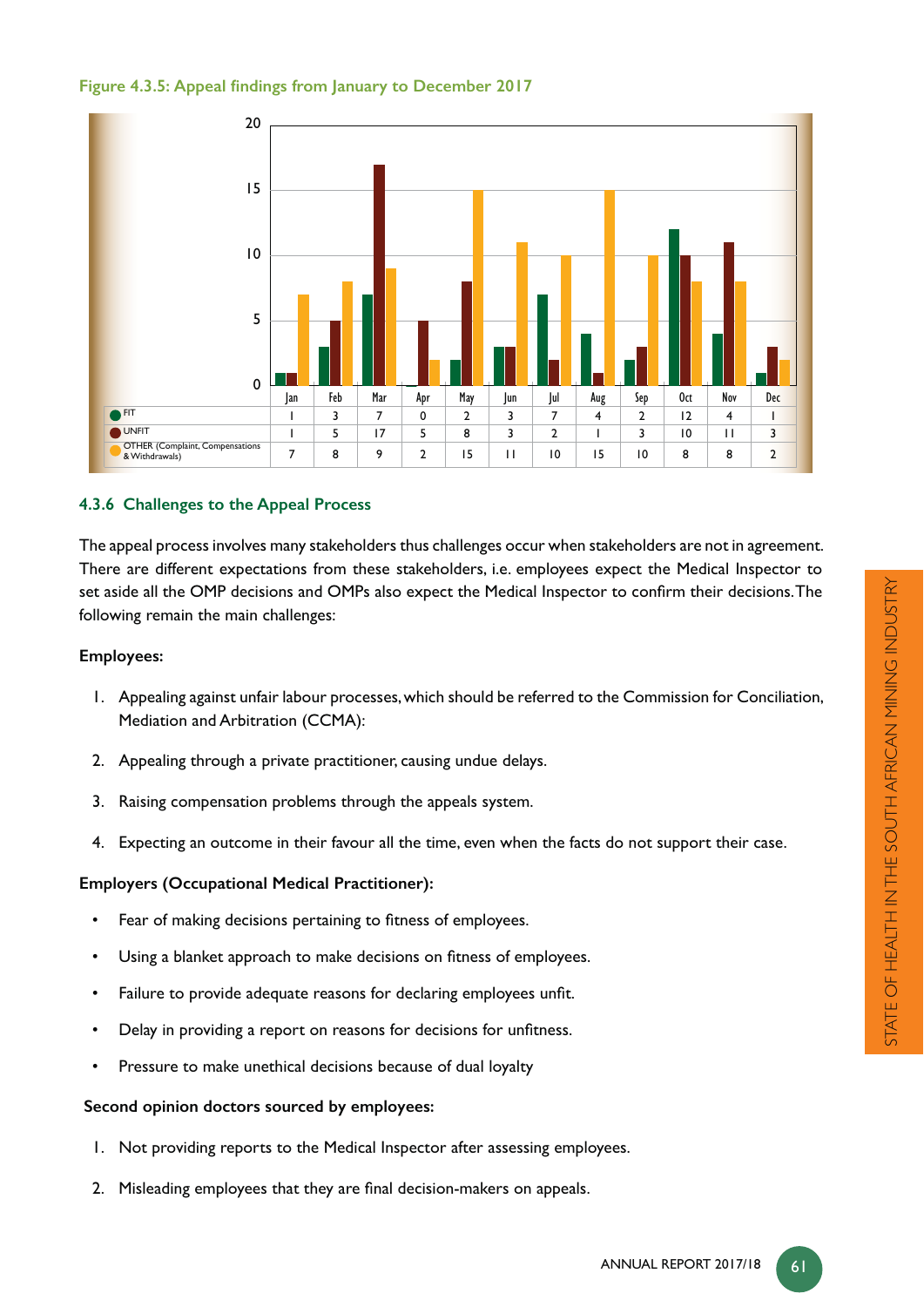- 3. Interfering in the normal appeal process, causing unnecessary delays.
- 4. Challenging the decision of the Medical Inspector without proper facts.
- 5. Charging employees a fee for a free service provided by the Department.
- 6. Unprofessional conduct of harassing department's officials dealing with appeals.

# **Section 20 of the MHSA**

- 1. Not in sync with medical developments and ethics.
- 2. Not clear, hence misinterpreted.

It is hoped that amendment of section 20 of the MHSA by the Department will help to have legislation in sync with medical developments and ethics, as well as to assist in the interpretation of the Act.

# **4.4 Reporting on TB and HIV**

During the period under review, 687 mines with 473 972 employees complied with the reporting requirements, as compared with 663 mines representing 455 681 employees in 2016. The analysis presented in this report is based on TB and HIV data on DMR 164 received from the mines.

# **4.4.1 Compliance for all mines**

|                                                          | <b>COAL</b>                | <b>DIAMONDS</b>           | <b>GOLD</b>               | <b>PLATINUM</b>           | <b>OTHER</b><br><b>COMMODITIES</b> | <b>TOTAL</b>        |
|----------------------------------------------------------|----------------------------|---------------------------|---------------------------|---------------------------|------------------------------------|---------------------|
| <b>MEASURE</b>                                           | Number of<br>mines:<br>123 | Number of<br>mines:<br>99 | Number of<br>mines:<br>48 | Number of<br>mines:<br>72 | Number of mines<br>345             | Total mines:<br>687 |
|                                                          | Employees:                 | Employees:                | Employees:                | Employees:                | Employees:                         | Employees:          |
|                                                          | 90 738                     | 12 945                    | 102 953                   | 171 323                   | 96 013                             | 473 972             |
| Integrated HIV and                                       | 113                        | 95                        | 38                        | 72                        | 321                                | 639                 |
| <b>TB</b> policy                                         | (91.9%)                    | (96.0%)                   | (79.2%)                   | $(100.0\%)$               | (93.2%)                            | (93.0%)             |
| Integrated HIV and                                       | 108                        | 62                        | 47                        | 71                        | 252                                | 540                 |
| TB programme                                             | (87.8%)                    | (62.9%)                   | (97.9%)                   | (98.6%)                   | (73.5%)                            | (78.6%)             |
| <b>HIV &amp; TB</b>                                      | 74                         | 9                         | 44                        | 70                        | 186                                | 393                 |
| Programme budget                                         | (60.3%)                    | (19.2%)                   | (91.7%)                   | (97.2%)                   | (54.1%)                            | (57.2%)             |
| Manage its own<br>employees,<br>including<br>contractors | 78<br>(63.4%)              | 87<br>$(90.0\%)$          | 43<br>(89.6%)             | 44<br>(61.1%)             | 180<br>(52.9%)                     | 432<br>(62.9%)      |

# **Table 4.4.1(a): Compliance for all mines per commodity: 2017**

In 2017, total compliance for an integrated HIV and TB policy was at 93.0%, and compliance for an integrated HIV and TB programme was lower, at 78.6%. The overall HIV and TB programme budget stood at 57.2%. It is, however noted that the diamond sector contributed to the low compliance relating to HIV and TB programme budget. Compliance measures dealing with mines that also manage contractors besides their own employees, was at 62.9%.

There is an overall increase in the number of mines that have submitted DMR 164 forms, which resulted in an overall improvement in compliance measures. However, both diamond and coal sectors reported a decline in numbers of employees due to downsizing.

STATE OF HEALTH IN THE SOUTH AFRICAN MINING INDUSTRY

STATE OF HEALTH IN THE SOUTH AFRICAN MINING INDUSTRY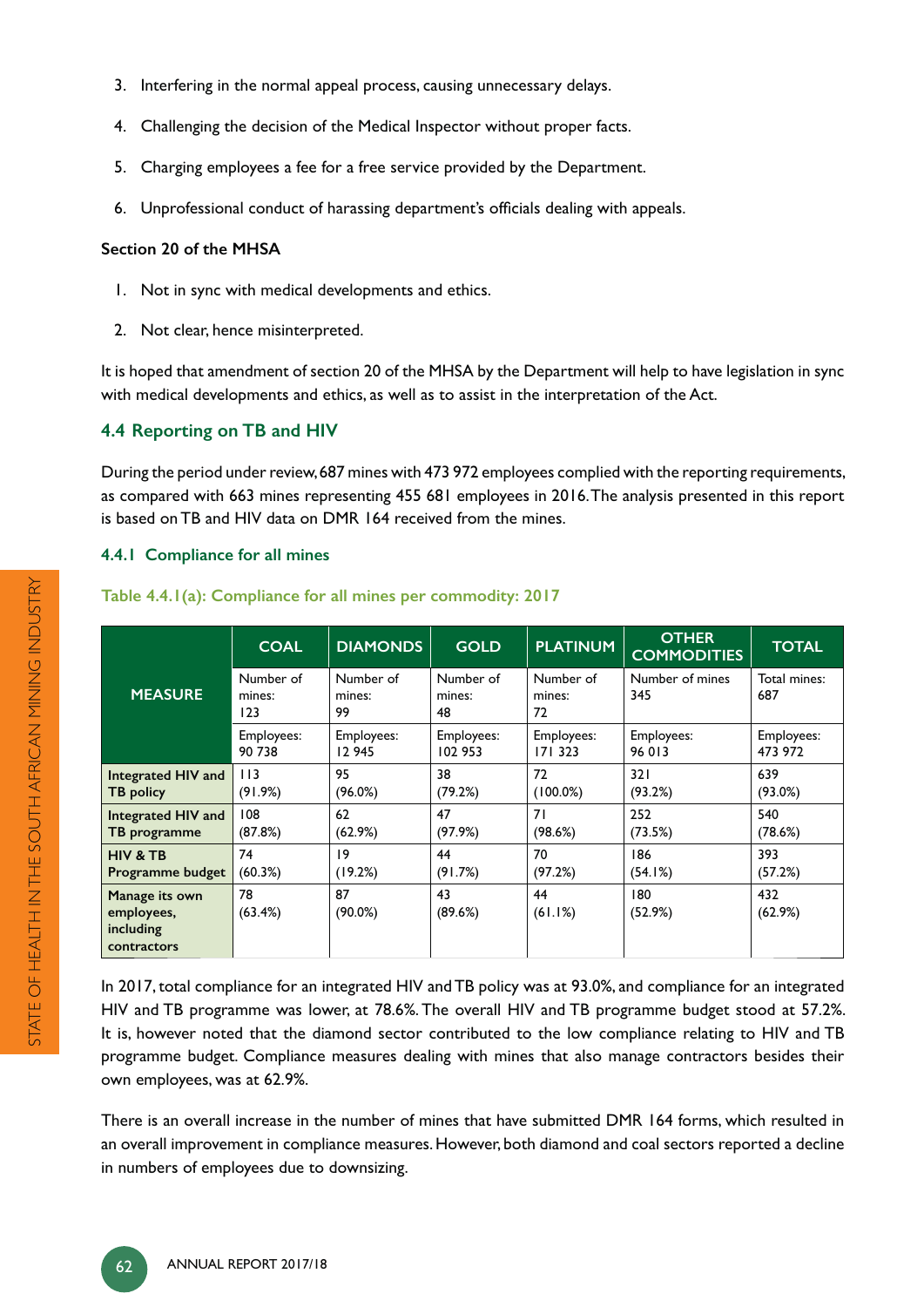|                     |  |  |  | Table 4.4.1(b): HIV counselling and testing services and TB programme data elements for all |  |  |
|---------------------|--|--|--|---------------------------------------------------------------------------------------------|--|--|
| commodities in 2017 |  |  |  |                                                                                             |  |  |

|                                | <b>COAL</b>                | <b>DIAMONDS</b>           | <b>GOLD</b>               | <b>PLATINUM</b>           | <b>OTHER</b><br><b>COMMODITIES</b> | <b>TOTAL</b>        |
|--------------------------------|----------------------------|---------------------------|---------------------------|---------------------------|------------------------------------|---------------------|
| Data elements                  | Number of<br>mines:<br>123 | Number of<br>mines:<br>99 | Number of<br>mines:<br>48 | Number of<br>mines:<br>72 | Number of mines:<br>345            | Total mines:<br>687 |
|                                | Employees:                 | Employees:                | Employees:                | Employees:                | Employees:                         | Employees:          |
|                                | 90 738                     | 12 945                    | 102 953                   | 171 323                   | 96 013                             | 473 972             |
| Counselled for                 | 49 850                     | 7 5 8 9                   | 59 936                    | 154 293                   | 57 894                             | 329 562             |
| <b>HIV</b>                     | (54.9%)                    | (58.6%)                   | (58.2%)                   | (90.1%)                   | (60.3%)                            | (69.5%)             |
| <b>Tested for HIV</b>          | 26 163                     | 5744                      | 45 887                    | 93 407                    | 34 832                             | 206 033             |
|                                | (52.5%)                    | (75.7%)                   | (76.6%)                   | (60.5%)                   | (60.2%)                            | (62.5%)             |
| <b>HIV</b> positive            | 1002                       | 78                        | 2896                      | 11247                     | 070                                | 16 293              |
|                                | (7.9%)                     | (1.4%)                    | (6.3%)                    | (12.0%)                   | (3.1%)                             | (7.9%)              |
| Co-infected with               | 147                        | 12                        | 736                       | 639                       | 185                                | 1719                |
| TB and HIV                     | (76.3%)                    | (66.7%)                   | (70.2%)                   | (64.2%)                   | (55.9%)                            | (66.6%)             |
| Living with HIV<br>and on ARVs | 3 6 3 0                    | 386                       | 14 9 20                   | 17720                     | 2 6 5 2                            | 39 308              |
| Screened for TB                | 82 599                     | 12 090                    | 101163                    | 165 027                   | 94 289                             | 455 242             |
|                                | (91%)                      | (93.4%)                   | (96.3%)                   | (96.3%)                   | (98.2%)                            | (96.0%)             |
| Diagnosed with                 | 189                        | 8                         | 1048                      | 995                       | 331                                | 2 5 8 1             |
| <b>TB</b>                      | (0.2%)                     | (0.1%)                    | (1.0%)                    | (0.6%)                    | (0.4%)                             | (0.6%)              |
| On TB treatment                | 207                        | 8                         | 955                       | 995                       | 239                                | 2414                |
| Diagnosed with                 | 8                          | I                         | 41                        | 30                        | 24                                 | 114                 |
| <b>MDR-TB</b>                  | (9.7%)                     | (5.6%)                    | (3.9%)                    | (3.0%)                    | (7.3%)                             | (4.4%)              |
| On MDR-TB<br>treatment         | 16                         | ı                         | 49                        | 35                        | 12                                 | 113                 |
| Diagnosed with                 | 3                          | 0                         | 6                         | 3                         | $\mathbf 0$                        | 12                  |
| <b>XDR-TB</b>                  | (1.6%)                     | (0.0%)                    | (0.6%)                    | (0.3%)                    | (0.0%)                             | (0.5%)              |
| On XDR-TB<br>treatment         | 3                          | 0                         | 5                         | 3                         | 0                                  | $\mathbf{H}$        |

The total number of employees diagnosed with TB was 2 581 (0.6%) in 2017, compared to 3 799 (0.9%) in 2016. Of note is that only 0.6% of those who were screened for TB were diagnosed with TB. This is a significant decrease and could be attributed to the impact of TB awareness campaigns that take place in the mining industry.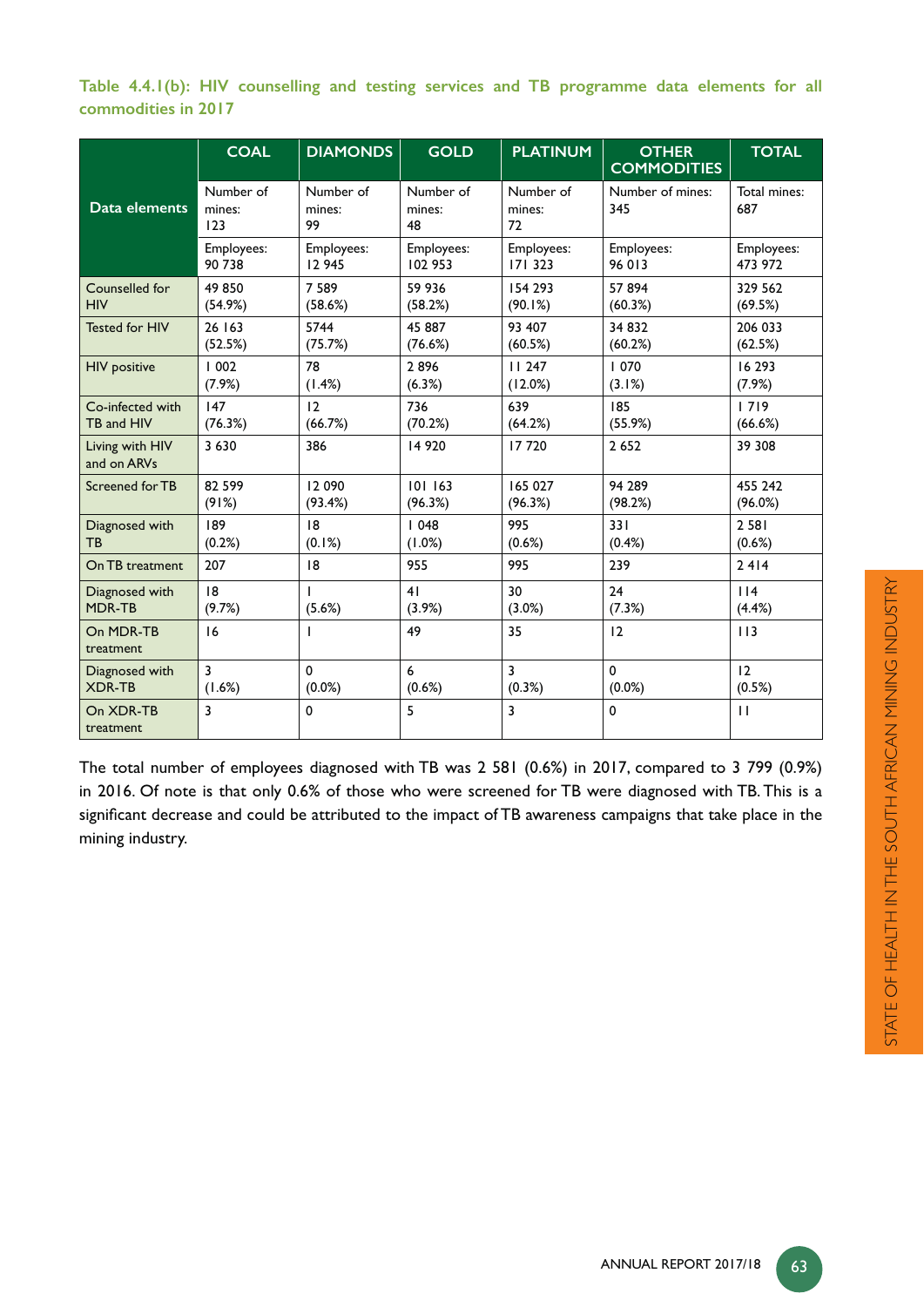# **4.4.2 TB programme and TB/HIV co-infection in all mines**



**Figure 4.4.2: TB programme and TB/HIV co-infection in all mines**



The total number of employees screened for TB remained above 90% for the reporting period of 2017. The co-infection rate has however increased from 62.0% in 2016 to 66.6% in 2017.

# **4.4.3 TB programme and TB/HIV co-infection per commodity**



**Figure 4.4.3(a): Coal**

The coal sector achieved the first 90 of the 90-90-90 strategy. On the other hand, small coal mines still need to do much in terms of information, education and communication. The co-infection rate has decreased from 87.2% in 2016 to 77.8% in 2017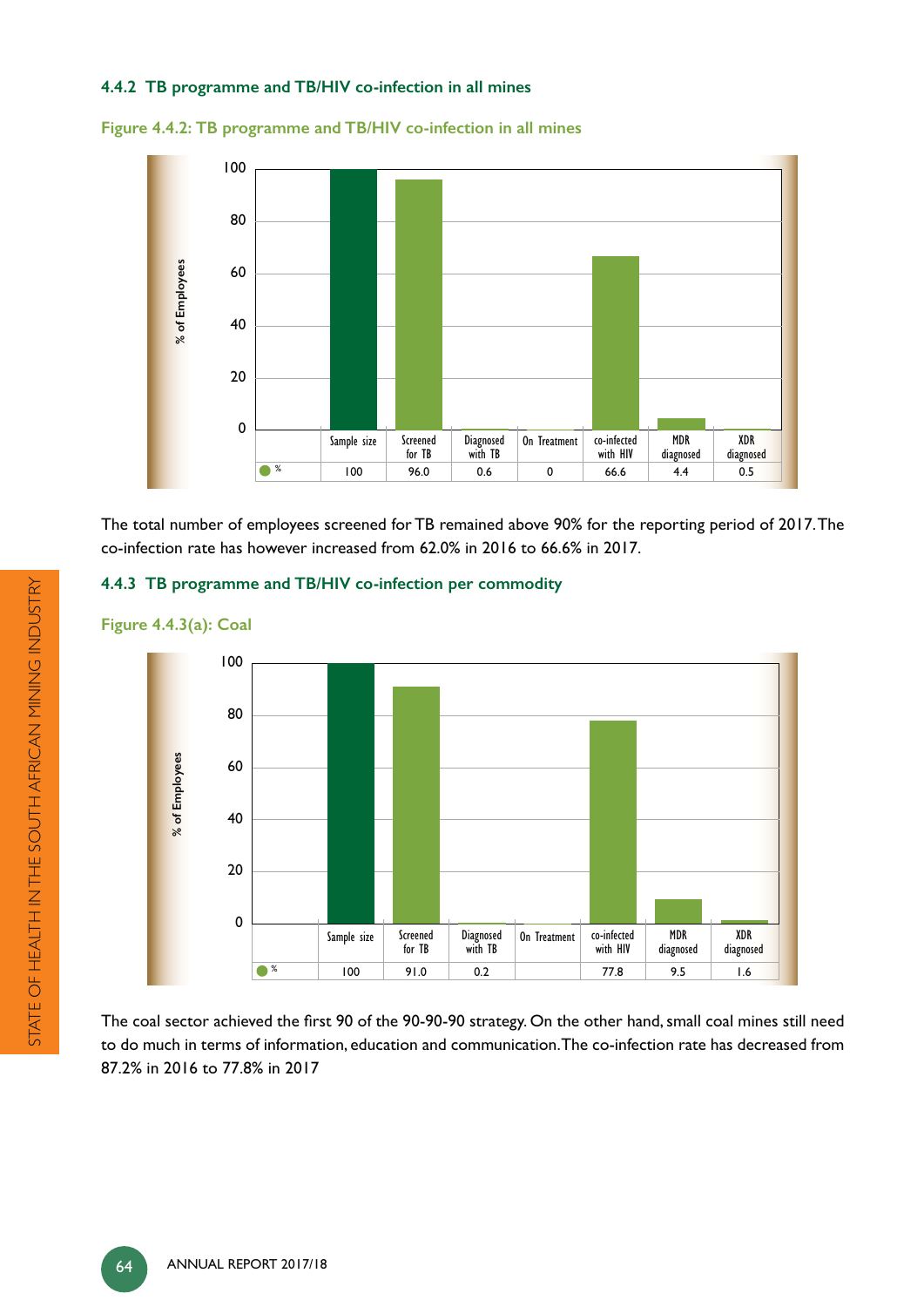#### **Figure 4.4.3(b): Diamonds**



Approximately, 93.4% of employees in the diamond sector were screened for TB compared with 90% in 2016. Only 5.5% of employees were diagnosed with TB. The co-infection rate increased from 46.3% in 2016 to 66.7% in 2017. This sector is marked by small diamond diggers and relies on public health facilities.



**Figure 4.4.3(c): Gold**

TB screening in the gold sector is still high at 98%, although showing a slight decrease from almost 100% in 2016. There was a slight improvement in employees diagnosed with TB in 2016 from 1.5% to 1% in 2017. The co-infection rate remains at approximately 70%.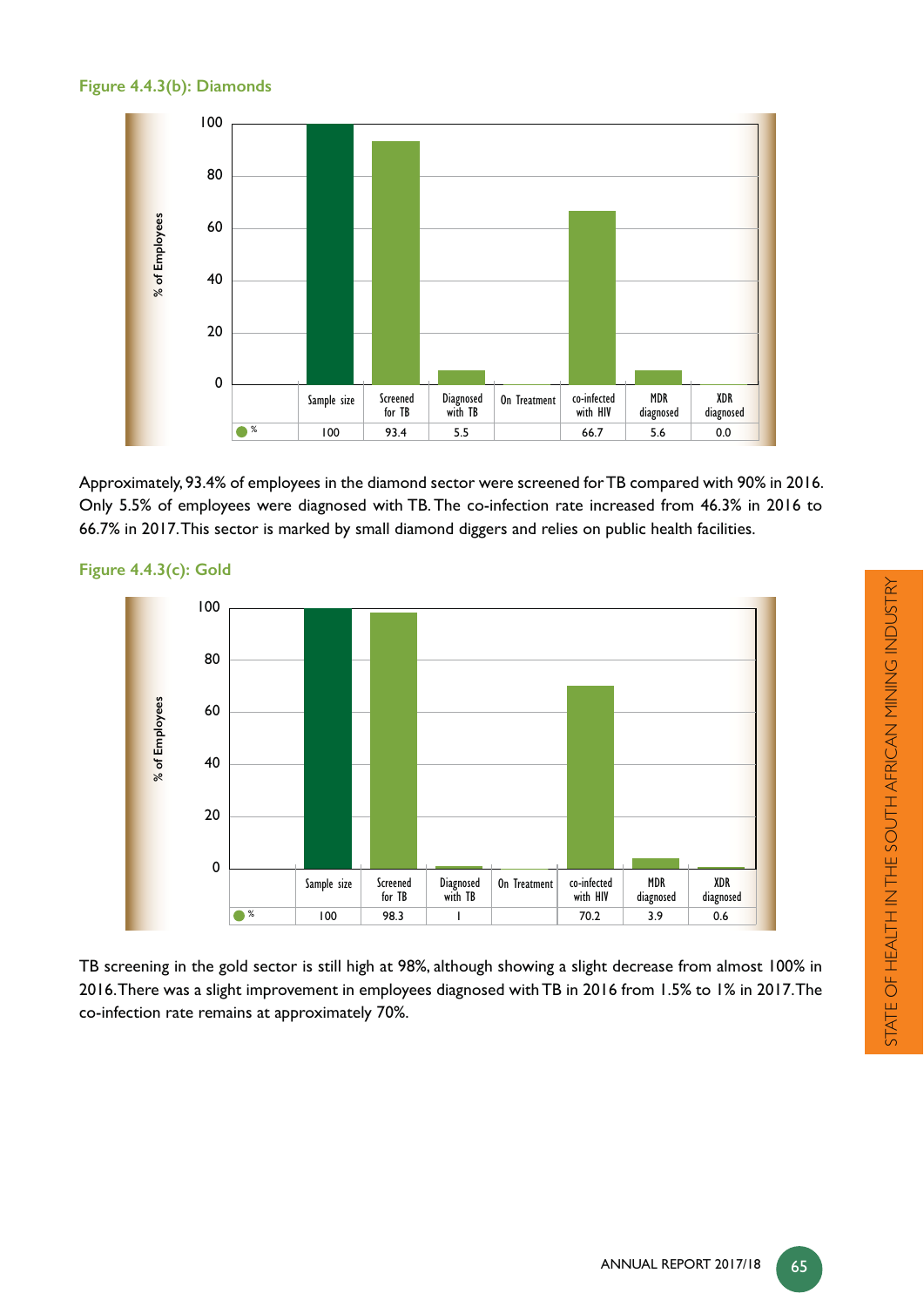# **Figure 4.4.3(d): Platinum**



Approximately 96 % of employees were screened for TB during the period under review and 0.6% of those screened were diagnosed with TB. TB treatment adherence was consistent with the number of employees diagnosed with TB. The co-infection rate was 64.2% for the platinum sector.





Although other commodities are characterised by small mines, they also comprise a few mining companies with many employees. TB screening was at 98.2% in 2017, which is commendable as most small mines do not provide their own health services. In 2016 it was 95%. This implies that there is effective collaboration between the mines and public services in terms of health care.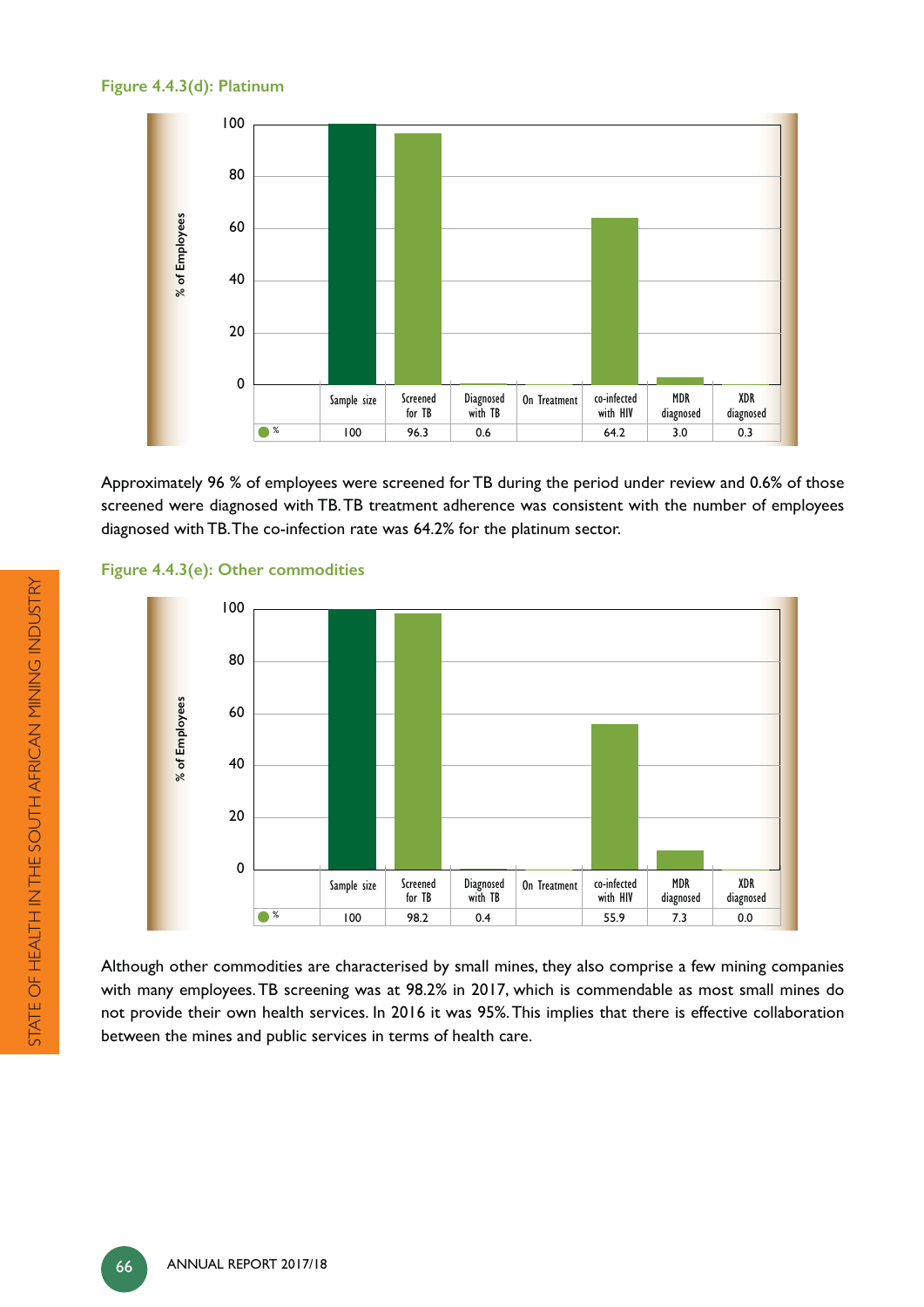# **4.4.4 HCT services in all mines for 2017**

**Figure 4.4.4: HCT services in all mines for 2017**



Of the 329 562 employees counselled for HIV, 62.5% opted to get tested. Although this is far below 90%, there is an indication that the industry is on track towards achieving the UNAIDS 90-90-90 HIV Strategy. With the envisaged implementation of HIV self-screening test, it is hoped that HIV testing coverage will be increased.



#### **Figure 4.4.5(a): Coal**



For the coal sector, 52.5% employees tested for HIV in 2017 as compared with 75.3% in 2016. There has been a significant decrease in employees who tested positive at 3.8%, as compared to 7.4% in 2016. Some employees might not have been tested because they already knew their status.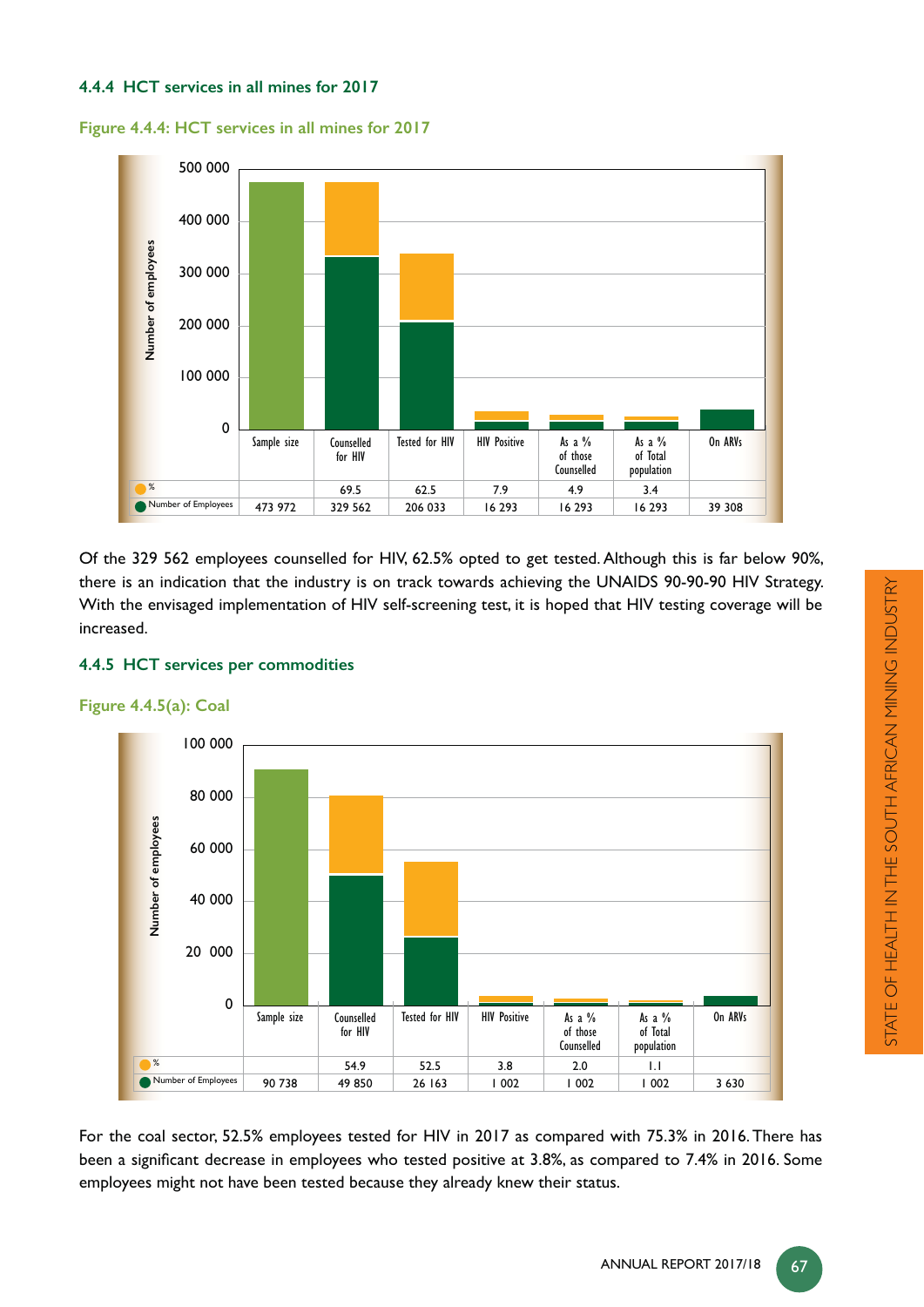# **Figure 4.4.5(b): Diamonds**



Only 58.6% of employees in the diamond sector were counselled for HIV, 75,7% of whom opted to be tested, and 1.4% tested positive. HIV testing services are mainly outsourced. Although there is improved collaboration between this sector and key-partners, coordination of data remains one of the challenges. Concerted efforts are being made to address this challenge.

# **Figure 4.4.5(c): Gold**



Of the 59 936 employees who were counselled, 76.6% opted to undergo HIV testing and 6.3% tested HIV positive. It is impressive that almost 77% of employees in the gold sector undertook the HIV test, considering that this test cannot be performed without an employee's consent.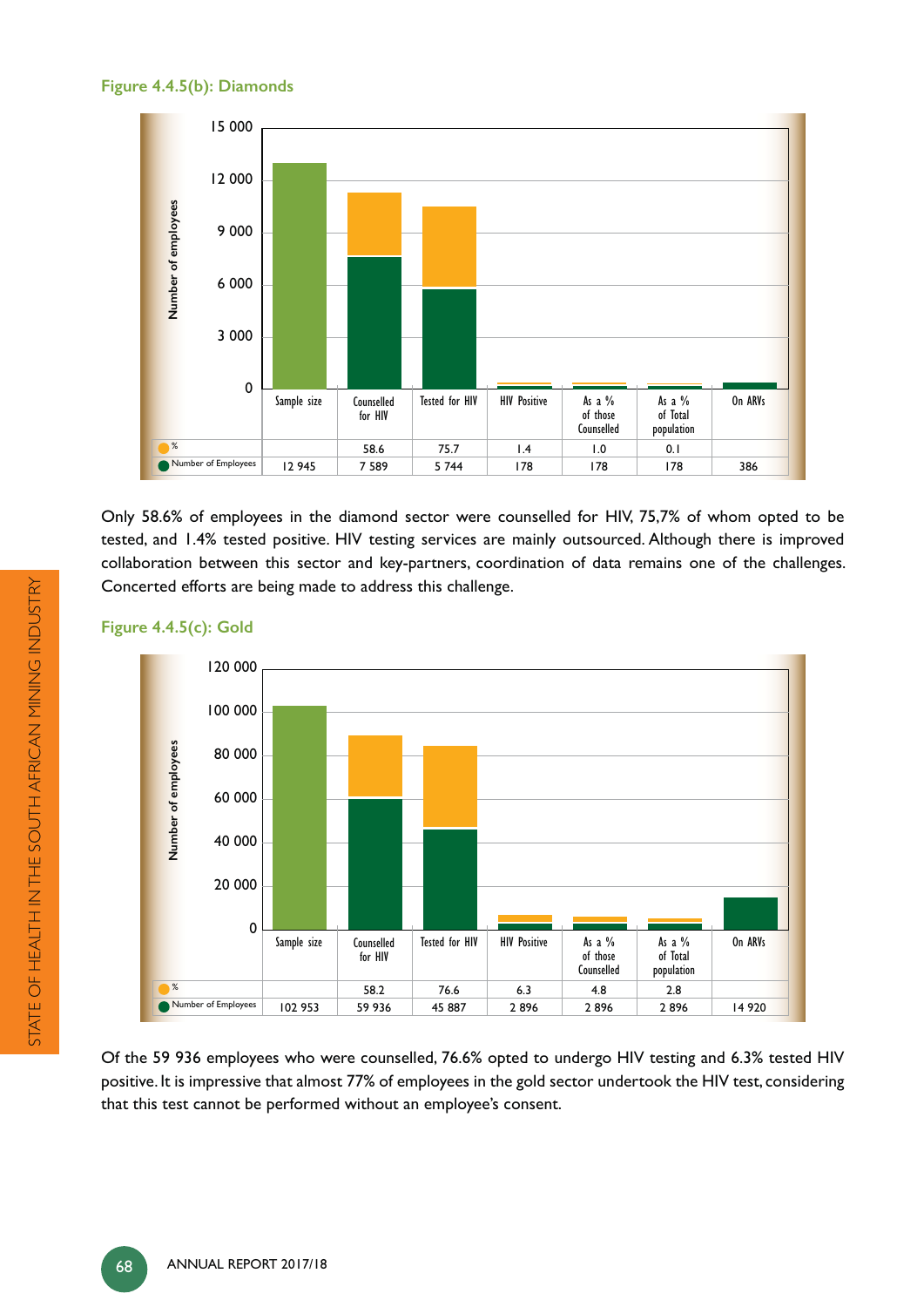



HIV counselling in the platinum sector was impressive at 90% in 2017, whilst it was 83% in 2016. Of those counselled, 60.5% tested for HIV and 12% were found to be HIV positive. As in the previous year, this sector reported the highest percentage in HIV counselling as compared with other commodities. This could be attributed to robust advocacy, communication and social mobilisation strategies at some mining companies.



# **Figure 4.4.5(e): Other commodities**

Other mines counselled 60.3% of their employees and 60.2% of those counselled underwent HIV testing. Employees who tested HIV positive in 2017 were 3.1% as compared to 4.7% in 2016. Other commodities mostly rely on mobile clinics for HIV and testing services.

The table below summarises the trends from 2013 to 2017. These trends will be used to identify mines that have challenges when measured against the national picture. Mines that did not do well have been identified and will be consulted and visited accordingly. Of note is that there are still mines that do not have integrated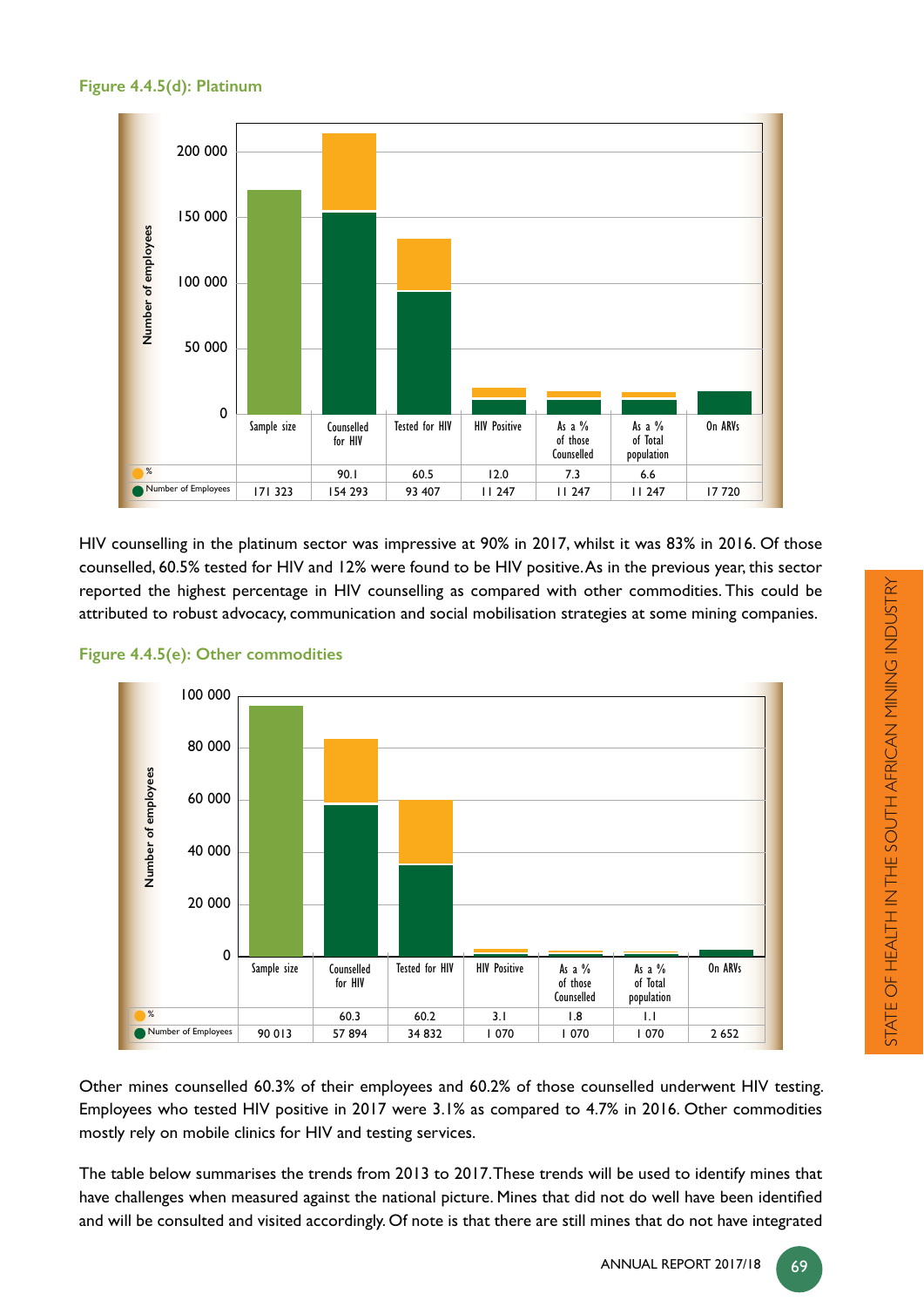TB and HIV policies yet. Policies must have guidelines on key strategies and implementation plans. Mines must dedicate budgets for TB and HIV programmes, irrespective of sector or size.

| Data elements                         | <b>Total labour</b> | <b>Total labour</b> | <b>Total labour</b> | <b>Total labour</b> | <b>Total labour</b> |
|---------------------------------------|---------------------|---------------------|---------------------|---------------------|---------------------|
|                                       | force:              | force:              | force:              | force:              | force:              |
|                                       | 2013                | 2014                | 2015                | 2016                | 2017                |
|                                       | (423 032)           | (465923)            | (476 625)           | (455681)            | (473972)            |
| Counselled for HIV                    | 229 151             | 259 297             | 299 566             | 299 444             | 329 562             |
|                                       | (54.2%)             | (55.7%)             | (62.9%)             | (65.7%)             | (69.5%)             |
| Tested for HIV                        | 192 557             | 183 202             | 191 333             | 192 517             | 206 033             |
|                                       | (84%)               | (70.7%)             | (64.1%)             | (64.3%)             | (62.5%)             |
| <b>HIV</b> positive                   | 17 384              | 19084               | 21913               | 16 243              | 16 293              |
|                                       | $(9.0\%)$           | (10.4%)             | (11.3%)             | (8.4%)              | (7.9%)              |
| Co-infected with TB and               | 2 9 0 5             | 2820                | 3 0 6 3             | 2 3 5 9             | 1719                |
| <b>HIV</b>                            | (80.8%)             | (63.2%)             | (72.7%)             | (62.0%)             | (66.6%)             |
| Living with HIV and on<br><b>ARVs</b> | 28 887              | 24 740              | 27 27 2             | 38 804              | 39 308              |
| Screened for TB                       | 308 403             | 376718              | 422 670             | 437 436             | 455 242             |
|                                       | (72.9%)             | (80.8%)             | (88.7%)             | (96.0%)             | (96.0%)             |
| Diagnosed with TB                     | 3 5 9 3             | 4 4 6 1             | 4211                | 3799                | 2 5 8 1             |
|                                       | (1.2%)              | (1.2%)              | (1.0%)              | (0.9%)              | (0.6%)              |
| On TB treatment                       | 3 4 8 3             | 3 9 9 9             | 4 3 6 7             | 3 6 8 7             | 2414                |
| Diagnosed with MDR-TB                 | 149                 | 190                 | 112                 | 123                 | 114                 |
|                                       | (4.1%)              | (4.3%)              | (2.7%)              | (3.2%)              | (4.4%)              |
| On MDR-TB treatment                   | 172                 | 197                 | 3                   | 133                 | 113                 |
| Diagnosed with XDR-TB                 | $\mathbf{H}$        | 8                   | 4                   | $\overline{13}$     | 12                  |
|                                       | (0.3%)              | $(0.4\%)$           | (0.3%)              | (0.3%)              | (0.5%)              |

|  | Table 4.4.5: Trends of data elements for reporting years: 2013, 2014, 2015, 2016 and 2017 |  |  |  |  |
|--|-------------------------------------------------------------------------------------------|--|--|--|--|
|--|-------------------------------------------------------------------------------------------|--|--|--|--|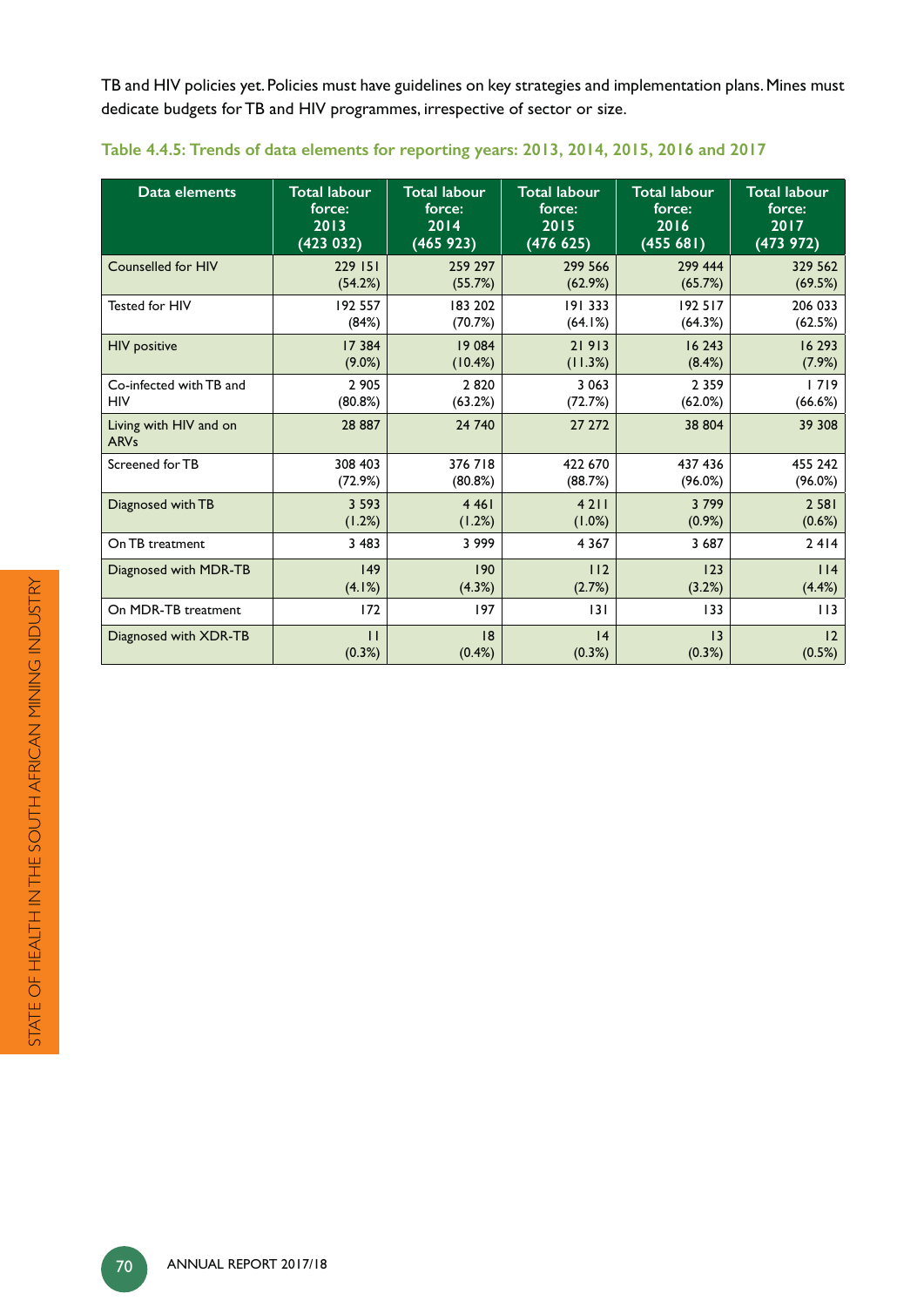# **ACTIVITIES OF THE INSPECTORATE**

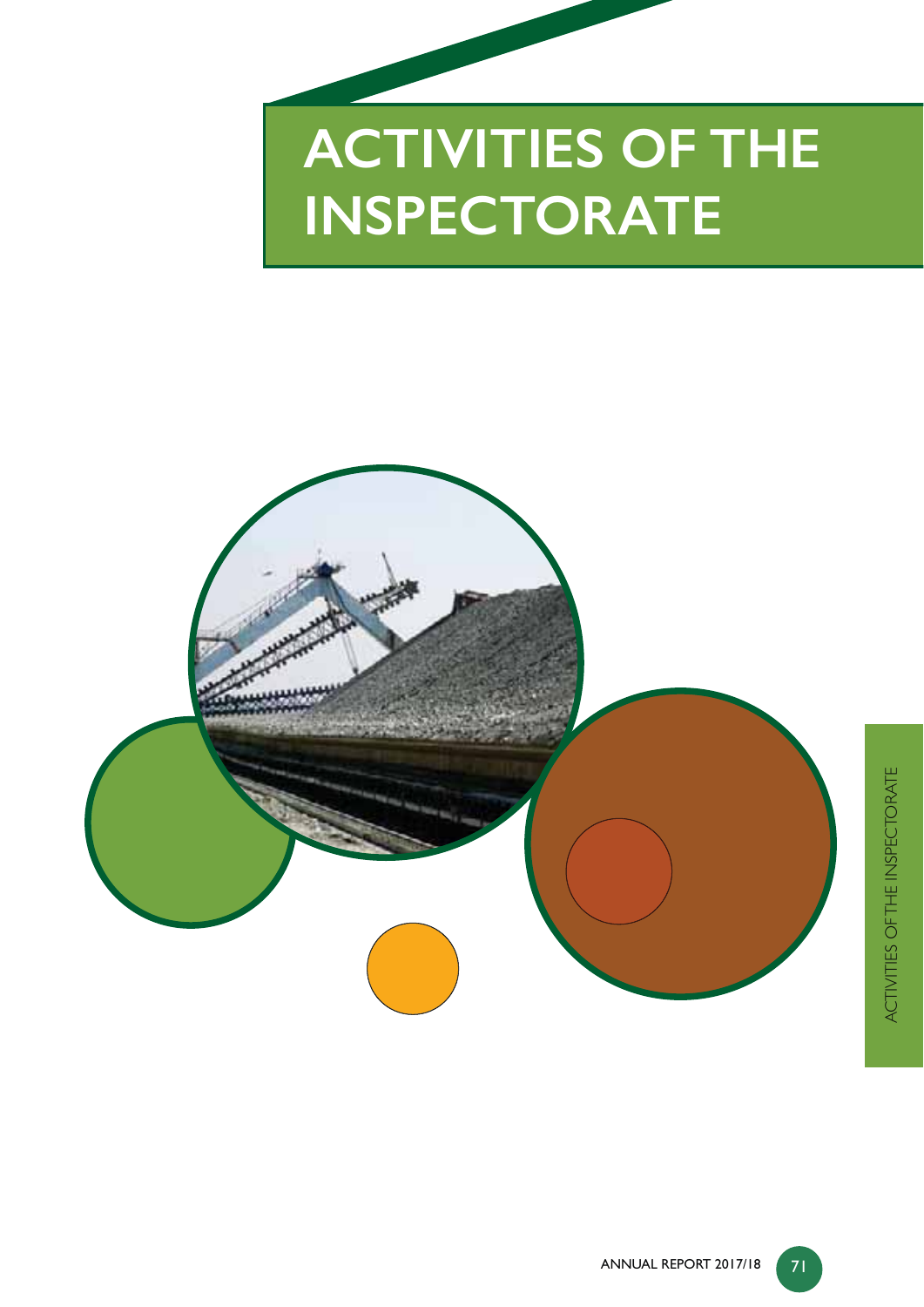# **5. ACTIVITIES OF THE INSPECTORATE**

# **5.1 Regional operations: Central and Coastal Regions**

The regional operations consist of the Eastern Cape, Gauteng, KwaZulu-Natal and Northern Cape regions. The major commodities mined are gold, iron, coal, manganese and industrial minerals. Numerous base minerals are also mined and there are large numbers of quarries and borrow pits.

Illegal mining is still a challenge in Gauteng, KwaZulu-Natal, Eastern Cape and Northern Cape. The main commodities affected by illegal mining in the above-mentioned regions are gold, coal, diamonds and sand. The Department has been holding illegal mining combating meetings on a monthly basis to discuss and implement strategies to eradicate illegal mining activities. The Department will continue to collaborate with law enforcement agencies to ultimately eradicate illegal mining activities.

#### **Occupational health and safety performance**

The Central and Coastal Regions reported a total of 985 diseases in 2017 compared to 1 211 diseases in 2016 and this translates to 19% improvement. There were 23 fatalities in 2017 compared with 26 fatalities in 2016. This indicates an improvement of 12% year-on-year. The number of people injured in 2017 was 702 compared to 863 in 2016. This shows the improvement of 19%.

#### **Strategies for improving status-quo**

The Central and Coastal Regions will continue to embark on zero tolerance to non-compliance through the implementation of the Occupational Health and Safety (OHS) Improvement Strategy Action Plan. This will be achieved through the following:

- Continued enforcement measures to ensure compliance through issuance of sections 54, 55 and administrative fines in terms of the MHSA.
- Recommendation to suspend or cancel of certificate of competency in line with Chapter 29 regulations in force in terms schedule 4 of the MHSA.
- Convening meetings with company CEOs and various stakeholder leadership to ensure that health and safety strategies are implemented.
- Ensuring that mines improve the process of declaring working places to be safe before work commences.
- Ensuring that mines implements stop, fix, verify and continue procedure.
- Ensuring that mines prevents over exposure to airborne pollutants and noise.
- Promoting efforts and initiatives to combat TB and HIV/AIDS.

# **5.1.1 Eastern Cape**

**5.1.1.1 Topical issues and matters of interest**

#### **Illegal mining operations**

The incidence of illegal mining continues to spread within the region and in the period in question particularly in the former Transkei area. Inspectors continue facing a threat of violence from perpetrators. Licensed operators have been requested to report illegal operations to their nearest SAPS for further attention.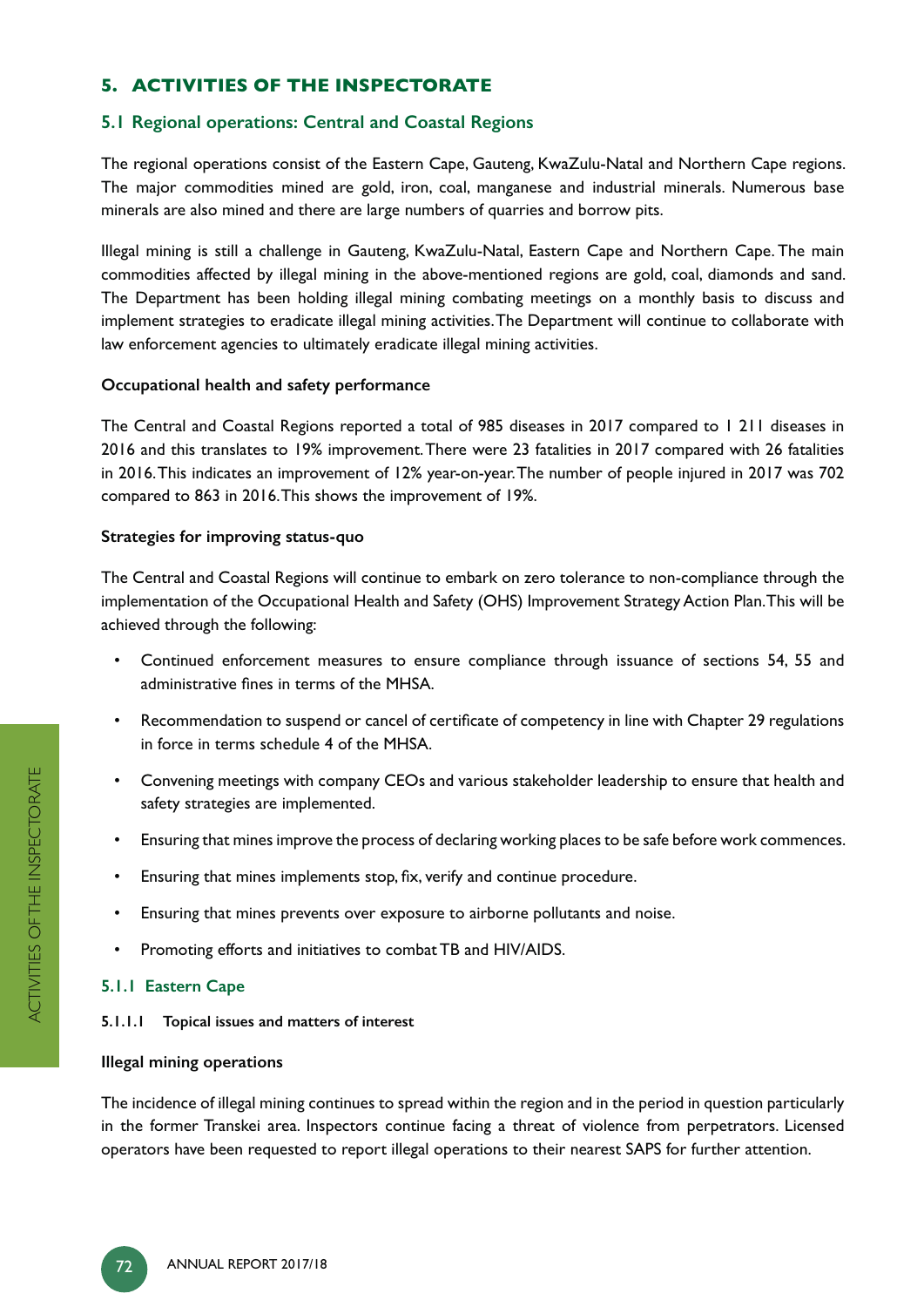#### **5.1.1.2 Inspections and audits**

| <b>CATEGORY</b>       | <b>INSPECTIONS</b> | <b>AUDITS</b> |
|-----------------------|--------------------|---------------|
| <b>Planned</b>        | 325                | 44            |
| Actual                | 352                | 44            |
| Percentage compliance | 106                | 100           |

#### **5.1.1.3 Total accidents reported**

| Fatal accidents                  |  |
|----------------------------------|--|
| $\vert$ > 14 day accidents       |  |
| I to 13 day reportable accidents |  |

#### **5.1.1.4 Investigations and inquiries**

|                      | <b>INVESTIGATIONS</b> | <b>INQUIRIES</b> | <b>TOTAL</b> |
|----------------------|-----------------------|------------------|--------------|
| <b>Initiated</b>     |                       |                  |              |
| <b>Completed</b>     |                       |                  |              |
| Percentage completed | 100                   | 100              | 100          |

#### **5.1.1.5 Disaster-type accidents**

No disaster type accidents were reported.

#### **5.1.1.6 Statutory notices**

| <b>SECTION 54 NOTICES</b> | <b>SECTION 55 NOTICES</b> |
|---------------------------|---------------------------|
|                           |                           |

#### 5.1.1.7 Administrative fines

| Number of fines recommended by Inspector | None |
|------------------------------------------|------|
|------------------------------------------|------|

#### **5.1.1.8 Land-use applications and complaints**

|                                 | <b>RECEIVED</b> | <b>COMPLETED</b> | <b>PERCENTAGE</b> |
|---------------------------------|-----------------|------------------|-------------------|
| <b>Township developments</b>    |                 |                  | 100               |
| Mining and prospecting rights   | 16              | 16               | 100               |
| <b>Closure certificates</b>     |                 |                  | 100               |
| <b>Environmental management</b> | 4 <sub>1</sub>  | 4 <sub>1</sub>   | 100               |
| <b>Complaints</b>               |                 |                  | 100               |

#### **5.1.1.9 Strategies adopted for improving status-quo**

Regional tripartite forums are held quarterly where mine employers, the Chamber of Mines, unions and safety personnel meet at different locations in the Eastern Cape to discuss matters of mutual interest. Newsletters are also circulated quarterly.

Audits conducted through the year continue to identify where employers need to focus attention and inspections are geared to follow up on problems identified during group audits. In order to improve the health and safety performance at mines the following aspects will continue to receive more focused attention: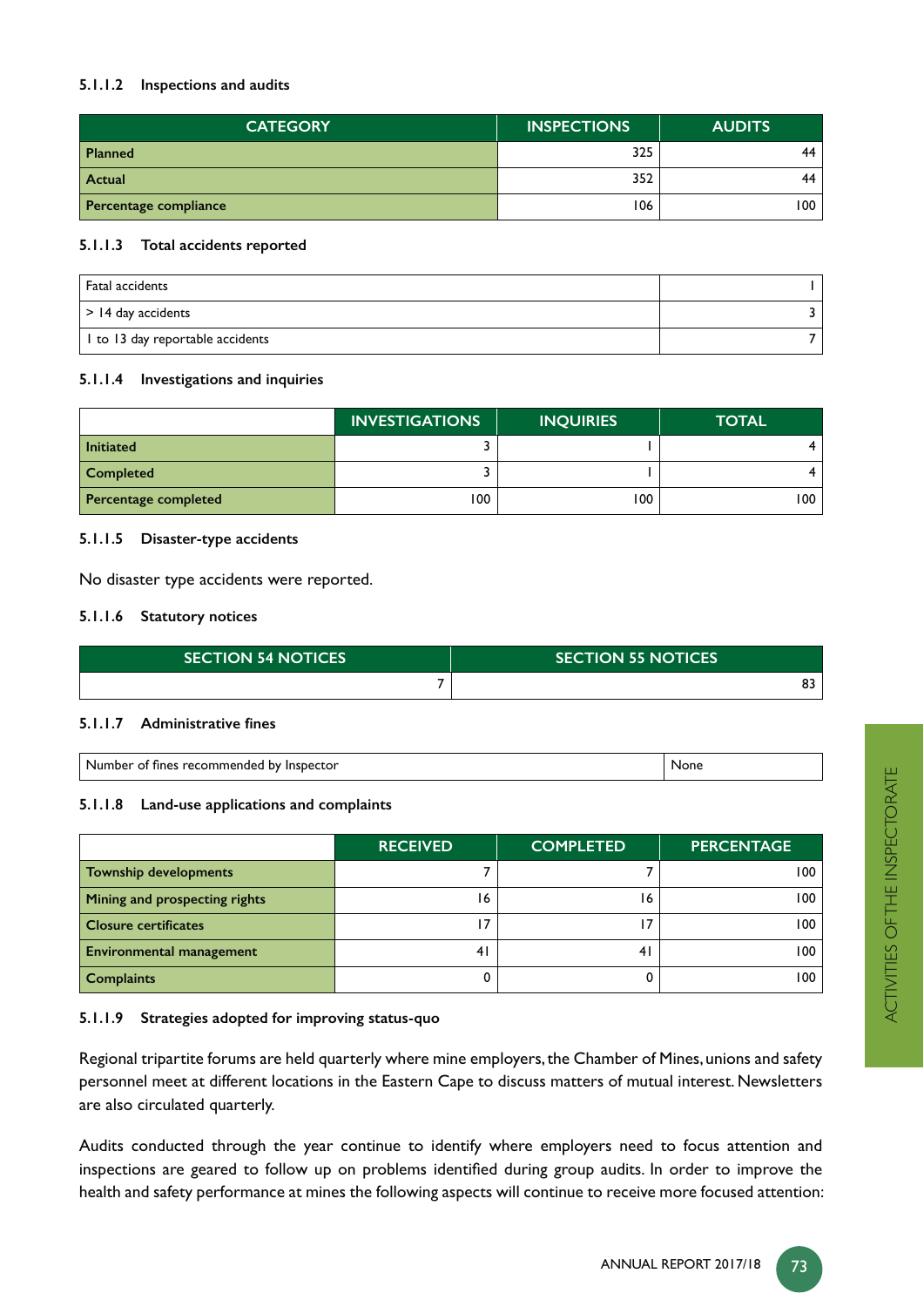- Milestone targets.
- New legislation and Codes of Practice.
- Statutory appointments.
- Guarding of machinery.
- Safety berms at quarry crests.
- Medical surveillance and AMRs.
- Updating of Mine Plans.
- Investigation of occupational diseases.
- Compliance with quarterly reporting on hygiene measurements.
- Implementation of integrated HIV and TB programmes.

#### **5.1.2 Gauteng**

**5.1.2.1 Topical issues and matters of interest**

#### **Rising water in the Witwatersrand compartments**

Pumping of water from the mine voids in the Central Basin, which extends from Roodepoort to Boksburg, continues. Two submersible pumps are operating at a pumping at a rate of 72 mega litres per day. Pumping of water from the mine voids in the Western Basin, which extends from Krugersdorp to Carletonville, continues. The water treatment plant on the old Randfontein Estates Gold Mine is currently treating approximately 30 mega litres per day.

#### **Illegal mining**

The illegal mining activities of gold continue to be a major problem for the region, particularly in the East Rand and West Rand. The DMR continues to seal open shafts and holings in derelict and ownerless mines. The Gauteng Illegal Mining Stakeholder Forum chaired by the DMR continues to meet on a monthly basis to implement strategies to combat illegal mining activities. The DMR will continue to collaborate with law enforcement agencies and other stakeholders to ensure to implement the strategies to combat illegal mining activities.

#### **5.1.2.2 Inspections and audits**

| <b>CATEGORY</b>       | <b>INSPECTIONS</b> | <b>AUDITS</b> |
|-----------------------|--------------------|---------------|
| <b>Planned</b>        | 1040               | 44            |
| Actual                | l 161              | 56            |
| Percentage compliance | ' 12               | 27            |

# **5.1.2.3 Total accidents reported**

| Fatal accidents                  |     |
|----------------------------------|-----|
| $>$ 14 day accidents             | 592 |
| I to 13 day reportable accidents | 282 |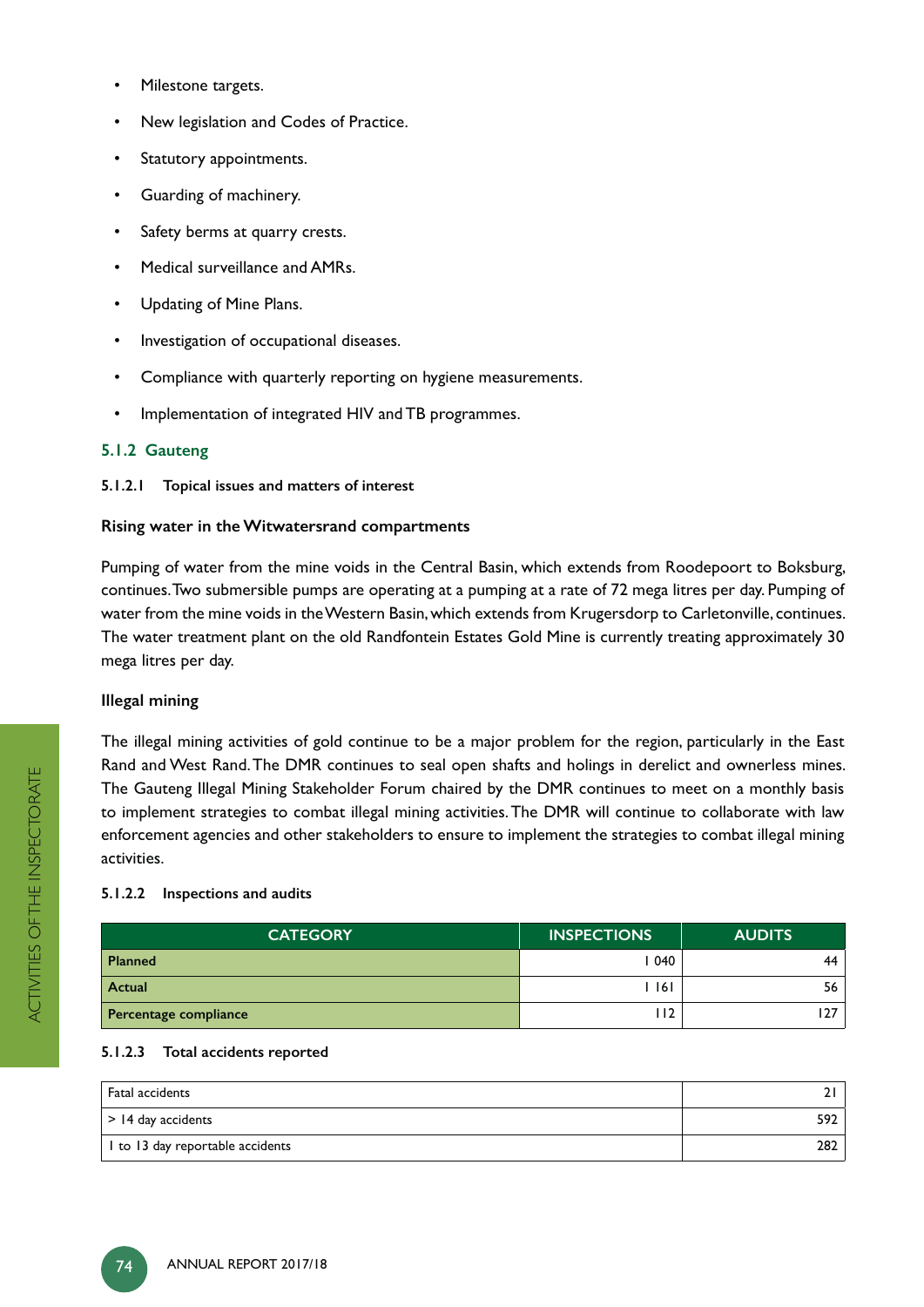#### **5.1.2.4 Investigations and inquiries**

|                      | <b>INVESTIGATIONS</b> | <b>INQUIRIES</b> | <b>TOTAL</b> |
|----------------------|-----------------------|------------------|--------------|
| <b>Initiated</b>     |                       |                  |              |
| <b>Completed</b>     |                       |                  |              |
| Percentage completed | 100                   | 100              | 100.         |

#### **Disaster-type accidents**

On Friday, 25 August 2017 at approximately 10h28, five employees were fatally injured and one employee was seriously injured as a result of a fall of ground caused by a 1.3 magnitude seismic event at 102 43 West 10 up-dip working place.

#### **5.1.2.5 Statutory notices**

| <b>SECTION 54 NOTICES</b> | <b>SECTION 55 NOTICES</b> |
|---------------------------|---------------------------|
| 199                       |                           |

#### 5.1.2.6 Administrative fines

| -Nh<br>ער<br>-tor<br>16<br>inspe.<br>rınes<br>o<br>، دے<br>ne.<br>. | uone |
|---------------------------------------------------------------------|------|
|---------------------------------------------------------------------|------|

#### **5.1.2.7 Land-use applications and complaints**

|                                 | <b>RECEIVED</b> | <b>COMPLETED</b> | <b>PERCENTAGE</b> |
|---------------------------------|-----------------|------------------|-------------------|
| <b>Township developments</b>    | 89              | 89               | 100               |
| Mining and prospecting rights   | 91              | 9                | 100               |
| <b>Closure certificates</b>     | 20              | 20               | 100               |
| <b>Environmental management</b> | 20              | 20               | 100               |
| <b>Complaints</b>               |                 |                  | 67                |

#### **5.1.2.8 Strategies adopted for improving status-quo**

- Implementation of strategies that are focusing on seismicity, falls of ground, over exposure to airborne pollutants and noise, rail bound equipment, TMMs, conveyor belts, underground fires and scraper and mono winches.
- Increased interaction between inspectors, mine management and unions.
- Training of workplace health and safety representatives.
- Implementation of safe declaration after charging up and before initiation of blast.
- Monitoring of the implementation of the stop, fix, verify and continue procedure.
- Monitoring of the implementation of a no-go procedure.

#### **5.1.3 KwaZulu-Natal**

#### **5.1.3.1 Topical issues and matters of interest**

The quarry industry's belief is that the Act governing the mines is onerous and should only be applicable to large operations and this is still posing risks to the employees in these operations. A low-level in operational skills of mining related issues and limited understanding of the application of the act further increases risks in the sector. A programme of increasing the safety and health awareness with mine visits, tripartite meetings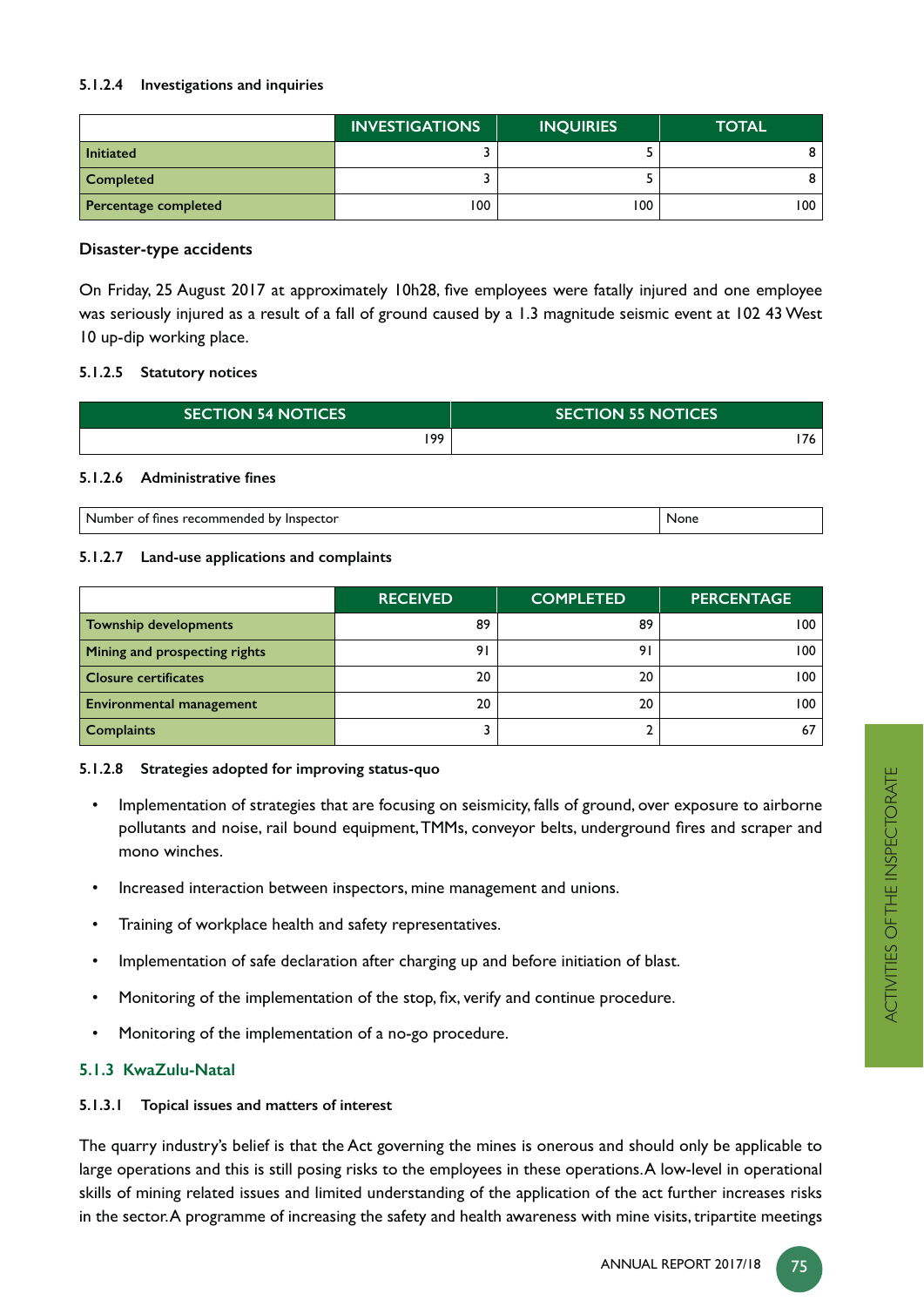and best practice is increasing the standards in these operations.

#### **5.1.3.2 Inspections and audits**

| <b>CATEGORY</b>       | <b>INSPECTIONS</b> | <b>AUDITS</b> |
|-----------------------|--------------------|---------------|
| <b>Planned</b>        | 400                | 44            |
| <b>Actual</b>         | 599                | 47            |
| Percentage compliance | 150                | 107           |

#### **5.1.3.3 Total accidents reported**

| Fatal accidents                  |    |
|----------------------------------|----|
| $\vert$ > 14 day accidents       | 20 |
| I to 13 day reportable accidents |    |

#### **5.1.3.4 Investigations and inquiries**

|                      | <b>INVESTIGATIONS</b> | <b>INQUIRIES</b> | <b>TOTAL</b> |
|----------------------|-----------------------|------------------|--------------|
| <b>Initiated</b>     |                       |                  |              |
| <b>Completed</b>     |                       |                  |              |
| Percentage completed | 100                   | N/A              | 100          |

# **5.1.3.5 Disaster-type accidents**

No disaster type accidents were reported.

#### **5.1.3.6 Statutory notices**

| <b>SECTION 54 NOTICES</b> | <b>SECTION 55 NOTICES</b> |  |
|---------------------------|---------------------------|--|
| יי                        |                           |  |

#### 5.1.3.7 Administrative fines

| Number of fines recommended by Inspector         | 12      |
|--------------------------------------------------|---------|
| Value of fines recommended by Inspector          | R95 000 |
| Number of fines set aside by Principal Inspector | 10      |
| Value of fines set aside by Principal Inspector  | N/A     |
| Number of fines imposed by Principal Inspector   |         |
| Value of fines imposed by Principal Inspector    | R95 000 |
| Appeals                                          | 0       |
| Value of fines paid                              | R95 000 |

#### **5.1.3.8 Land-use applications and complaints**

|                                 | <b>RECEIVED</b> | <b>COMPLETED</b> | <b>PERCENTAGE</b> |
|---------------------------------|-----------------|------------------|-------------------|
| <b>Township developments</b>    |                 |                  | 100               |
| Mining and prospecting rights   | 47              | 47               | 100               |
| <b>Closure certificates</b>     |                 |                  | N/A               |
| <b>Environmental management</b> |                 |                  | N/A               |
| <b>Complaints</b>               |                 |                  | 100               |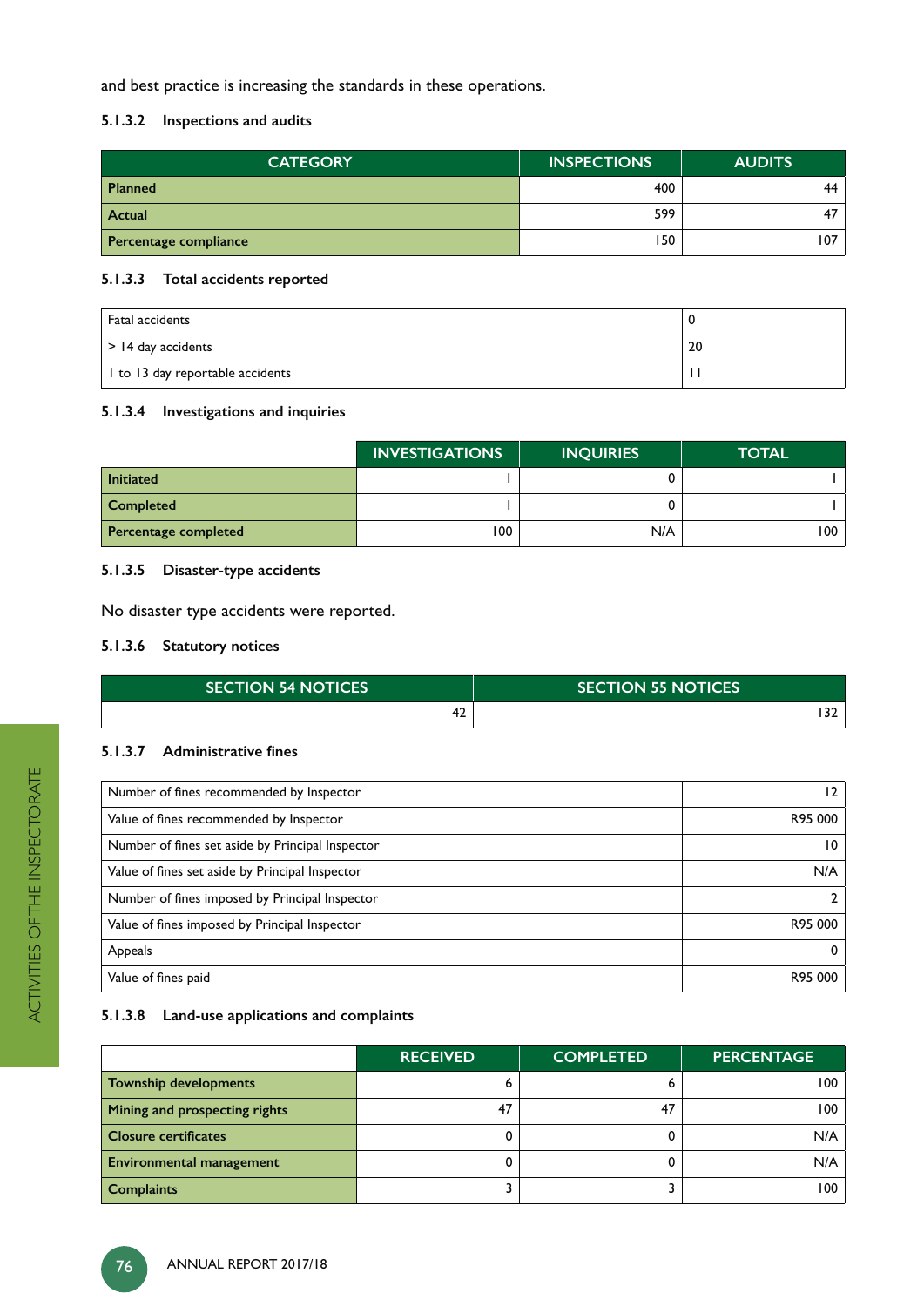#### **5.1.3.9 Strategies adopted for improving status-quo**

- Continuation of the strategy of a zero tolerance to non-compliance with our action plans and enforcement of both the act and milestones as set in the mining summit in November 2014.
- More effective use of the administrative fines process applied to ensure compliance.
- Construction projects, underground mines and the large heavy mineral sand mining remain our focus and high priority mines for audit and inspections purposes.
- Continued cooperation between mine employers, mine employees, communities affected by mining operations and Inspectorate is encouraged through regional tripartite forums. This is to ensure that there are effective and efficient strategies to deal with health and safety relating to mining operations in the region.
- Withdrawal of legal appointments and certificates of competencies in cases where gross negligence has been identified will continue.
- The region's focus areas will be set on the issues that continue to affect the health and safety of the employees in the region.

#### **5.1.4 Northern Cape**

#### **5.1.4.1 Topical issues and matters of interest**

Due to commodity prices rising, new small-scale mines are being opened, old operations are being re-opened and some are also treating the dumps. Many of these do inform the Mine Health and Safety Inspectorate of their existence and request for inspections as per the new strategy; however, some operations do hide away until a major accident occurs. During 2017, four amputations were recorded, and it was at those operations that chose not to inform the Inspectorate of their existence. A strategy has since been developed whereby neighbouring mines alert the Inspectorate should they note mining activities adjacent to their operations.

#### **5.1.4.2 Inspections and audits**

| <b>CATEGORY</b>       | <b>INSPECTIONS</b> | <b>AUDITS</b> |
|-----------------------|--------------------|---------------|
| <b>Planned</b>        | 560                | 44            |
| Actual                | 509                | 59            |
| Percentage compliance | 91                 | 134           |

#### **5.1.4.3 Total accidents reported**

| <sup>1</sup> Fatal accidents     |    |
|----------------------------------|----|
| $\vert$ > 14 day accidents       | 87 |
| I to 13 day reportable accidents | 90 |

#### **5.1.4.4 Investigations and inquiries**

|                      | <b>INVESTIGATIONS</b> | <b>INQUIRIES</b> | <b>TOTAL</b> |
|----------------------|-----------------------|------------------|--------------|
| <b>Initiated</b>     |                       |                  | 12           |
| <b>Completed</b>     |                       |                  | 12           |
| Percentage completed | 100                   | 100              | 100          |

#### **5.1.4.5 Disaster-type accidents**

No disaster type accidents were reported.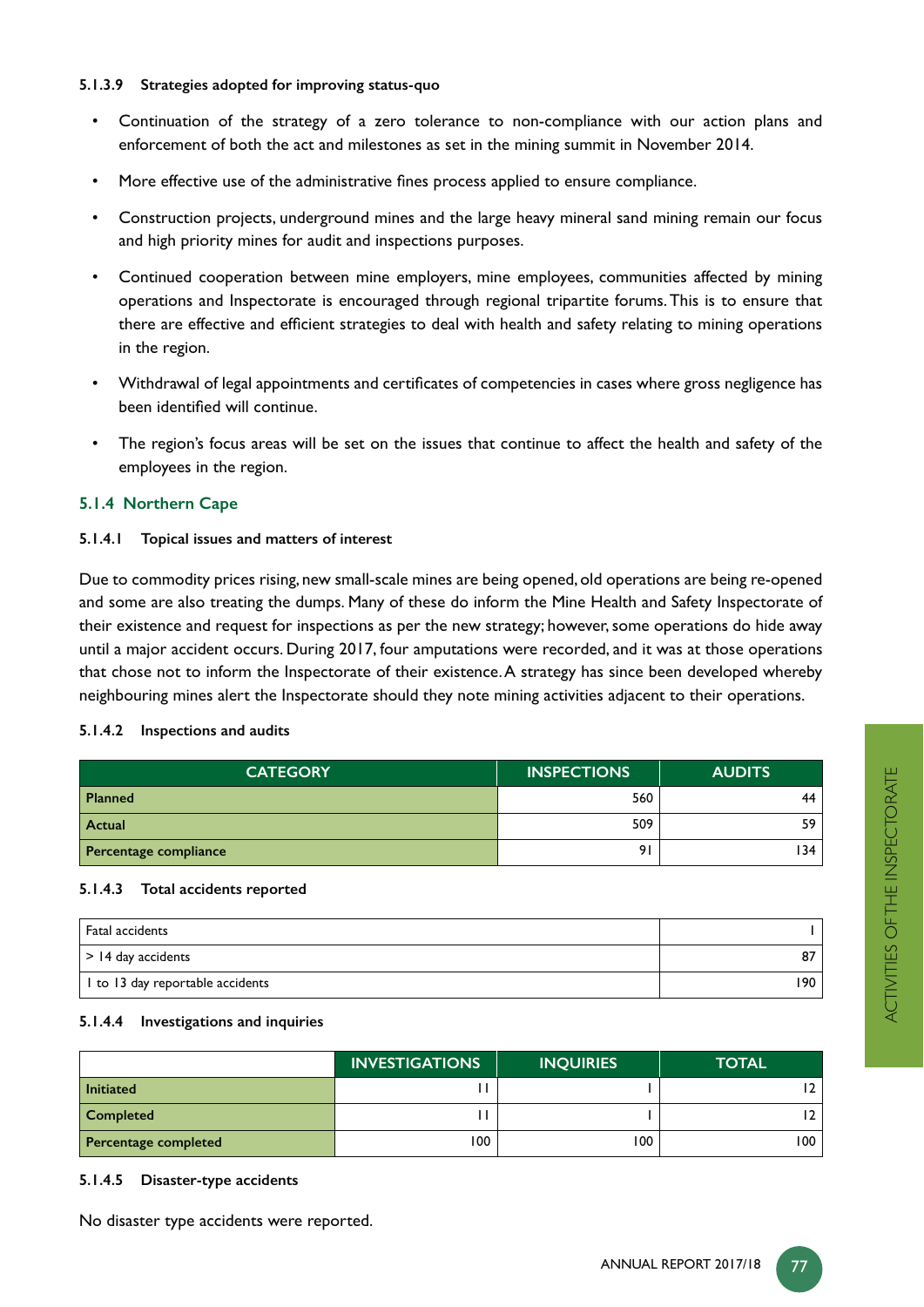#### **5.1.4.6 Statutory notices**

| <b>SECTION 54 NOTICES</b> | <b>SECTION 55 NOTICES</b> |
|---------------------------|---------------------------|
|                           |                           |

#### 5.1.4.7 Administrative fines

| Number<br>' Inspector<br>: recommended<br>.<br><b>TINES</b><br>nv<br>ΩT | None |
|-------------------------------------------------------------------------|------|

#### **5.1.4.8 Land-use applications and complaints**

|                                 | <b>RECEIVED</b> | <b>COMPLETED</b> | <b>PERCENTAGE</b> |
|---------------------------------|-----------------|------------------|-------------------|
| <b>Township developments</b>    |                 |                  | N/A               |
| Mining and prospecting rights   | 220             | 220              | 100               |
| <b>Closure certificates</b>     | 29              | 29               | 100               |
| <b>Environmental management</b> |                 |                  | 100               |
| <b>Complaints</b>               |                 |                  | 100               |

#### **5.1.4.9 Strategies adopted for improving status-quo**

This year, the main focus is on correct training and wellness of employees. CEOs and owners are still encouraged to present risk management plans during change management. CEOs are also encouraged to present their safety systems to the office with a respective Mine Health and Safety Committee.

Workshops will continue to be held with all mines to discuss accident investigation findings, inspections, legal obligations and responsibilities. The first one this year was termed "Towards Zero Harm" based on the realisation that more needs to be done to encourage employees to stay alert at all times. Focus will still be on physical conditions, the quality of investigations, safe operation procedures, specific training as well supervision.

Occupational hygiene and health contributors to poor health and safety records are a priority. Equipment safety, inclusive of ergonomics, is prioritised. Contribution of consultants to inadequate risk management is still also being prioritised. Focus is more on the implementation of the Codes of Practices. Focus will also be on suppliers and other people affected by operations, but not actively involved.

# **5.2 Regional Operations: Central and North-Eastern Regions**

#### **Overview**

The Chief Directorate: Central and Northern Regions consists of the Free State, Limpopo and Mpumalanga regions. The major commodities mined are coal, platinum, gold, copper and industrial minerals. Numerous base minerals are also mined and there are crushers, quarries and borrow pits.

The total number of employees in the Central and North-Eastern Regions was 157 211 in 2017. There was a 3% increase when compared to labour figures of 2016.

During the period under review, the above three regional offices conducted 3 551 routine mine inspections and 150 planned mine audits.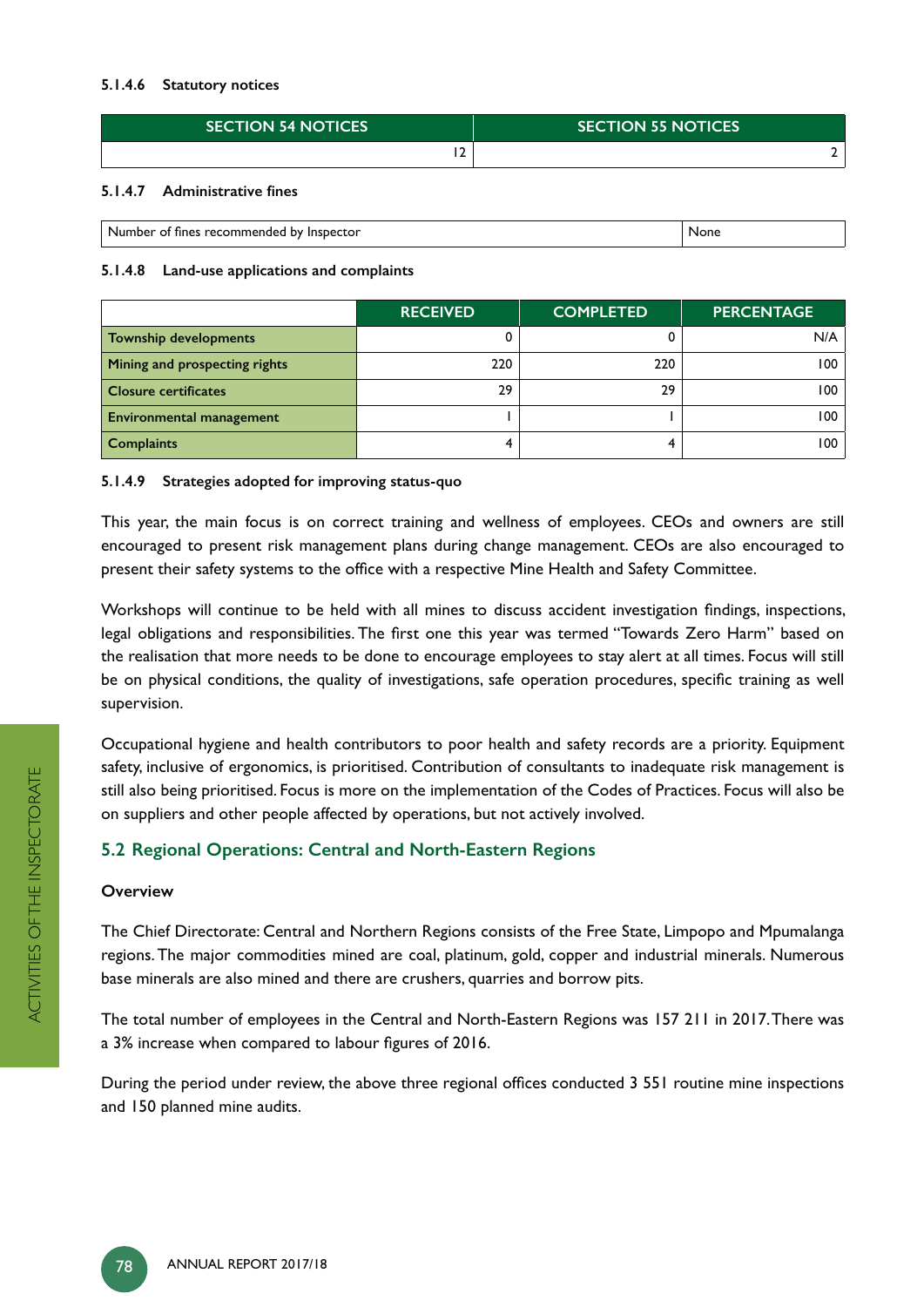As part of the enforcement measures taken during following the inspections and audits conducted, 323 notices were issued in terms of Section 54 of the MHSA and 434 notices were issued in terms of Section 55 of the MHSA. The notices issued under Section 54 of the MHSA deal with dangerous conditions at mines, while those orders issued in terms of Section 55 of the MHSA order compliance to the provisions of the MHSA.

A total of 28 fatal accidents occurred during the period under review. This translates to a decrease of 47% when compared to the 19 fatal accidents that were reported in 2016. A total of 997 injuries were reported in 2017 which translates to an increase of 18% when compared to the 845 injuries reported in 2016.

In dealing with the above fatal and injury accidents, the Central and Northern region completed 13 fatal inquiries and 504 mine accident investigations during the period under review. The outstanding mine accident inquiries and investigations were due to the unavailability of legal representatives and employer postponements.

#### **Topical issues and matters of interest**

On 31 January 2018, and near-disastrous incident occurred at the Sibanye-Stillwater Gold Mine Beatrix 3 shaft following a power failure caused by a severe storm the previous night. More than 900 lives of employees were put at risk for approximately 36 hours as they were trapped underground due to failed attempts by the mine's emergency generators to run the winders.

Fortunately, the electricity was restored by Eskom and all employees were brought safely to surface and no serious injuries besides health-related issues were reported.

#### **Illegal mining**

The Mpumalanga and Free State regions have established mining stakeholder forums comprising DMR, the Department of Home Affairs, the Department of Justice and Constitutional Development, SAPS, the Directorate: Priority Crime Investigation (Hawks) Crime Intelligence, the State Security Agency, local municipalities and mining companies.

Illegal mining remains a challenge based on the activities reported.

#### **Occupational safety**

It is regrettable that 29 persons lost their lives in mines in the three regions in the Chief Directorate in 2017, compared with 19 lives lost in 2016. Mpumalanga and Limpopo reported a regression of 100% and 333%, respectively. Only Free State registered a decrease in fatalities of 17%. Analysis of the accident statistics for these regions indicated that major contributors to these are were FOG and TMM related.

In 2017, there were 645 injuries compared with 600 injuries reported in 2016. This corresponds to an increase of 7.5%. The general contributions to these were FOG, slips and falls and TMM.

#### **Strategies adopted for improving status-quo**

The MHSI will increase visibility at the mines as a proactive measure to enforce compliance at the mines. The strategy will focus on increased inspection, audits and investigations with aim of revealing the system failures in terms of the MHSA and where applicable appropriate enforcement action will be taken if necessary.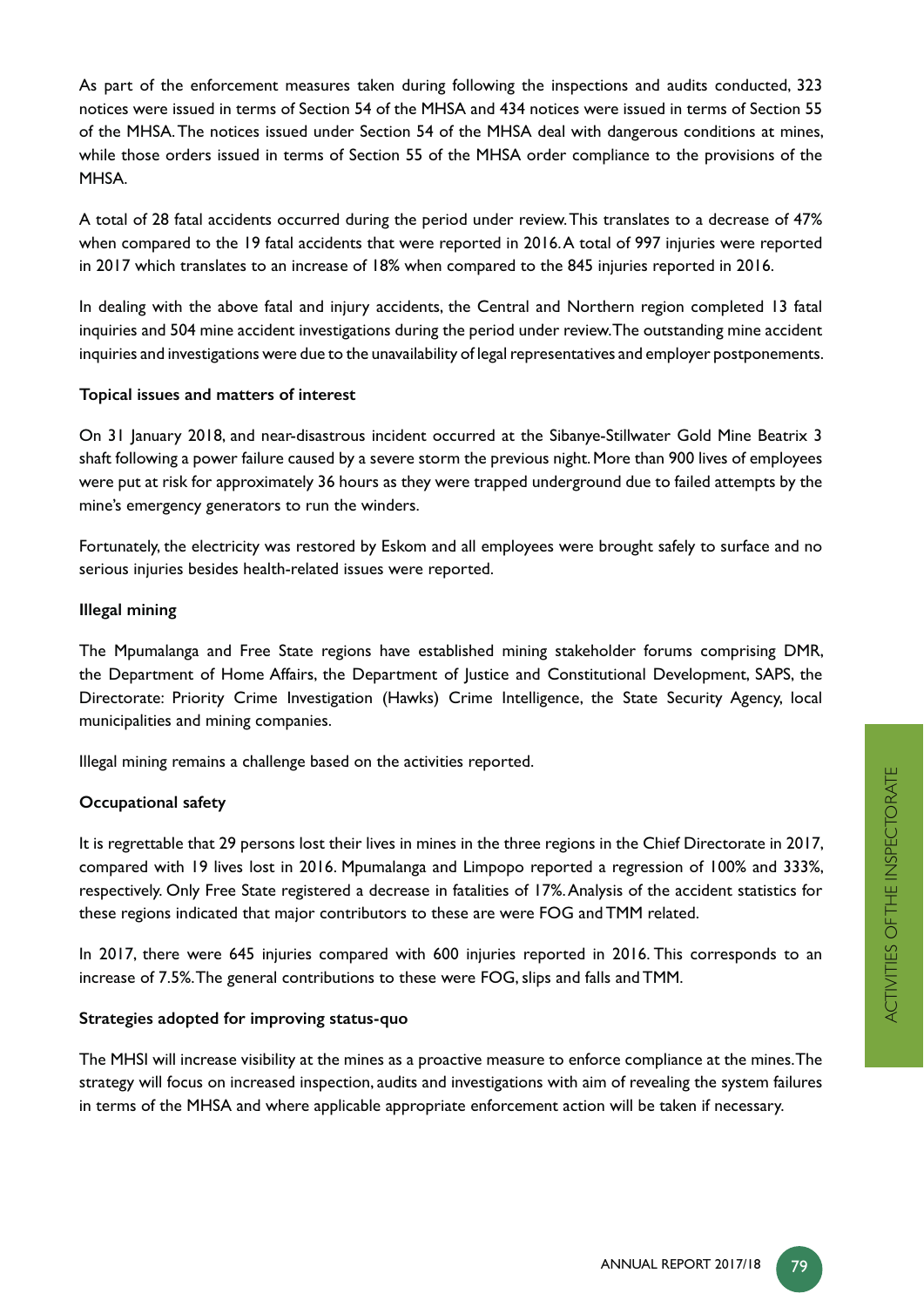#### **5.2.1 Free State**

The Free State region has two major gold mining companies, namely Harmony Gold and Sibanye-Stillwater. There are two coal mines, four diamond mines and the rest are small scale mines. Commodities that are mined are gold, coal, diamonds, aggregates, sand and bentonite. Gold is still the major commodity being mined. The total labour force in the region is about 34 770 and 29 370 of these employees are in the gold sector.

There was a 28,6% improvement in fatalities, from 14 in 2016 to 10 in 2017 and a 5,7% decrease in reportable accidents from 280 in 2016 to 264 in 2017. Most accidents were as a result of falls of ground, rolling rock and machinery. There has been a 10,4% improvement noted from health incidents reported in 2017 at 674 compared to 752 in 2016.

The submission of occupational hygiene returns has improved from 43 in 2016 to 45 in 2017. However, there was a marginal regression in terms of the submission of AMRs from 48 in 2016 to 45 in 2017. Medical separations are still experienced in the region due to silicosis, though there has been an overall reduction in occupational diseases reported.

The TB, HIV and AIDS policies have been implemented by all bigger mines with an exception of a few smaller ones. Challenges are experienced with deaths of employees due to non-occupational related diseases, though there has been a huge reduction from previous years.

**5.2.1.1 Topical issues and matters of interest**

Between 31 January and 2 February 2018, more than 1 000 mine employees were trapped underground at Sibanye-Stillwater Beatrix 3 shaft for more than 16 hours after a heavy storm damaged Eskom power lines resulting in electrical power outage at Joel mine, Beatrix 1, 3 and 4 shafts.

The emergency diesel generators for the winders to pull out people with a cage in case of emergency failed. After the incident and the subsequent investigation, it was discovered that the emergency preparedness for this kind of situation was lacking and Codes of Practice had to be reviewed to cater for all eventualities. Fortunately, all employees were safely brought to surface after power was restored by Eskom.

The World AIDS day was held in the region and mines held their individual ones on site. These events were attended by surrounding community residents and other stakeholders. Voluntary on-site counselling and testing was conducted. TB, HIV, Silicosis and other health problems remain a serious challenge in the region. Programmes have been put in place for voluntary counselling and testing for HIV and TB in the mines' medical hubs.

Illegal mining activities have unfortunately continued in the region; mostly in the old shafts of Harmony Gold. These old shafts are interconnected but the shaft entrances are filled with rubble and slime which from time to time are broken into by illegal miners in order to gain access to the underground workings of the mines.

On average, four dead illegal miners are retrieved monthly due to gassing, illnesses and gang violence. An average of a hundred illegal miners are arrested monthly as they come from underground. Mine rehabilitation and closure of these old shafts continues.

More than eight old shafts have been filled with to the brim with rubble and slime to prevent unlawful access to the underground workings at Harmony Gold. The number of underground methane explosions has reduced translating into fewer numbers of fatalities because of methane explosions. More than 1 000 illegal miners were arrested in the 2017/2018 period but, unfortunately, a few died before arrest. The regional tripartite forum is still going strong with excellent attendance by all stakeholders.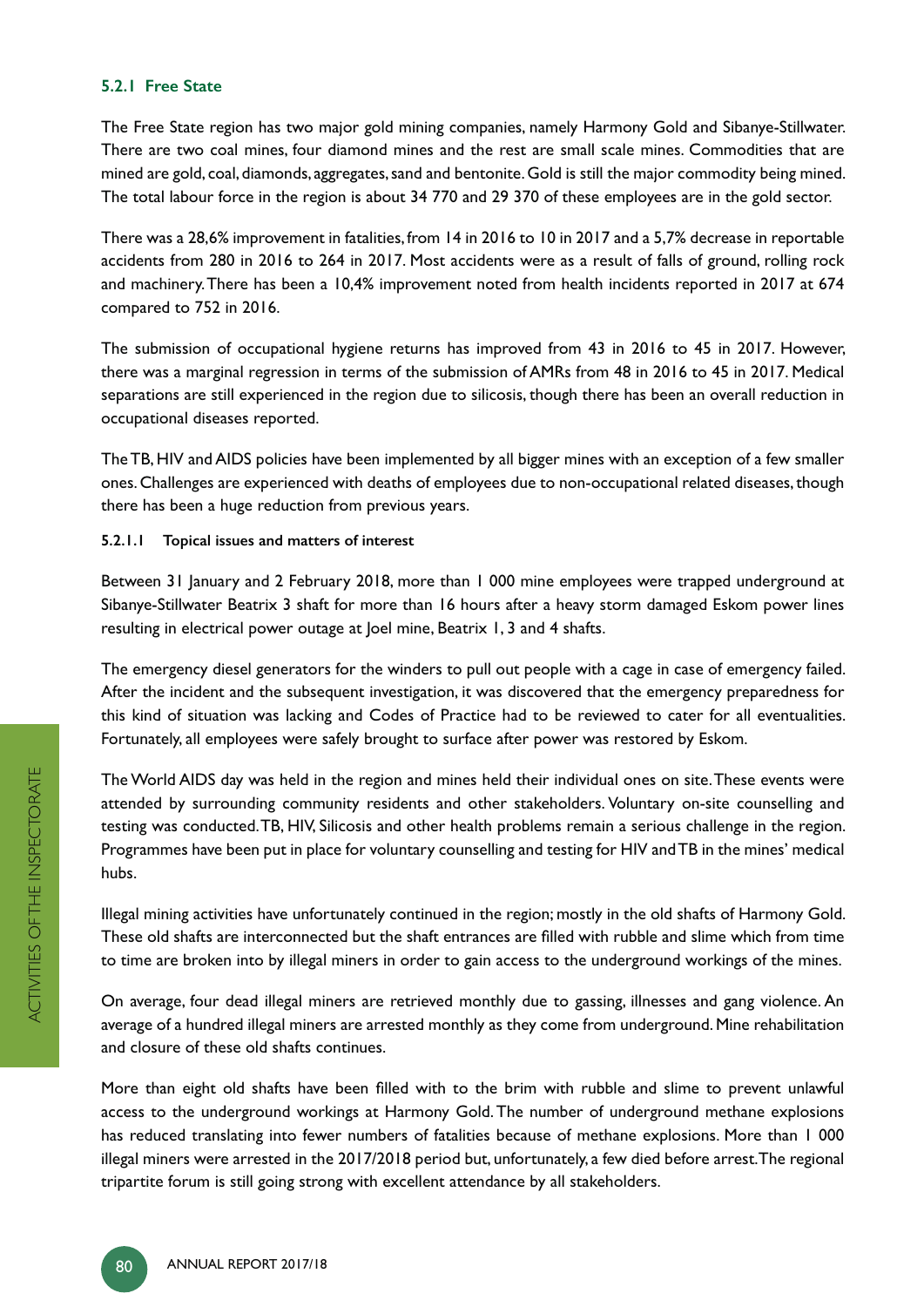The Women-in-Mining (WIM) sub-committee has been established in the region.

Joint explosive audits have been conducted at various mines with members of the SAPS.

#### *Challenges*

No illegal mining stakeholder forum meetings were held in 2017/2018 period in the region as a result of safety and security concerns for the forum members, the meetings were held in other regions.

There was a slight decrease in illegal mining activities in the region but the situation remains dire as more mineworkers lost their jobs. The hotspots for illegal mining are around Welkom, Odendaalrus, and Virginia areas. Disruptive operations by SAPS and security personnel are conducted on regular basis.

The open mine shafts and mine dumps are used by illegal miners for access and transportation of food and water to the underground workings. The biggest challenge is that access for illegal miners and access for their material is often through the help of mine employees themselves.

The rehabilitation and sealing of the shafts is in progress, however, the other unused shafts cannot be closed or sealed as they serve as ventilation shafts and are also used for pumping out underground water.

#### **5.2.1.2 Inspections and audits**

| <b>CATEGORY</b>       | <b>INSPECTIONS</b> | <b>AUDITS</b> |
|-----------------------|--------------------|---------------|
| <b>Planned</b>        | 1440               | 48            |
| Actual                | 997                |               |
| Percentage compliance | 69                 | 106           |

The target could not be attained because of capacity challenges caused by the retirement of Inspectors of Mines.

#### **5.2.1.3 Total accidents reported**

| Fatal accidents                  | 10. |
|----------------------------------|-----|
| $\vert$ > 14 day accidents       | 264 |
| I to 13 day reportable accidents |     |

The biggest challenge in the region remains injuries and fatalities resulting from falls of ground and rolling rocks. From audits and inspections conducted revealed repeat non-adherence to mine support standards, codes of practice and declaration of unsafe working places as safe.

Non-adherence to ventilation standards results in hot working places although there has been a decreased number of heat related medical cases.

Rail bound equipment non-conformances have also been noted.

#### **5.2.1.4 Investigations and inquiries**

|                      | <b>INVESTIGATIONS</b> | <b>INQUIRIES</b> | <b>TOTAL</b> |
|----------------------|-----------------------|------------------|--------------|
| <b>Initiated</b>     | 295                   |                  | 306          |
| <b>Completed</b>     | 271                   |                  | 279          |
| Percentage completed | 92                    |                  | 91.          |

The turn-around times on investigations and inquiries have improved.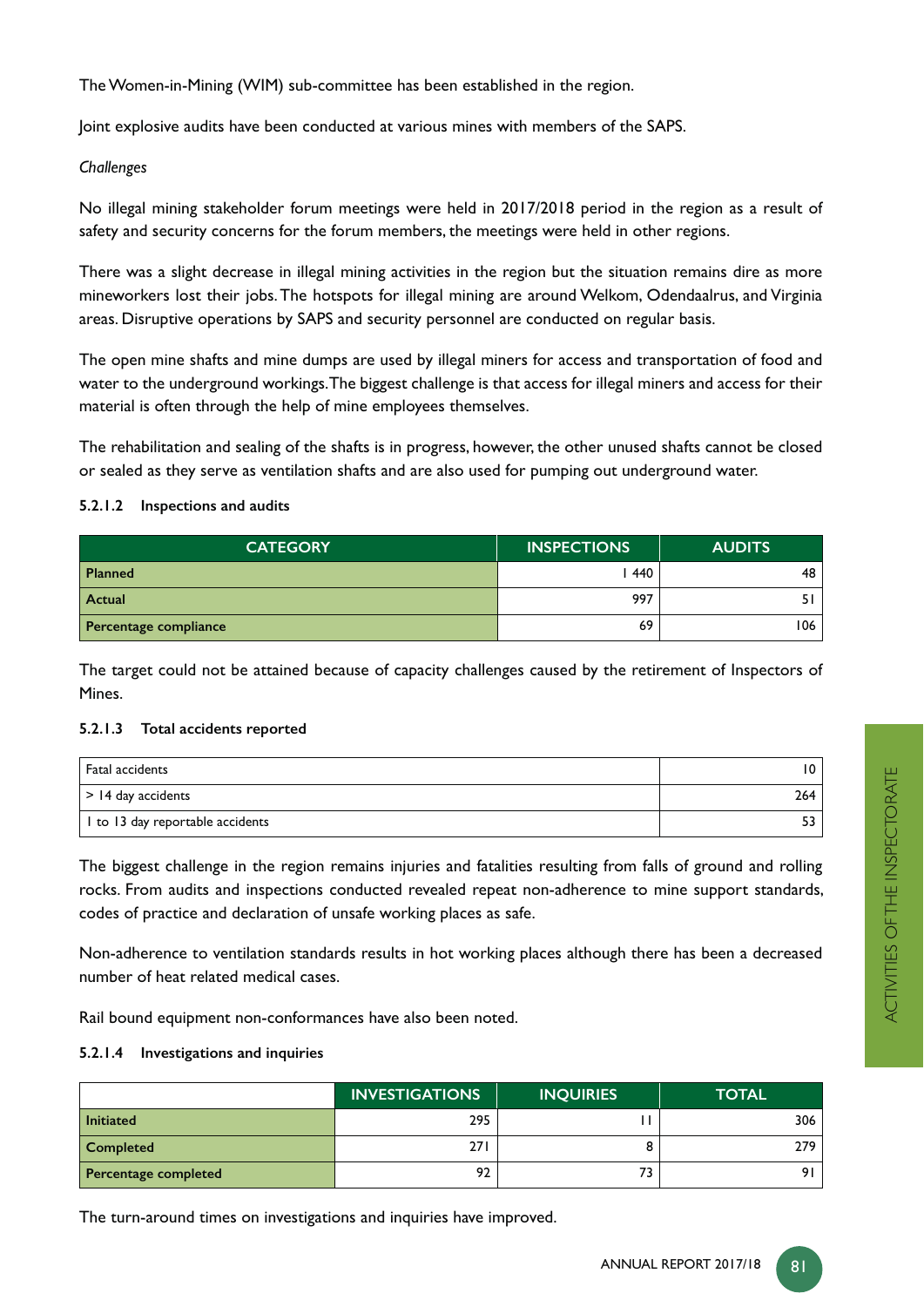#### **5.2.1.5 Disaster-type accidents**

No disaster type accidents were reported.

#### **5.2.1.6 Statutory notices**

| <b>SECTION 54 NOTICES</b> | <b>SECTION 55 NOTICES</b> |
|---------------------------|---------------------------|
| 06                        | 189                       |

Most enforcement instructions were issued for non-compliances to Codes of Practice and mine standards both in mining, mine machinery, occupational hygiene and occupational medicine sub-directorates.

#### 5.2.1.7 Administrative fines

| hv<br>tines<br>insner<br>- 20<br>ΩT<br>mer<br>ector<br>חוזו<br>. |  |
|------------------------------------------------------------------|--|
|                                                                  |  |

#### **5.2.1.8 Land-use applications and complaints**

|                                 | <b>RECEIVED</b> | <b>COMPLETED</b> | <b>PERCENTAGE</b> |
|---------------------------------|-----------------|------------------|-------------------|
| <b>Township developments</b>    | 18              | 18               | 100               |
| Mining and prospecting rights   | 105             | 105              | 100               |
| <b>Closure certificates</b>     | 53              | 52               | 99                |
| <b>Environmental management</b> | 61              | 61               | 100               |
| <b>Complaints</b>               | 51              |                  | 100               |

#### **5.2.1.9 Strategies adopted for improving status-quo**

- Monthly regional tripartite stakeholder forums and robust engagements
- MOSH initiative continuation of in-stope roof bolting and netting.
- MOSH initiative use of winch covers for dust.
- Continued intensified inspections and audits by inspectors.
- Enforcement and monitoring of occupational hygiene and medicine programmes through auditing and inspections.
- Participating in working groups to monitor and mitigate occupational diseases.
- Close partnerships with other government departments, trade unions and other key stakeholders.
- Auditing of health and safety management systems and the implementation thereof.
- Quarterly workshops on health and safety with key stakeholders.
- Issuing of the relevant statutory instructions.

# **5.2.2 Limpopo**

Limpopo region is situated between Gauteng province in the south, Zimbabwe in the north, Mozambique in the east, Mpumalanga province in the south east, Botswana border in the west and North-West province in the south west.

A wide variety of minerals are mined in this region with platinum, coal and copper being the main commodities. Also, numerous base metals are mined and there is a large number of crushers, quarries, brickworks and borrow pits in the region.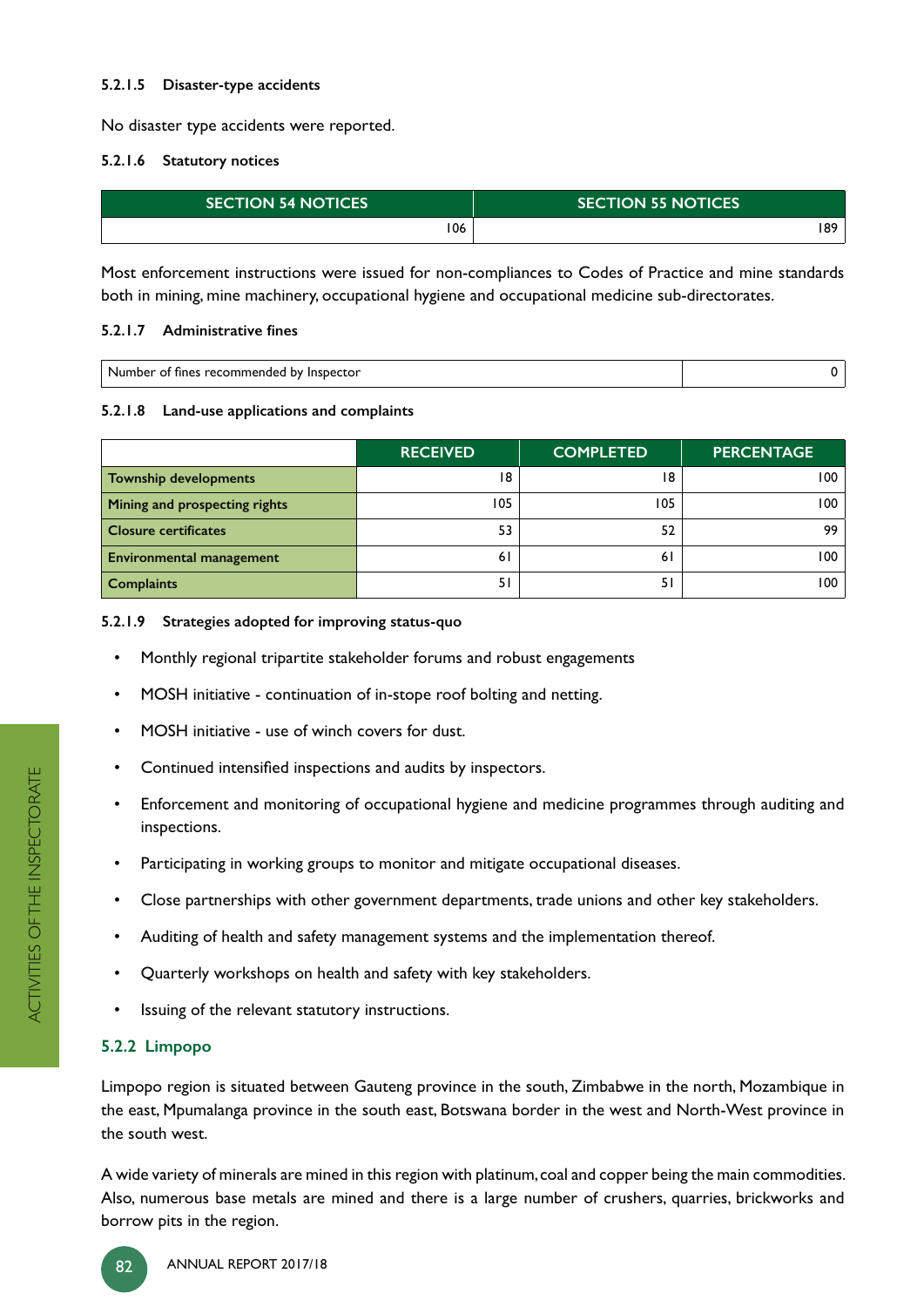#### **5.2.2.1 Topical issues and matters of interest**

Venetia mine is currently busy with excavation work to extend operations at the mine underground, which will see it have two vertical shafts, each 7 metres in diameter, sunk to a depth of 1,080 metres. During its lifetime, the mine is expected to treat about 132 million tonnes of ore containing an estimated 94 million carats. The life of the mine is expected to be extended to 2046.

The above project is the biggest single investment in South African mining industry in recent times. The socio economic benefits include 1 500 jobs being supported during construction phase.

Ivanplats' Platreef Project's Shaft 1 has reached a depth of 750 metres below surface, now less than 40 metres above the Flatreef mineralized zone and more than 75% to the planned final depth of 980 metres.The 750-metre station on Shaft 1 will provide initial, underground access to the high-grade orebody, enabling mine development to proceed during the construction of Shaft 2, which will become the mine's main production shaft.

The 7.25 metre diameter Shaft 1 will be used for initial access to the Flatreef deposit and early underground development.

Furthermore, early-works surface construction for Shaft 2 began in May 2017 with initial curtain grouting around the box cut. Excavation of a surface box cut to a depth of approximately 29 metres will begin early in 2018. The early-works construction is expected to be completed around the end of 2018.

The existing Grootegeluk 2 (GG2) plant historically produced power station coal. The mine project will convert the single-stage beneficiation plant to a new double-phase beneficiation plant, namely Grootegeluk 6 (GG6). Technical alterations at the plant consist of:

- $\;$  A new Small Coal Beneficiation Plant (SCP), enabling the processing of fragments of less than 10mm
- Improving fines plant beneficiation processes through the use of reflux classifier technology.
- A dewatering plant and ancillaries.
- Expansion of the current stockyard.

With production at the site expected to commence in 2020, the new GG6 plant will enable an additional 600 tonnes per hour of throughput on the ROM feed, as well as higher, more valuable yields through enhanced operational efficiencies and better beneficiation processes. Construction on the project began in quarter two of 2017, and is expected to be completed by quarter two of 2020.

#### **5.2.2.2 Inspections and audits**

| <b>CATEGORY</b>       | <b>INSPECTIONS</b> | <b>AUDITS</b> |
|-----------------------|--------------------|---------------|
| Planned               | 040                | 44            |
| Actual                | 051                | 48            |
| Percentage compliance | 0                  | 109           |

#### **5.2.2.3 Total accidents reported**

| Fatal accidents                  |     |
|----------------------------------|-----|
| $\vert$ > 14 day accidents       | 203 |
| I to 13 day reportable accidents | ววย |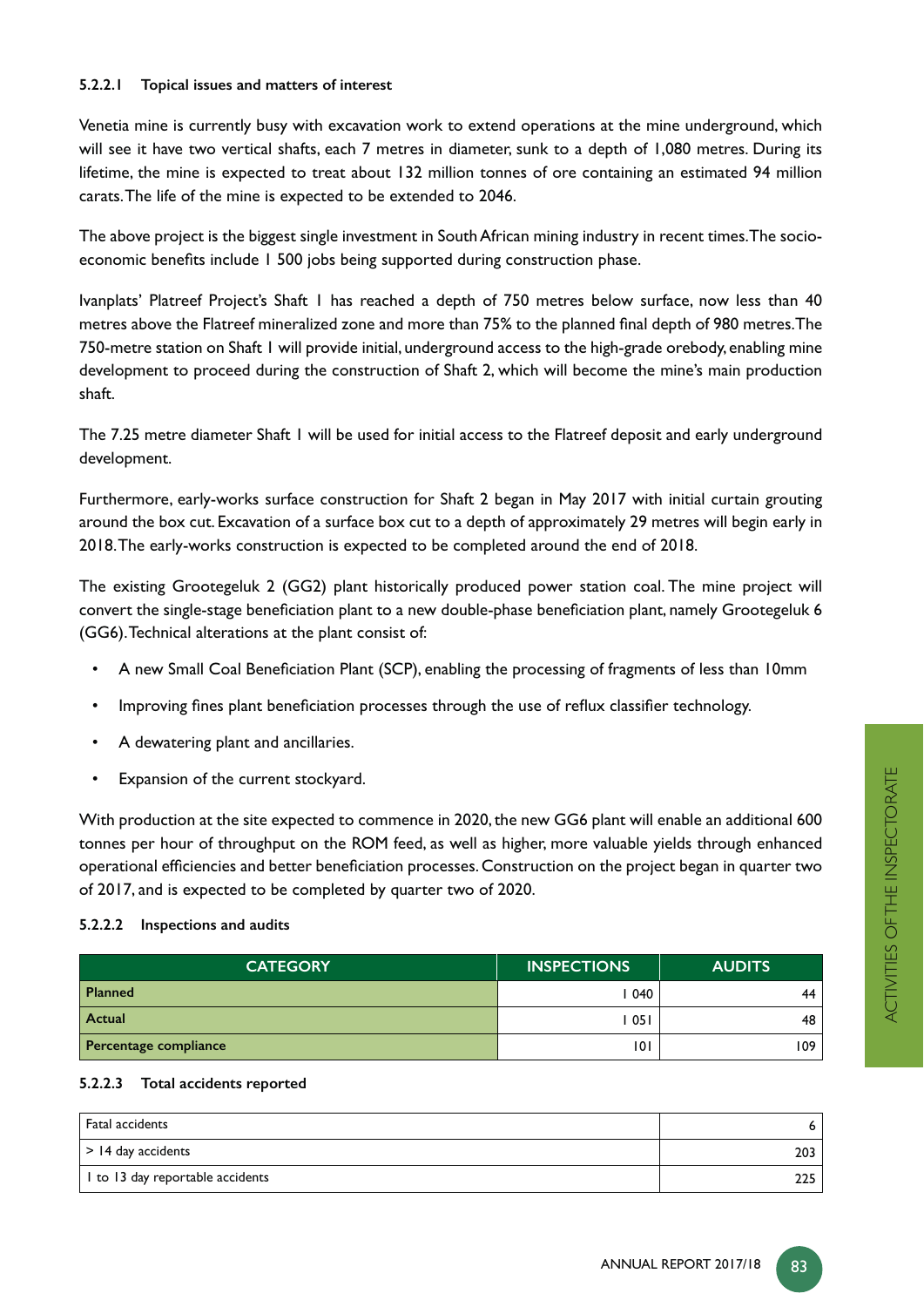There were six fatalities reported during the period 1 January 2017 to 31 December 2017, compared with four fatalities reported during the same period in 2016. Also, there has been an increase in the number of reportable accidents where 203 injuries were reported during 2017 compared to 135 reported during 2016. An increase in the number of reportable accidents is attributed to mines beginning to report accidents as required in the regulations.

There has been an improvement in the reporting of occupational health issues. The most common occupational diseases reported on in the AMRs for the year 2017 were NIHL, PTB and COAD.

#### **5.2.2.4 Investigations and inquiries**

|                      | <b>INVESTIGATIONS</b> | <b>INQUIRIES</b> | <b>TOTAL</b> |
|----------------------|-----------------------|------------------|--------------|
| <b>Initiated</b>     | 82                    |                  | 88           |
| <b>Completed</b>     | 82                    |                  | 84           |
| Percentage completed | 100                   | 33               | 96           |

#### **5.2.2.5 Disaster-type accidents**

No disaster type accidents were reported.

#### **5.2.2.6 Statutory notices**

| <b>ISECTION 54 NOTICES</b> | <b>SECTION 55 NOTICES</b> |
|----------------------------|---------------------------|
| רכ<br>34                   | 20                        |

Inspectors continue to encounter poor compliance to mine standards and procedures in the working places. This remains a serious concern as it reflects on the level of discipline by employees and mine management at the mines. The challenge ahead is to revive a safe working culture amongst employees and mine management in order for the region to achieve Zero Harm" ideal.

The MHSA sections 54 and 55 instructions were issued on issues relating to:

- Early entry examinations poorly conducted.
- Sub-standard support in face areas, brows, cubbies and working under unsupported hanging.
- Poor use of safety declaration books/unsafe areas declared safe.
- Poor water control in stopes.
- Poor management and control of explosives/lack of explosive procedures.
- Drilling closer to sockets.
- Sub-standard winch installation (rigging, guarding, locking out, signaling arrangements not installed along scraper path).
- Sub-standard conveyor belt installation (trip wires, signaling system, fire suppression, guarding).
- Uncontrolled lifting equipment.
- Keys control system not in place.
- Accumulation of broken ore restricting flow of air in panels.
- Ventilation holings not effected.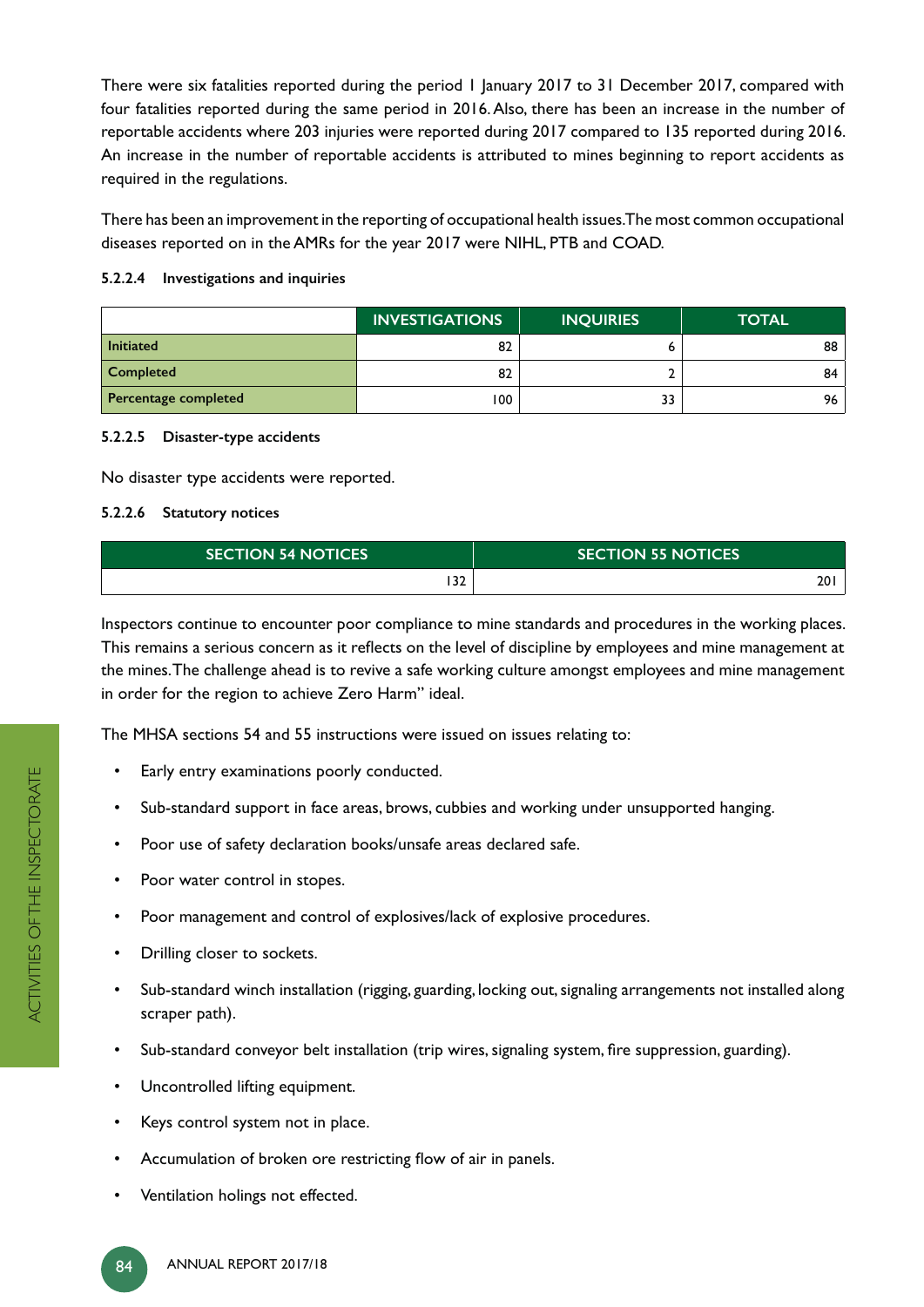- Recirculation of ventilation in development ends.
- Dust suppression systems inadequate.
- Safety officer's and rock engineer's reports disregarded.
- System of medical surveillance not fully implemented.
- Poor housekeeping.

Most MHSA section 54 instructions issued resulted in working places or activities or equipment being stopped until remedial measures were put in place and presented to the Office of the Principal Inspector of Mines.

#### 5.2.2.7 Administrative fines

| ю<br>n<br> |  |
|------------|--|
|            |  |

#### **5.2.2.8 Land-use applications and complaints**

|                                 | <b>RECEIVED</b> | <b>COMPLETED</b> | <b>PERCENTAGE</b> |
|---------------------------------|-----------------|------------------|-------------------|
| <b>Township developments</b>    | 28              | 28               | 100               |
| Mining and prospecting rights   | 73              | 72               | 98                |
| <b>Closure certificates</b>     | 26              | 25               | 96                |
| <b>Environmental management</b> |                 |                  | 100               |
| <b>Complaints</b>               | 15              |                  | 60                |

Closure Certificate applications remain a concern as stakeholders are usually not available to conduct the necessary closure inspections within 30 days.

#### **5.2.2.9 Strategies adopted for improving status-quo**

The strategy is to conduct purposeful inspections which reveal any failure in the mine's health and safety systems and taking the appropriate action when necessary. The region believes that the visibility of inspectors, through regular inspections and audits, is a pro-active way to assist mines to comply with health and safety systems to achieve "Zero Harm" ideal.

The region will continue to engage and support mines on their respective health and safety strategies and initiatives. Also, the region will strive for co-operation with mine employers, mine employees, communities affected by mining operations to ensure that there are effective and efficient ways to deal with mine health and safety challenges.

The MHSI will continue to convene meetings with company CEOs and other stakeholder leadership where there is no improvement with regards to safety and health performance.

Mines are encouraged to continue developing and implementing strategies to deal with occupational diseases. The MHSI continues to support efforts and initiatives to combat TB-HIV/Aids through various interventions.

# **5.2.3 Mpumalanga**

The Mpumalanga region is surrounded by a number of provinces such as Gauteng, KwaZulu-Natal, Free State and Limpopo, including neighbouring countries, Mozambique and Swaziland. A wide variety of minerals are mined in the Mpumalanga region, with coal as the main commodity mined and there are large number of brickworks, crushers and quarries in the region.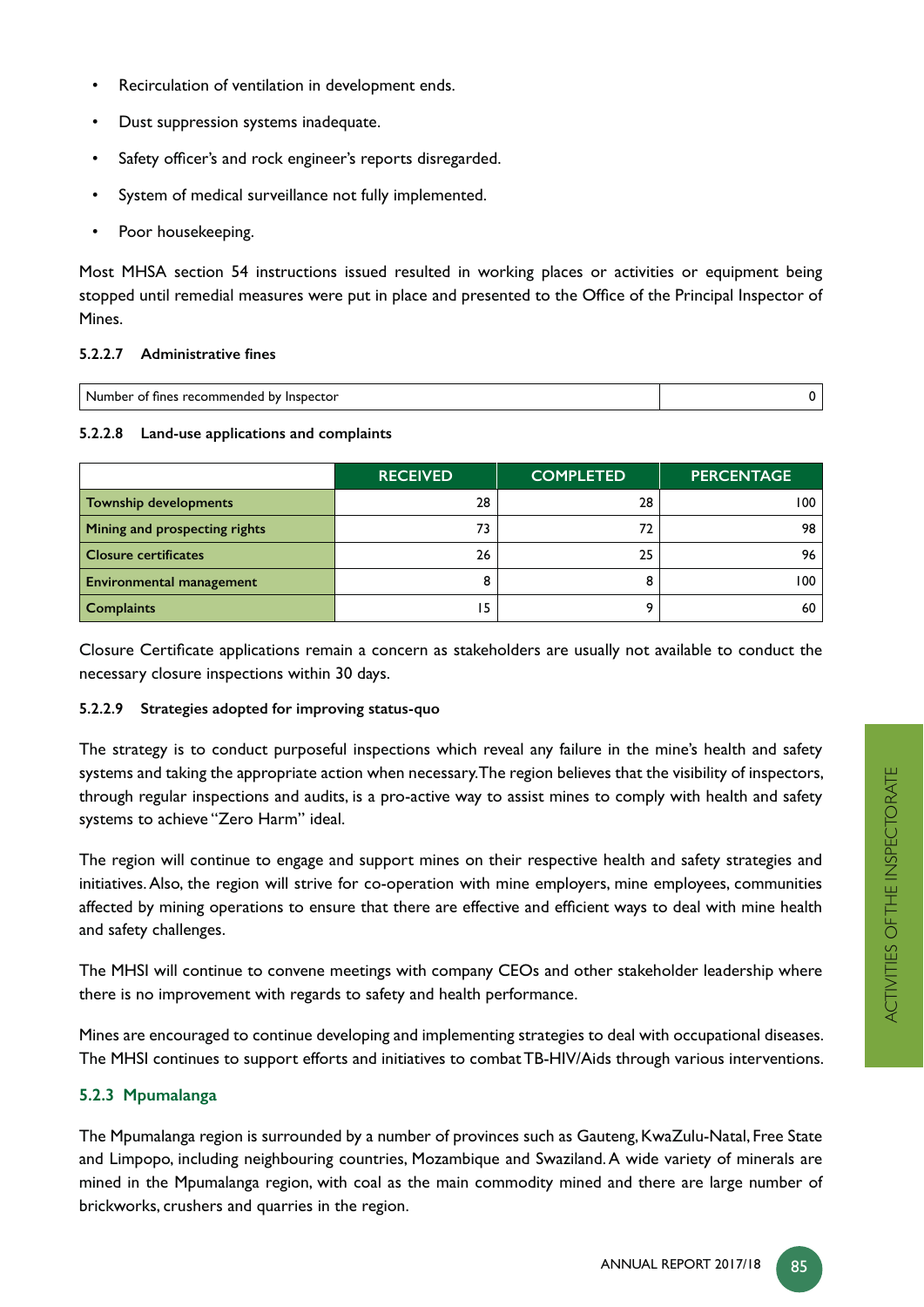#### **5.2.3.1 Topical issues and matters of interest**

During the reporting period a number of mines in the region were operating in close proximity to the hosting communities. Some of these mines were conducting blasting operations within 500 metres to the communities without a permission granted in terms of Chapter 4 of the MHSA, as amended.

Some community members lodged complaints to the Department about mines exposing them to excessive noise, dust, blast vibrations and cracked houses as a result of mining operations.

Mine employers were advised to apply for permission to conduct blasting operation within 500 metres from structures to be protected. The applications requirements includes amongst others, a copy of risk assessment, copy of a signed mine plan and proof of consultation with the affected stakeholders.

#### **5.2.3.2 Inspections and audits**

| <b>CATEGORY</b>       | <b>INSPECTIONS</b> | <b>AUDITS</b> |
|-----------------------|--------------------|---------------|
| <b>Planned</b>        | 120                | 44            |
| Actual                | 503                |               |
| Percentage compliance | 134                | 16            |

#### **5.2.3.3 Total accidents reported**

| Fatal accidents                  |     |
|----------------------------------|-----|
| $\vert$ > 14 day accidents       | 220 |
| I to 13 day reportable accidents |     |

#### **5.2.3.4 Investigations and inquiries**

|                      | <b>INVESTIGATIONS</b> | <b>INQUIRIES</b> | <b>TOTAL</b> |
|----------------------|-----------------------|------------------|--------------|
| <b>Initiated</b>     | 154                   |                  | 161          |
| <b>Completed</b>     | 151                   |                  | 154          |
| Percentage completed | 98                    | 43               | 96           |

#### **5.2.3.5 Disaster-type accidents**

No disaster type accidents were reported.

#### **5.2.3.6 Statutory notices**

| <b>ISECTION 54 NOTICES</b> | <b>SECTION 55 NOTICES</b> |
|----------------------------|---------------------------|
| 0F<br>ບ                    | 44                        |

#### 5.2.3.7 Administrative fines

| <sup>.</sup> recommended<br>.<br>`bv<br>∵ insbector<br><b>TINES</b><br>Οī<br>mer |  |
|----------------------------------------------------------------------------------|--|
|----------------------------------------------------------------------------------|--|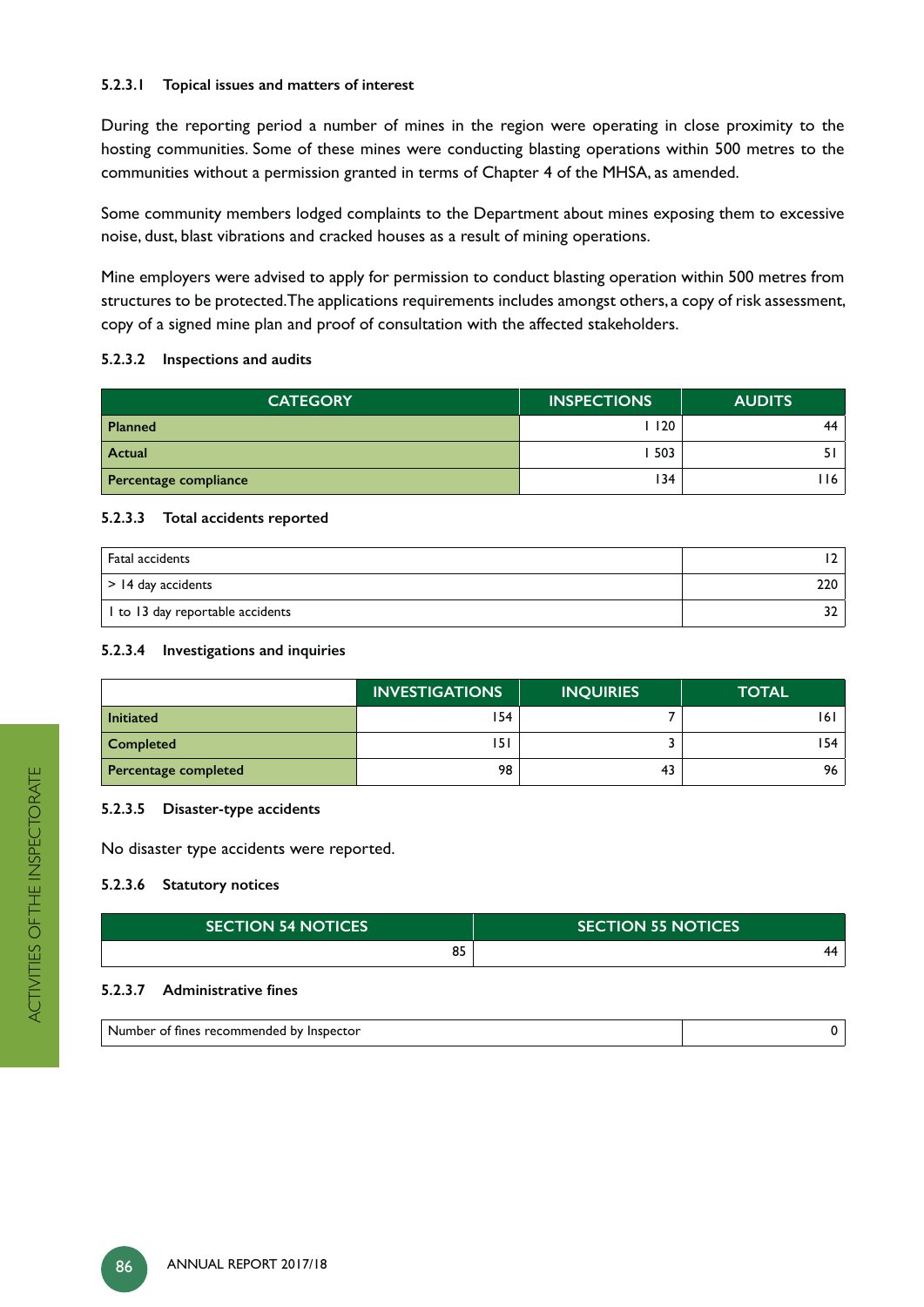## **Land-use applications and complaints**

|                                 | <b>RECEIVED</b> | <b>COMPLETED</b> | <b>PERCENTAGE</b> |
|---------------------------------|-----------------|------------------|-------------------|
| <b>Township developments</b>    | 18              | 18               | 100               |
| Mining and prospecting rights   | 393             | 393              | 100               |
| <b>Closure certificates</b>     |                 |                  | 100               |
| <b>Environmental management</b> |                 |                  | 100               |
| <b>Complaints</b>               |                 |                  | 75                |

#### **5.2.3.8 Strategies adopted for improving status-quo**

Compliance information, regional challenges and areas of excellence are shared at the regional tripartite forums. The region identified that general accidents are still a major contributor of reportable accidents. A high number of falls of ground accidents particularly at coal mines is still a great concern.

The Inspectorate will increase visibility at the mines as a proactive way of enforcing compliance at the mines. Focused inspections, audits and investigations will be conducted with the aim of revealing system failures in terms of mine health and safety. Appropriate enforcement actions are taken if necessary.

The activities of regional Inspectorate will focus on the prevention of falls of ground accidents and slope failures, transport in mining and machinery related accidents, with the emphasis on the enforcement of the new regulations and the implementation of new Codes of Practice, house-keeping and material handling.

It has been noted with concern that some mines do not have integrated TB and HIV/AIDS programmes. Mines are encouraged to have such programmes in place. The on-site wellness programmes remain a challenge to the small mines. These mines are encouraged to use the local municipal clinic where possible. Occupational diseases are still reported in high numbers, but most of these employees reported having been working in the mining industry for the past 20 years or more. Mines are encouraged, as per the 2024 MHSC occupational health milestones, to improve the current preventive measures.

Mines are audited on the implementation of Codes of Practice. Employees working without having undergone initial and periodic medical surveillance will be withdrawn from workings and appropriate action will be taken against employers. The Inspectorate will endeavour to ensure that mines put strategies in place to curb the increasing number of cases of TB amongst employees in the region.

In terms of exposure to airborne pollutants and noise, there is still a sizeable number of employees who are still exposed to HEG A and HEG B, these employees will be withdrawn from such areas. Mines are encouraged to implement strategies to reduce over-exposure to noise and airborne pollutants.

# **5.3 Regional Operations: Western Region**

#### **Overview**

The Chief Directorate: Western region consists of Western Cape, North-West: Klerksdorp and North-West: Rustenburg regions. A wide variety of minerals are mined in this region, with the majority of the commodities being PGMs, chrome, gold, diamonds, granite, dimension stones, sand and aggregates. The mining activities are conducted on the surface, underground and offshore.

The total number of employees in the Western Region is about 163 791 which is equivalent to 37% of all employees in South African mines during 2017.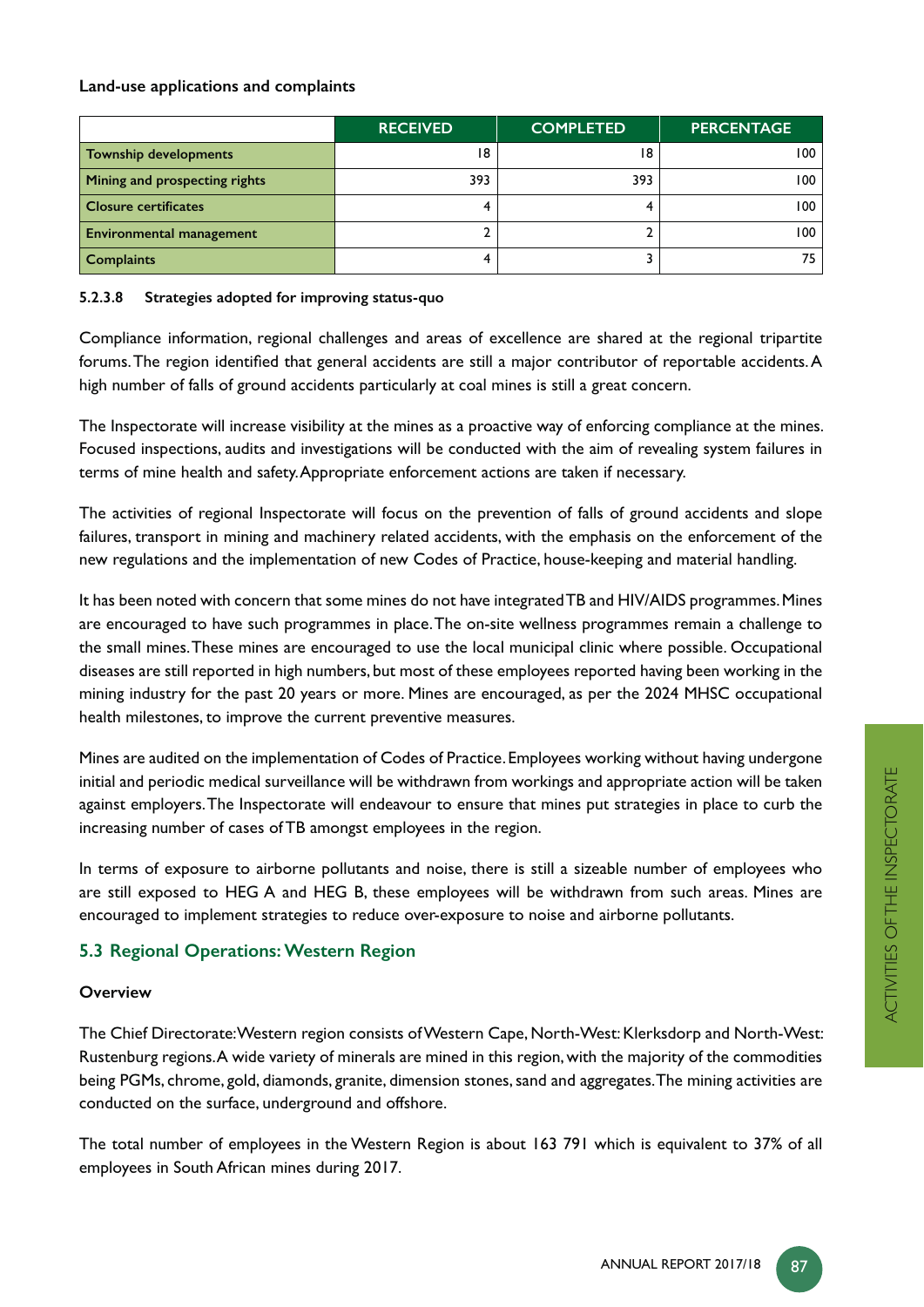During the period under review, the above three regional offices conducted 2 707 routine mine inspections and 171 planned mine audits.

As part of the enforcement measures taken during following the inspections and audits conducted, 296 notices were issued in terms of Section 54 of the MHSA and 641 notices were issued in terms of Section 55 of the MHSA. The notices issued under Section 54 of the MHSA deal with dangerous conditions at mines, while those orders issued in terms of Section 55 of the MHSA order compliance to the provisions of the MHSA.

A total of 33 fatal accidents occurred during the period under review. This translates to an increase of about 18% when compared to the 28 fatal accidents that were reported in 2016. A total of 1 979 injuries were reported in 2017 which translates to a 6% decrease when compared to the 2 104 injuries reported in 2016.

In dealing with the above fatal and injury accidents, the Western Region completed 22 fatal inquiries and 82 mine accident investigations during the period under review. The outstanding mine accident inquiries and investigations were due to the unavailability of legal representatives and employer postponements.

#### **Topical issues and matters of interest**

#### *FOG mine disaster at Tau Lekoa Gold Mine*

A mine disaster is a single event that results in the death of four or more employees. On 22 July 2017, Tau Lekoa Gold Mine in Klerksdorp reported a mine disaster as a result of a seismic induced fall of ground. The said FOG mine disaster fatally injured four mine employees on the spot.

On 23 October 2017 AngloGoldAshanti - Kopanang Mine reported two mine fatalities as a result of a gravity induced FOG mine accident.

Preliminary investigations of the above mine accidents suggests that due lack of safe mineable ground, the gold mines are resorting to pillar mining without a comprehensive risk management plans. Unmined underground pillars are prone to seismicity due to the accumulated stresses and are likely to have a high number of falls of ground.

#### *Challenges*

- More medical deaths have been reported where employees would collapse and pass away at their working places. Some of these employees were mine contractors who did not have proper access to mine's medical facilities.
- FOG and machinery-related accidents were the main contributors of the serious injuries and fatalities. Some mining companies are running out of virgin ground for mining as they are approaching their end of life and are resorting to mining isolated blocks of ground which are prone to high levels of seismicity.

#### *Strategies adopted for improving status-quo*

The MHSI will increase visibly at the mines as a proactive measure to enforce compliance.

More frequent and purposeful routine inspections and audits will be conducted at high risk mines mining pillars and mines which have reported a high number of mine accidents or occupational diseases.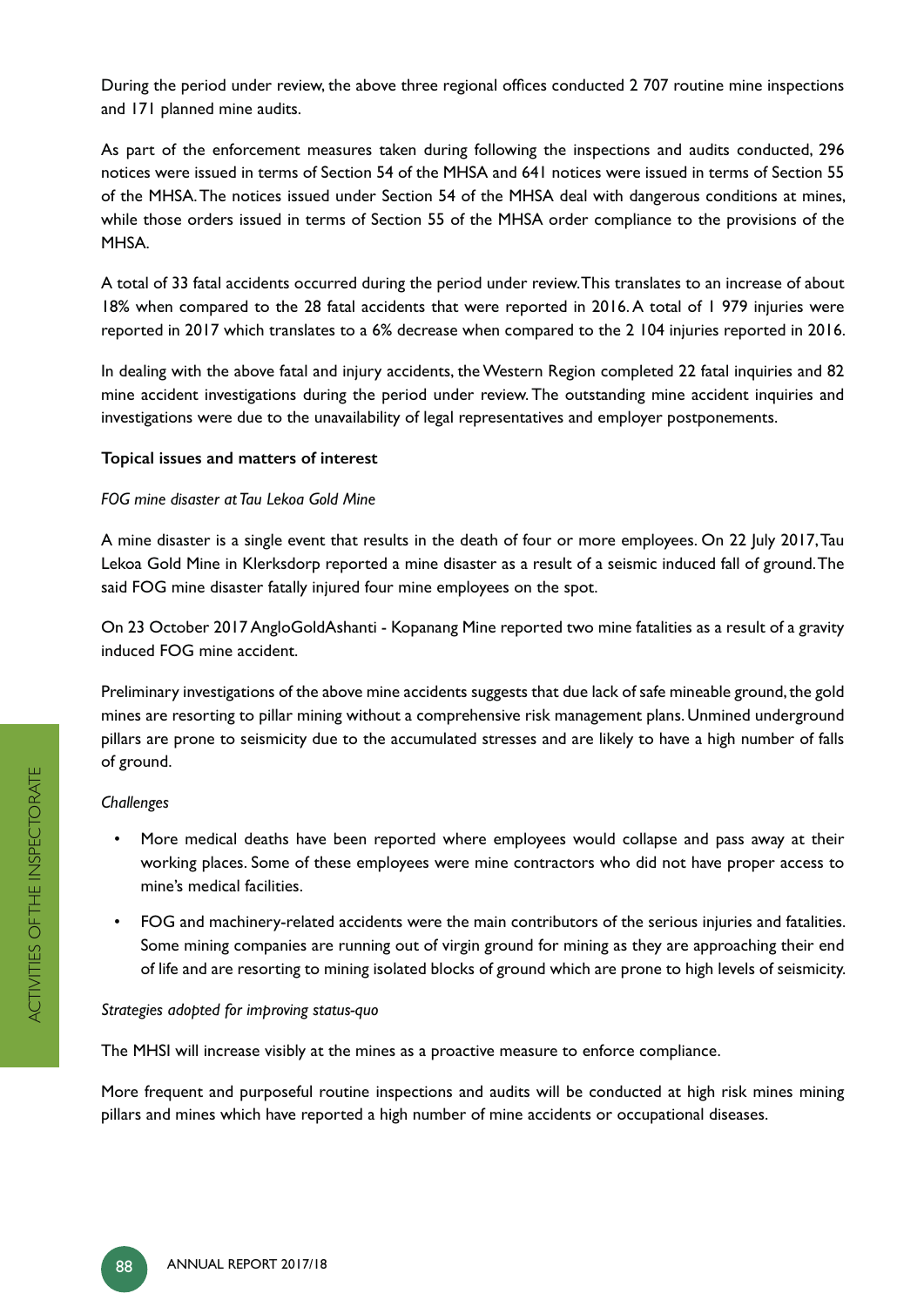# **5.3.1 North West: Klerksdorp**

North-West: Klerksdorp region is surrounded by Free State, Gauteng and Northern Cape provinces. Gold is predominantly being mined in underground mines which are still labour intensive.

Most of the mines in the region are surface diamond diggings around Wolmaransstad, Bloemhof, Schweizer-Reneke, Vryburg, Taung, Ottosdal and Christiana areas. Other minerals that are being exploited in the region include uranium, limestone, fluorspar, sand and clay etc. which are commonly exploited with less labour intensive surface operations.

#### **5.3.1.1 Topical issues and matters of interest**

During the reporting period the region has seen a change of ownership at two gold mining companies.

- Village Main Reef Limited and Heaven Sent Capital South Africa acquired Kopanang Gold Mine from AngloGoldAshanti in 2017/2018.
- Harmony Gold Mining Company Limited acquired Moab Khotsong Gold Mine AngloGoldAshanti in 2018.

#### **5.3.1.2 Inspections and audits**

| <b>CATEGORY</b>       | <b>INSPECTIONS</b> | <b>AUDITS</b> |
|-----------------------|--------------------|---------------|
| <b>Planned</b>        | 720                | 44            |
| Actual                | 888                | 48            |
| Percentage compliance | 123                | 109           |

#### **5.3.1.3 Total accidents reported**

| Fatal accidents                  |     |
|----------------------------------|-----|
| $\vert$ > 14 day accidents       | 193 |
| 1 to 13 day reportable accidents | 244 |

#### **5.3.1.4 Investigations and inquiries**

|                      | <b>INVESTIGATIONS</b> | <b>INQUIRIES</b> | <b>TOTAL</b> |
|----------------------|-----------------------|------------------|--------------|
| <b>Initiated</b>     | 49                    |                  | 51           |
| <b>Completed</b>     | 49                    |                  | 51           |
| Percentage completed | 100                   | 100              | 100          |

#### **5.3.1.5 Disaster-type accidents**

On 22 July 2017, four underground mineworkers were fatally injured in a seismic induced FOG accident at Tau Lekoa Gold mine in Orkney.

#### **5.3.1.6 Statutory notices**

| <b>ISECTION 54 NOTICES</b> | <b>SECTION 55 NOTICES</b> |
|----------------------------|---------------------------|
| $\sim$                     | <b>DEE</b><br>355         |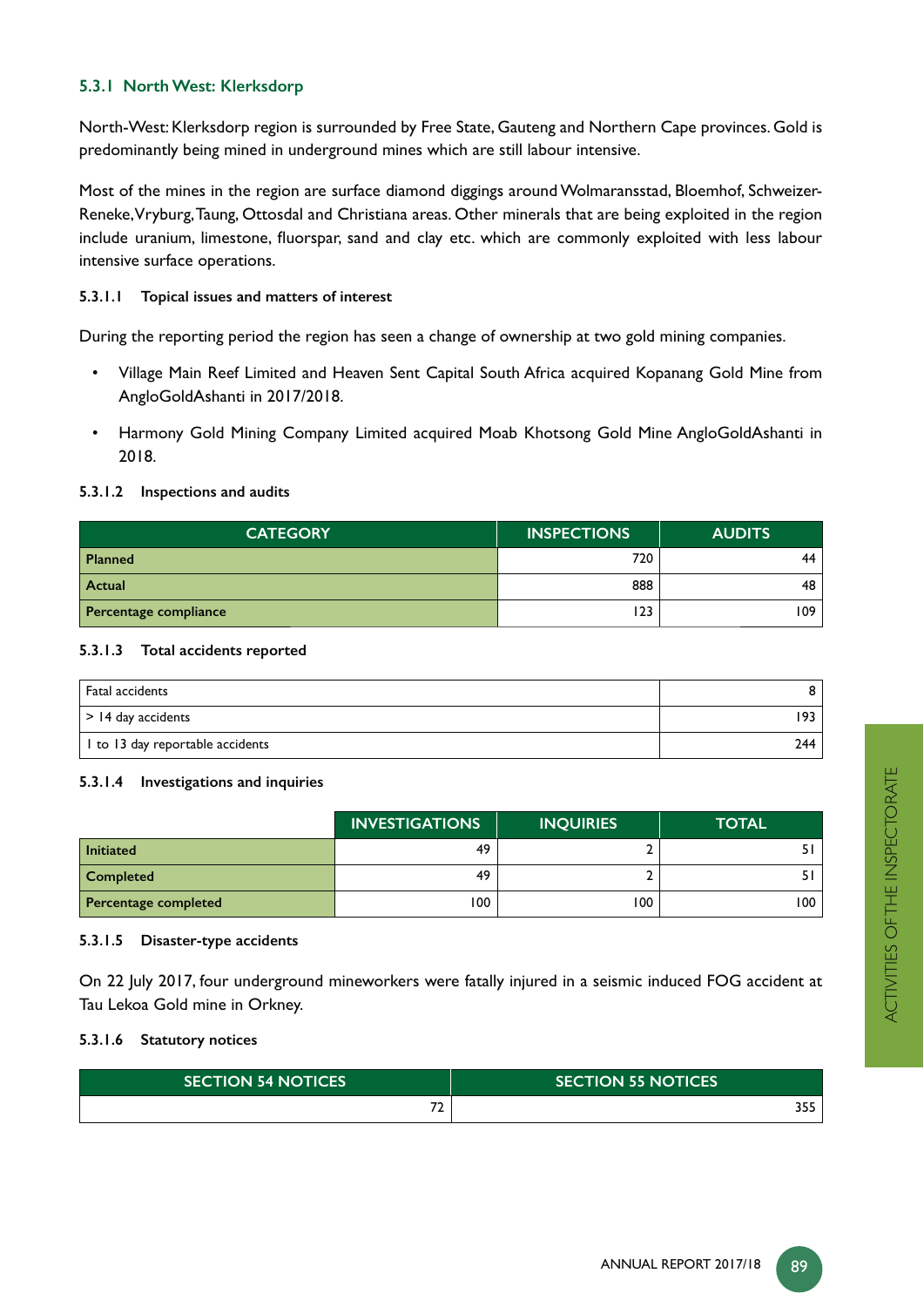#### 5.3.1.7 Administrative fines

| Number of fines recommended by Inspector         |                   |
|--------------------------------------------------|-------------------|
| Value of fines recommended by Inspector          | R <sub>0.00</sub> |
| Number of fines set aside by Principal Inspector |                   |
| Value of fines set aside by Principal Inspector  | R <sub>0.00</sub> |
| Number of fines imposed by Principal Inspector   | 0                 |
| Value of fines imposed by Principal Inspector    | R0.00             |
| Appeals                                          | 0                 |
| Value of fines paid                              | R0.00             |

#### **5.3.1.8 Land-use applications and complaints**

|                                 | <b>RECEIVED</b> | <b>COMPLETED</b> | <b>PERCENTAGE</b> |
|---------------------------------|-----------------|------------------|-------------------|
| <b>Township developments</b>    | 24              | 24               | 100               |
| Mining and prospecting rights   | 101             | 101              | 100               |
| <b>Closure certificates</b>     | 42              | 42               | 100               |
| <b>Environmental management</b> |                 |                  |                   |
| <b>Complaints</b>               |                 |                  | 100               |

#### **5.3.1.9 Strategies adopted for improving status-quo**

The following strategies are adopted to improve performance:

- Appropriate statutory instructions are issued to mines, where repeat non-compliances are identified.
- Inspectors are conducting follow-up audits and inspections to monitor progress of action plans presented to the regional office.
- Mines are encouraged to have wellness programmes to address healthy lifestyles and non-occupational diseases including HIV.
- The mines (big and medium operations) conduct wellness campaign in accordance with the South African health awareness calendar.
- Mines are encouraged to deal with lifestyle conditions at the mine hospitals or medical stations for employees who are not on medical aid.
- At some mines employees are questioned and tested on the signs and symptoms of TB whenever they visit the health facility i.e. medical stations, hospital and during health campaigns at different mines.
- During these awareness campaigns mine employees are counselled and with their consent HIV testing is done. It should be noted that this is managed at the primary health care and not at the occupational health centre.

# **5.3.2 North-West: Rustenburg**

A wide variety of minerals is being mined in the North West: Rustenburg region with PGMs and chrome being the main commodities. Mining operations in the region are mainly made up of labour intensive underground mining operations with numerous surface slate and granite quarries. The North West: Rustenburg region still accounts for most of the mine employees in the country.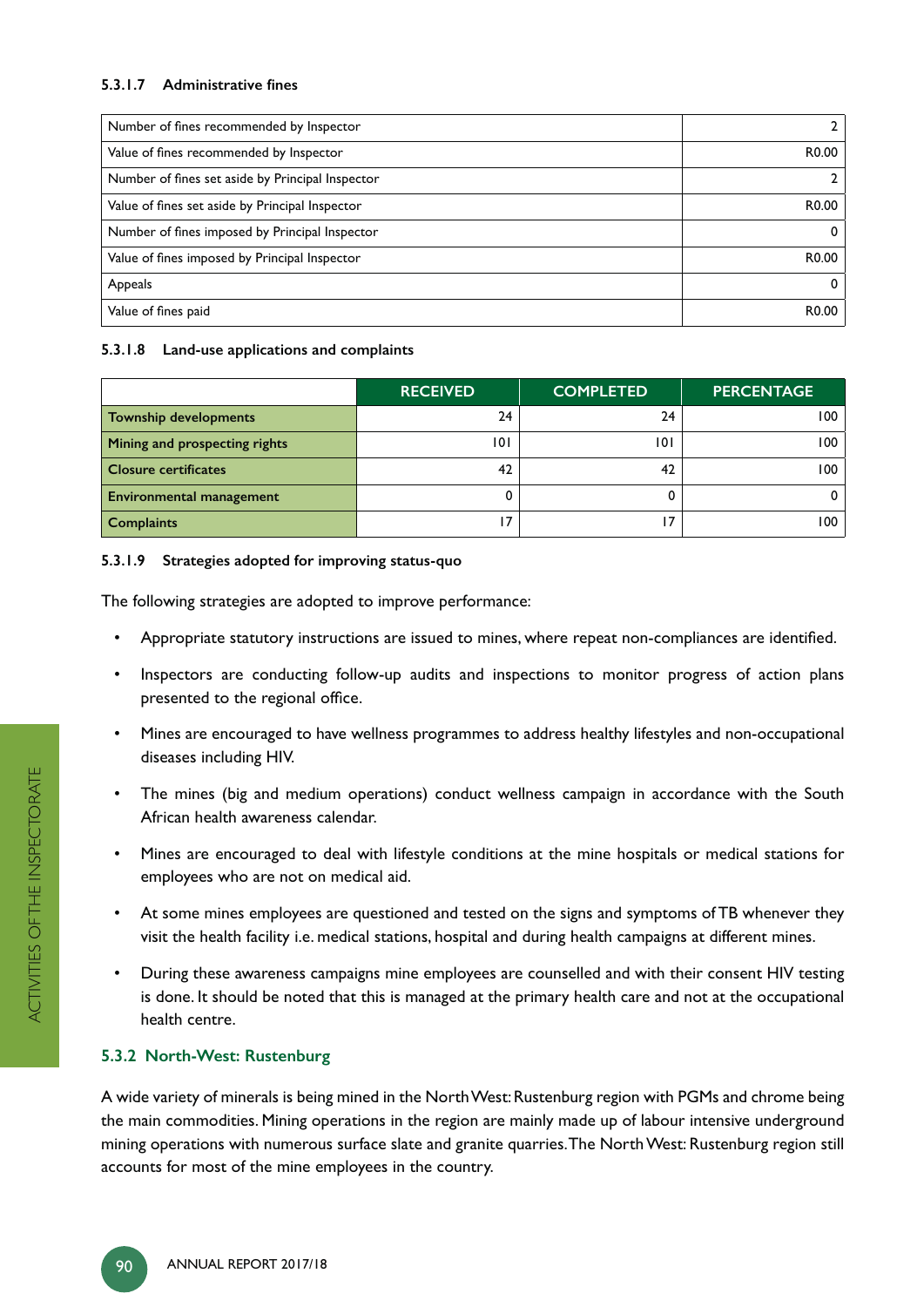#### **5.3.2.1 Topical issues and matters of interest**

During the reporting period, the region experienced numerous litigations and appeals against Inspectors of Mines instructions from some mining companies especially from Sibanye-Stillwater.

The region also experienced an increase of copper cable theft in operating and non-operating mines.

Illegal mining activities were reported by some community members and the region also experienced an increase in medical related deaths both on surface and underground mines.

During the month of January 2018, some of Anglo-American owned mines in the Swartklip area were acquired by Siyanda Resources.

#### **5.3.2.2 Inspections and audits**

| <b>CATEGORY</b>       | <b>INSPECTIONS</b> | <b>AUDITS</b> |
|-----------------------|--------------------|---------------|
| <b>Planned</b>        | 800                | 44            |
| Actual                | l 151              | 70            |
| Percentage compliance | 144                | 159           |

#### **5.3.2.3 Total accidents reported**

| Fatal accidents                  | 24  |
|----------------------------------|-----|
| $\vert$ > 14 day accidents       | 081 |
| I to 13 day reportable accidents | 440 |

24 persons were fatally injured in 23 separate accidents. Most of the fatal accidents were as a result of falls of ground and winch-related accidents.

The 14-day reportable accidents decreased from 1 130 during the previous reporting year to 1 081 in the current year, a 4% marginal improvement.

#### **5.3.2.4 Investigations and inquiries**

|                      | <b>INVESTIGATIONS</b> | <b>INQUIRIES</b> | <b>TOTAL</b> |
|----------------------|-----------------------|------------------|--------------|
| <b>Initiated</b>     | 24                    |                  | 41           |
| Completed            | 24                    | 20               | 44           |
| Percentage completed | 100                   | ד ו              | 107          |

#### **5.3.2.5 Disaster-type accidents**

No disaster type accidents were reported.

#### **5.3.2.6 Statutory notices**

| <b>SECTION 54 NOTICES</b> | <b>SECTION 55 NOTICES</b> |
|---------------------------|---------------------------|
| 220                       | <b>075</b><br>21 J        |

#### 5.3.2.7 Administrative fines

| --- <i>--</i> ---<br>- - -- -<br><b>Inspector</b><br>fines<br>rec<br>commenaea<br>. DV<br>ОT<br>'mber |  |
|-------------------------------------------------------------------------------------------------------|--|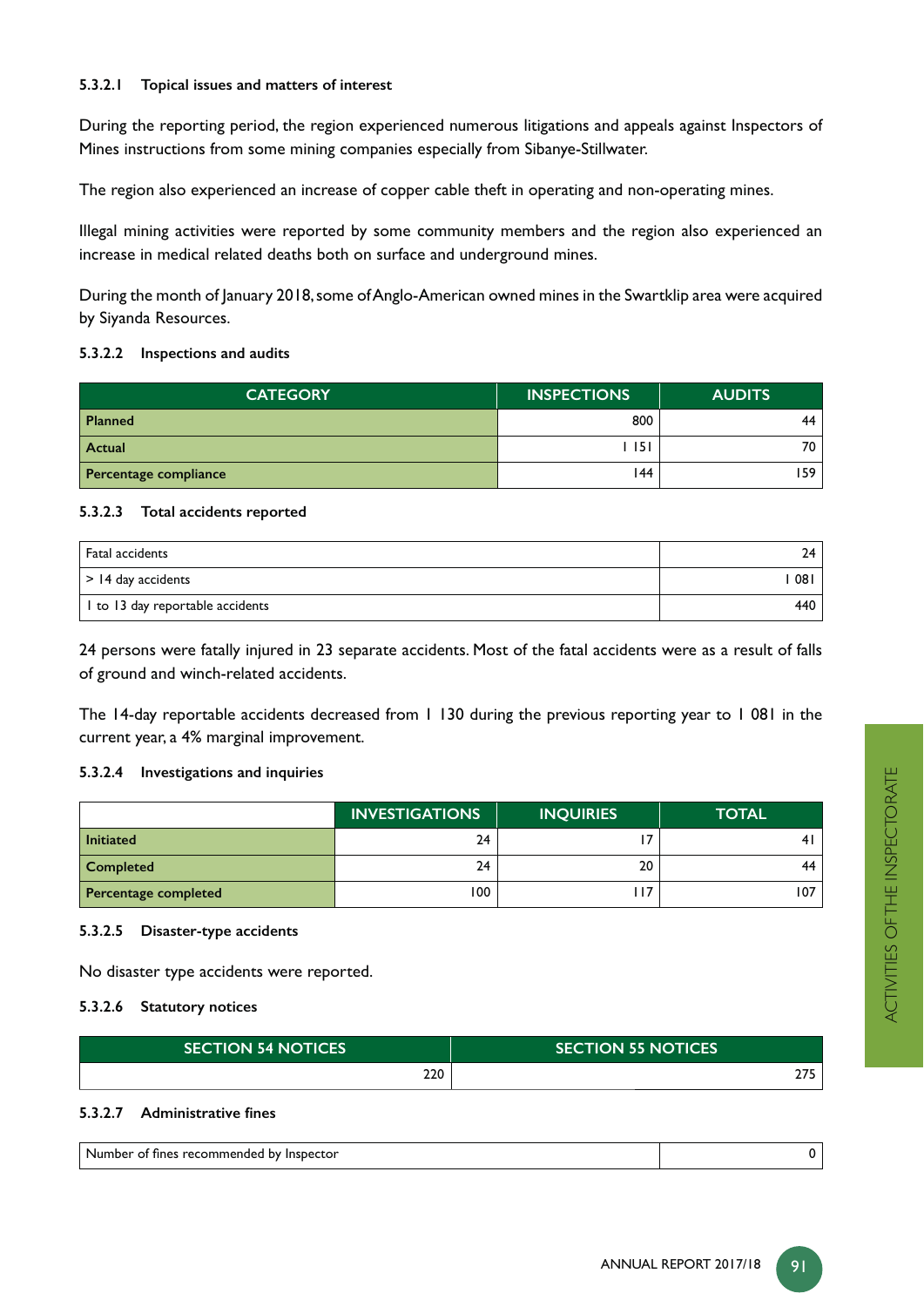#### **5.3.2.8 Land-use applications and complaints**

|                                 | <b>RECEIVED</b> | <b>COMPLETED</b> | <b>PERCENTAGE</b> |
|---------------------------------|-----------------|------------------|-------------------|
| Township developments           | N/A             |                  |                   |
| Mining and prospecting rights   | N/A             |                  |                   |
| <b>Closure certificates</b>     | N/A             |                  |                   |
| <b>Environmental management</b> | N/A             |                  |                   |
| <b>Complaints</b>               | 262             | 252              | 96                |

Most complaints received fall under the jurisdiction of the Department of Labour (DOL). Those employees were assisted and referred to the relevant authorities at DOL.

#### **5.3.2.9 Strategies adopted for improving status-quo**

The following strategies were adopted to improve performance:

- The issuing of un-roadworthy certificates for all TMMs and any other form of moving machinery and placing it under strict supervision of an appointed engineer at the mine.
- Withdrawal of legal appointments for negligent supervisors and instructed not to take any health and safety decisions on behalf of employees.
- Withdrawal of employees in the affected ventilation district in case of any fire at the mine.
- Safety drive carried through inspections and audits based on current challenges identified through accidents and leading indicators.
- Immediate disconnections of electrical power on sub-standard winches during inspections and audits.
- Mines are urged to use additional appropriate support system with overall areal coverage to minimise falls of ground accidents.

# **5.3.3 Western Cape**

Most mines in the Western Cape Region are mainly small surface mines and quarries. The other mines are one offshore platform producing gas at Mossel Bay; sea diamonds on the West Coast; limestone for cement and other purposes and then sand, stone and clay for the construction industry. The region also has one small underground mine, Steenkampskraal, which has been dormant for a very long time but may be re-opened depending on international markets for Monozite and other rare earth metals.

#### **5.3.3.1 Topical issues and matters of interest**

Prospecting for uranium in the Beaufort West area was completed and mining rights were issued for the underground mining of uranium. Activities are expected to start in the next financial year.

The construction of the plant of the Elandsfontein Phosphate Mine in the Langebaan area was completed. Mining commenced but was stopped after problems with the process plant were experienced. The mine is currently on care and maintenance until the production issues can be resolved.

At the last count, the Western Cape Region had about 5 647 employees and contractors working at all the mines. The Western Cape, however, has only seven mines with more than 100 employees.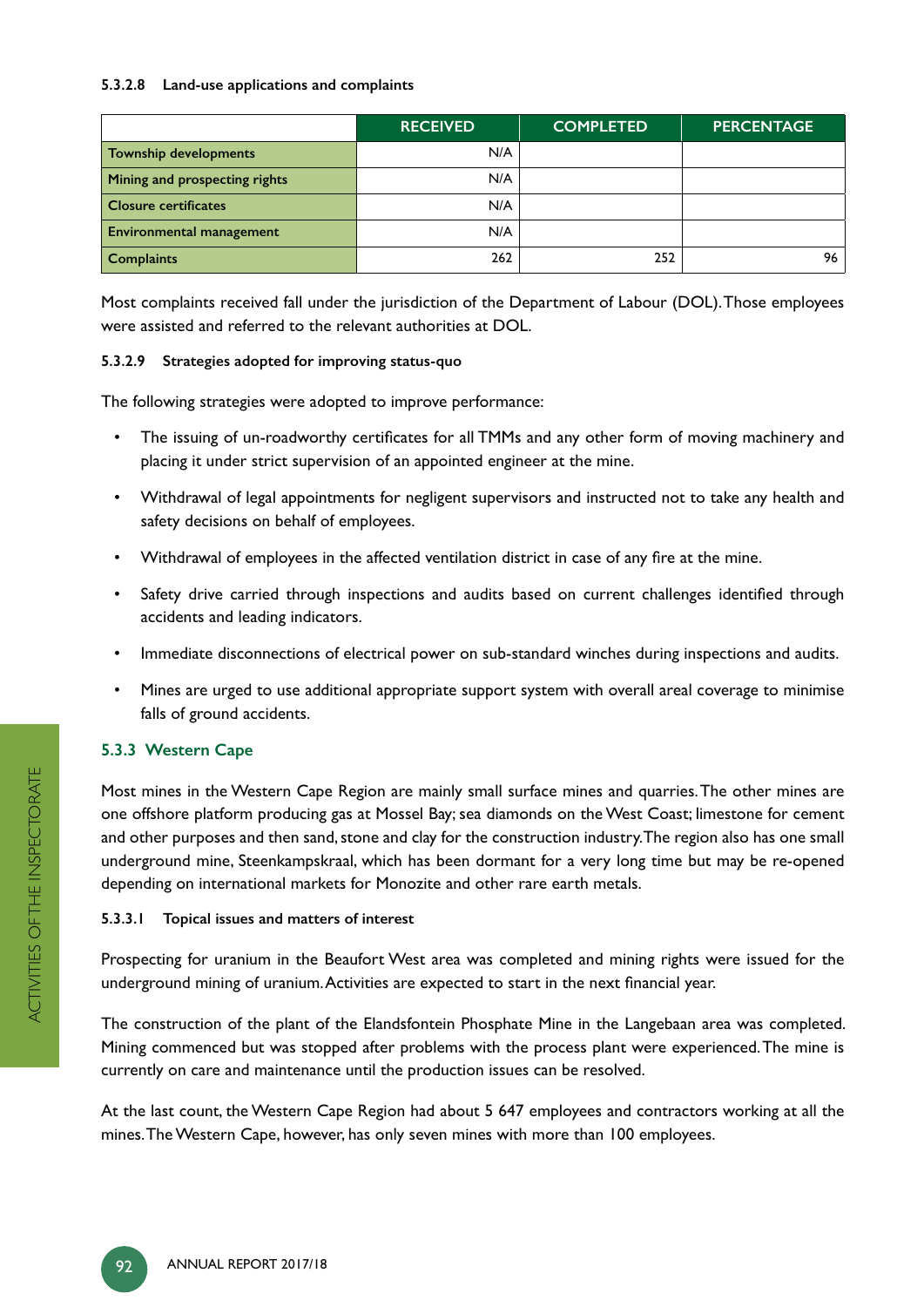#### **5.3.3.2 Inspections and audits**

| <b>CATEGORY</b>       | <b>INSPECTIONS</b> | <b>AUDITS</b> |
|-----------------------|--------------------|---------------|
| <b>Planned</b>        | 540                | 30            |
| Actual                | 668                | 53            |
| Percentage compliance | 124                | 77.           |

During the last year certain mines were prioritised. The inspection frequency was increased to the extent that a different inspector will visit the mine every month.

At the other mines inspections were planned with the view of maintaining visibility. The planning ensured that each mine was visited at least every five months by an inspector of another discipline. By these inspections the inspectors ensured that all the mines had some form safety management system in place.

Due to the financial restrictions the region discontinued the conducting of two group audits per month. At least two individual audits had to be conducted by the inspectors in their specific disciplines. This allowed the inspectors to prioritise the mines where they experience problems related to their specific discipline.

Inspectors conducted 212 individual audits against the planned 120. The numbers of audits indicated in the table is the individual audits divided by the four disciplines. This is done as a group audit would normally be a combination of the engineering, mining, occupational hygiene and occupational medicine disciplines.

#### **5.3.3.3 Total accidents reported**

| Fatal accidents                  |  |
|----------------------------------|--|
| $\vert$ > 14 day accidents       |  |
| I to 13 day reportable accidents |  |

The region had one fatal accident during 2017 after having no fatal accident in 2016. Unfortunately, two persons died in this accident as a result of asphyxiation in a vessel filled with nitrogen at a petro-chemical plant.

#### **5.3.3.4 Investigations and inquiries**

|                      | <b>INVESTIGATIONS</b> | <b>INQUIRIES</b> | <b>TOTAL</b> |
|----------------------|-----------------------|------------------|--------------|
| <b>Initiated</b>     |                       |                  | ີດ           |
| <b>Completed</b>     |                       |                  | ີດ           |
| Percentage completed | 100                   | 100              | 100          |

#### **5.3.3.5 Disaster-type accidents**

No disaster type accidents were reported.

#### **5.3.3.6 Statutory notices**

| <b>SECTION 54 NOTICES</b> | <b>SECTION 55 NOTICES</b> |
|---------------------------|---------------------------|
|                           |                           |

Four Section 54 notices were issued in which eleven instructions were given and eleven Section 55 notices were issued in which 19 instructions were given.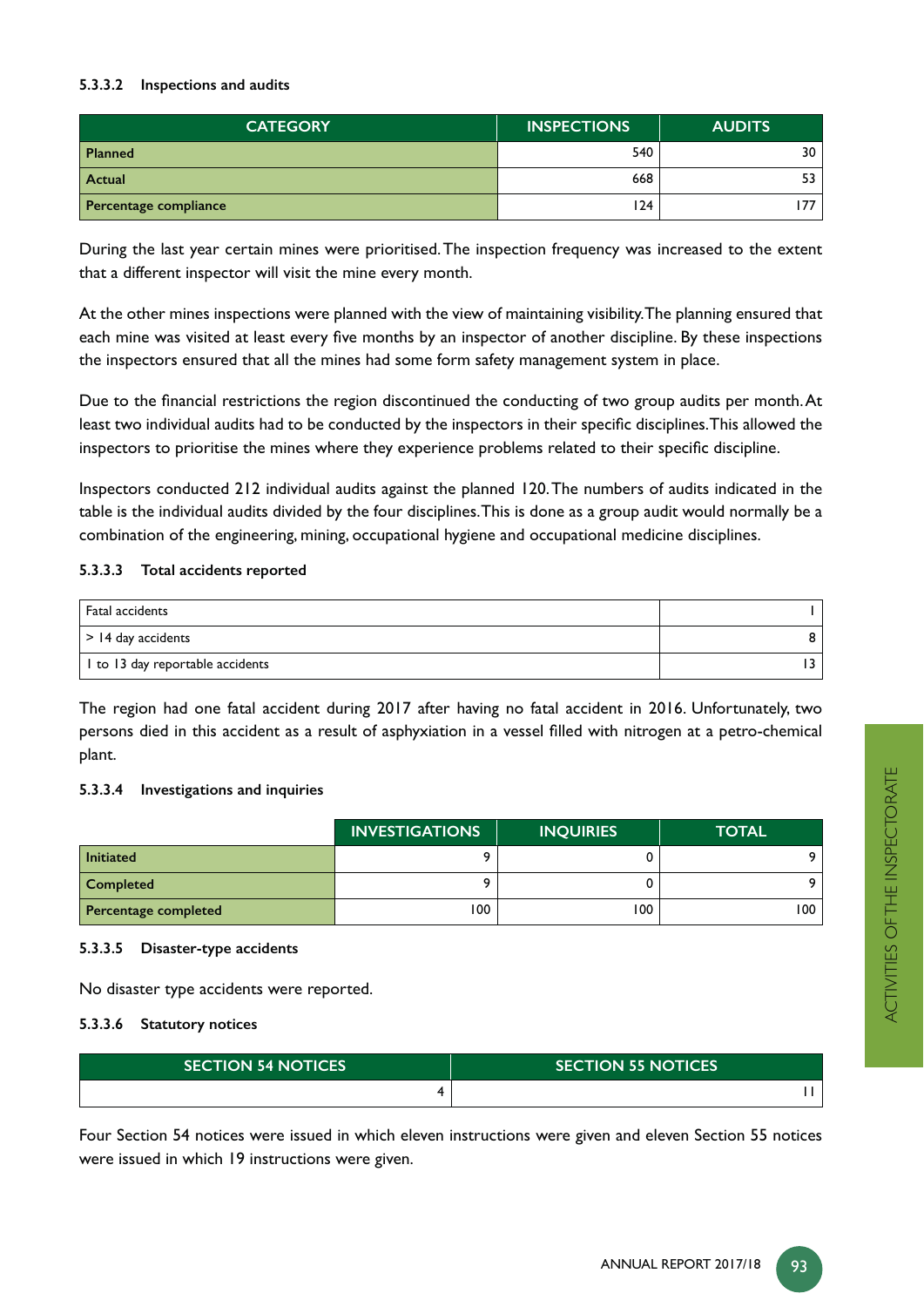The majority of the statutory notices were issued for inadequate guarding of machinery, absence of medical surveillance, training and risk management issues.

#### 5.3.3.7 Administrative fines

| Number of fines recommended by Inspector         |          |
|--------------------------------------------------|----------|
| Value of fines recommended by Inspector          | R 50 000 |
| Number of fines set aside by Principal Inspector |          |
| Value of fines set aside by Principal Inspector  | R 50 000 |

#### **5.3.3.8 Land-use applications and complaints**

|                                 | <b>RECEIVED</b> | <b>COMPLETED</b> | <b>PERCENTAGE</b> |
|---------------------------------|-----------------|------------------|-------------------|
| <b>Township developments</b>    | 65              | 65               | 100               |
| Mining and prospecting rights   | 46              | 46               | 100               |
| <b>Closure certificates</b>     | 13              |                  | 100               |
| <b>Environmental management</b> |                 |                  | 100               |
| <b>Complaints</b>               |                 |                  | 100               |

The Municipal Manager of George complained about the local community being exposed to mining hazards. It was established that the exposure was as a result of informal housing illegally being established within one hundred metres from the mine, the community illegally entering the mining area and undermining of old piles of broken bricks.

Two complaints were related to actions taken by an inspector at two different mines.

One other complaint received was related to no change houses being provided at a mine.

All the complaints were amicably resolved.

# **5.3.3.9 Strategies adopted for improving status-quo**

Inspectors are continuously motivated to influence the mines to improve the quality and effectiveness of risk management, training and behavior-based safety. The Audit Strategy was changed to do individual audits. Group audits will be done as required on the larger mines and deserving problematic mines.

Although the majority of mines in the Western Cape region are small mines, there is a strong willingness by mine owners and managers in the region to comply with the requirements of the MHSA, as amended. The current legislation, however, is mostly directed to large mines and makes compliance very expensive for small mines. Inspectors are mindful of the National Development Plan and endeavored to assist small mines where possible.

Inspectors of Mines also contributed to a large extent in encouraging owners and managers of mines not just to comply with legislation but to establish a health and safety culture on the mines. Tri-partite meetings with active participation were held at regional scale and were attended by employers, employee representatives and Inspectors of Mines from the Department.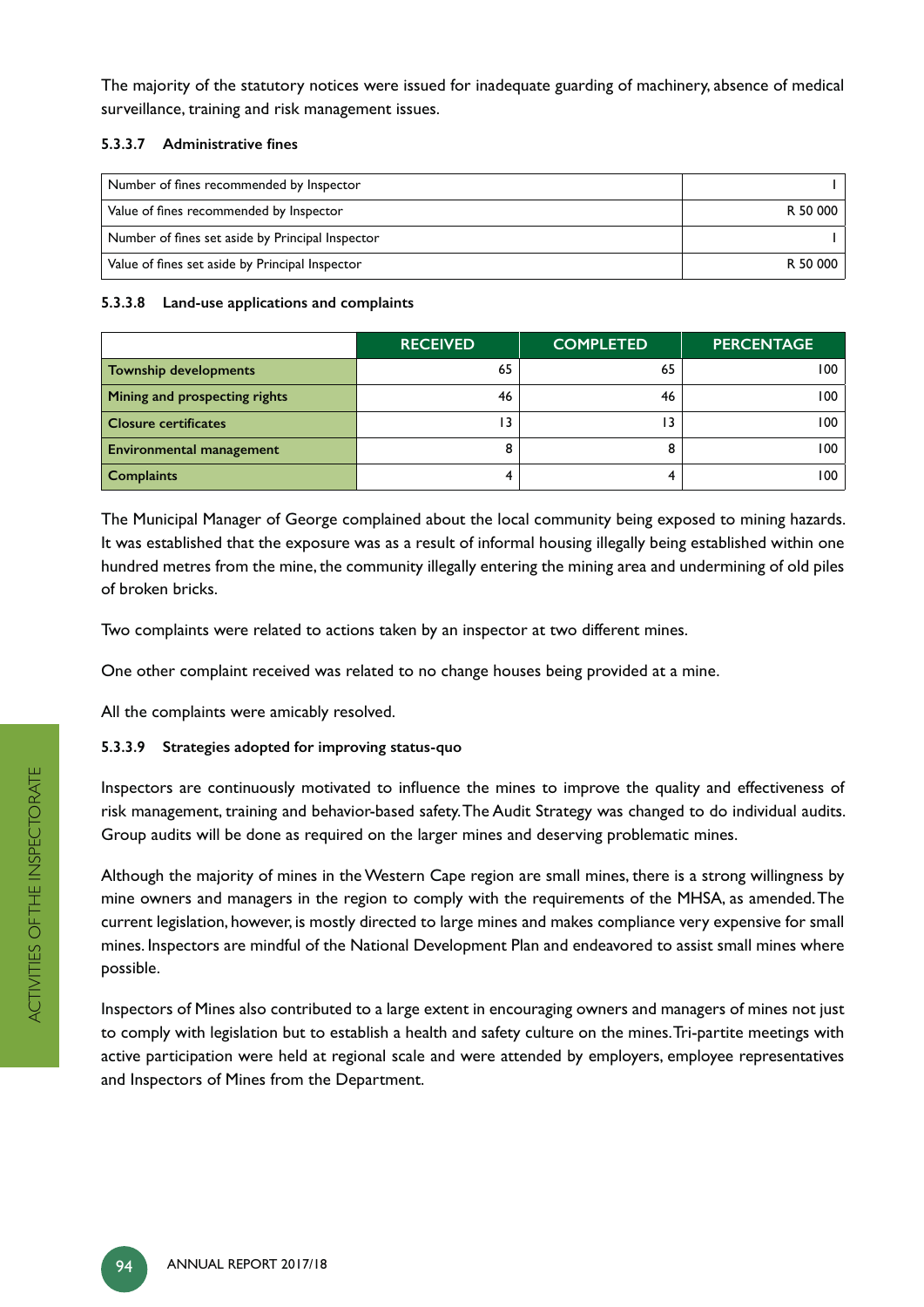

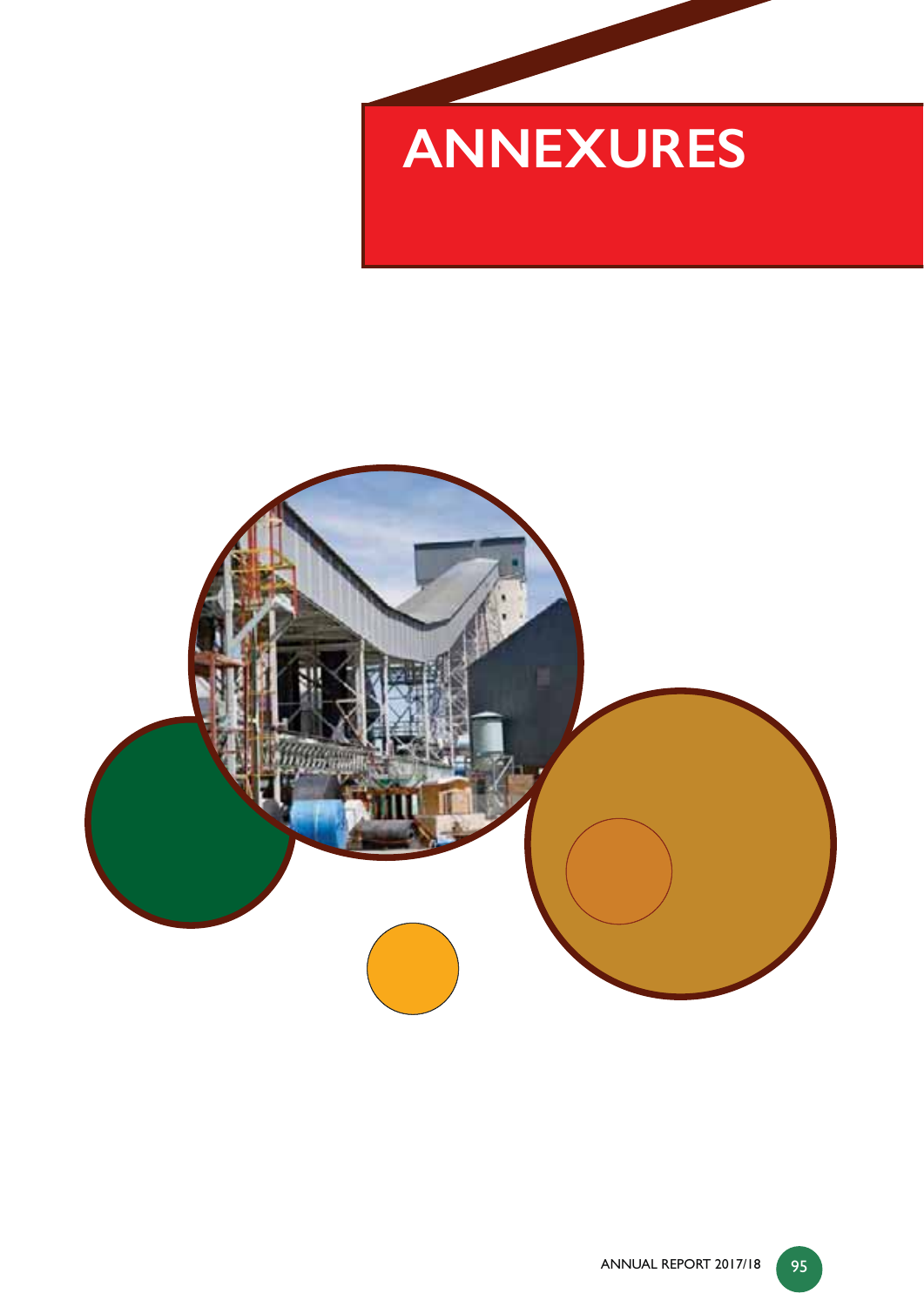ANNEXURES ANNEXURES

ANEXURE A: Organogram of the MHSI for the period ending 31 March 2018 ANEXURE A: Organogram of the MHSI for the period ending 31 March 2018

**Chief Inspector of** 

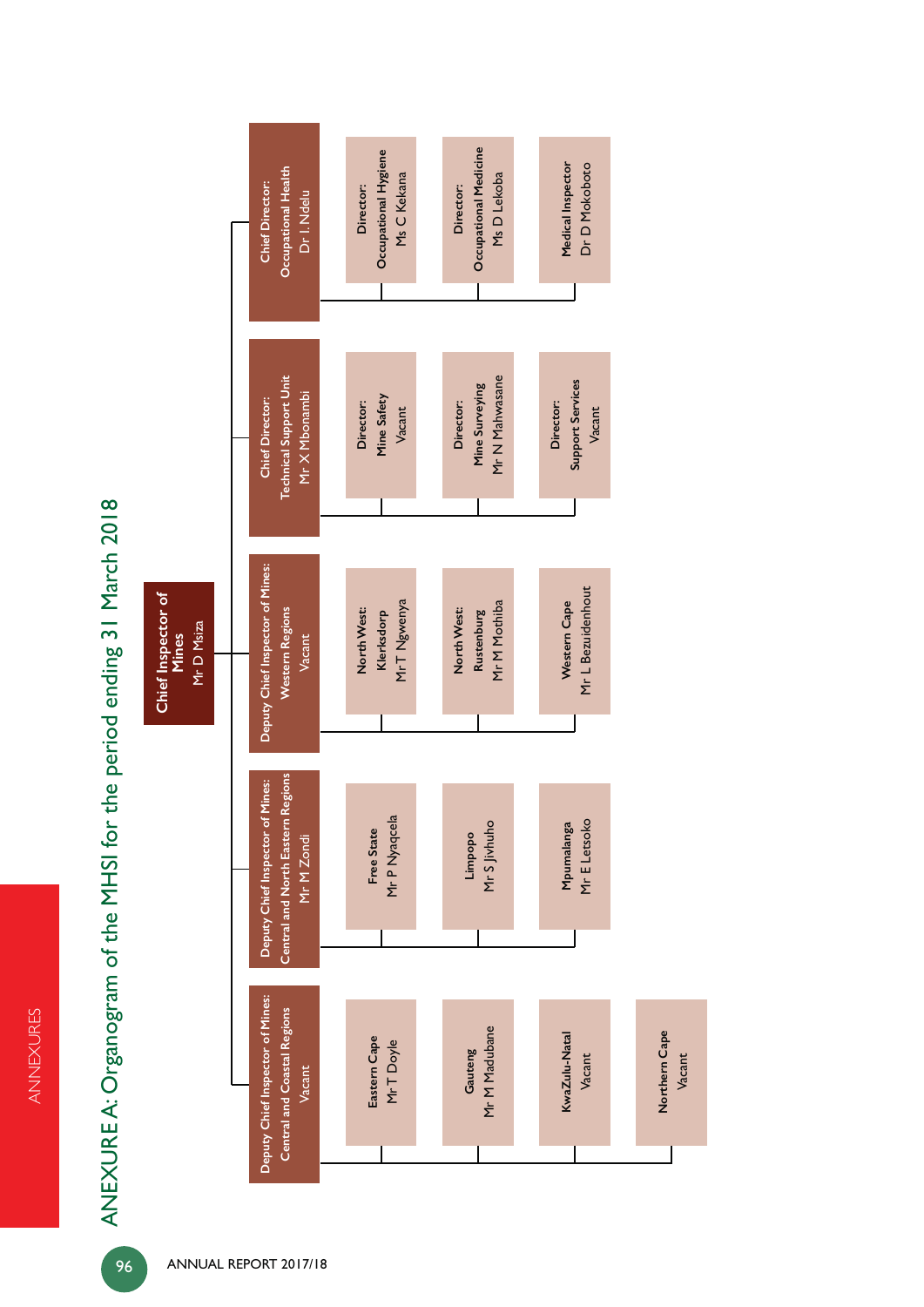# ANEXURE B: Contact list ANEXURE B: Contact list

| POSITION                                                                | CIAL<br><b>ことの</b>            | <b>WORK TEL</b>              | POSTAL ADDRESS                        | <b>E-MAIL</b>                                                    |
|-------------------------------------------------------------------------|-------------------------------|------------------------------|---------------------------------------|------------------------------------------------------------------|
| Chief Inspector of Mines                                                | Mr D Msiza                    | 012 444 3970<br>012 444 3639 | Private Bag X59 ARCADIA 0007          | Sithembile.nzimande $@$ dmr.gov.za<br>phumudzo.rambau@dmr.gov.za |
|                                                                         |                               |                              |                                       |                                                                  |
| Deputy Chief Inspector of Mines: Central and Eastern Northern<br>Region | ipuc<br>Mr MMA Z              | 012 444 3663                 | Private Bag X59 ARCADIA 0007          | lindiwe.sekwati@dmr.gov.za                                       |
| Deputy Chief Inspector of Mines: Western Region                         | Vacant                        | 012 444 3661                 | Private Bag X59 ARCADIA 0007          | mokgadi.lesoka@dmr.gov.za                                        |
| Deputy Chief Inspector of Mines: Central and Coastal Regions            | Vacant                        | 012 444 3649                 | Private Bag X59 ARCADIA 0007          | freda.seema@dmr.gov.za                                           |
| Chief Director: Occupational Health                                     | Dr L Ndel                     | 012 444 3667                 | Private Bag X59 ARCADIA 0007          | trevia.kungoane@dmr.gov.za                                       |
| Chief Director: Technical Support Unit                                  | Mr X Mbonambi                 | 012 444 3676                 | Private Bag X59 ARCADIA 0007          | arista.muller@dmr.gov.za                                         |
|                                                                         |                               |                              |                                       |                                                                  |
| Director: Mine Safety                                                   | Vacant                        | 012 444 3612                 | Private Bag X59 ARCADIA 0007          | portia.sokhulu@dmr.gov.za                                        |
| Medical Inspector                                                       | Dr D Mokoboto                 | 012 444 3614                 | Private Bag X59 ARCADIA 0007          | pertunia.makhubela@dmr.gov.za                                    |
| Director: Occupational Medicine                                         | Ms D Lekoba                   | 012 444 3785                 | Private Bag X59 ARCADIA 0007          | rudzani.moshapo@dmr.gov.za                                       |
| Director: Occupational Hygiene                                          | Ms CT Kekana                  | 012 444 3646                 | Private Bag X59 ARCADIA 0007          | anesia.matjokane@dmr.gov.za                                      |
| Director: Mine Health and Safety Legal Services                         | Mr G Ndamse                   | 012 444 3274                 | Private Bag X59 ARCADIA 0007          | mmasello.maimela@dmr.gov.za                                      |
| Director: Mine Surveying                                                | Mr NV Mahwasane               | 0124443789                   | Private Bag X59 ARCADIA 0007          | goitsemang.sekwati@dmr.gov.za                                    |
| Director: Support Services                                              | Vacant                        | 3547<br>012444               | Private Bag X59 ARCADIA 0007          | daphney.sekgobela@dmr.gov.za                                     |
|                                                                         |                               |                              |                                       |                                                                  |
| Principal Inspector of Mines: Eastern Cape                              | MrTM Doyle                    | 041-4036640                  | Private Bag X6076 PORT ELIZABETH 6000 | megan.singh@dmr.gov.za                                           |
| Principal Inspector of Mines: Free State                                | Mr PH Nyaqcela                | 057 391 1372                 | Private Bag X33 WELKOM 9460           | anna.charley@dmr.gov.za                                          |
| Principal Inspector of Mines: Gauteng                                   | Mr MN Madubane                | 011 358 9776                 | Private Bag X5 BRAAMFONTEIN 2017      | nokhaya.magudumana@dmr.gov.za                                    |
| Principal Inspector of Mines: KwaZulu-Natal                             | Vacant                        | 031 335 9626                 | Private Bag X54307 DURBAN 4000        | sindy.dlamini@dmr.gov.za                                         |
| Principal Inspector of Mines: Limpopo                                   | $\overline{Q}$<br>Mr S Jivhuh | 015 287 4705                 | Private Bag X9467 POLOKWANE 0700      | nancy.montana@dmr.gov.za                                         |
| Principal Inspector of Mines: Mpumalanga                                | $\overline{6}$<br>Mr E Letso  | 0136530537                   | Private Bag X7279 WITBANK 1035        | dumsile.nkosi@dmr.gov.za                                         |
| Principal Inspector of Mines: Northern Cape                             | Vacant                        | 053 807 1735                 | Private Bag X6093 KIMBERLEY 8300      | ntsako.sibuyi@dmr.gov.za                                         |
| Principal Inspector of Mines: North West: Klerksdorp                    | MrT Ngwenya                   | 0184874316                   | Private Bag A1 KLERKSDORP 2570        | elizabeth.mmota@dmr.gov.za                                       |

ANNEXURES

ANNEXURES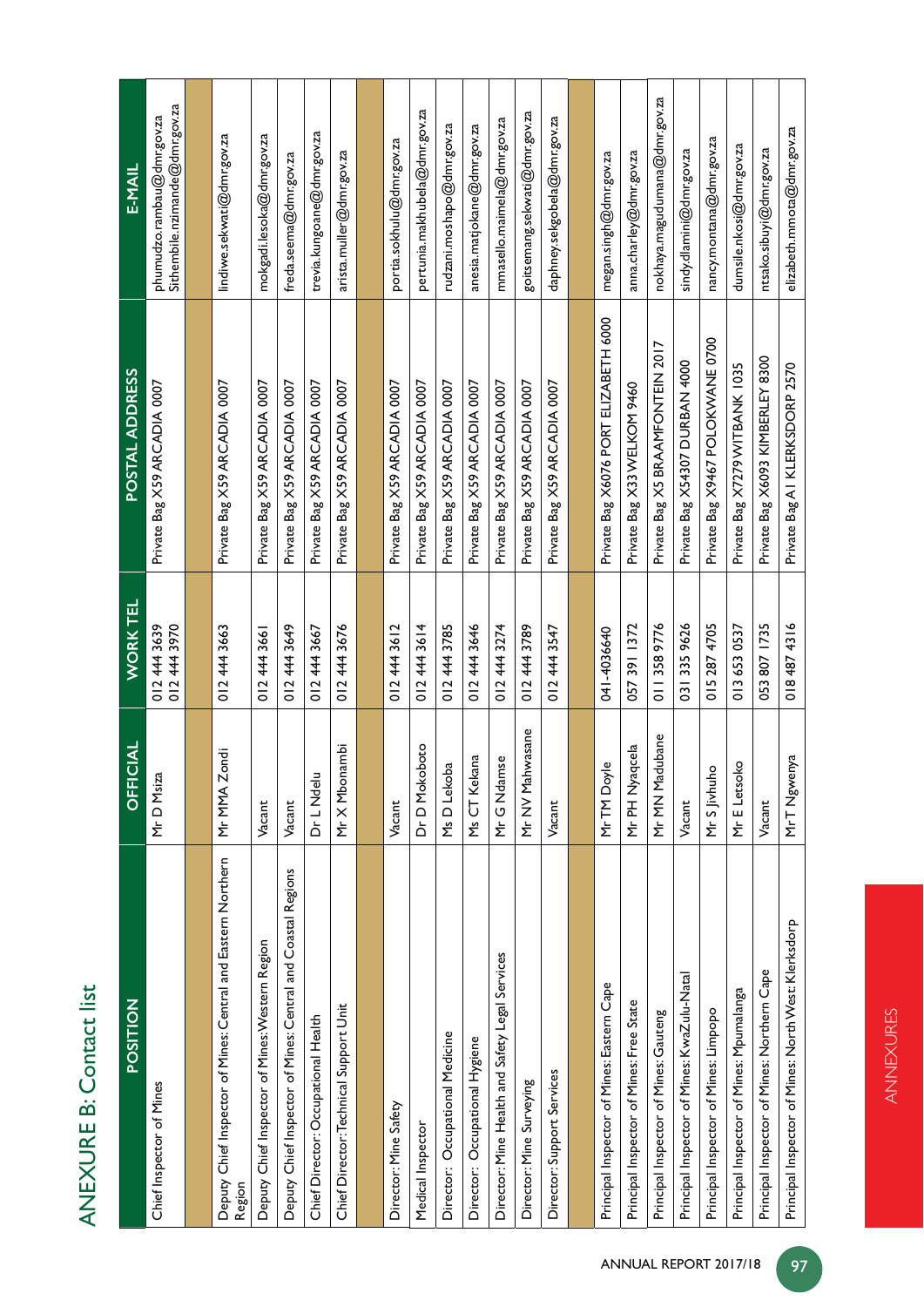| <b>POSITION</b>                                         | <b>OFFICIAL</b>                    | <b>WORKTEL</b>          | POSTAL ADDRESS                 | E-MAIL                          |
|---------------------------------------------------------|------------------------------------|-------------------------|--------------------------------|---------------------------------|
| Principal Inspector of Mines: North West: Rustenburg    | Mr H M Mothiba                     | 014 594 9240            | P O Box 150 TLHABANE 0309      | tintswalo.baloyi@dmr.gov.za     |
| Principal Inspector of Mines: Western Cape              | Mr LJA Bezuidenhout   021 427 1004 |                         | Private Bag X9 ROGE BAY 8012   | ntombikayise.ntlenzi@dmr.gov.za |
|                                                         |                                    |                         |                                |                                 |
| Mining Qualifications Authority Chief Executive Officer | 음<br>MrT Mmot                      | 011 547 2600            | 7 Anerley Road Parktown 2193   | Rochelle.m@mqa.org.za           |
| Mine Health and Safety Council General Manager          | Φ<br>MrTT Dub                      | $0116561797 \times 112$ | Private Bag XII WENDYWOOD 2144 | dndumndum@mhsc.org.za           |
|                                                         |                                    |                         |                                |                                 |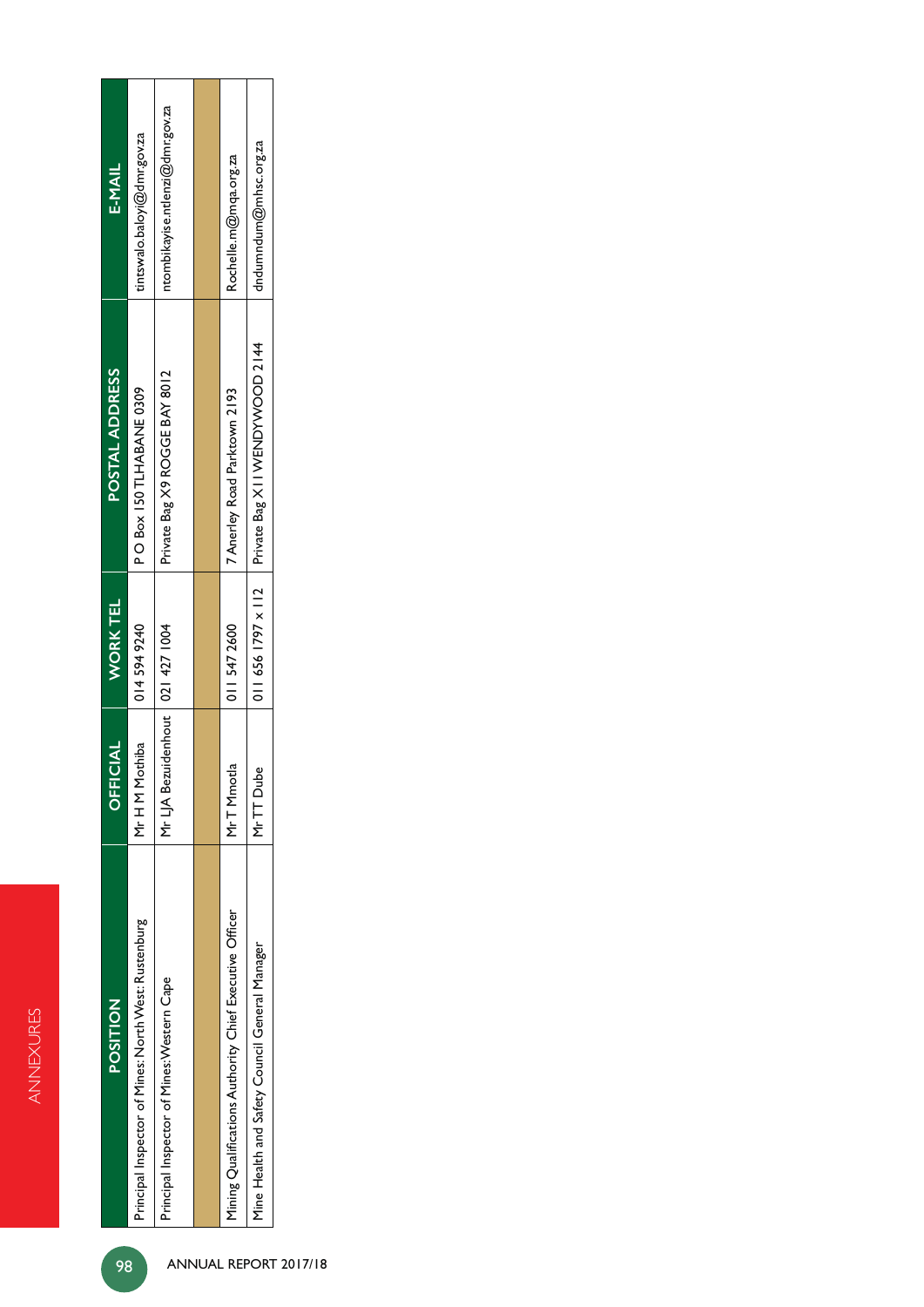# ANEXURE C: Acronyms

| ADT           | <b>Articulated Dump Truck</b>                                           |
|---------------|-------------------------------------------------------------------------|
| <b>AIDS</b>   | Acquired Immune Deficiency Syndrome                                     |
| <b>AMDP</b>   | Advanced Management Development Programme                               |
| AMR           | Annual Medical Report                                                   |
| <b>AQI</b>    | Air Quality Index                                                       |
| ARV           | Antiretroviral                                                          |
| <b>CCMA</b>   | Commission for Conciliation, Mediation and Arbitration                  |
| CEO           | Chief executive officer                                                 |
| <b>CIOM</b>   | <b>Chief Inspector of Mines</b>                                         |
| <b>COAD</b>   | Chronic obstructive airways disease                                     |
| <b>COM</b>    | Chamber of Mines (Minerals Council of SA)                               |
| <b>COP</b>    | Code of Practice                                                        |
| <b>CSM</b>    | Cold stress management                                                  |
| CWP           | Coal workers' pneumoconiosis                                            |
| <b>DMR</b>    | Department of Mineral Resources                                         |
| DOL           | Department of Labour                                                    |
| <b>FFR</b>    | Fatality frequency rate                                                 |
| FOG           | Fall of ground                                                          |
| <b>GCC</b>    | Government Certificate of Competency                                    |
| GDI           | Gas detection instrument                                                |
| <b>HCT</b>    | HIV counselling and testing                                             |
| HEG           | Homogenous exposure group                                               |
| <b>HIV</b>    | Human Immunodeficiency Virus                                            |
| HPD           | Hearing protection device                                               |
| HRD           | Human Resource Development                                              |
| IOM           | Inspector of Mines                                                      |
| LHD           | Load haul dumper                                                        |
| <b>LDV</b>    | Light delivery vehicle                                                  |
| <b>MDR-TB</b> | Multi-drug-resistant TB                                                 |
| <b>MHS</b>    | Mine health and safety                                                  |
| MHSA          | Mine Health and Safety Act, 1996 (Act 29 of 1996), as amended           |
| <b>MHSC</b>   | Mine Health and Safety Council                                          |
| <b>MHSI</b>   | Mine Health and Safety Inspectorate                                     |
| MOSH          | Mine Occupational Safety and Health                                     |
| <b>MPRDA</b>  | Mineral and Petroleum Resources Development Act, 2002 (Act 28 of 2002)) |
| <b>MQA</b>    | Mining Qualifications Authority                                         |
| <b>MSCC</b>   | Mine Surveyors' Certificate of Competency                               |
| NDP.          | National Development Plan                                               |
| <b>NIHL</b>   | Noise-induced hearing loss                                              |
| OEL.          | Occupational exposure limit                                             |
| <b>OHS</b>    | Occupational Health and Safety                                          |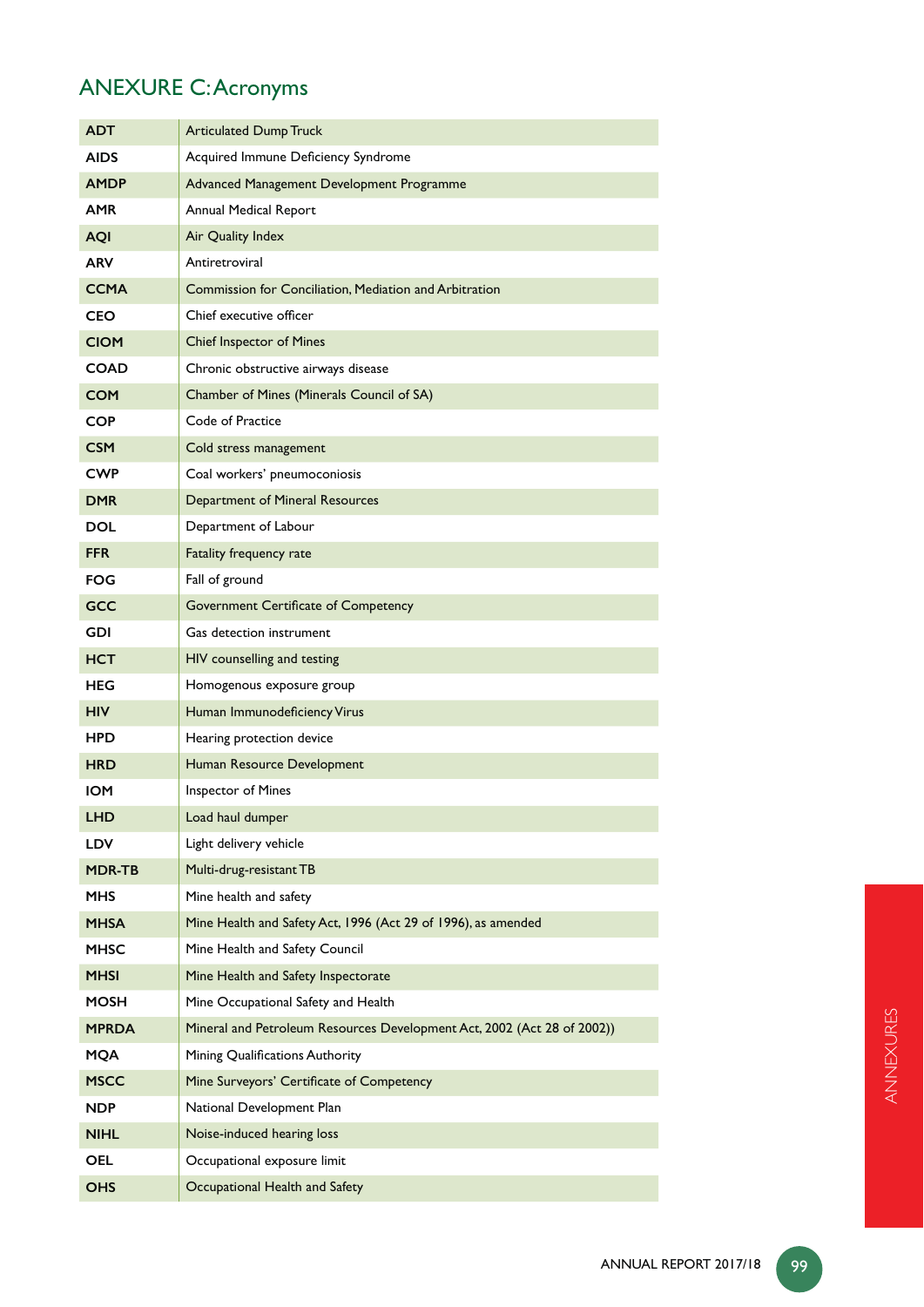| <b>OMP</b>     | Occupational Medical Practitioner                           |
|----------------|-------------------------------------------------------------|
| <b>OREP</b>    | Occupational risk exposure profile                          |
| <b>PDS</b>     | Proximity detection system                                  |
| <b>PGM</b>     | <b>Platinum Group Metals</b>                                |
| ΡI             | Principal Inspector of Mines                                |
| <b>PLH</b>     | Percentage loss of hearing                                  |
| <b>PTB</b>     | Pulmonary tuberculosis                                      |
| <b>RBE</b>     | Rail-bound equipment                                        |
| <b>RSI</b>     | Rolled steel joist                                          |
| <b>SAMRASS</b> | South African Mines Reportable Accidents Statistical System |
| <b>SAPS</b>    | South African Police Service                                |
| <b>SCP</b>     | <b>Small Coal Beneficiation Plant</b>                       |
| $SiI+TB$       | Silico-tuberculosis                                         |
| <b>SLA</b>     | Service level agreement                                     |
| <b>SSA</b>     | <b>State Security Agency</b>                                |
| T&M            | Transportation and mining                                   |
| TB.            | Tuberculosis                                                |
| <b>TMM</b>     | Trackless mobile machines                                   |
| <b>XDR-TB</b>  | Extremely drug-resistant TB                                 |

Image on the cover sourced from - http://www.mineralscouncil.org.za